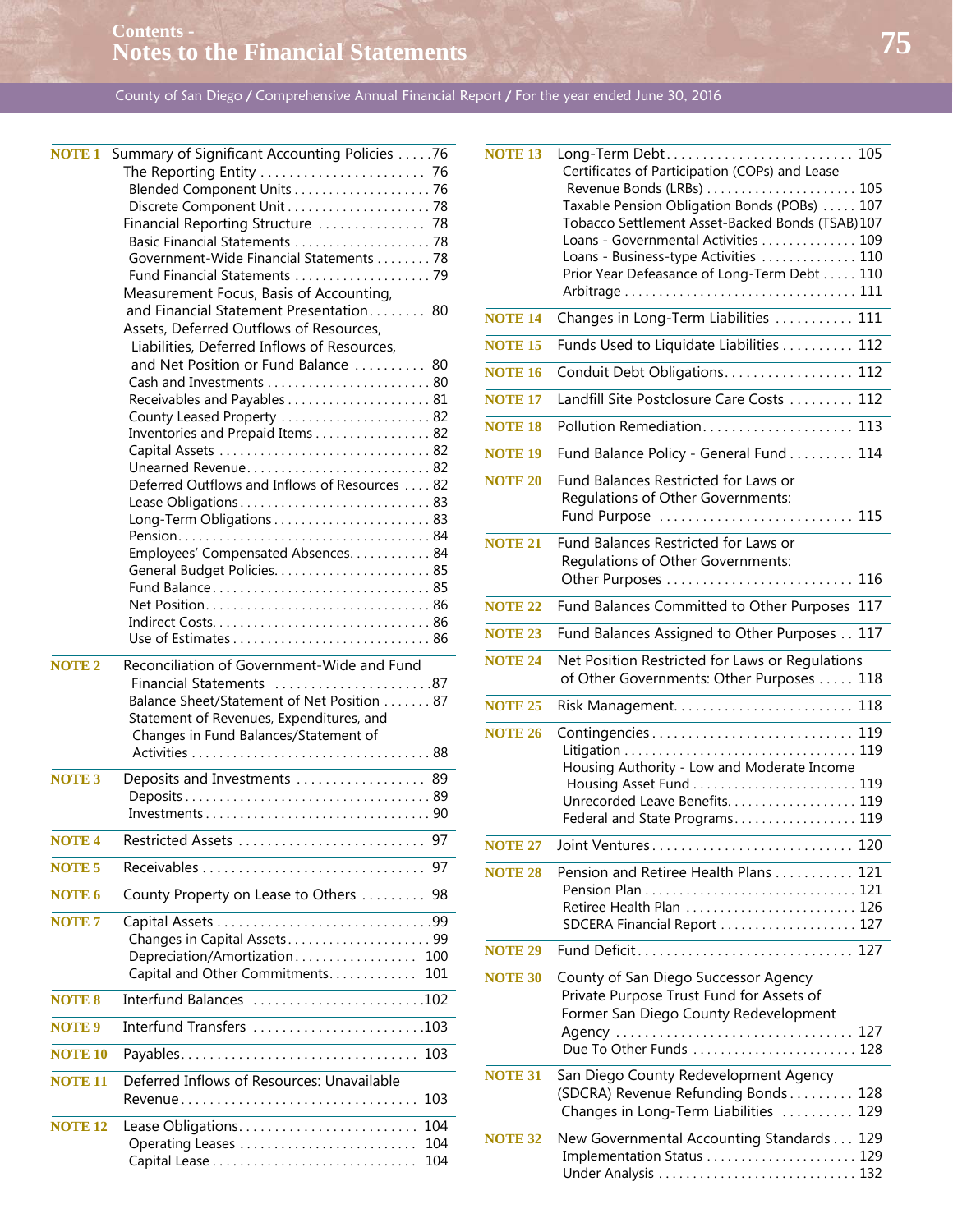### **NOTE 1**

# **Summary of Significant Accounting Policies The Reporting Entity**

The County of San Diego (the "County" or "CoSD"), is a political subdivision of the State of California (the "State") and as such can exercise the powers specified by the Constitution and laws of the State of California. The County operates under a charter and is governed by an elected five-member Board of Supervisors (the "Board").

The County provides a full range of general government services including police protection, detention and correction, public assistance, health and sanitation, recreation, library, flood control, public ways and facilities, inactive waste management, airport management and general financial and administrative support.

The County reporting entity includes all significant organizations, departments, and agencies over which the County is considered to be financially accountable. The component units discussed below are included in the County's reporting entity because of the significance of their operational and financial relationships with the County. As required by generally accepted accounting principles in the United States of America (GAAP), the financial statements present the financial position of the County and its component units.

These are entities for which the County is considered to be financially responsible and has a potential financial benefit/burden relationship.

Blended component units, although legally separate entities are, in substance, part of the County's operations and data from these component units are combined with the data from the primary government.

A discretely presented component unit is reported in a separate column in the government-wide financial statements to emphasize that it is legally separate from the County.

#### **Blended Component Units**

The blended component units listed below are agencies and special districts whose governing board is the County Board of Supervisors. The County Board

of Supervisors therefore has the ability to impose its will. These component units have a direct financial benefit/burden relationship with the County, are fiscally dependent on the County, and as such financial actions including the setting of rates, issuance of debt and the adoption of the annual budget remain with the County.

*Air Pollution Control District (APCD)* - The *APCD* was established to protect people and the environment from the harmful effects of air pollution. Air quality is continuously monitored throughout the San Diego Air Basin, and programs are developed to bring about the emission reductions necessary to achieve clean air. The *APCD* issues permits to limit air pollution, ensures that air pollution control laws are followed, and administers funding that is used to reduce regional mobile source emissions*. APCD* is reported as a *special revenue fund*.

*County of San Diego In-Home Supportive Services Public Authority (IHSSPA)* - The *IHSSPA* was established to assist eligible low-income elderly and persons with disabilities in San Diego County to live high quality lives in their own homes. The *IHSSPA* program is mandated by the State. As the employer of record, *IHSSPA* recruits, screens, and trains home care workers who are available to assist eligible consumers in their own homes. *IHSSPA* is reported as a *special revenue fund.* 

*County Service Area Districts* (CSAD) - The *CSADs* were established to provide authorized services such as road, park, fire protection and ambulance to specific areas in the County. They are financed by ad valorem property taxes in the area benefited or by special assessments levied on specific properties. The *CSADs* are reported as *special revenue funds*.

*Flood Control District (FCD)* - The *FCD* was established to provide flood control in the County's unincorporated area. It is financed primarily by ad valorem property taxes and charges to property owners. The *FCD* is reported as a *special revenue fund*.

*Harmony Grove Community Facilities District* (HGCFD) - The *HGCFD* was established to provide services such as fire protection, emergency response, street improvements, flood control, street lighting, and the maintenance and operation of parks for the citizens of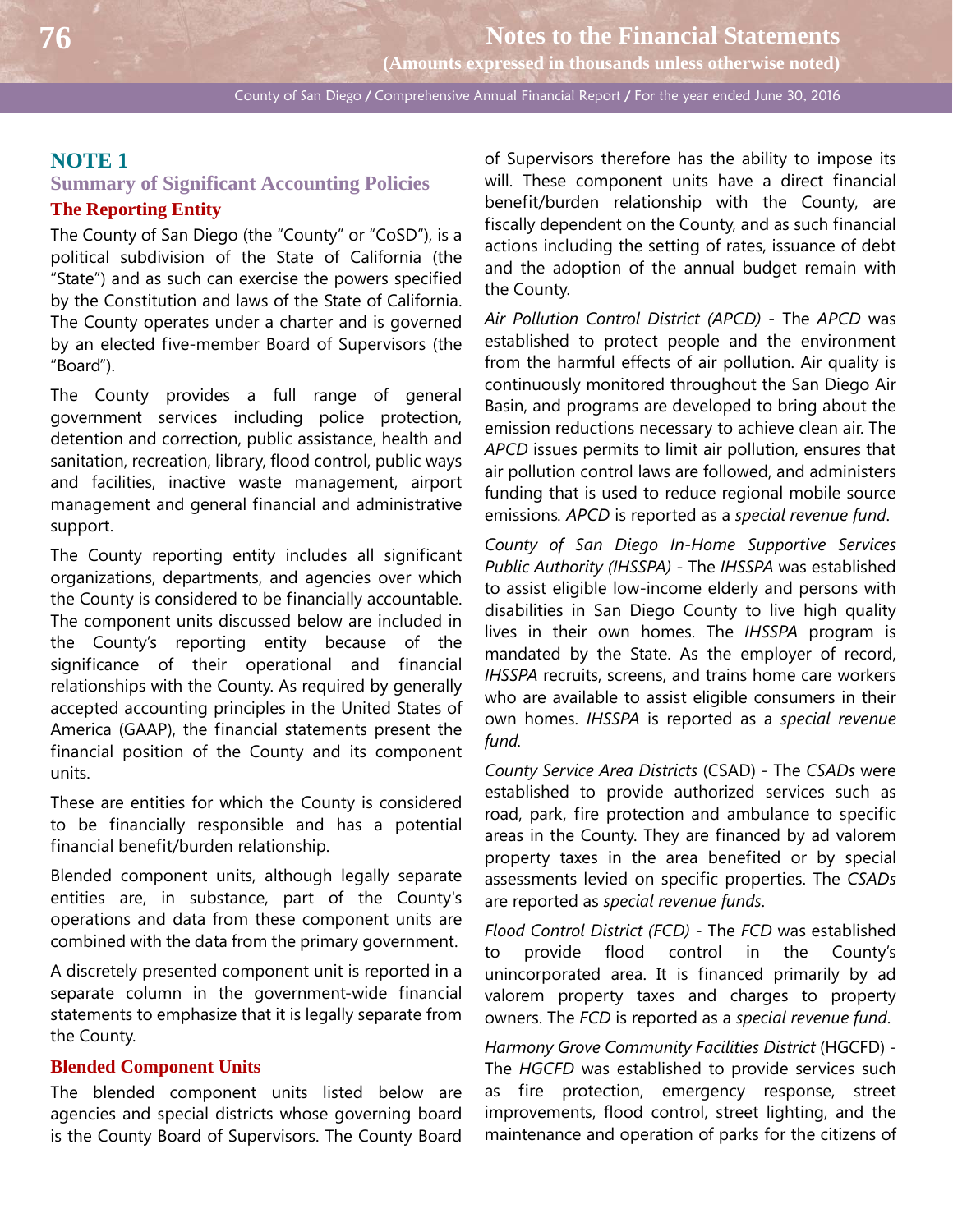Harmony Grove Village. It is financed by special taxes levied on the citizens residing within the district. The *HGCFD* is reported as *special revenue fund*.

*Lighting Maintenance District (LMD)* - The *LMD* was established to provide street and road lighting services to specified areas of the County. Revenue sources include ad valorem taxes, benefit fees, state funding and charges to property owners. The *LMD* is reported as a *special revenue fund*.

*San Diego County Housing Authority (SDCHA)* - The *SDCHA* was established to provide decent housing in a suitable environment for individuals who cannot afford standard private housing. Contracts with the U.S. Department of Housing and Urban Development provide the major funding sources. *SDCHA* is reported in two *special revenue funds*.

*Sanitation District (SD)* - The *SD* was established to construct, operate and maintain reliable and sustainable sanitary sewer systems. Revenue sources include charges to property owners and grants. The *SD* is reported as an *enterprise fund*.

Blended component units governed by boards other than the CoSD Board of Supervisors are listed below. These component units are, in substance, part of the County's operations due to their relationship with the County and the nature of their operations. Specifically, the CoSD Board appoints either all or a majority of their board members and the services they provide solely benefit the County.

*San Diego County Capital Asset Leasing Corporation (SANCAL)* - *SANCAL* was established to finance the acquisition of County buildings and equipment. It is a nonprofit corporation governed by a five-member Board of Directors, which is appointed by the CoSD Board. *SANCAL* financial activities are reported in a *debt service fund and a capital projects fund.*

*San Diego County Tobacco Asset Securitization Corporation (SDCTASC)* - The *SDCTASC* was created under the California Nonprofit Public Benefit Corporation Law and was established to purchase tobacco settlement payments allocated to the County from the State of California, pursuant to a Tobacco Master Settlement Agreement.

*SDCTASC* is governed by a Board of Directors consisting of three members, two of which are employees of the County and one independent director who is not an employee of the County. The *SDCTASC* is reported as a *special revenue fund*.

*San Diego Regional Building Authority* (*SDRBA*) - The *SDRBA* was established under the Mark-Roos Local Bond Pooling Act of 1985 and authorized to issue bonds for the purpose of acquiring and constructing public capital improvements and to lease them to its members, the County and the San Diego Metropolitan Transit Development Board (MTDB). The services provided by the SDRBA to the MTDB are insignificant.

The *SDRBA* is governed by a Commission consisting of three members, two of which are County Supervisors appointed by the County Board of Supervisors and concurrently serve on the Board of Directors of the San Diego Trolley, Inc and the Board of Directors of MTDB. The third Commissioner is a member of MTDB and is appointed by the MTDB Board. The SDRBA's financial activities are reported in a *debt service fund* and a *capital projects fund*.

*The Tobacco Securitization Joint Powers Authority of Southern California (TSJPA)* - The *TSJPA* was created by a joint exercise of powers agreement between the County and the County of Sacramento pursuant to Government Code Sections 6500 et seq. The *TSJPA*'s purpose is to finance a loan to the San Diego County Tobacco Asset Securitization Corporation (the Corporation) via the sale of tobacco asset-backed bonds. The *Corporation* in turn uses the loan proceeds to purchase the County's future tobacco settlement revenues under a purchase and sale agreement. The *TSJPA* is administered by a Board of Directors consisting of three members, two members who are appointed by the CoSD Board and the third member is appointed by the Sacramento County Board of Supervisors. The *TSJPA* is reported as a *special revenue fund*.

Separately issued financial reports for IHSSPA, SDCTASC, SDRBA, and TSJPA can be obtained from the County Auditor and Controller's Office located at 1600 Pacific Highway, Room 166, San Diego, California 92101.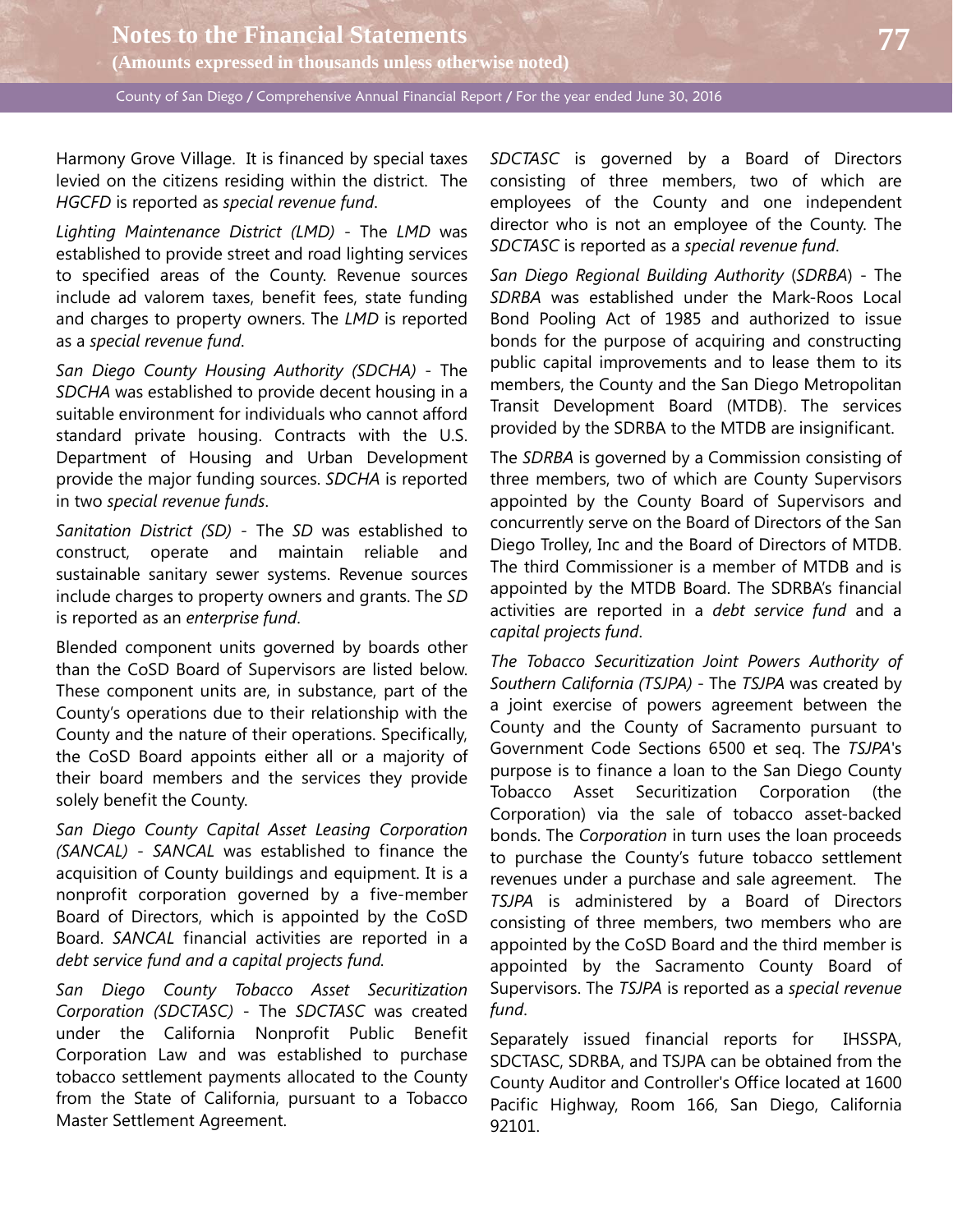#### **Discrete Component Unit**

The *First 5 Commission of San Diego (Commission)* was established by the Board as a separate legal entity under the authority of the California Children and Families First Act and Sections 130100 et seq. of the Health and Safety Code. The Commission administers the County's share of tobacco taxes levied by the State for the purpose of implementing early childhood development programs. The County appoints all of the Commission's board and can remove appointed members at will.

The Commission is discretely presented because its Board is not substantively the same as the County's, and it does not provide services entirely or almost entirely to the County. A separately issued financial report can be obtained by writing to The First 5 Commission, 2750 Womble Road, Suite 201, (MS-A211), San Diego, CA 92106.

### **Financial Reporting Structure**

#### **Basic Financial Statements**

The basic financial statements include both government-wide financial statements and fund financial statements which focus on the County as a whole in the government-wide financial statements and major individual funds in the fund financial statements.

#### **Government-Wide Financial Statements**

The government-wide financial statements (statement of net position and statement of activities) display information about the County as a whole and the change in aggregate financial position resulting from the activities of the fiscal period, except for its fiduciary activities. These statements include separate columns for the governmental and business-type activities of the County (including its blended component units) as well as its discretely presented component unit. In the statement of net position, both the governmental and business-type activities columns are presented on a consolidated basis by column and are reflected on a full accrual, economic resource basis, which incorporates capital assets as well as long-term debt and obligations.

As a general rule, the effect of interfund activity has been eliminated from the government-wide financial statements. However, interfund services provided and used are not eliminated in the process of consolidation. All internal balances in the statement of net position have been eliminated, with the exception of those representing balances between the governmental activities and the business-type activities, which are presented as internal balances and eliminated in the primary government total column. The statement of activities presents functional revenue and expenses of governmental activities and businesstype activities. Governmental activities, which normally are supported by taxes and intergovernmental revenues, are reported separately from business-type activities, which rely to a significant extent on fees and charges for services. In the statement of activities, internal service funds' revenue and expenses related to interfund services have been eliminated. Revenue and expenses related to services provided to external customers have not been eliminated and are presented within governmental activities.

The government-wide financial statements distinguish functions of the County that are principally supported by taxes and intergovernmental revenues (governmental activities) from other functions that are intended to recover all or a significant portion of their costs through user fees and charges (business-type activities). The governmental activities of the County include general government, public protection, public ways and facilities, health and sanitation, public assistance, education, and recreation and cultural activities. The business-type activities of the County include airport, jail stores commissary, and sanitation.

The statement of activities demonstrates the degree to which the direct expenses of a given function are offset by program revenues. Direct expenses are those that are clearly identifiable with a specific function. Program revenues include (1) charges to customers or applicants who purchase, use, or directly benefit from goods, services, or privileges provided by a given function and (2) grants and contributions that are restricted to meeting the operational or capital requirements of a particular function. Taxes and other items not properly included among program revenues are reported instead as general revenues.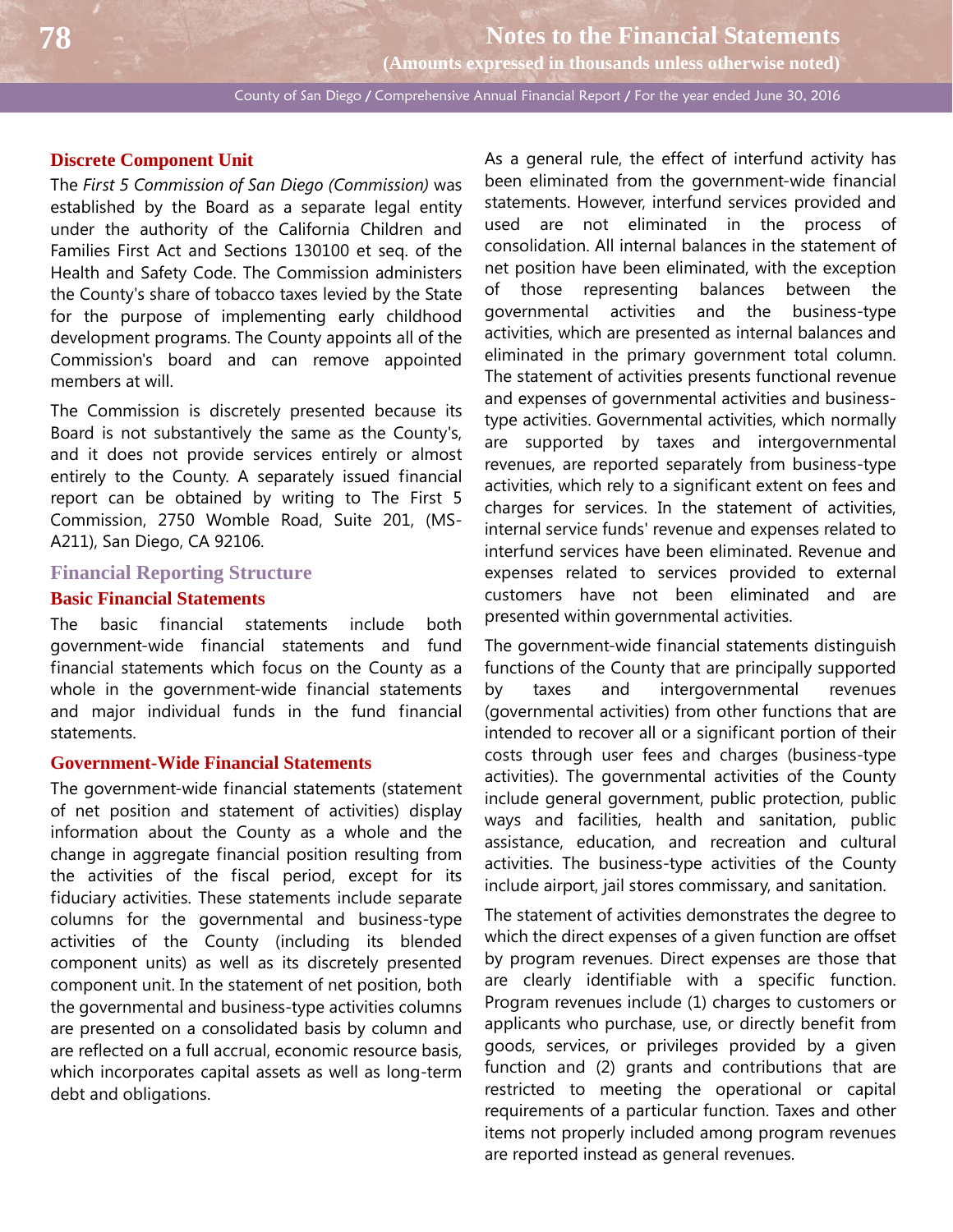#### **Fund Financial Statements**

The fund financial statements are presented after the government-wide financial statements. They display information about major funds individually and in the aggregate for governmental and proprietary funds. In governmental and fiduciary funds, assets and liabilities are presented in order of relative liquidity. In proprietary funds, assets and liabilities are presented in a classified format that distinguishes between all current and noncurrent assets and liabilities. Current assets in the classified format are those considered available to generate or use cash within twelve months of the end of the fiscal period. Examples include cash, various receivables and short-term investments. All other assets are considered noncurrent. Current liabilities are obligations to be paid within the next fiscal year. Examples include payables and the current portion of long-term liabilities. For all fund types, deferred outflows of resources are presented after assets; and deferred inflows of resources are presented following liabilities. For further information see Deferred Outflows and Inflows of Resources.

Major individual governmental funds are reported as separate columns in the fund financial statements and are presented on a current financial resources and modified accrual basis of accounting. Separate fund financial statements are provided for governmental funds, proprietary funds and fiduciary funds, even though the latter are excluded from the governmentwide financial statements.

The County reports the following major governmental funds:

The *General Fund* is the County's primary operating fund. It accounts for and reports all financial resources of the County not accounted for and reported in another fund. Revenues are primarily derived from taxes; licenses, permits and franchises; fines, forfeitures and penalties; use of money and property; intergovernmental revenues; charges for services; and other revenues. Expenditures are expended for functions of general government, public protection, public ways and facilities, health and sanitation, public assistance, education, and recreation and cultural activities. Expenditures also include capital outlay and debt service.

The *Public Safety Special Revenue Fund* accounts for Proposition 172 half-cent sales taxes collected and apportioned to the County by the State Board of Equalization and are restricted for funding public safety activities. Per Government Code Section 30052, a "maintenance of effort" (pre-Proposition 172 public safety funding level) must be maintained by the County to comply with the statute's spending requirements. In accordance with the Code, these funds are allocated to the Sheriff, District Attorney and Probation departments. Transfers out of this fund subsidize the following types of public safety activities: juvenile detention services; facilities maintenance and support; capital projects, equipment and other onetime expenditures; on-going technology initiatives; and various region-wide services.

The *Tobacco Endowment Special Revenue Fund* accounts for tobacco settlement payments allocated to the County from the State of California, pursuant to the Master Settlement Agreement concluded on November 23, 1998 between the major tobacco companies and 46 states (including California), the District of Columbia and four U.S. Territories. According to Board of Supervisors Policy E-14, tobacco settlement monies are to be used for healthcare-based programs.

The County reports the following additional funds and fund types:

*Enterprise Funds* account for airport, jail stores commissary and sanitation district activities; including operations and maintenance, financing of clothing and personal sundry items for persons institutionalized at various county facilities, and sewage collection and treatment services.

*Internal Service Funds* account for the financing of public works and communications equipment; the financing of materials and supplies (purchasing); start up services for new and existing County service districts; the County's public liability and employee benefits activities; the financing of fleet services; facilities management activities; and the financing of information technology services. Goods or services provided by servicing County departments are paid for on a cost reimbursement basis by receiving departments.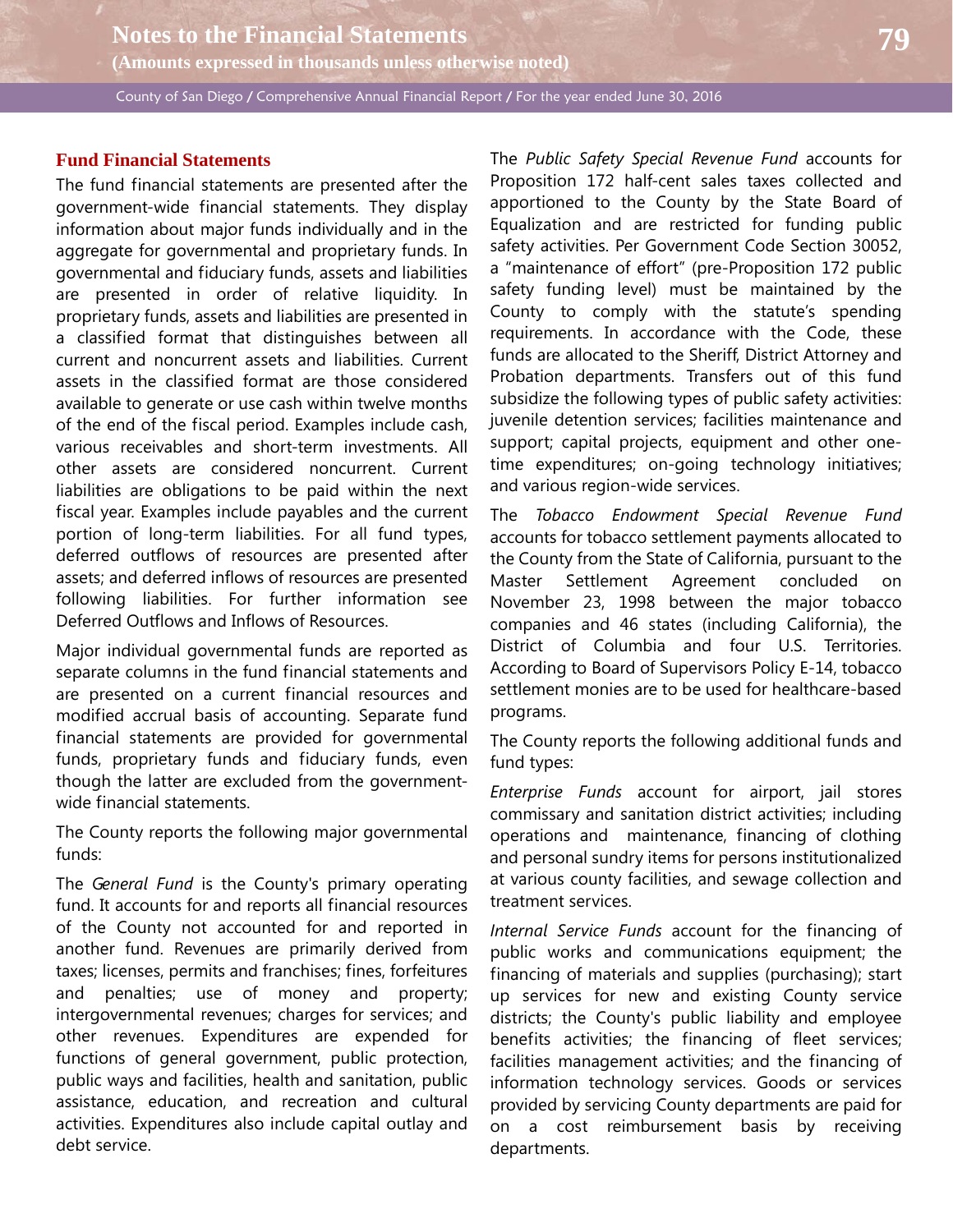The following *fiduciary funds* account for resources that are held by the County as a trustee or agent for outside parties and cannot be used to support the County's programs.

*Pooled Investments - Investment Trust Funds* account for investment activities on behalf of external entities and include the portion of the County Treasurer's investment pool applicable to external entities. In general, external entities include school districts, independent special districts and various other governments.

*County of San Diego Successor Agency Private Purpose Trust Fund* is a fiduciary fund type used by the County to report trust arrangements under which principal and income benefit other governments. This fund reports the assets, liabilities, and activities of the County of San Diego Successor Agency; formed pursuant to California Assembly Bill ABx1 26.

*Agency Funds* are custodial in nature, and have no measurement focus, but do employ the accrual basis of accounting for purposes of asset and liability recognition. Agency funds account for assets held by the County as an agent for various local governments, organizations and individuals. Included are funds for child support payments; payroll taxes; public administrator and public guardian accounts; and apportioned taxes for other local governments.

## **Measurement Focus, Basis of Accounting, and Financial Statement Presentation**

The government-wide financial statements are reported using the economic resources measurement focus and the accrual basis of accounting, as are the proprietary fund and fiduciary fund financial statements. Revenues are recorded when earned and expenses are recorded when a liability is incurred, regardless of the timing of related cash flows. Property taxes are recognized as revenues in the fiscal year for which they are levied. Grants and similar items are recognized as revenue as soon as all eligibility requirements imposed by the provider have been met.

*Governmental Funds* are reported using the current financial resources measurement focus and the modified accrual basis of accounting. Under this method, revenues are susceptible to accrual when measurable and available. Sales taxes, investment

earnings, state and federal grants, and charges for services are accrued when their receipt occurs within 180 days following the end of the fiscal year. Property taxes are accrued if they are collectible within 60 days after the end of the accounting period. Expenditures are generally recorded when a liability is incurred, as under accrual accounting. However, debt service expenditures, as well as expenditures related to compensated absences, claims, and judgments, are recorded only when payment is due. General capital assets acquisitions and principal payments on general long-term debt are reported as expenditures in governmental funds. Proceeds of general long-term debt and capital leases are reported as other financing sources.

*Proprietary Funds* distinguish operating revenues and expenses from nonoperating items. Operating revenues and expenses generally result from providing services and producing and delivering goods in connection with a proprietary fund's principal ongoing operations. The principal operating revenues of the County's enterprise funds and internal service funds are charges to customers for services. Operating expenses for enterprise funds and internal service funds include the cost of services, administrative expenses, and depreciation on capital assets. All revenues and expenses not meeting this definition are reported as nonoperating revenues and expenses.

When both *restricted and unrestricted resources* are available for use, it is the County's policy to use restricted resources first, then unrestricted resources as they are needed.

## **Assets, Deferred Outflows of Resources, Liabilities, Deferred Inflows of Resources, and Net Position or Fund Balance**

#### **Cash and Investments**

The County's cash and cash equivalents for cash flow reporting purposes are considered to be cash on hand, demand deposits, restricted cash, and investments held in the County's Investment Pool (the "Pool").

The Pool is available for use by all funds. Each fund type's portion of the Pool is displayed on the statements of net position/balance sheets as "pooled cash and investments." The share of each fund's pooled cash and investments account is separately accounted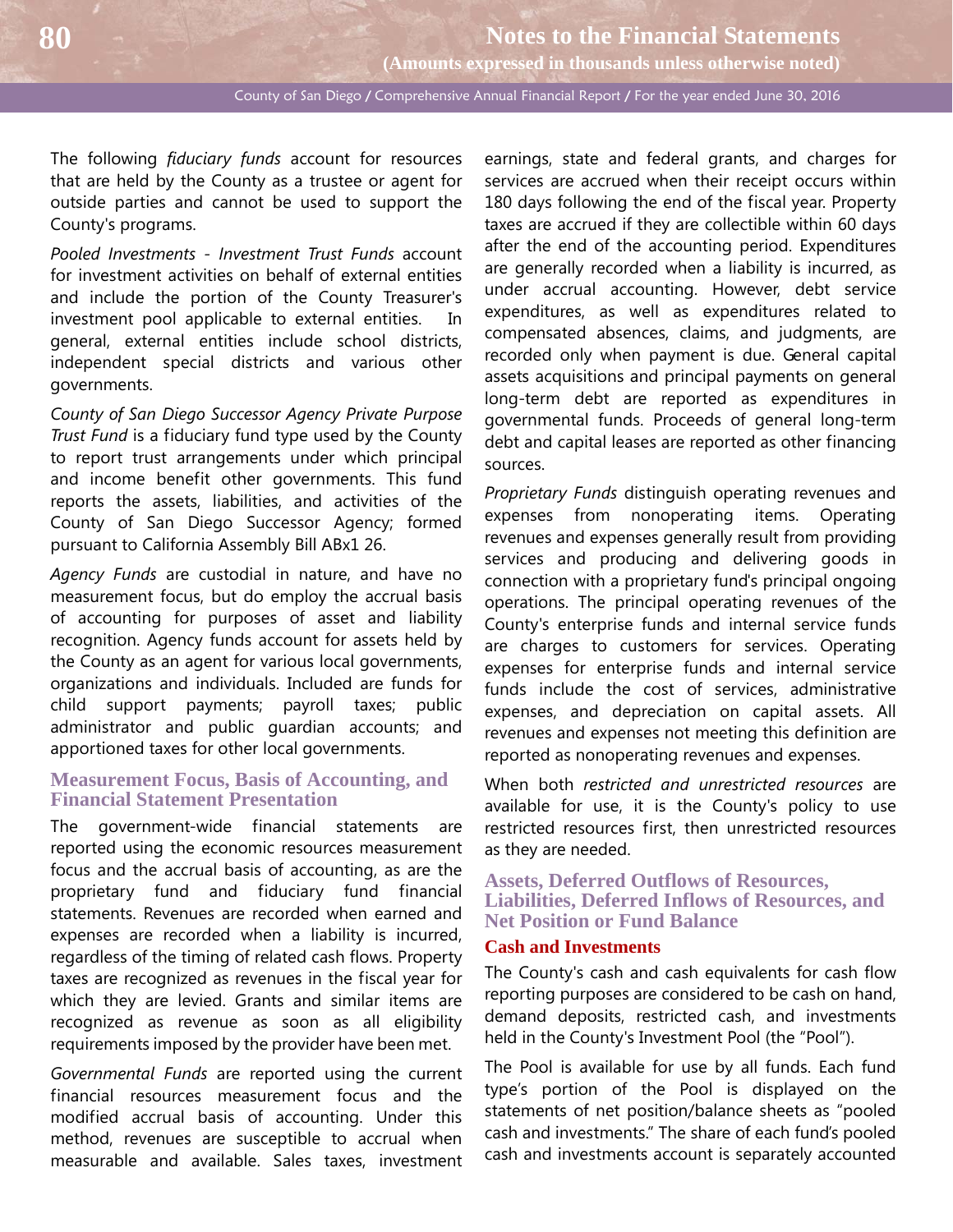County of San Diego / Comprehensive Annual Financial Report / For the year ended June 30, 2016

for and interest earned, net of related expenses, is apportioned quarterly based on the fund's average daily balance in proportion to the total pooled cash and investments based on amortized cost. \$1.153 million of interest earned by certain funds has been assigned to and reported as revenue of another fund. For fiscal year 2016, the General Fund was assigned \$1.146 million and the Other Governmental Funds were assigned \$7 thousand.

Governmental Accounting Standards Board Statement No. 72 (GASB 72) *Fair Value Measurement and Application* establishes a hierarchy of inputs to valuation techniques used to measure fair value and requires disclosures to be made about investment fair value measurements, the level of fair value hierarchy, and valuation techniques.

According to GASB 72, an investment is defined as a security or other asset that (a) a government holds primarily for the purpose of income or profit and (b) has a present service capacity based solely on its ability to generate cash or to be sold to generate cash. Investments not measured at fair value continue to include, for example, money market mutual funds which are valued at net asset value - \$1 dollar per share (amortized cost).

Fair value is the price that would be received to sell an asset or paid to transfer a liability in an orderly transaction between market participants at the measurement date. Fair value is a market-based measurement, not an entity-specific measurement.

Fair value measurements for pooled investments and investments with fiscal agents are categorized within the fair value hierarchy established by GASB 72. The hierarchy is based on the valuation inputs used to measure the fair value of assets and liabilities. Level 1 inputs are quoted prices in active markets for identical assets or liabilities. Level 2 inputs are inputs, other than quoted prices included within Level 1, that are observable for an asset or liability, either directly or indirectly. Level 3 inputs are unobservable inputs for an asset or liability. The County does not value any of its investments using Level 1 and Level 3 inputs.

#### **Receivables and Payables**

The major receivables for governmental and businesstype activities are taxes, due from other governmental agencies and loans. All property taxes and accounts receivable are shown net of an allowance for uncollectibles (\$11.535 million and \$5.388 million, respectively). Activities between funds that represent lending/borrowing arrangements outstanding at the end of the fiscal year are interfund loans. All other outstanding balances between funds are reported as "due to/from other funds." Any residual balances outstanding between the governmental activities and business-type activities are reported in the government-wide financial statements as "internal balances."

Noncurrent interfund receivables between funds are reported as a nonspendable fund balance account in the General Fund; and as a restricted, committed or assigned fund balance account in other governmental funds, as applicable.

Secured property taxes are levied based upon the assessed valuation as of the previous January 1st, (lien date) and the tax levy is recorded as of July 1st (levy date). They are payable in two equal installments due on November 1st and February 1st and are considered delinquent with ten percent penalties after December 10th and April 10th, respectively. An additional penalty of one and one-half percent per month begins to accrue on July 1st on defaulted secured property taxes. Unsecured property taxes are due as of the January 1st lien date and become delinquent, with 10 percent penalties, after August 31st. An additional penalty of one and one-half percent per month begins to accrue after October 31st on delinquent unsecured property taxes.

Governmental funds' property tax revenues are recognized in the fiscal year for which they are levied, provided they are due within the fiscal year and collected within 60 days after the fiscal year end. Property tax revenues are also recognized for unsecured and supplemental property taxes that are due at year end, and are collected within 60 days after the fiscal year end, but will not be apportioned until the next fiscal year due to the timing of the tax apportionment schedule.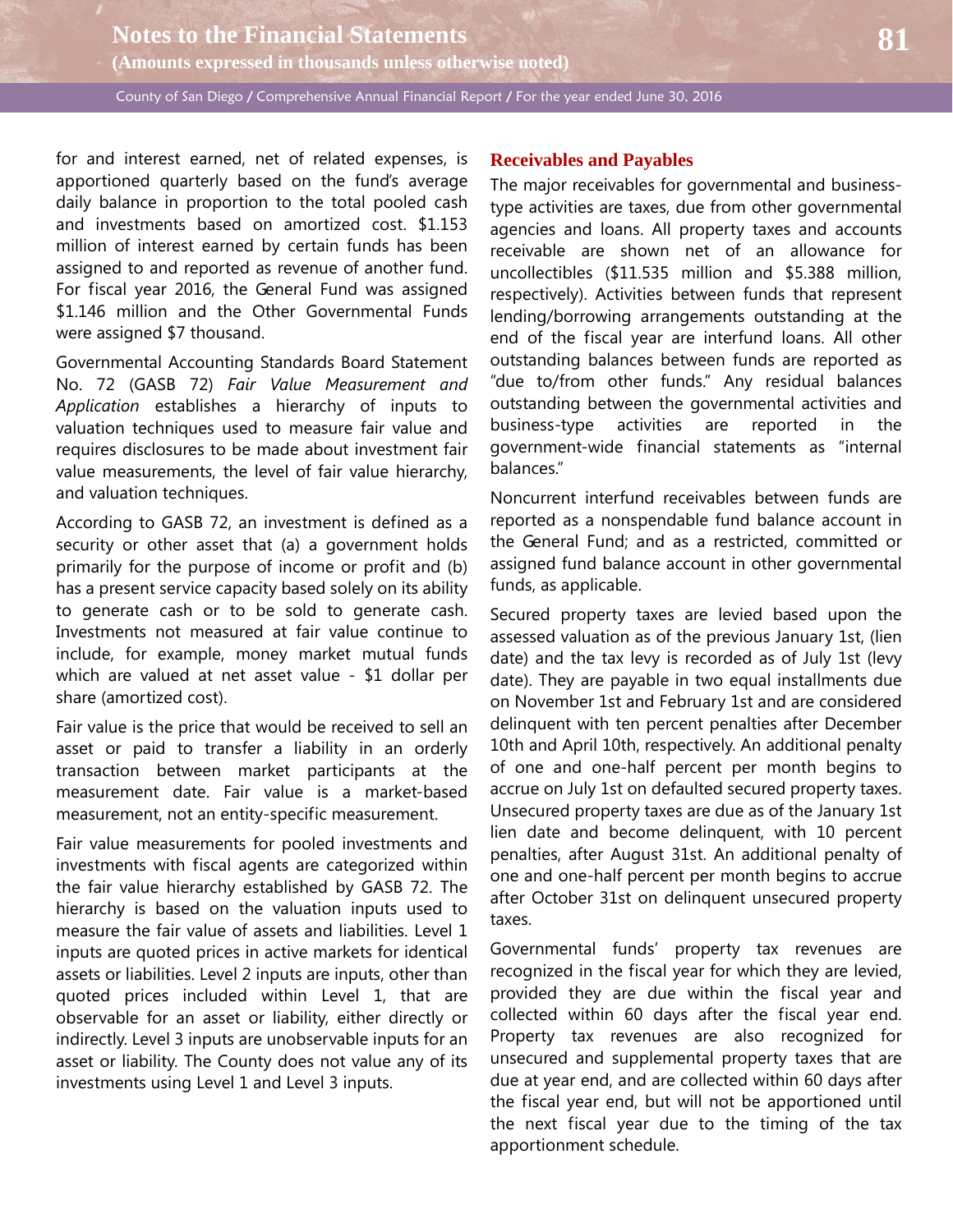#### **County Leased Property**

The County and its blended component units lease real property to the private sector and other governmental agencies. Direct financing lease receivables are shown as restricted assets on the government-wide statement of net position - governmental activities and governmental funds balance sheets. Revenue from direct financing and non-cancelable operating leases is reported in the applicable government-wide statement of activities - governmental activities, governmental funds statements of revenues, expenditures, and changes in fund balances and proprietary funds, statements of revenues, expenses, and changes in net position, as applicable.

#### **Inventories and Prepaid Items**

Inventories include both inventories on hand for sale and consumable inventories. Inventories are valued at average cost. They are accounted for as expenditures at the time of purchase and reported in governmental funds as an asset with an offsetting nonspendable amount. Proprietary fund types are carried at average cost and are expended when consumed. Prepaid items reflect payments for costs applicable to future accounting periods and are recorded as prepaid items in both the government-wide and fund financial statements, with expenditures recorded when consumed. Inventories and prepaid items recorded in the governmental funds are not in spendable form and thus, an equivalent portion of fund balance is reported as nonspendable.

#### **Capital Assets**

Capital assets are of a long-term character and include: land, easements, construction in progress, buildings and improvements, equipment, software and infrastructure.

Infrastructure assets include roads, bridges and sewers.

Capital assets are recorded at *historical cost* if purchased or constructed. Donated capital assets are recorded at *estimated acquisition value* at the date of donation. Capital assets with original unit costs equal to or greater than the *capitalization thresholds* shown in **Table 1** are reported in the applicable *governmental activities* or *business-type activities* columns in the government-wide financial statements.

| Table 1                           |           |
|-----------------------------------|-----------|
| <b>Capitalization Thresholds</b>  |           |
| Land                              | \$        |
| Easements                         | 50        |
| <b>Buildings and improvements</b> | 50        |
| Equipment                         | 5         |
| Software                          | 50-100    |
| Infrastructure                    | $25 - 50$ |

Depreciation and amortization are charged over the capital assets' estimated useful lives using the straightline method for proprietary and governmental fund types. Governmental fund type depreciation and amortization are only shown in the statement of activities. Proprietary fund type depreciation and amortization are shown both in the fund statements and the government-wide statement of activities. Estimated useful lives are shown in **Table 2**.

| <b>Estimated Useful Lives</b>     | Table 2       |
|-----------------------------------|---------------|
| <b>Buildings and improvements</b> | $10-50$ years |
| Equipment                         | 2-30 years    |
| Software                          | 2-10 years    |
| Infrastructure                    | 10-50 years   |

#### **Unearned Revenue**

Under both the accrual and the modified accrual basis of accounting, revenue may be recognized only when it is earned. If assets are recognized in connection with a transaction before the earnings process is complete, those assets must be offset by a corresponding liability for unearned revenue. Unearned revenue can be found in government-wide financial reporting as well as in the governmental, proprietary, and fiduciary funds' financial statements.

#### **Deferred Outflows and Inflows of Resources**

The County reports deferred outflows and inflows of resources. A deferred outflow of resources is a consumption of net position by the government that is applicable to a future reporting period. A deferred inflow of resources represents an acquisition of net position by the government that is applicable to a future period.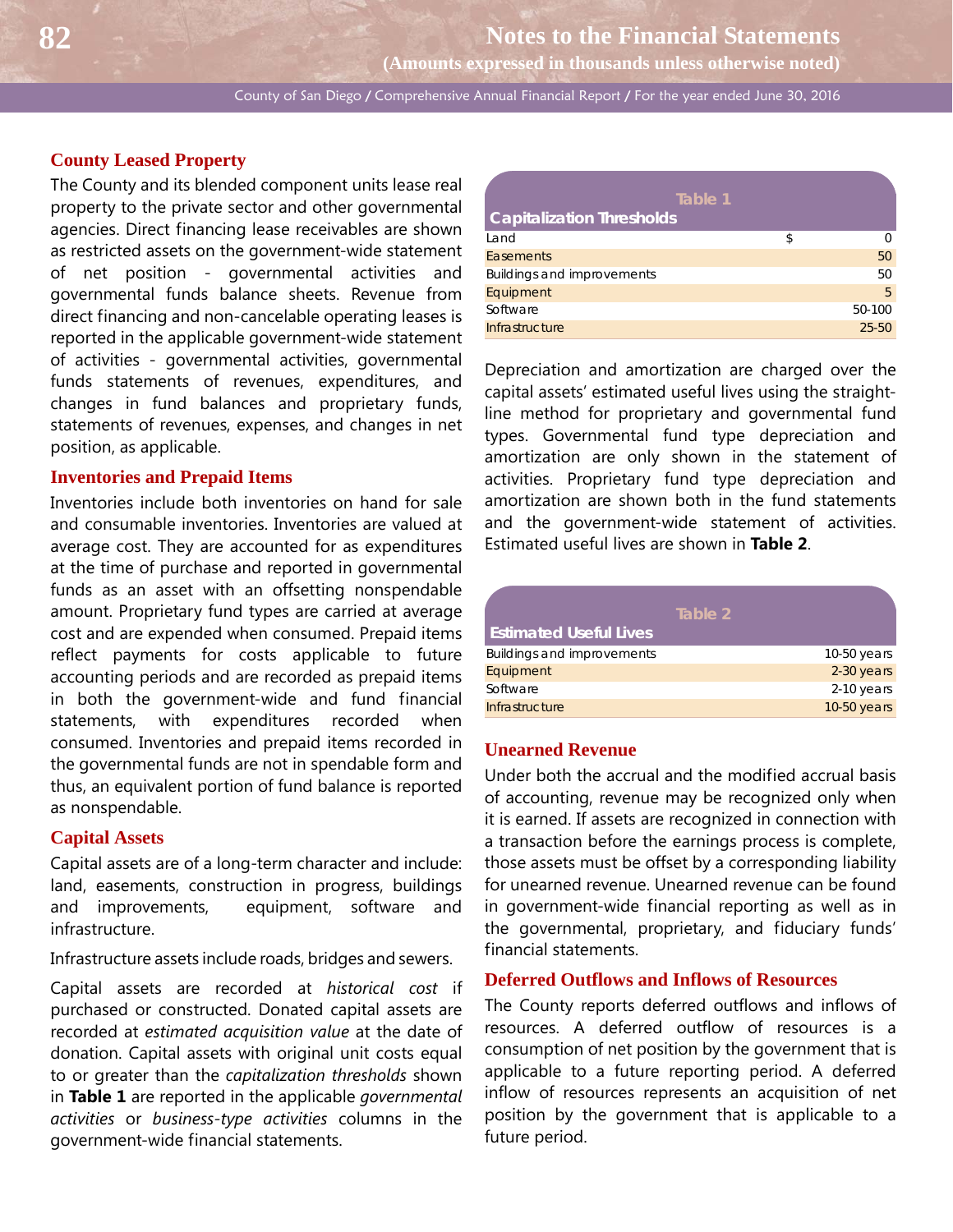Under the modified accrual basis of accounting, it is not enough that revenue has been earned if it is to be recognized as revenue of the current period. Revenue must also be susceptible to accrual; it must be both measurable and available to finance expenditures of the current fiscal period. If assets are recognized in connection with a transaction, but those assets are not yet available to finance expenditures of the current fiscal period, then the assets must be offset by a corresponding deferred inflow of resources. This type of deferred inflow is unique to governmental funds, since it is tied to the modified accrual basis of accounting, which is used only in connection with governmental funds.

Examples of deferred outflows and inflows of resources include property taxes received in advance, unavailable revenue, unamortized losses and gains on refunding of long-term debt (discussed below), and pension related deferrals. Pension related deferred outflows and inflows of resources include changes in proportionate share contributions, changes in assumptions or other inputs, contributions to the pension plan subsequent to the measurement date, differences between expected and actual experience in the total pension liability and net difference between projected and actual earnings on pension plan investments.

Occasionally, the County refunds some of its existing debt. When this occurs, the difference between the funds required to retire (reacquisition price of) the refunded debt and the net carrying amount of refunded debt results in a deferred amount on refunding. If there is an excess of the reacquisition price of refunded debt over its net carrying amount, it is treated as a deferred outflow of resources (a deferred loss on refunding). If there is an excess net carrying value amount of refunded debt over its reacquisition price, it is treated as a deferred inflow of resources (a deferred gain on refunding).

#### **Lease Obligations**

The County leases various assets under both operating and capital lease agreements. In the government-wide and proprietary funds financial statements, capital lease obligations are reported as liabilities in the applicable governmental activities, business-type activities or proprietary funds statement of net position.

#### **Long-Term Obligations**

Long-term liabilities reported in the statement of net position include the amount due in one year (current) and the amount due in more than one year (noncurrent).

General long-term liabilities consist of the noncurrent portion of claims and judgments, compensated absences, landfill postclosure and other noncurrent liabilities. General long-term liabilities are not reported as liabilities in governmental funds but are reported in the governmental activities column in the governmentwide statement of net position. General long-term debt is not limited to liabilities arising from debt issuances but may also include noncurrent liabilities on other commitments that are not current liabilities properly recorded in governmental funds.

Debt may be issued at par (face) value, with a premium (applicable to debt issued in excess of face value) or at a discount (applicable to debt issued at amounts less than the face value).

In the government-wide financial statements and proprietary fund financial statements, bond premiums and discounts are deferred and amortized over the life of the bonds using the straight-line method. Bonds payable are reported net of the applicable bond premium or discount.

In the governmental fund financial statements, bond premiums and discounts, as well as bond issuance costs, are recognized during the current period. The face amount of the debt issued and premiums are reported as other financing sources while discounts on debt issuances are reported as other financing uses. Issuance costs, whether or not withheld from the actual debt proceeds received, are reported as debt service expenditures.

Capital Appreciation Bonds (CABs) issued by the County represent bonds that are issued at a deep discount, pay no current interest but accrete or compound in value from the date of issuance to the date of maturity. CABs are presented at their maturity value less the unaccreted appreciation. Unaccreted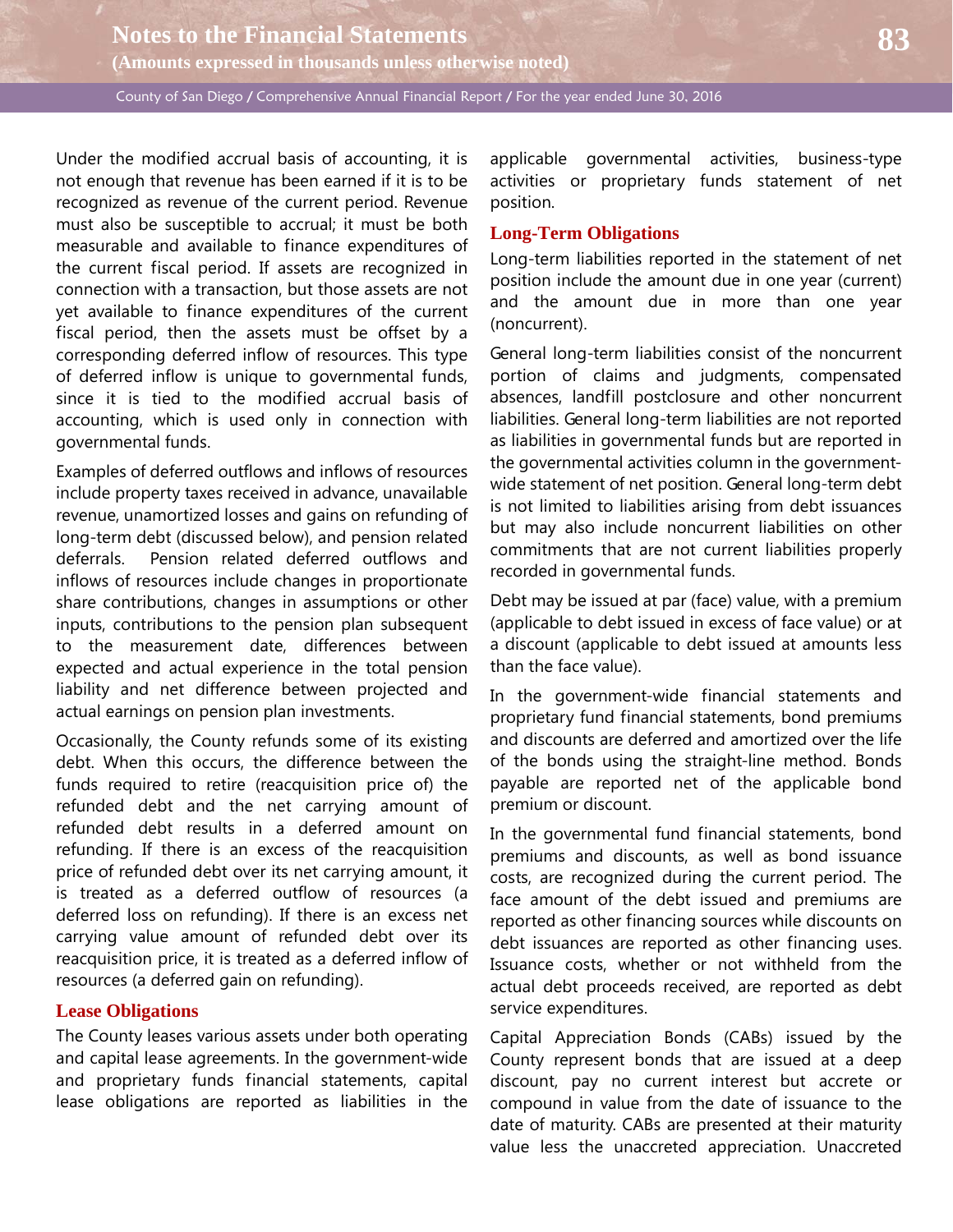County of San Diego / Comprehensive Annual Financial Report / For the year ended June 30, 2016

appreciation represents the difference between the maturity value of the debt and their par (face) value. The unaccreted appreciation is accreted as interest over the life of the CABs.

#### **Pension**

In fiscal year 2015, the County implemented Governmental Accounting Standards Board (GASB) Statement No. 68, *Accounting and Financial Reporting for Pensions - an amendment of GASB Statement No. 27* and Statement No. 71, *Pension Transition for Contributions Made Subsequent to the Measurement Date - An Amendment of GASB Statement No. 68.* As a result, the County recognizes its proportionate share of the San Diego County Employees Retirement Association Pension Plan's (SDCERA-PP) collective net pension liability. Essentially, the net pension liability represents the excess of the total pension liability over the fiduciary net position of the SDCERA-PP reflected in the actuarial report provided by the SDCERA-PP actuary. The net pension liability is measured as of the County's prior fiscal year-end. Changes in the net pension liability are recorded in the period incurred, as pension expense or as deferred outflows of resources or deferred inflows of resources depending on the nature of the change. The changes in net pension liability that are recorded as deferred outflows of resources or deferred inflows of resources are those that arise from changes in actuarial assumptions or other inputs, changes in proportionate share of contributions, differences between expected and actual experience in the total pension liability, and the net difference between projected and actual earnings on San Diego County Employees Retirement Association pension plan (SDCERA-PP) investments.

For purposes of measuring the net pension liability and deferred outflows/inflows of resources or resources relating to pension expense, information about the fiduciary net position of the SDCERA-PP and additions to/deductions from the SDCERA-PP fiduciary net position have been determined on the same basis as they are reported by SDCERA. For this purpose, benefit payments (including refunds of employee contributions) are recognized when due and payable in accordance with the benefits terms. Investments are reported at fair value.

#### **Employees' Compensated Absences**

The County's policy is to permit employees to accumulate *earned* but *unused* vacation, compensatory time, holiday and sick leave benefits. Each of these benefits is subject to certain limits based on employee class, except for sick leave and compensatory time that is subject to Fair Labor Standards Act (FLSA) rules or the California Labor Code. All vacation pay and a certain portion of compensatory and sick pay for specified employee classes is accrued in the government-wide and proprietary funds financial statements. Except for specified employee classes, there is no liability for *unpaid accumulated* sick leave since the County does not cash out unused sick leave when employees separate from service with the County. However, employees eligible for retirement benefits that meet minimum balance requirements may apply unused sick leave toward determining their length of service for the purpose of calculating retirement benefits.

Accumulated leave benefits including vacation, sick leave, and compensatory time worked are recorded in the government-wide statement of net position. Amounts recorded as accumulated leave benefits include the employer's share of Social Security and Medicare taxes. These amounts would not be expected to be liquidated from expendable available financial resources, but would be expected to be liquidated in future years as employees elect to use these benefits as prescribed by Civil Service rules and regulations.

County employees in the unclassified service and certain employees hired prior to 1979 may receive up to 50% and 25%, respectively, of the cash value of all or a portion of their sick leave balances upon termination or retirement. The cash value of these benefits is included in the accumulated leave benefits noted above. This liability has been recorded in the current and long-term portion of compensated absences in the appropriate proprietary funds and governmentwide statement of net position.

California Labor Code Section 4850 entitles safety officers who meet certain criteria to receive full salary in lieu of temporary disability payments for the period of disability, not exceeding 365 days, or until such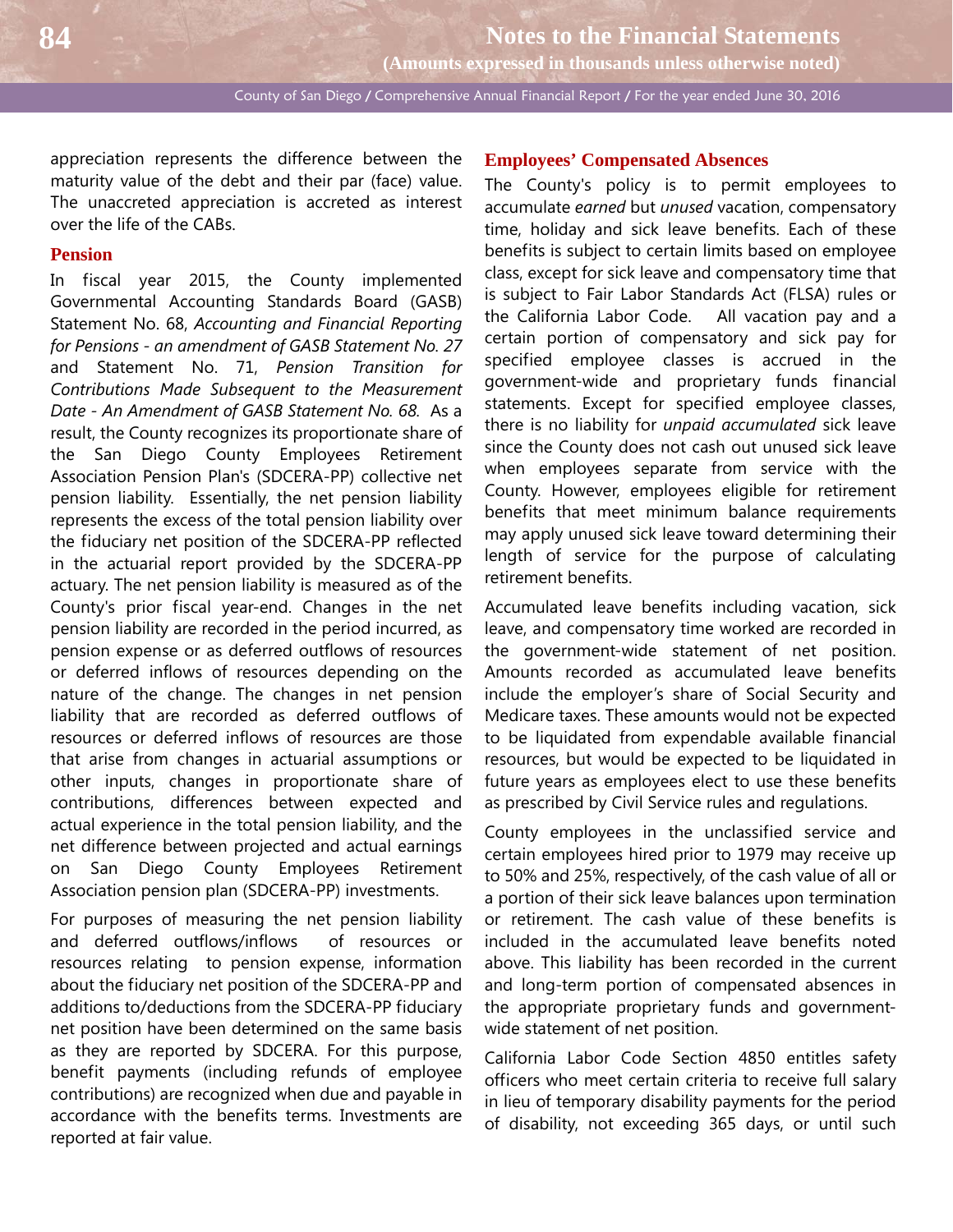earlier date as he or she is retired on permanent disability pension. This liability is accrued in the current and long-term portion of compensated absences.

All County employees who have completed at least five years of continuous service in the County retirement system, and have a sick leave balance of at least one hundred hours, may convert, at retirement, all or a portion of their sick leave balance to retirement service credits on a hour-for-hour basis. The conversion of these balances to retirement service credits is included in the County's actuarial accrued liability, as part of the annual actuarial valuation which includes assumptions regarding employee terminations, retirement, death, etc.

#### **General Budget Policies**

An operating budget is adopted each fiscal year by the Board of Supervisors for the governmental funds. The annual resolution adopts the budget at the object level of expenditures within departments. Annual budgets are not required to be adopted for the Tobacco Securitization Joint Special Revenue Fund; and the Debt Service and Capital Projects Funds (other governmental funds). Please refer to the notes to required supplementary information for more details regarding the County's general budget policies.

#### **Fund Balance**

In the fund financial statements, governmental funds report fund balance in classifications that comprise a hierarchy based primarily on the extent to which the County is bound to honor constraints on the specific purposes for which amounts in those funds can be spent. These classifications include: nonspendable; restricted; and the unrestricted classifications of committed, assigned and unassigned. When both restricted and unrestricted resources are available for use, fund balance is generally depleted by restricted resources first, followed by unrestricted resources in the following order: committed, assigned and unassigned. The fund balance classifications are defined as follows:

*Nonspendable* **fund balance** - amounts that cannot be spent because they are either (a) not in spendable form or (b) legally or contractually required to be maintained intact. The "not in spendable form" criterion includes items that are not expected to be converted to cash, for example, inventories and prepaid amounts.

*Restricted* **fund balance** - amounts with constraints placed on their use that are either (a) externally imposed by creditors (such as through debt covenants), grantors, contributors, or laws or regulations of other governments; or (b) imposed by law through constitutional provisions or enabling legislation.

*Committed* **fund balance** - amounts that can only be used for specific purposes pursuant to constraints imposed by formal action of the Board of Supervisors. The Board of Supervisors may establish fund balance commitments by adoption of an ordinance, resolution, or formal board action memorialized by minute orders as may be required by law. All are equally binding. Those committed amounts cannot be used for any other purpose unless the County removes or changes the specified use by taking the same type of action it employed to previously commit those amounts.

*Assigned* **fund balance** - amounts that are constrained by the County's *intent* to be used for specific purposes, but are neither restricted nor committed. Intent should be expressed by the highest level of decision making authority (the Board of Supervisors), or by a body or official to which the governing body has delegated the authority to assign amounts to be used for specific purposes. This intent is expressed by the Board of Supervisors approval of the use of fund balance to fund non-capital related expenditures and via action taken by the Board of Supervisors on November 5, 2013, which provides that fund balance may be committed by the Board and/or assigned by the Chief Administrative Officer for specific purposes.

*Unassigned* **fund balance** - the residual classification for the General Fund. This classification represents fund balance that has not been assigned to other funds and that has not been restricted, committed, or assigned to specific purposes within the General Fund. The General Fund should be the only fund that reports a positive unassigned fund balance amount. In other governmental funds, if expenditures incurred for specific purposes exceeded the amounts restricted,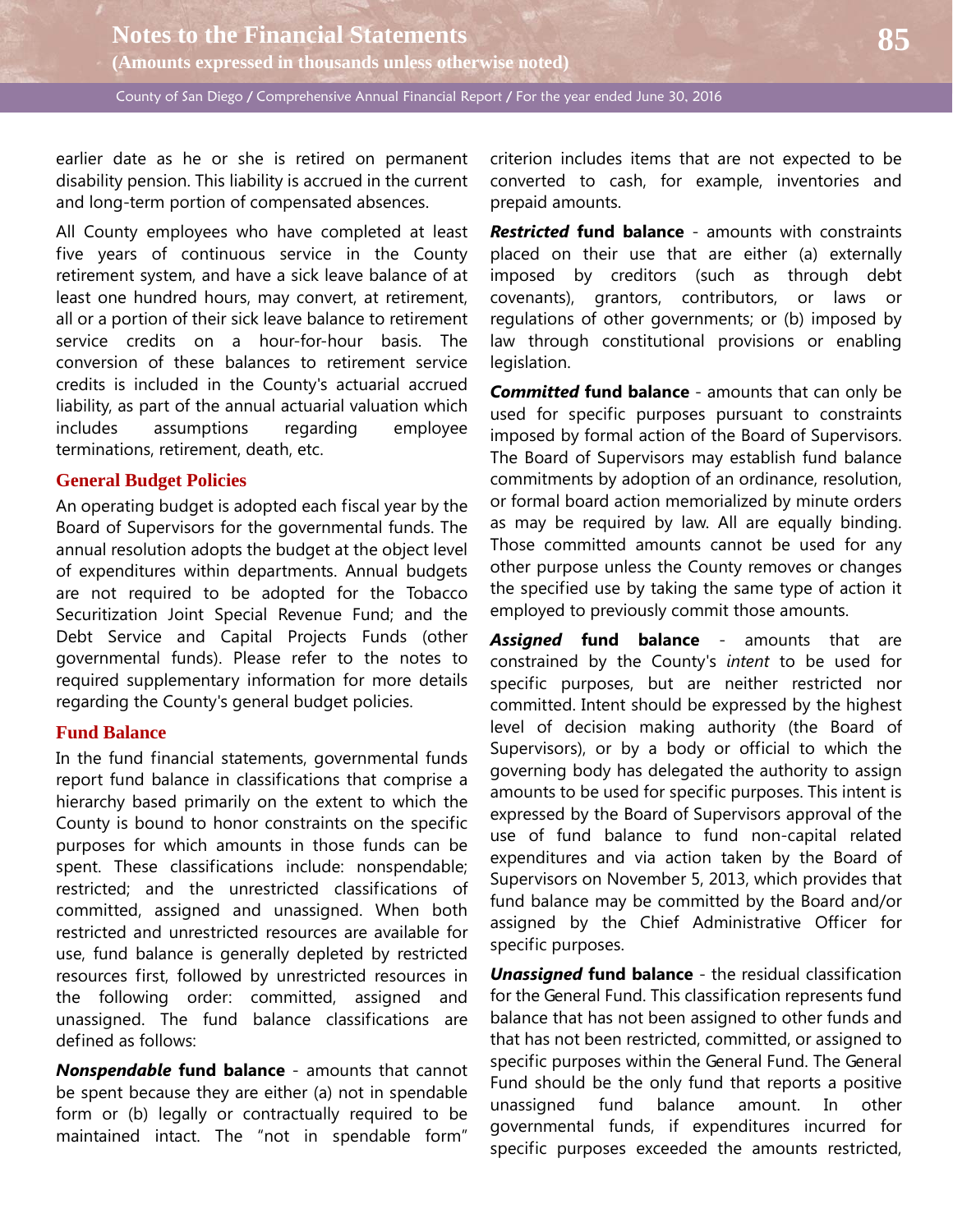County of San Diego / Comprehensive Annual Financial Report / For the year ended June 30, 2016

committed, or assigned to those purposes, it may be necessary to report a negative unassigned fund balance.

### **Net Position**

**Net investment in capital assets** - consists of capital assets net of accumulated depreciation reduced by the outstanding principal of capital related debt (adjusted by any unamortized premiums, discounts and unspent proceeds related to debt), incurred by the County to buy or construct capital assets shown in the statement of net position. Capital assets cannot readily be sold and converted to cash.

**Restricted net position** - consists of restricted assets reduced by liabilities related to those assets. Constraints placed on net position are externally imposed by creditors, grantors, contributors or laws or regulations of other governments or imposed by law through constitutional provisions or enabling legislation. Enabling legislation authorizes the government to assess, levy, charge or otherwise mandate payment of resources (from external resource

providers) and includes a legally enforceable requirement that those resources be used only for the specific purposes stipulated in the legislation.

**Unrestricted net position** - consists of net position that does not meet the definition of net investment in capital assets or restricted net position.

### **Indirect Costs**

County indirect costs are allocated to benefiting departments and are included in the program expense reported for individual functions and activities. Cost allocations are based on the annual *County-wide Cost Allocation Plan* which is prepared in accordance with Federal Office of Management and Budget (OMB) 2 CFR 200 Uniform Guidance.

#### **Use of Estimates**

The preparation of the basic financial statements in conformity with generally accepted accounting principles requires management to make estimates and assumptions that affect the amounts reported in the basic financial statements and accompanying notes. Actual results could differ from those estimates.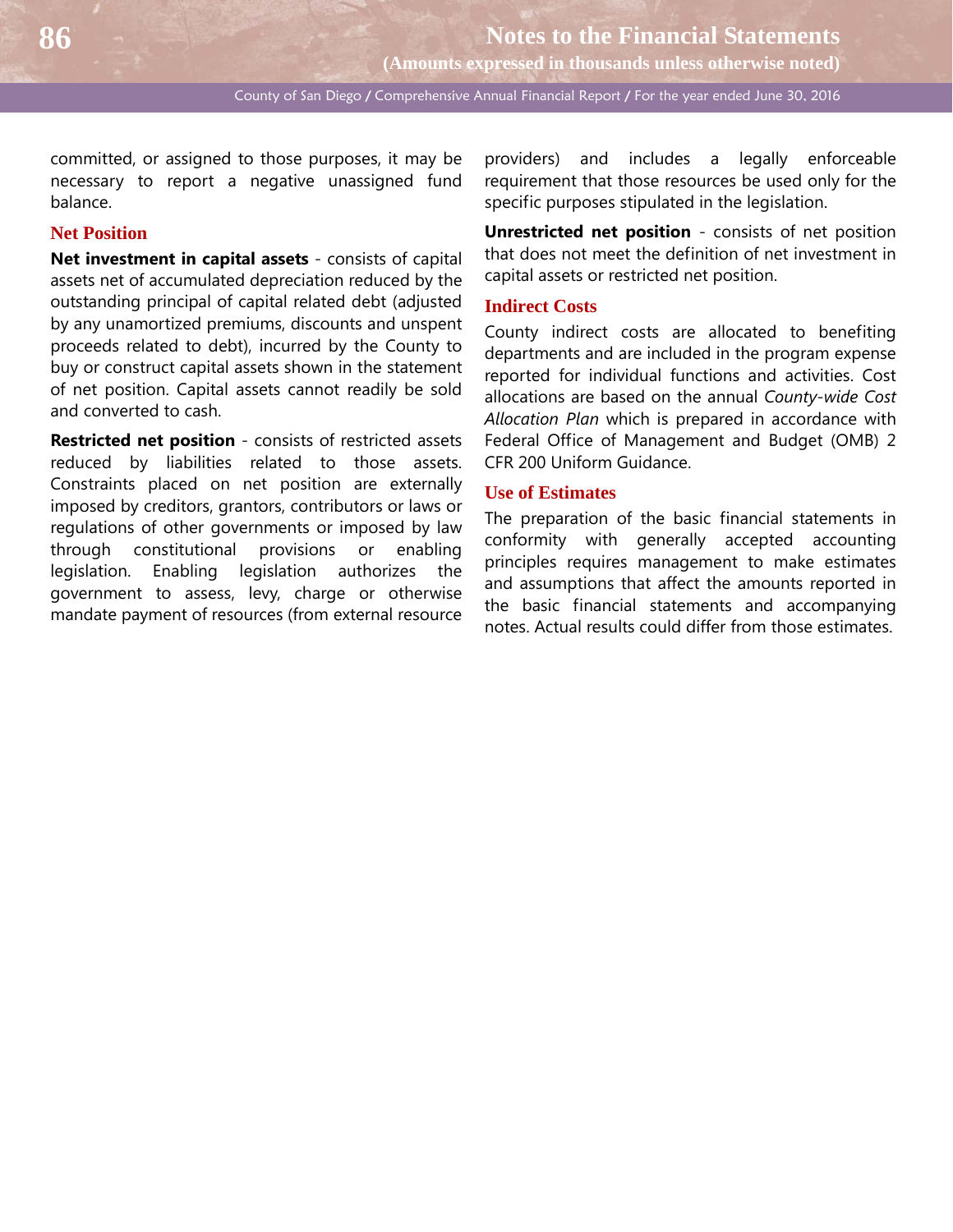**(Amounts expressed in thousands unless otherwise noted)**

County of San Diego / Comprehensive Annual Financial Report / For the year ended June 30, 2016

# **NOTE 2**

# **Reconciliation of Government-Wide and Fund Financial Statements**

## **Balance Sheet/Statement of Net Position**

Explanations of certain differences between the governmental funds balance sheet and the government-wide statement of net position are detailed below:

| Table 3                                                                                                                                                                                                                                              |               |             |
|------------------------------------------------------------------------------------------------------------------------------------------------------------------------------------------------------------------------------------------------------|---------------|-------------|
| Governmental Funds Balance Sheet / Government-Wide Statement of Net Position Reconciliation                                                                                                                                                          |               |             |
| At June 30, 2016                                                                                                                                                                                                                                     |               |             |
| Long-term liabilities, including bonds, notes loans payable, and net pension liability, are not due and payable in the<br>current period and, therefore, are not reported in the funds. The details of this \$(4,203,474) difference are as follows: |               |             |
| Bonds, notes and loans payable                                                                                                                                                                                                                       |               |             |
| Certificates of participation and lease revenue bonds                                                                                                                                                                                                | \$            | (311, 010)  |
| Taxable pension obligation bonds                                                                                                                                                                                                                     |               | (649, 860)  |
| Tobacco settlement asset-backed bonds                                                                                                                                                                                                                |               | (557, 237)  |
| Loans - non-internal service funds                                                                                                                                                                                                                   |               | (3,306)     |
| Unamortized issuance premiums (to be amortized as interest expense)                                                                                                                                                                                  |               | (40, 321)   |
| Unamortized issuance discounts (to be amortized as interest expense)                                                                                                                                                                                 |               | 11,279      |
| Compensated absences (excluding Internal Service Funds)                                                                                                                                                                                              |               | (99, 890)   |
| Landfill postclosure - San Marcos landfill                                                                                                                                                                                                           |               | (24, 700)   |
| Pollution remediation                                                                                                                                                                                                                                |               | (3,565)     |
| Subtotal                                                                                                                                                                                                                                             |               | (1,678,610) |
| Net pension liability                                                                                                                                                                                                                                |               | (2,524,864) |
| Net adjustment to decrease fund balance - total governmental funds to arrive at net position - governmental activities                                                                                                                               | $\mathsf{\$}$ | (4,203,474) |
|                                                                                                                                                                                                                                                      |               |             |
| Internal Service Funds. The assets and liabilities of internal service funds are included in governmental activities in the<br>statement of net position. The details of this \$44,626 difference are as follows:                                    |               |             |
| Net position of the internal service funds                                                                                                                                                                                                           | \$            | 44,902      |
| Less: Internal payable representing costs in excess charges to business-type activities - prior years                                                                                                                                                |               | (126)       |
| Less: Internal payable representing costs in excess of charges to business-type activities - current year                                                                                                                                            |               | (150)       |
| Net adjustment to increase fund balance - total governmental funds to arrive at net position - governmental activities                                                                                                                               | \$            | 44.626      |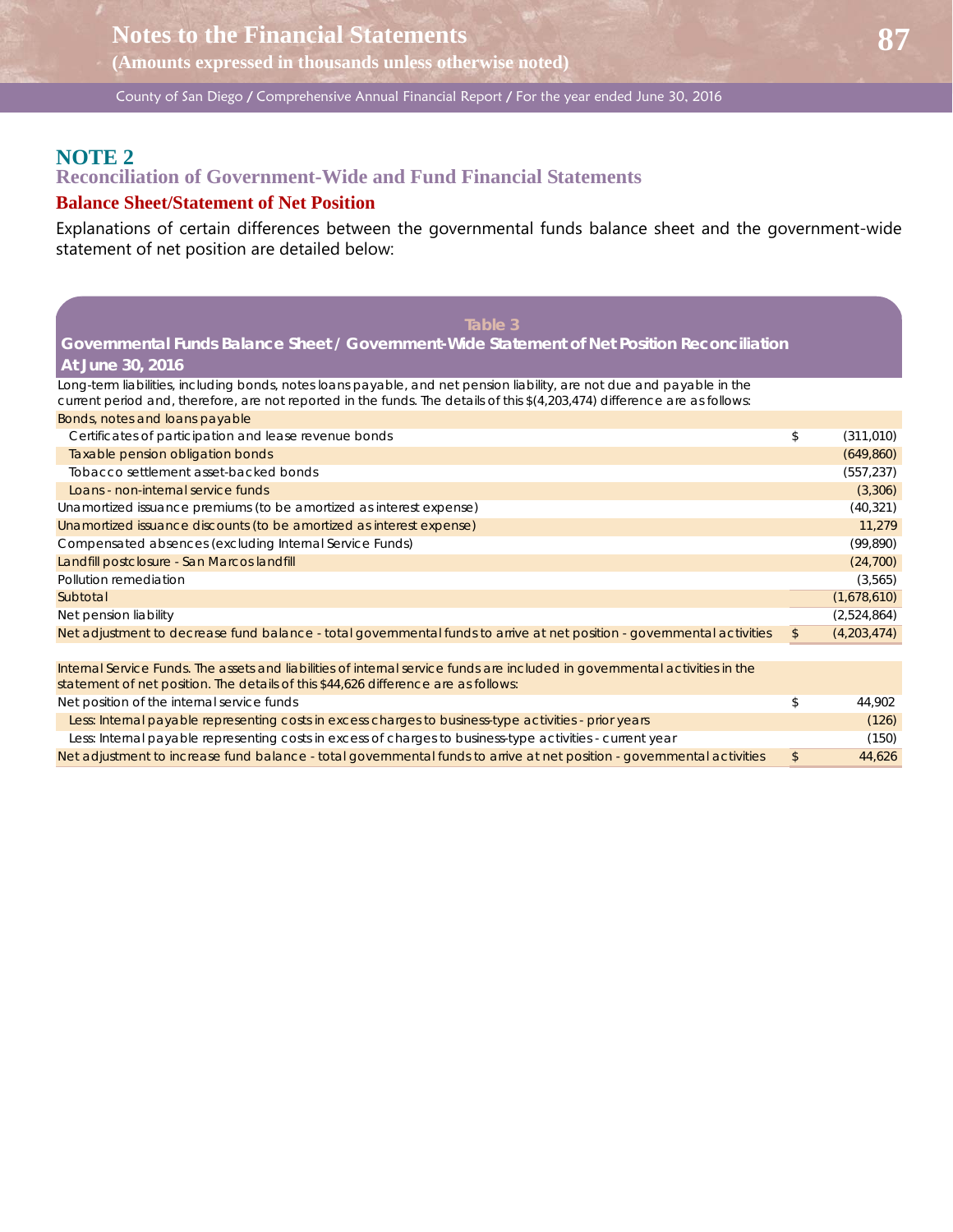**(Amounts expressed in thousands unless otherwise noted)**

County of San Diego / Comprehensive Annual Financial Report / For the year ended June 30, 2016

#### **Statement of Revenues, Expenditures, and Changes in Fund Balances/Statement of Activities**

Explanations of certain differences between the governmental fund statement of revenues, expenditures, and changes in fund balances and the government-wide statement of activities are detailed below:

### **Table 4 Governmental Funds Statement of Revenues, Expenditures, and Changes in Fund Balances and the Government-Wide Statement of Activities Reconciliation For the Year Ended June 30, 2016**

Governmental funds report capital outlays as expenditures. However, in the statement of activities the cost of those assets is allocated over their estimated useful lives and reported as depreciation/amortization expense. The details of this \$45,846 difference are as follows:

| Capital outlay                                                                                                              | 185.065   |
|-----------------------------------------------------------------------------------------------------------------------------|-----------|
| Depreciation/amortization expense                                                                                           | (139,219) |
| Net adjustment to increase net changes in fund balances - total governmental funds to arrive at changes in net position -   |           |
| governmental activities                                                                                                     | 45,846    |
|                                                                                                                             |           |
| The net effect of various miscellaneous transactions involving capital assets (i.e., sales, trade-ins, and donations) is to |           |
| decrease net position. The details of this \$3,465 difference are as follows:                                               |           |
| The proceeds from the sale of capital assets provide current financial resources but have no effect on net position         | (2,319)   |
| The gain on the disposal of capital assets does not affect current financial resources but increases net position           | 2,037     |
| The loss on the disposal of capital assets does not affect current financial resources but decreases net position           | (306)     |
| Donations of assets to the County do not provide current financial resources but increase net position                      | 4,053     |
| Net adjustment to increase net changes in fund balances - total governmental funds to arrive at changes in net position -   |           |
| governmental activities                                                                                                     | 3.465     |

The issuance of long-term debt (e.g., bonds, notes, and loans) provides current financial resources to governmental funds, while the repayment of the principal of long-term debt consumes the current financial resources of governmental funds. Neither transaction, however, has any effect on net position. Also, governmental funds report the effect of premiums, discounts, and similar items when debt is first issued, whereas these amounts are deferred and amortized in the statement of activities. The details of this \$82,630 difference are as follows: Debt issued or inc

| <u>DENI ISSUEU UL IITUUHEU</u>                                                                                            |            |
|---------------------------------------------------------------------------------------------------------------------------|------------|
| Refunding bonds issued                                                                                                    | (105, 330) |
| <b>Plus: Premiums</b>                                                                                                     | (22, 163)  |
| Payment to refunded bond escrow agent                                                                                     | 135.014    |
| Face value of loans issued                                                                                                | (690)      |
| Principal repayments                                                                                                      | 65.929     |
| Accreted interest paid                                                                                                    | 9.870      |
| Net adjustment to increase net changes in fund balances - total governmental funds to arrive at changes in net position - |            |
| governmental activities                                                                                                   | 82.630     |

Some expenses reported in the statement of activities do not require the use of current financial resources and, therefore, are not reported as expenditures in governmental funds. The details of this \$(310,303) difference are as follows:

| Change in net pension liability - pension expense                                                                                                                                                         | \$ | (304, 613) |
|-----------------------------------------------------------------------------------------------------------------------------------------------------------------------------------------------------------|----|------------|
| Compensated absences                                                                                                                                                                                      |    | (2,708)    |
| <b>Accrued interest</b>                                                                                                                                                                                   |    | 1,957      |
| Accretion of capital appreciation bonds                                                                                                                                                                   |    | (6, 145)   |
| Amortization of premiums                                                                                                                                                                                  |    | 2,519      |
| Amortization of discounts                                                                                                                                                                                 |    | (590)      |
| Amortization of gain on refundings                                                                                                                                                                        |    | 56         |
| Amortization of loss on refundings                                                                                                                                                                        |    | (779)      |
| Net adjustment to decrease net changes in fund balances - total governmental funds to arrive at changes in net position                                                                                   |    |            |
| - governmental activities                                                                                                                                                                                 |    | (310, 303) |
|                                                                                                                                                                                                           |    |            |
| Internal Service Funds. The net revenue (or expense) of certain activities of internal service funds is reported with governmental activities. The<br>details of this \$15,253 difference are as follows: |    |            |
| Change in net position of the internal service funds                                                                                                                                                      | \$ | 15,403     |
| Less: Loss from charges to business activities                                                                                                                                                            |    | (150)      |
| Net adjustment to decrease net changes in fund balances - total governmental funds to arrive at changes in net position                                                                                   |    |            |
| - governmental activities                                                                                                                                                                                 | S. | 15.253     |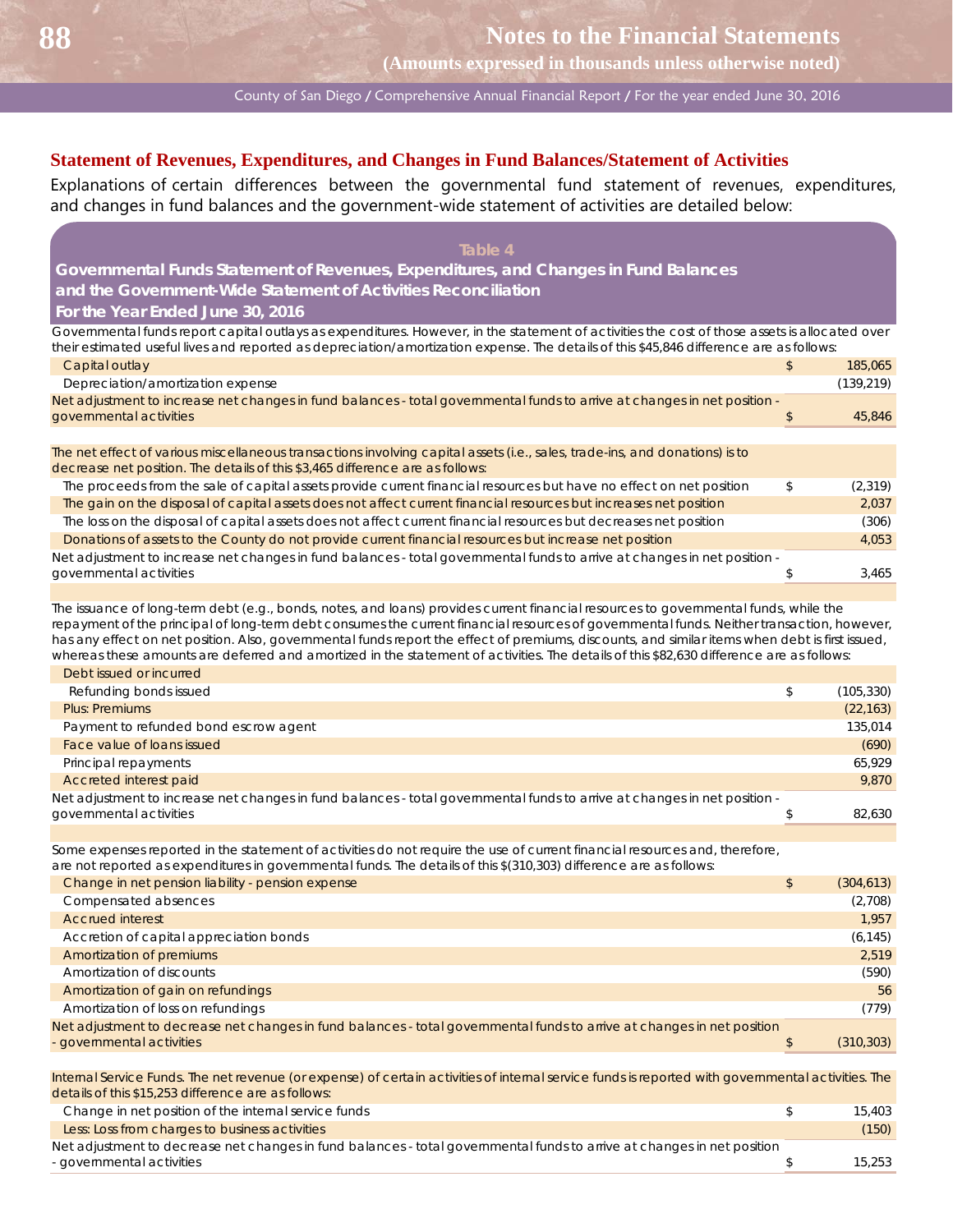**(Amounts expressed in thousands unless otherwise noted)**

County of San Diego / Comprehensive Annual Financial Report / For the year ended June 30, 2016

# **NOTE 3**

### **Deposits and Investments**

The Treasurer is responsible for authorizing all County bank accounts and pursuant to Government Code Sections 27000.1 - 27000.5, 27130 - 27137, and 53600 53686 is responsible for conducting County investment activities of the County's investment pool (the "Pool") as well as various individual investment accounts outside of the Pool. Additionally, the Treasurer has oversight responsibilities for investments with fiscal agents.

The Pool is a County sponsored "external investment pool" wherein moneys of the County and other legally separate external entities, which are not part of the County Reporting Entity, are commingled (pooled) and invested on the participants' behalf.

Pursuant to Sections 27130-27137 of the California Government Code, the Board of Supervisors has established the Treasury Oversight Committee ("TOC") that monitors and reviews the Investment Policy. The TOC consists of members appointed from the districts or offices that they represent, and up to five members of the public, having expertise in, or an academic background in public finance. The TOC requires a financial audit to be conducted annually on a fiscal year basis, which includes limited tests of compliance with laws and regulations. The Investment Pool is not registered with the Securities and Exchange Commission ("SEC") as an investment company. The Investment Pool does not have any legally binding guarantees of share values.

A separately issued annual financial report for the Pool can be obtained from the Treasurer-Tax Collector at 1600 Pacific Highway, Room 152, San Diego, California, 92101 and can also be accessed at http:// www.sdtreastax.com.

Total pooled cash and investments totaled \$8,705,968 consisting of: \$8,642,414 investments in the County pool; \$59.173 million in deposits; \$3.875 million of collections in transit; and, \$506 thousand in imprest cash.

#### **Deposits**

Government Code Section 53652 et. seq. and the Treasurer's Pool Investment Policy (Pool Policy) prescribe the amount of collateral that is required to secure the deposit of public funds.

Federal Depository Insurance Corporation (FDIC) insurance is available for funds deposited at any one financial institution up to a maximum of \$250,000 for demand deposits, time and savings deposits. The aforementioned Government Code and Pool Policy require that depositories collateralize public funds with securities having a market value of at least 10% in excess of the total amount of the deposits. These securities shall be placed in the institution's pooled collateral account and monitored by the State Treasurer of California or a mutually agreed upon third party custodian bank.

#### **Custodial Credit Risk - Deposits**

The custodial credit risk for deposits is the risk that the County will not be able to recover deposits that are in the possession of an outside party. Deposits are exposed to custodial credit risk if they are not insured or collateralized.

The Investment Pool does not have a formal policy regarding sweep (deposit) accounts, but the practice is to utilize national or state chartered banks where the excess over FDIC insurance is invested in repurchase agreements that are collateralized by U.S. Treasury and Federal Agency securities equal to or greater than the deposit amount in accordance with California Government Code.

California Government Code Section 53652 et. seq. requires that a financial institution secure deposits made by state or local government units by pledging securities in an undivided collateral pool held by a depository regulated under state law. At June 30, 2016, the County's deposits were not exposed to custodial credit risk as these deposits were either covered by FDIC insurance or collateralized with securities held by a named agent depository as noted below:

a. Cash in banks is defined as short-term, highly liquid deposits with an original maturity of three months or less. Deposits consist of cash in banks as well as nonnegotiable certificates of deposit. At year-end, the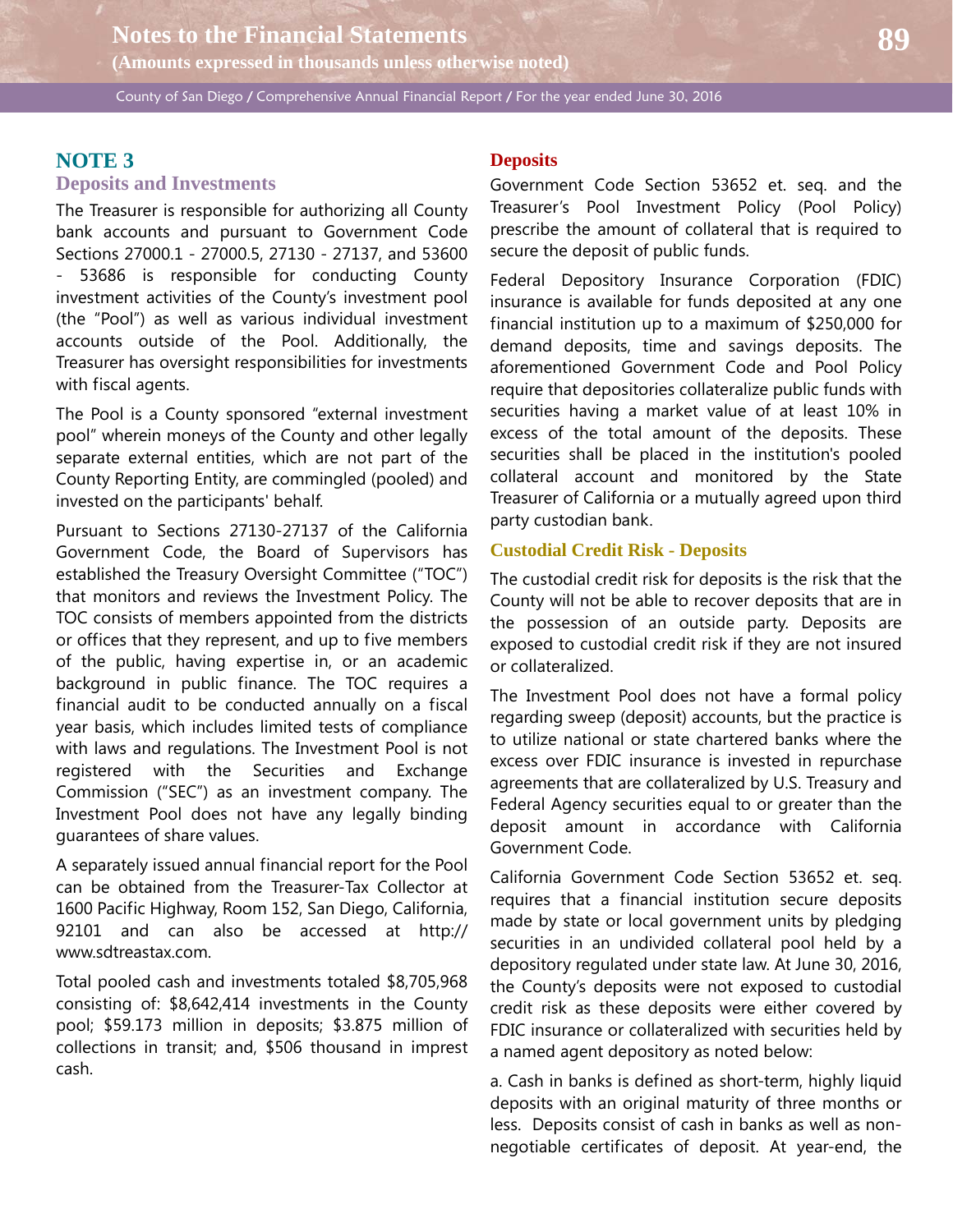carrying amount of the Investment Pool's deposits was \$59.173 million, and the bank balance at June 30, 2016 was \$62.603 million, consisting of demand deposits with various financial institutions. The difference between the carrying amount and the bank balance includes temporary reconciling items such as cash on hand, outstanding checks, and deposits in transit. Of the bank balance, \$11.099 million was covered by federal deposit insurance and \$51.504 million was collateralized with securities held by a depository agent on behalf of the Investment Pool as required by California Government Code Section 53656. The California Government Code requires that a financial institution secure deposits made by state or local government units by pledging securities in an undivided collateral pool held by a depository regulated under state law. The fair value of the pledged securities in the collateral pool must equal at least 110% of the total amount deposited by the public agencies. Also, a financial institution may, in accordance with the California Government Code, secure local agency deposits using first trust deed mortgages; however, the fair value of the first trust deed mortgages collateral must be at least 150% of the total amount deposited.

b. The carrying amount of demand deposits with Fiscal Agents (outside of the Pool) was \$5.589 million and the bank balance per various financial institutions was \$6.088 million. Of the total bank balance, \$761 thousand was covered by federal deposit insurance; \$895 thousand was collateralized by a named agent depository; and \$4.432 million was uncollateralized.

#### **Investments**

Government Code Section 53601 governs the types of investments that may be purchased and makes certain restrictions on investment maturity, maximum portfolio percentages, term, value, credit quality and timing to minimize the risk of loss.

Permitted types of investments and financial instruments include: U.S. treasuries, U.S. Federal agencies and local agency obligations; banker's acceptances; commercial paper; negotiable certificates of deposit; repurchase agreements; reverse repurchase agreements; medium-term notes; money market mutual funds; mortgage pass-through securities;

supranationals; mortgage backed securities; local agency investment funds; collateralized mortgage obligations; and shares of beneficial interest issued by a joint powers authority organized pursuant to Government Code Section 6509.7.

Investments in the Investment Pool are stated at fair value in accordance with GASB Statement No. 72. Securities, which are traded on a national exchange, are valued at the last reported sales price at current exchange rates. Repurchase agreements and institutional money market mutual funds are carried at portfolio book value (carrying cost). CalTRUST Investments are reported based upon a stable value of \$1 per share of the amount invested. All purchases of investments are accounted for on a trade-date basis.

Unrealized gains or losses of securities are determined by taking the difference between amortized cost and the fair value of investments. The calculation of realized gains and losses is independent of the calculation of net change in the fair value of investments. Realized gains and losses on investments that were held in more than one fiscal year and sold in the current year were included as a change in the fair value of investments reported in the prior year(s) and the current year.

In addition to the above, the Board annually adopts a Pooled Money Fund Investment Policy. This policy is based on the criteria in Government Code Section 53601 but adds further specificity and restrictions to permitted investments.

No policies have been established for investments with fiscal agents, however, moneys held by trustees on behalf of the County may generally only be invested in permitted investments specified in trustee or indenture agreements.

In conjunction with the discussion below concerning investment risks, please refer to **Tables 7** and **8,** respectively, which provide details on pooled investments and those held with fiscal agents at fiscal year-end. Additionally, **Table 10** provides a comparison of Investment Pool policy restrictions with Government Code Section 53601 requirements.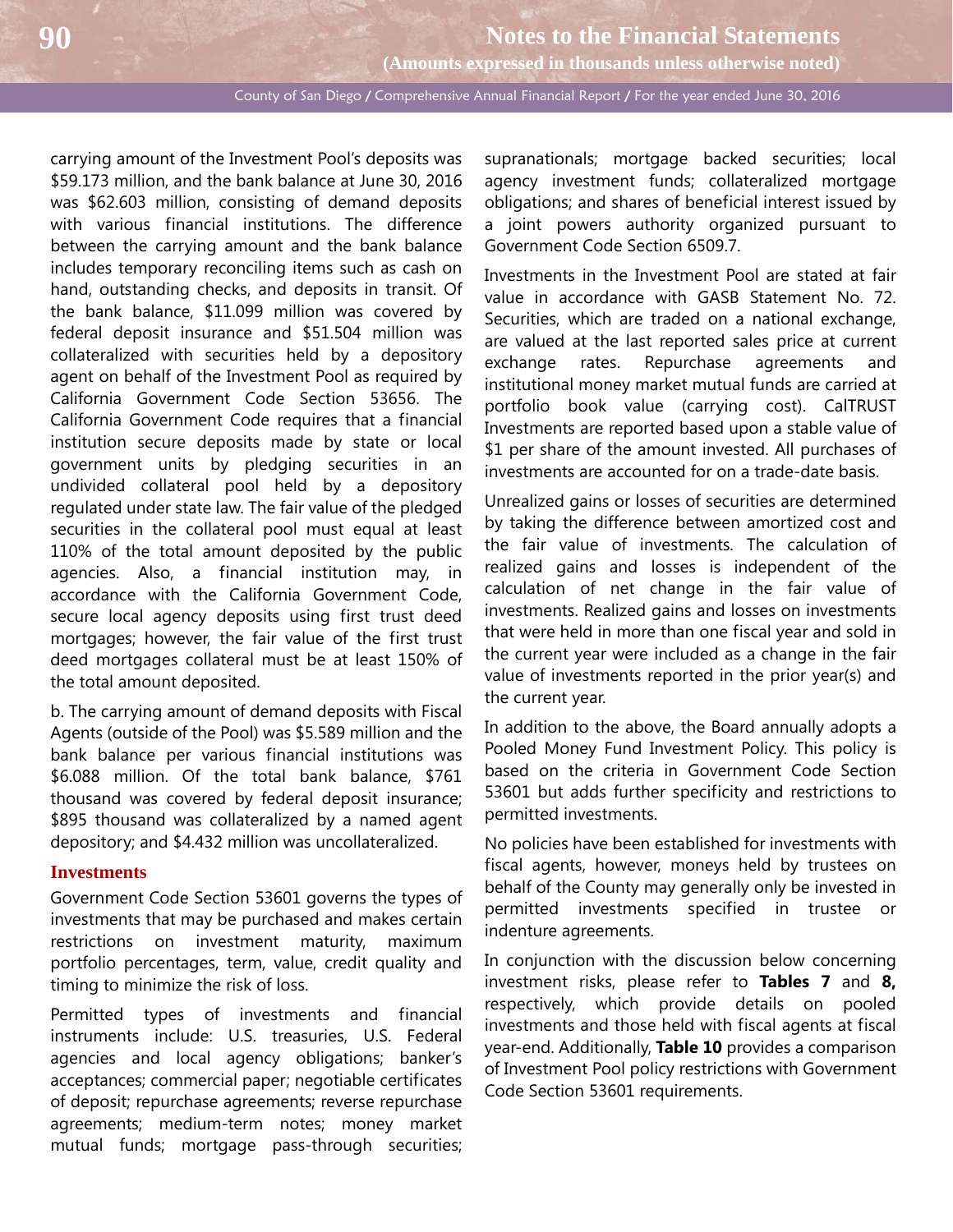#### **Interest Rate Risk - Investments**

Interest rate risk is the risk that changes in market interest rates will adversely affect the fair value of an investment. Generally, investments of longer maturities are more sensitive to changes in market interest rates.

To mitigate the effect of interest rate risk, the Investment Pool maintains a laddered portfolio in compliance with the Investment Policy, which requires at least 25% of securities to mature within 90 days, at least 50% of securities to mature within one year, and no more than 50% of securities to mature within one to five years. In addition, the Investment Pool limits the maximum effective duration of the portfolio to 18 months. As of June 30, 2016, the Investment Pool was in full compliance with its own more restrictive Investment Policy, and therefore was also in compliance with California Government Code. Actual weighted average days to maturity by investment type is presented in **Table 7**.

California Government Code Section 53601 indicates where the Code does not specify a limitation on the term or remaining maturity at the time of the investment, no investment shall be made in any security, other than a security underlying a repurchase or reverse repurchase agreement or securities lending agreement authorized by this section, that at the time of the investment has a term remaining to maturity in excess of five years, unless the legislative body has granted express authority to make that investment either specifically or as a part of an investment program approved by the legislative body no less than three months prior to the investment.

Generally, investments with fiscal agents are structured in such a way that securities mature at the times and in the amounts that are necessary to meet scheduled expenditures and withdrawals.

#### **Credit Risk - Investments**

Credit risk is the risk that an issuer or other counterparty to an investment may not fulfill its obligations.

The Investment Pool's Investment Policy, which is more restrictive than the Government Code, places a minimum standard on the ratings of investments held in the Investment Pool. Investments in securities other than those guaranteed by the U.S. Treasury or Government Sponsored Enterprises must have a credit rating of no less than "A" for long-term or "A1" for short-term. Non-rated securities include sweep accounts, collateralized certificates of deposit, repurchase agreements and CalTRUST. Sweep accounts and collateralized certificates of deposit must be FDIC insured and collateralized with securities held by a named agent of the depository. Repurchase agreements are collateralized by securities, authorized by California Government Code Section 53601, having a fair value of at least 102% of the amount of the repurchase agreement.

Credit quality based on Standard and Poor's Fund Credit Quality Rating is noted below and on **Table 7**.

| S & P Investment Rating | Table 5                                              |                                                                                   |
|-------------------------|------------------------------------------------------|-----------------------------------------------------------------------------------|
|                         | <b>Investment Pool</b><br>Rating at<br>June 30, 2016 | <b>Minimum Pool</b><br><b>Investment Policy</b><br>Ratings at Time of<br>Purchase |
| Overall credit rating   | AAAf/S1                                              |                                                                                   |
| Short-term              |                                                      | $A-1$                                                                             |
| Long-term               |                                                      | А                                                                                 |

### **Concentration of Credit Risk - Investments**

Concentration of credit risk is the risk of loss attributed to the magnitude of a government's investment in a single issuer.

To mitigate this risk, the Investment Policy limits the amount of exposure to any one single issuer to the percentages listed in **Table 10**. As noted in **Table 10**, the Investment Pool's Investment Policy is more restrictive, in most cases, than the California Government Code. As of June 30, 2016, all Pool investments were in compliance with State law and with the Investment Policy.

The Investment Pool's holdings of the securities of the Federal National Mortgage Association (FNMA) and Federal Home Loan Mortgage Corporation (FHLMC) are issued by agencies that remain under conservatorship by the Director of the Federal Housing Agency. The U.S. government does not guarantee, directly or indirectly, the securities of the Federal Home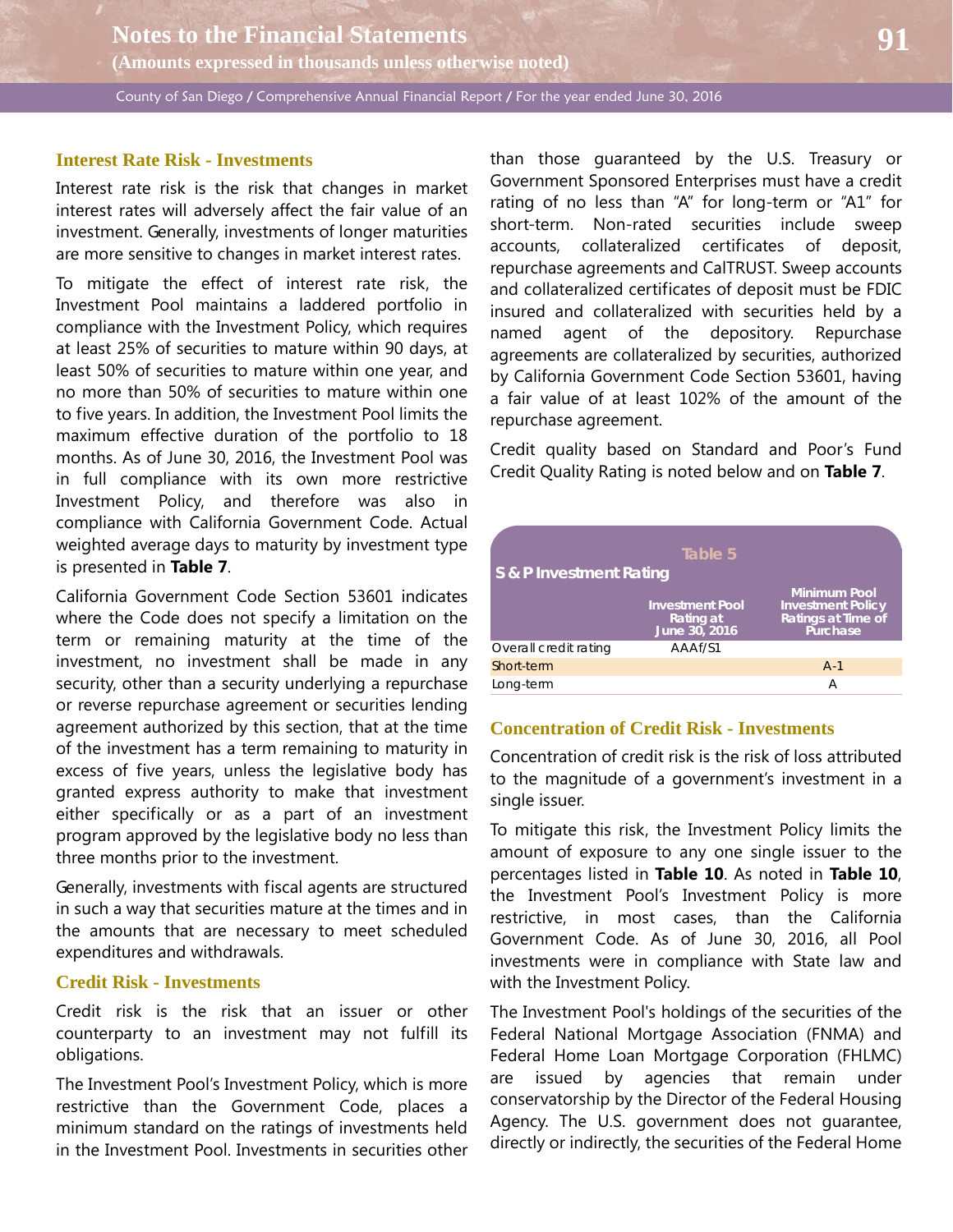Loan Bank (FHLB), Federal Farm Credit Bank (FFCB), FNMA, or FHLMC. The Investment Pool's investments in FHLB, FFCB, FNMA and FHLMC securities as of June 30, 2016 comprised 4.71%, 3.26%, 8.56% and 7.76% of the total County Investment Pool's investments, respectively.

No general policies have been established to limit the amount of exposure to any one single issuer, however, moneys held by trustees on behalf of the County may generally only be invested in permitted investments specified in trustee or indenture agreements. Instruments in any one issuer that represent 5% or more of the County investments with fiscal agents by individual major fund or nonmajor funds in the aggregate at June 30, 2016 are shown in **Table 6**. Any investments explicity guaranteed by the U.S. government and investments in mutual funds, external investment pools, and other pooled investments are excluded from **Table 6**. Percentages by issuer for pooled investments are noted in **Table 7**.

| Table 6<br><b>Concentration of Credit Risk -</b> |    |                                            |         |  |                                          |         |  |  |  |
|--------------------------------------------------|----|--------------------------------------------|---------|--|------------------------------------------|---------|--|--|--|
| <b>Investments With Fiscal Agents</b>            |    |                                            |         |  |                                          |         |  |  |  |
| <b>Issuer</b>                                    |    | Tobacco<br><b>Endowment</b><br><b>Fund</b> | Percent |  | Nonmajor<br>Governmental<br><b>Funds</b> | Percent |  |  |  |
| Pierce County Wash<br><b>School District</b>     |    |                                            |         |  |                                          |         |  |  |  |
|                                                  | \$ | 16.027                                     | 5%      |  |                                          |         |  |  |  |
| <b>State of Tennessee</b>                        |    | 18,568                                     | 6%      |  |                                          |         |  |  |  |
| <b>Federal Farm Credit</b><br>Bank               |    |                                            |         |  | 5.000                                    | 10%     |  |  |  |

### **Custodial Credit Risk - Investments**

Custodial credit risk is the risk that, in the event of the failure of the counterparty to a transaction, a government will not be able to recover the value of the investment or collateral securities that are in the possession of another party.

The Investment Policy requires securities not insured by FDIC insurance, including appropriate collateral, be placed with an independent third party for custodial safekeeping. Securities purchased by the Investment Pool are held by a third-party custodian, Citi, in their trust department to mitigate custodial credit risk.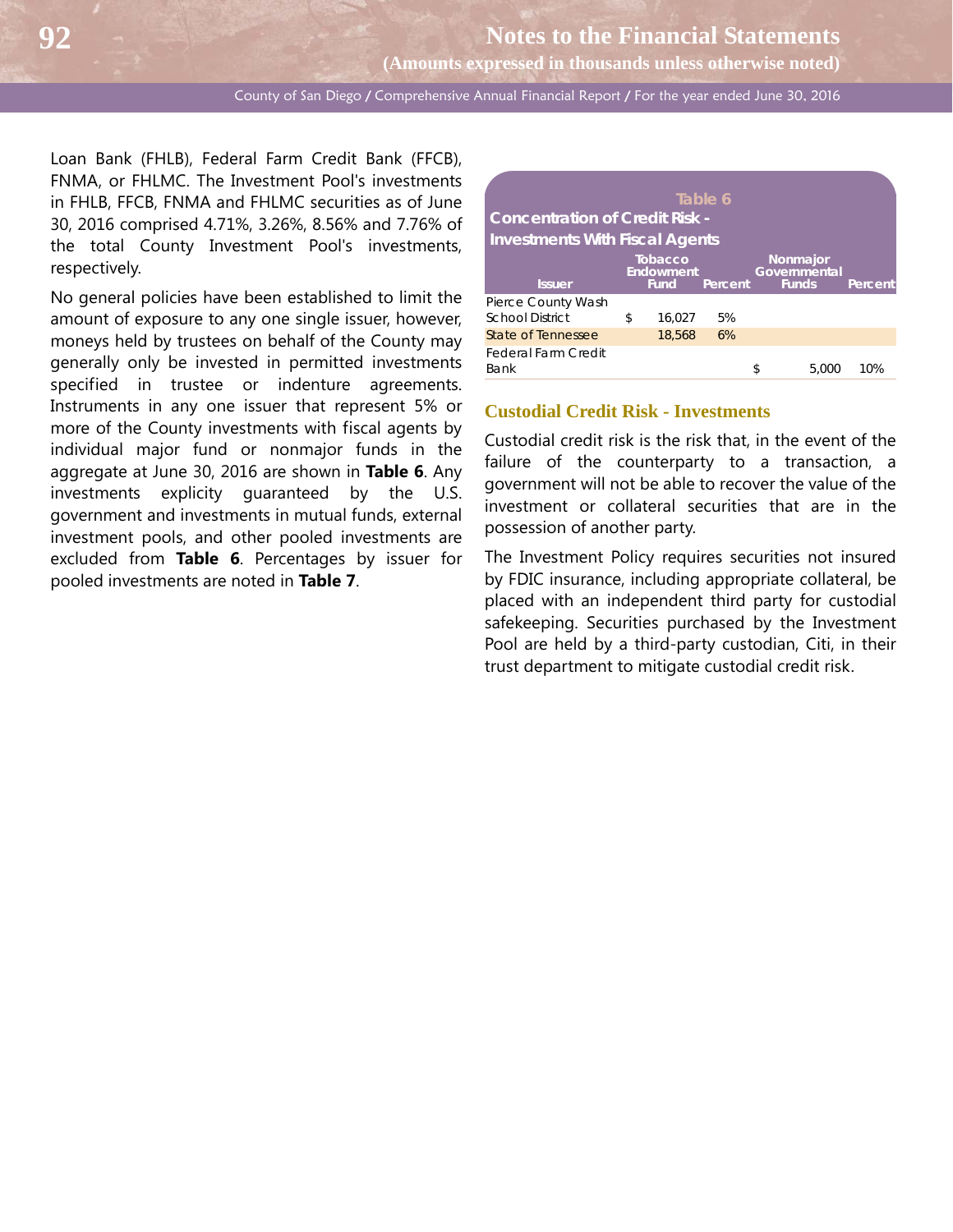**(Amounts expressed in thousands unless otherwise noted)**

County of San Diego / Comprehensive Annual Financial Report / For the year ended June 30, 2016

| <b>Pooled Investments</b><br>At June 30, 2016    | Table 7        |                   |                   |                               |                          |                                                  |                                       |                     |
|--------------------------------------------------|----------------|-------------------|-------------------|-------------------------------|--------------------------|--------------------------------------------------|---------------------------------------|---------------------|
|                                                  |                | <b>Fair Value</b> | <b>Book Value</b> | <b>Interest Rate</b><br>Range | <b>Maturity</b><br>Range | Weighted<br>Average<br><b>Maturity</b><br>(days) | <b>S&amp;P Rating</b>                 | $%$ of<br>Portfolio |
| <b>Federal Agencies:</b>                         |                |                   |                   |                               |                          |                                                  |                                       |                     |
| <b>Federal Farm Credit Bank</b>                  | $\mathfrak{S}$ | 281,352           | 280.944           | $0.45\% - 1.42\%$             | $11/16 - 6/20$           | 497                                              | $AA+$                                 | 3.26%               |
| Federal Home Loan Bank                           |                | 407,388           | 406,115           | $0.625% - 5%$                 | 12/16 - 12/19            | 579                                              | $AA+$                                 | 4.71%               |
| <b>Federal Home Loan Mortgage</b><br>Corporation |                | 670,422           | 667.646           | $0.625\% - 4.875\%$           | $11/16 - 3/21$           | 915                                              | $AA+$                                 | 7.76%               |
| Federal National Mortgage Association            |                | 739,985           | 737,091           | $0.375\% - 5.375\%$           | $7/16 - 10/20$           | 572                                              | $AA+$                                 | 8.56%               |
| <b>U.S. Treasury Notes</b>                       |                | 904,536           | 898,147           | $0.50\% - 4.50\%$             | $8/16 - 5/21$            | 685                                              | $AA+/AAA$                             | 10.47%              |
| Repurchase Agreement                             |                | 2,302             | 2,302             | 0.01%                         | 7/16                     | $\mathbf{1}$                                     | $A-1$                                 | 0.03%               |
| Supranational                                    |                | 400,145           | 398.968           | $0.625\% - 5.125\%$           | $9/16 - 10/20$           | 601                                              | <b>AAA</b>                            | 4.63%               |
| <b>Commercial Paper Discount</b>                 |                | 2,134,985         | 2,139,781         | $0.465\% - 1.03\%$            | $7/16 - 1/17$            | 72                                               | $A-1/A-1+$                            | 24.70%              |
| <b>Money Market Mutual Funds</b>                 |                | 443,017           | 443.017           | $0.01\% - 0.39\%$             | N/A                      | 40                                               | $A-1+/AA/$<br><b>AAA</b><br>$A-1/A1+$ | 5.13%               |
| Negotiable Certificates of Deposit               |                | 2,575,000         | 2,575,000         | $0.43\% - 1.21\%$             | $7/16 - 4/17$            | 88                                               | AA-                                   | 29.79%              |
| CalTRUST                                         |                | 35,140            | 35,000            | 0.51%                         | N/A                      | 387                                              | <b>AA</b>                             | 0.40%               |
| <b>Asset Backed Securities</b>                   |                | 48,142            | 47,999            | 1.09% - 1.39%                 | $9/18 - 4/20$            | 1,000                                            | AAA                                   | 0.56%               |
| <b>Total investments</b>                         | \$             | 8,642,414         | 8,632,010         |                               |                          | 316                                              |                                       | 100.0%              |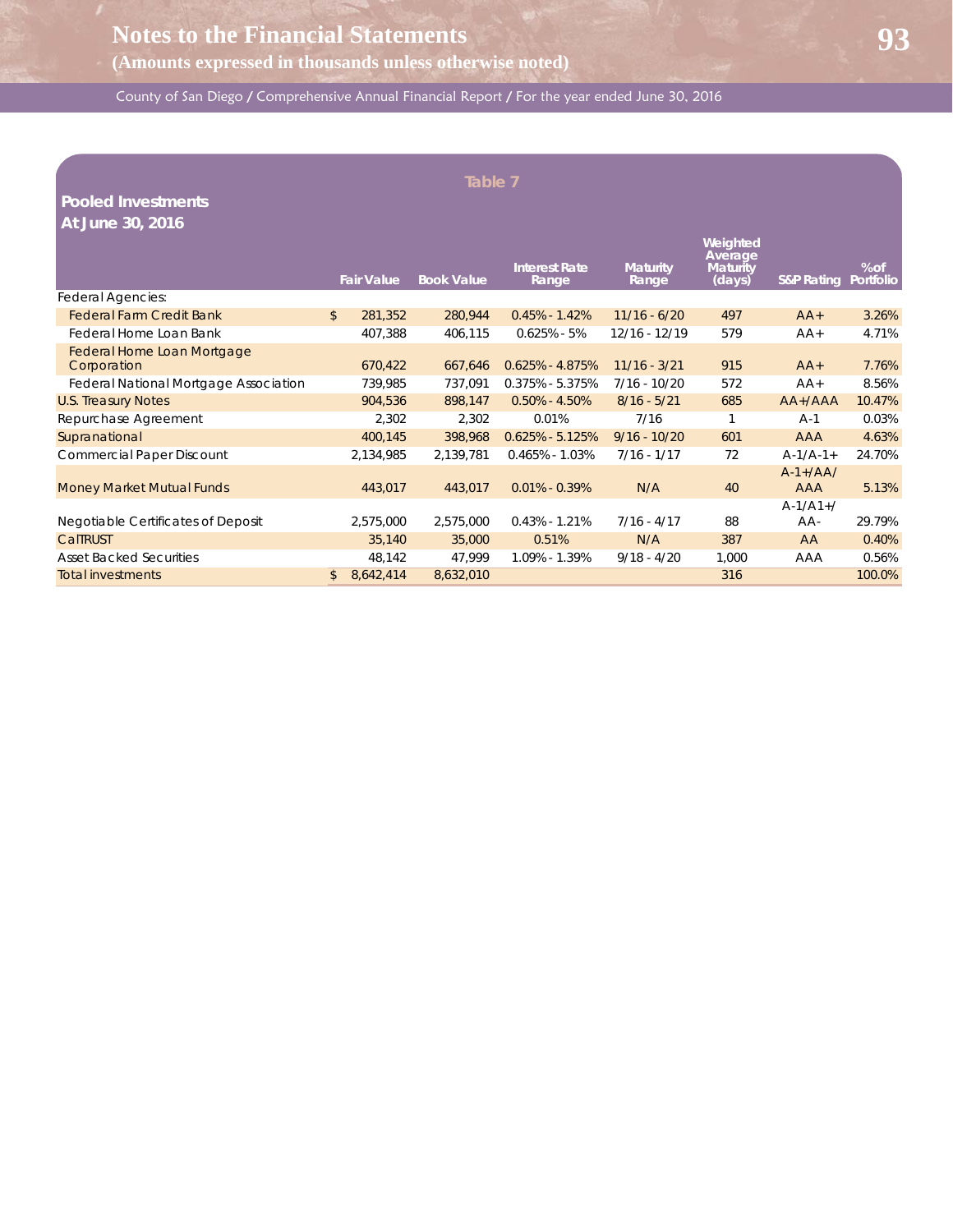**(Amounts expressed in thousands unless otherwise noted)**

County of San Diego / Comprehensive Annual Financial Report / For the year ended June 30, 2016

| <b>Investments with Fiscal Agents</b><br>At June 30, 2016 | Table 8 |                   |                               |                          |                                                  |             |                           |
|-----------------------------------------------------------|---------|-------------------|-------------------------------|--------------------------|--------------------------------------------------|-------------|---------------------------|
|                                                           |         | <b>Fair Value</b> | <b>Interest Rate</b><br>Range | <b>Maturity</b><br>Range | Weighted<br>Average<br><b>Maturity</b><br>(days) |             | S&P Rating % of Portfolio |
| County investments with fiscal agents                     |         |                   |                               |                          |                                                  |             |                           |
| Unrestricted:                                             |         |                   |                               |                          |                                                  |             |                           |
| Fixed income tax exempt bonds                             | \$      | 15.032            | $5.13\% - 5.63\%$             | $7/21 - 7/39$            | 7023                                             | $A -$       | 4.32%                     |
| Fixed income tax exempt bonds                             |         | 15,272            | $0\% - 5.75\%$                | $12/17 - 4/25$           | 1726                                             | AA          | 4.39%                     |
| Fixed income tax exempt bonds                             |         | 5.591             | 5.00%                         | 11/19 - 10/21            | 1587                                             | AA-         | 1.61%                     |
| Fixed income tax exempt bonds                             |         | 69,125            | $0\% - 5\%$                   | $7/17 - 8/37$            | 2661                                             | $AA+$       | 19.88%                    |
| Fixed income tax exempt bonds                             |         | 84,037            | $3% - 5%$                     | $9/16 - 4/30$            | 1723                                             | AAA         | 24.17%                    |
| Fixed income tax exempt bonds                             |         | 50,084            | 5% - 8.25%                    | $11/17 - 9/39$           | 4921                                             | <b>NR</b>   | 14.40%                    |
| Fixed income tax exempt bonds                             |         | 29,172            | $2\% - 7.5\%$                 | $8/17 - 4/25$            | 1474                                             | <b>NR</b>   | 8.39%                     |
| Federal farm credit bank notes                            |         | 5,000             | 0.69%                         | 5/17                     | 320                                              | $AA+$       | 1.44%                     |
| Money market mutual fund                                  |         | 28,051            | 0.21%                         | 7/16                     | 17                                               | AAAm        | 8.07%                     |
| Subtotal                                                  |         | 301,364           |                               |                          |                                                  |             |                           |
| Restricted:                                               |         |                   |                               |                          |                                                  |             |                           |
| Corporate bonds                                           |         | 162               | 4.45%                         | 1/20                     | 1294                                             | $AA-$       | 0.05%                     |
| Money market mutual funds                                 |         | 46,220            | $0\% - 0.26\%$                | 8/16                     | 33-52                                            | <b>AAAm</b> | 13.28%                    |
| Subtotal                                                  |         | 46,382            |                               |                          |                                                  |             |                           |
| Total County investments with fiscal agents               |         | 347,746           |                               |                          |                                                  |             | 100.00%                   |
|                                                           |         |                   |                               |                          |                                                  |             |                           |
| Private Purpose investments:                              |         |                   |                               |                          |                                                  |             |                           |
| Money market mutual funds                                 |         | 1.155             | 0.01%                         | 8/16                     | 42                                               | <b>AAAm</b> | 100.00%                   |
| <b>Total Private Purpose investments</b>                  |         | 1,155             |                               |                          |                                                  |             | 100.00%                   |
| Total investments with fiscal agents                      | \$      | 348,901           |                               |                          |                                                  |             |                           |

#### **Fair Value Measurements**

The County categorizes its fair value measurements within the fair value hierarchy established by GASB 72. These principles recognize a three-tiered fair value hierarchy, as follows:

- Level 1: Investments reflect prices quoted in active markets;
- Level 2: Investments reflect prices that are based on a similar observable asset either directly or indirectly, which may include inputs in markets that are not considered to be active; and,
- Level 3: Investments reflect prices based upon unobservable sources.

The County does not value any of its investments using Level 1 and Level 3 inputs. Money market mutual funds are valued at net asset value - \$1 dollar per share (amortized cost). Additionally, CalTRUST is not subject to the fair value hierarchy.

Total pooled investments as of June 30, 2016, were valued at \$8.642 billion. The fair value of pooled investments categorized according to the GASB Statement No. 72 fair value hierarchy totaled \$8.164 billion, and are all classified as Level 2. The Investment Pool uses the market approach as a valuation technique in the application of GASB 72. This method uses prices and other relevant information generated by market transactions involving identical or comparable assets or group of assets. Pooled investments also include money market mutual funds and CalTRUST totaling \$478 million, which are valued at amortized cost.

Total investments with fiscal agents as of June 30, 2016, were valued at \$348.9 million. The fair value of investments with fiscal agents according to the GASB 72 fair value hierarchy totaled \$273.5 million, and are all classified as Level 2. They were valued using matrix pricing, which is consistent with the market approach. The matrix pricing technique is used to value some types of financial instruments, such as debt securities,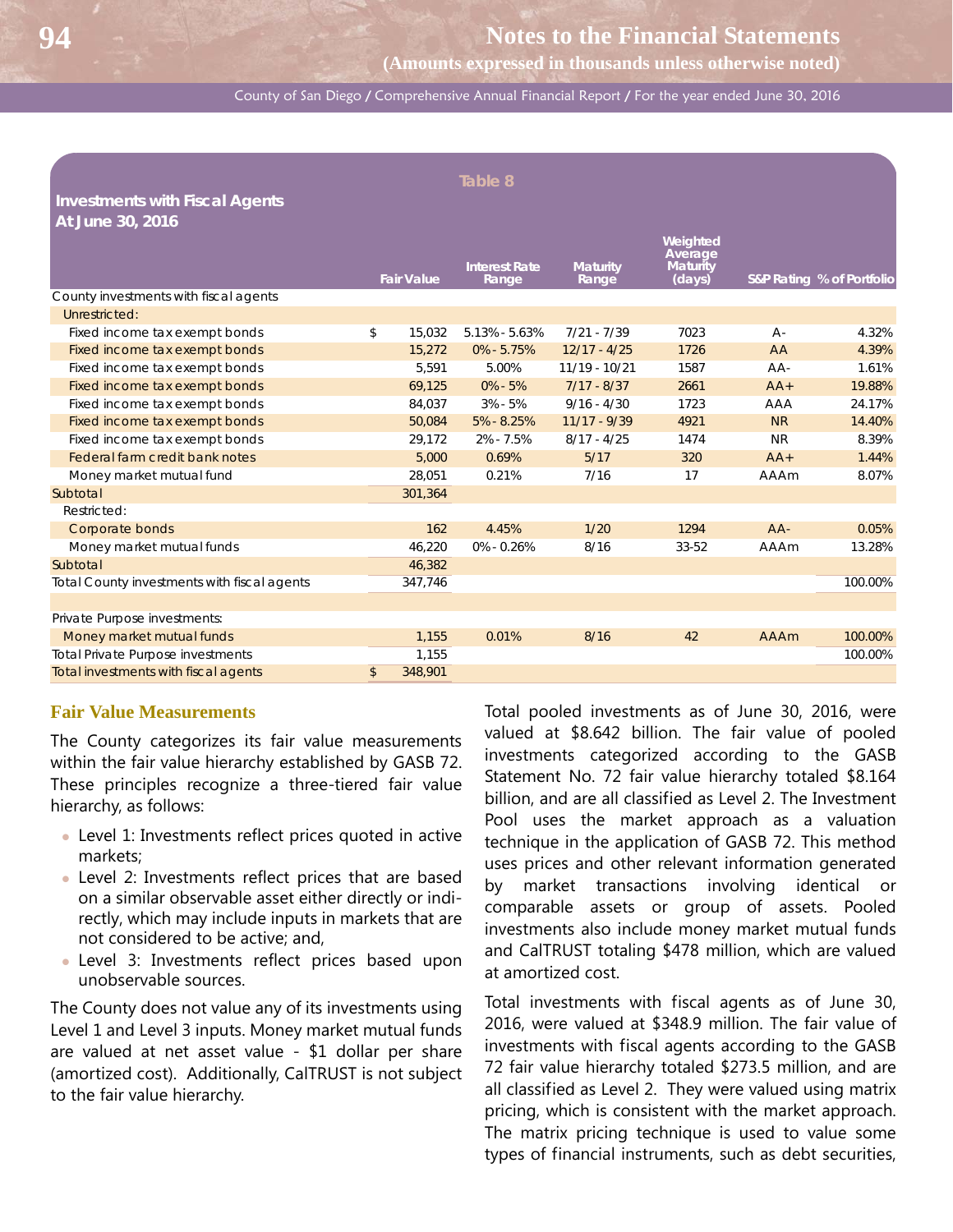without relying exclusively on quoted prices for the specific securities. Instead, matrix pricing relies on the securities' relationship to other benchmark quoted securities. Investments with fiscal agents also include money market mutual funds totaling \$75.4 million, which are valued at amortized cost.

**Table 9** below, summarizes pooled investments' and investments with fiscal agents' recurring fair value measurements and the fair value hierarchy as of June 30, 2016.

|                                                                                 | Table 9      |               |                                                                        |                                                                                     |                                                           |  |  |  |
|---------------------------------------------------------------------------------|--------------|---------------|------------------------------------------------------------------------|-------------------------------------------------------------------------------------|-----------------------------------------------------------|--|--|--|
| Pooled Investments and Investments With Fiscal Agents By Fair Value Level       |              |               |                                                                        |                                                                                     |                                                           |  |  |  |
|                                                                                 |              |               |                                                                        |                                                                                     |                                                           |  |  |  |
|                                                                                 |              |               |                                                                        | <b>Fair Value Measurements Using</b>                                                |                                                           |  |  |  |
|                                                                                 |              | June 30, 2016 | <b>Quoted Prices In</b><br>For Identical<br><b>Assets</b><br>(Level 1) | <b>Active Markets Significant Other</b><br>Observable<br><b>Inputs</b><br>(Level 2) | Significant<br>Unobservable<br><b>Inputs</b><br>(Level 3) |  |  |  |
| Pooled investments by fair value level                                          |              |               |                                                                        |                                                                                     |                                                           |  |  |  |
| <b>Asset backed securities</b>                                                  | \$           | 48,142        |                                                                        | 48,142                                                                              |                                                           |  |  |  |
| U.S. government agencies                                                        |              | 2,099,147     |                                                                        | 2,099,147                                                                           |                                                           |  |  |  |
| U.S. treasury notes                                                             |              | 904,536       |                                                                        | 904,536                                                                             |                                                           |  |  |  |
| Supranational                                                                   |              | 400,145       |                                                                        | 400,145                                                                             |                                                           |  |  |  |
| Commercial paper                                                                |              | 2,134,985     |                                                                        | 2,134,985                                                                           |                                                           |  |  |  |
| Repurchase agreements                                                           |              | 2,302         |                                                                        | 2,302                                                                               |                                                           |  |  |  |
| Negotiable certificates of deposit                                              |              | 2,575,000     |                                                                        | 2,575,000                                                                           |                                                           |  |  |  |
| Total pooled investments and cash equivalents by fair value level               |              | 8,164,257     |                                                                        | \$<br>8,164,257                                                                     |                                                           |  |  |  |
|                                                                                 |              |               |                                                                        |                                                                                     |                                                           |  |  |  |
| Pooled investments not subject to the fair value hierarchy                      |              |               |                                                                        |                                                                                     |                                                           |  |  |  |
| Money market mutual funds                                                       |              | 443,017       |                                                                        |                                                                                     |                                                           |  |  |  |
| CalTRUST                                                                        |              | 35,140        |                                                                        |                                                                                     |                                                           |  |  |  |
| Total pooled investments not subject to the fair value hierarchy                |              | 478,157       |                                                                        |                                                                                     |                                                           |  |  |  |
| Total pooled investments                                                        | \$           | 8,642,414     |                                                                        |                                                                                     |                                                           |  |  |  |
|                                                                                 |              |               |                                                                        |                                                                                     |                                                           |  |  |  |
| Investments with fiscal agents by fair value level                              |              |               |                                                                        |                                                                                     |                                                           |  |  |  |
| Fixed income tax exempt bonds                                                   | $\mathbb{S}$ | 268,313       |                                                                        | 268,313                                                                             |                                                           |  |  |  |
| Federal farm credit bank notes                                                  |              | 5,000         |                                                                        | 5,000                                                                               |                                                           |  |  |  |
| Corporate bonds                                                                 |              | 162           |                                                                        | 162                                                                                 |                                                           |  |  |  |
| Total investments with fiscal agents by fair value level                        |              | 273,475       |                                                                        | \$<br>273,475                                                                       |                                                           |  |  |  |
| Investments with fiscal agents not subject to the fair value hierarchy          |              |               |                                                                        |                                                                                     |                                                           |  |  |  |
| Money market mutual funds                                                       |              | 75,426        |                                                                        |                                                                                     |                                                           |  |  |  |
| Total investments with fiscal agents not subject to the fair value<br>hierarchy |              | 75,426        |                                                                        |                                                                                     |                                                           |  |  |  |
| Total investments with fiscal agents                                            | \$           | 348,901       |                                                                        |                                                                                     |                                                           |  |  |  |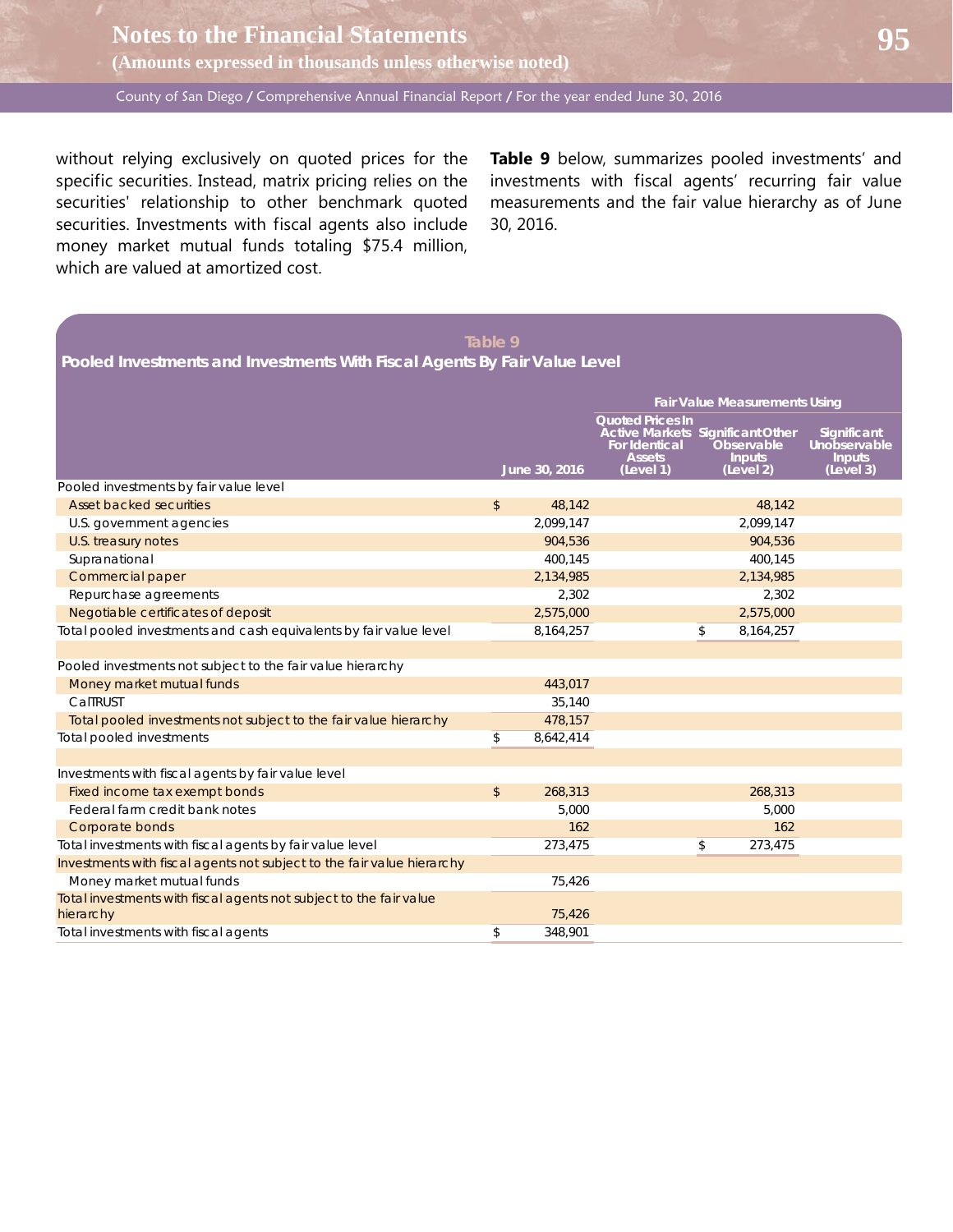# **(Amounts expressed in thousands unless otherwise noted)**

County of San Diego / Comprehensive Annual Financial Report / For the year ended June 30, 2016

| Table 10<br>Investment Pool Policy Restrictions versus California Government (Gov) Code Section 53601 Requirements |           |                         |             |                        |             |                                     |             |                       |  |
|--------------------------------------------------------------------------------------------------------------------|-----------|-------------------------|-------------|------------------------|-------------|-------------------------------------|-------------|-----------------------|--|
|                                                                                                                    |           | <b>Maximum Maturity</b> |             | Maximum % of Portfolio |             | Maximum % with One<br><b>Issuer</b> |             | <b>Minimum Rating</b> |  |
| <b>Investment Type</b>                                                                                             | Gov. Code | <b>Pool Policy</b>      | Gov. Code   | <b>Pool Policy</b>     | Gov. Code   | <b>Pool Policy</b>                  | Gov. Code   | <b>Pool Policy</b>    |  |
| U.S. Treasury obligations                                                                                          | 5 years   | 5 years                 | None        | None                   | None        | None                                | None        | None                  |  |
| U.S. Agency obligations                                                                                            | 5 years   | 5 years                 | <b>None</b> | <b>None</b>            | <b>None</b> | 35%                                 | <b>None</b> | <b>None</b>           |  |
| Local agency obligations                                                                                           | 5 years   | 5 years                 | None        | 15%                    | None        | 5%                                  | None        | A                     |  |
| <b>Bankers' acceptances</b>                                                                                        | 180 days  | 180 days                | 40%         | 40%                    | 30%         | 5%                                  | <b>None</b> | $A-1$                 |  |
| Commercial paper (1)                                                                                               | 270 days  | 270 days                | 40%         | 40%                    | 10%         | 5%                                  | Α           | A                     |  |
| Negotiable certificates of deposit                                                                                 | 5 years   | 5 years                 | 30%         | 30%                    | 30%         | 5%                                  | <b>None</b> | $\mathsf{A}$          |  |
| Repurchase agreements                                                                                              | 1 year    | 1 year                  | None        | 40%                    | None        | (2)                                 | None        | None                  |  |
| Reverse repurchase agreements                                                                                      | 92 days   | 92 days                 | 20%         | 20%                    | <b>None</b> | 10%                                 | <b>None</b> | <b>None</b>           |  |
| Corporate medium-term notes                                                                                        | 5 years   | 5 years                 | 30%         | 30%                    | 30%         | 5%                                  | Α           | A                     |  |
| Collateralized certificates of<br>deposit                                                                          | N/A       | 13 months               | <b>None</b> | 5%                     | <b>None</b> | (4)                                 | <b>None</b> | <b>None</b>           |  |
| Money market mutual funds                                                                                          | N/A       | N/A                     | 20%         | 15%                    | 10%         | 10%                                 | AAAm        | AAAm                  |  |
| CalTRUST                                                                                                           | N/A       | N/A                     | <b>None</b> | 2.5%                   | <b>None</b> | 2.5%                                | <b>None</b> | <b>None</b>           |  |
| Pass-through mortgage securities<br>(3)                                                                            | 5 years   | 5 years                 | 20%         | 20%                    | None        | 5%                                  | A/AA        | A/AA                  |  |
| Supranationals (5)                                                                                                 | 5 years   | 5 years                 | 30%         | 30%                    | 10%         | 10%                                 | AA          | AA                    |  |

(1) Government Code Section 53635 (a)(1-2) specifies percentage limitations for this security type for county investment pools.

(2) Maximum exposure per issue - The maximum exposure to a single Repurchase Agreement (RP) issue shall be 10% of the portfolio value for RPs with maturities greater than 5 days, and 15% of the portfolio for RPs maturing in 5 days or less. The maximum exposure to a single broker/ dealer of Repurchase Agreements shall be 10% of the portfolio value for maturities greater than 5 days, and 15% of the portfolio value for maturities of 5 days or less.

(3) Rating of "A" required for issuer, if rated; and rating of "AA" required for issue.

(4) May not exceed total paid-up capital and surplus of depository.

(5) The following institutions are considered "Supranationals": International Bank for Reconstruction and Development (IBRD), International Finance Corporation (IFC), Inter-American Development Bank (IADB).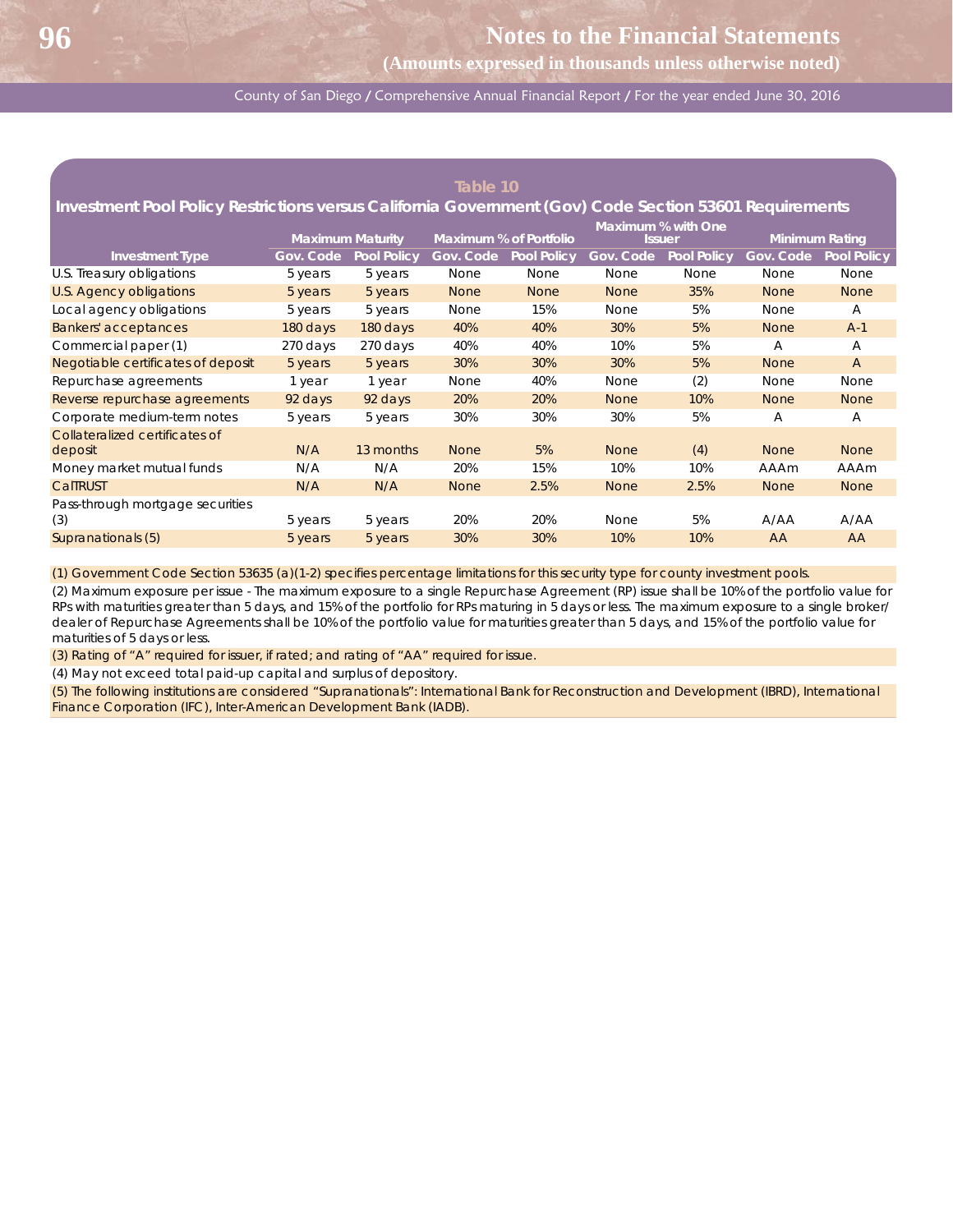**(Amounts expressed in thousands unless otherwise noted)**

County of San Diego / Comprehensive Annual Financial Report / For the year ended June 30, 2016

# **NOTE 4**

# **Restricted Assets**

Restricted assets include monies or other resources required to be set aside to repay principal and interest under debt covenants; and to comply with other legal or contractual requirements. For fiscal year 2016 restricted assets were as follows:

| Table 11<br><b>Restricted Assets</b>                        |                                              |        |
|-------------------------------------------------------------|----------------------------------------------|--------|
|                                                             | Legal or                                     |        |
| Fund                                                        | Contractual<br><b>Requirements Covenants</b> | Debt   |
| General Fund                                                | \$<br>198                                    | 2.599  |
| Nonmajor Governmental Funds                                 |                                              |        |
| Housing Authority - Other Special<br>Revenue Fund           | 379                                          |        |
| <b>Tobacco Securitization Joint Special</b><br>Revenue Fund |                                              | 45,214 |
| San Diego Regional Building Authority<br>Debt Service Fund  |                                              | 4.545  |
| Pension Obligation Bonds - Debt<br>Service Fund             |                                              | 11     |
| Capital Outlay - Capital Projects Fund                      | 4,617                                        |        |

# **NOTE 5**

## **Receivables**

Details of receivables reported in the government-wide Statement of Net Position are presented in **Table 12**. Amounts that are not expected to be collected within the next fiscal year are identified below.

Due from Other Governmental Agencies Governmental activities - \$27.651 million:

This amount represents Senate Bill (SB) 90 cost reimbursements due the County for the provision of State mandated programs and services mostly for Handicapped & Disabled Students II/Seriously Emotionally Disturbed Students (SEDS) and Absentee Ballots. The State Constitution requires reimbursement for these costs and interest will accrue on the reimbursement claims until they are paid according to Government Code Section 17617.

Loans - Governmental activities- \$86.951 million:

This amount includes: \$41.656 million in housing rehabilitation loan programs for low-income or special needs residents, and loans for low income housing down payments; \$26.160 million in community

development block grant loans; \$13.831 million owed to the Housing Authority - Low and Moderate Income Housing Asset Fund for Affordable Housing Development and Single-Family Rehabilitation Loans; \$3.417 million in low income housing developer loans; \$1.035 million owed to the General Fund from the County of San Diego Successor Agency Private Purpose Trust Fund as a result of a loan to provide funding for project improvements for the Upper San Diego River Project; and \$591 thousand owed to the County Low and Moderate Income Housing Asset Fund (CLMIHAF) from the County of San Diego Successor Agency Private Purpose Trust Fund as a result of the Airport Enterprise Fund transferring its twenty percent outstanding loan principal balance to the CLMIHAF mandated by California Health and Safety Code 34191.4. At the fund level, in the General Fund and the CLMIHAF, these loans are presented as "Due From Other Funds". See Note 8 to the financial statements, "Interfund Balances". The remaining balance represents various other loans totaling \$261 thousand.

Loans- Business-type activities- \$5.648 million:

This amount includes \$1.858 million in Airport Enterprise Fund (AEF) loans to Airport lessees for the purchase of AEF reversionary interests in leasehold improvements existing at the expiration of previous leases; and \$3.790 million owed to the AEF from the County of San Diego Successor Agency Private Purpose Trust Fund as a result of a loan to fund airport projects. In the Airport Enterprise Fund, this loan is presented as "Due From Other Funds". See Note 8 to the financial statements, "Interfund Balances".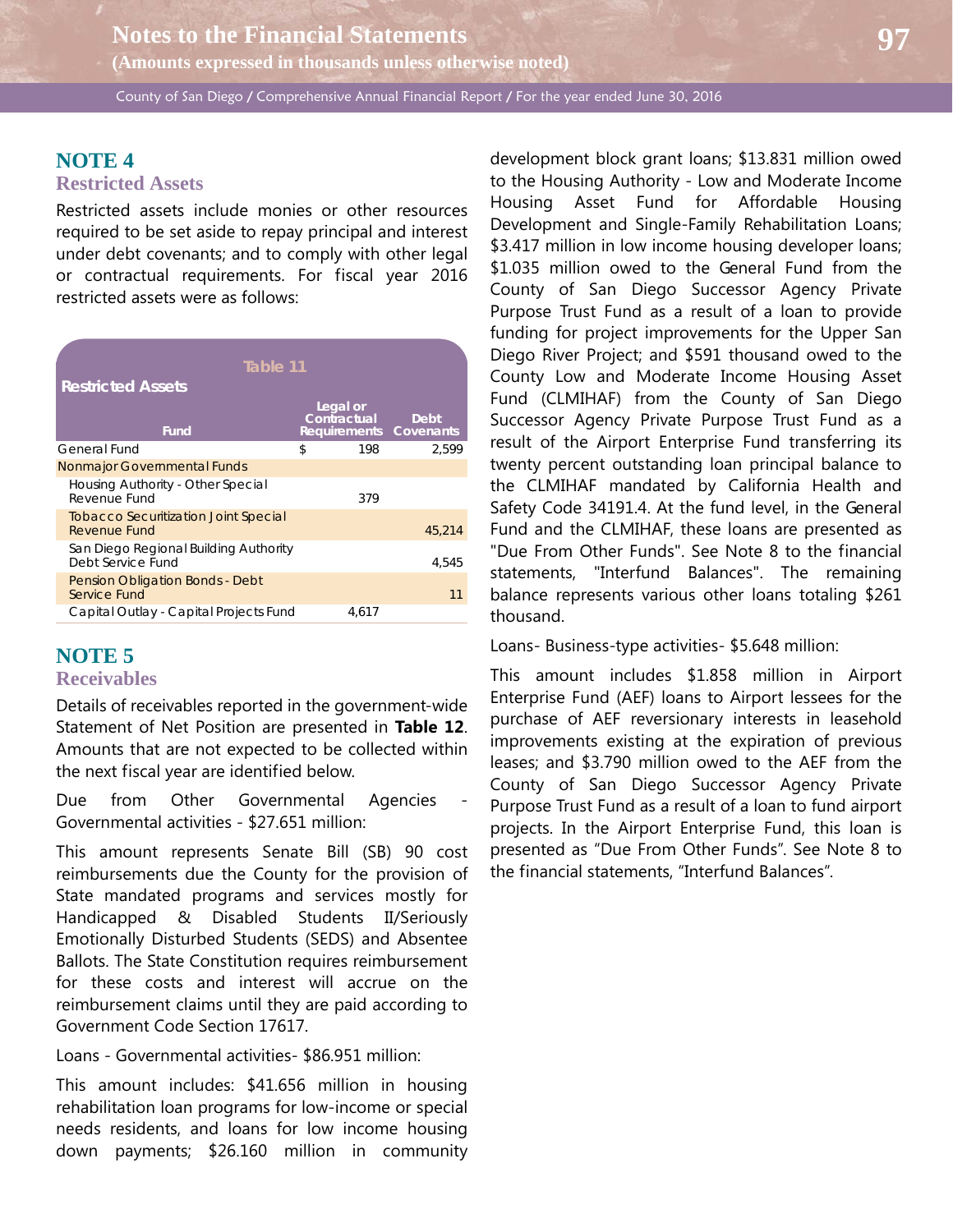**(Amounts expressed in thousands unless otherwise noted)**

County of San Diego / Comprehensive Annual Financial Report / For the year ended June 30, 2016

**Table 12**

|  | Receivables |
|--|-------------|
|  |             |
|  |             |

**Primary Government and Discretely Presented Component Unit At June 30, 2016**

|                                                                                                     |                |                 |                        | <b>Due From</b><br>Other      |        |       |                                    | Allowance       |                                               |
|-----------------------------------------------------------------------------------------------------|----------------|-----------------|------------------------|-------------------------------|--------|-------|------------------------------------|-----------------|-----------------------------------------------|
|                                                                                                     |                | <b>Accounts</b> | Investment<br>Earnings | Government<br><b>Agencies</b> | Loans  | Other | <b>Total</b><br><b>Receivables</b> | <b>Accounts</b> | <b>For Doubtful Receivables</b><br><b>Net</b> |
| Governmental activities:                                                                            |                |                 |                        |                               |        |       |                                    |                 |                                               |
| <b>General Fund</b>                                                                                 | $\mathfrak{D}$ | 3.736           | 3.081                  | 266,209                       | 60,890 | 854   | 334,770                            |                 | 334,770                                       |
| Public Safety Special Revenue Fund                                                                  |                |                 |                        | 46,360                        |        |       | 46.360                             |                 | 46,360                                        |
| <b>Tobacco Endowment Fund</b>                                                                       |                |                 | 4,163                  |                               |        |       | 4,163                              |                 | 4,163                                         |
| <b>Other Governmental Funds</b>                                                                     |                | 22.416          | 4.549                  | 31,311                        | 24.435 | 612   | 83.323                             | (5, 388)        | 77,935                                        |
| <b>Internal Service Funds</b>                                                                       |                | 105             | 327                    | 784                           |        | 19    | 1,235                              |                 | 1,235                                         |
| Total governmental activities - fund<br>level                                                       |                | 26,257          | 12,120                 | 344.664                       | 85,325 | 1.485 | 469,851                            | (5,388)         | 464,463                                       |
| Add: Ioan receivable from the County<br>of San Diego Successor Agency<br>Private Purpose Trust Fund |                |                 |                        |                               | 1,626  |       | 1.626                              |                 | 1,626                                         |
| Less: Due from Component Unit                                                                       |                |                 |                        |                               |        | (122) | (122)                              |                 | (122)                                         |
| Total governmental activities -<br><b>Statement of Net Position</b>                                 | \$             | 26,257          | 12.120                 | 344,664                       | 86,951 | 1.363 | 471,355                            | (5,388)         | 465,967                                       |
| Business-type activities:                                                                           |                |                 |                        |                               |        |       |                                    |                 |                                               |
| <b>Enterprise Funds</b>                                                                             | $\mathfrak{S}$ | 448             | 105                    | 918                           | 1.858  | 3     | 3.332                              |                 | 3,332                                         |
| Add: Ioan receivable from the County<br>of San Diego Successor Agency<br>Private Purpose Trust Fund |                |                 |                        |                               | 3,790  |       | 3,790                              |                 | 3,790                                         |
| Total business-type activities - Statement<br>of Net Position                                       | \$             | 448             | 105                    | 918                           | 5,648  | 3     | 7,122                              |                 | 7,122                                         |
| Component Unit:                                                                                     |                |                 |                        |                               |        |       |                                    |                 |                                               |
| First 5 Commission of San Diego                                                                     | \$             | 2,986           | 80                     | 2,410                         |        |       | 5,476                              |                 | 5,476                                         |

# **NOTE 6**

#### **County Property on Lease to Others**

The County's blended component unit - SDRBA has a direct financing lease with the San Miguel Consolidated Fire Protection District (District) for two District fire stations. Additionally, the County has a sublease of a share of the Metropolitan Transit System (MTS) Towers. The share of the County's property under the MTS Towers' sub lease is an estimated \$12.74 million in structures and improvements with accumulated depreciation of \$6.93 million at June 30, 2016. The lease revenue received by the County and the SDRBA for the year ended June 30, 2016 was approximately \$732 thousand and \$893 thousand, respectively.

The County also has noncancelable operating leases for certain properties which are not material to the County's governmental operations. Additionally, the Airport Enterprise Fund derives a substantial portion of its revenues from noncancelable operating leases with air carriers and concessionaires. The Airport Enterprise Fund's property under operating leases includes an estimated \$2.71 million in land at June 30, 2016.

Lease revenue from noncancelable operating leases for the year ended June 30, 2016 was approximately \$11.90 million. Future minimum lease payments to be received under the direct financing and noncancelable operating leases are noted in **Table 13**.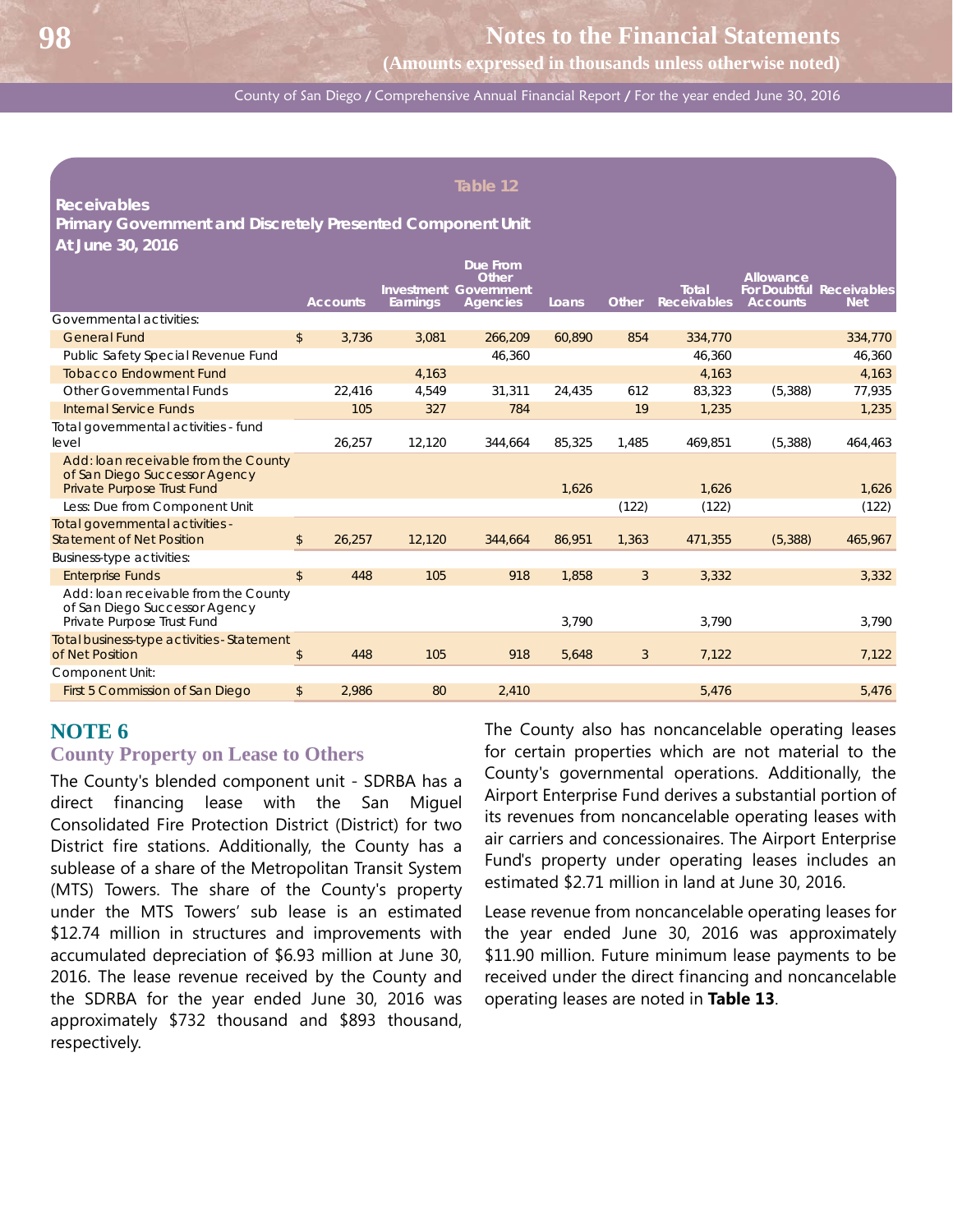**(Amounts expressed in thousands unless otherwise noted)**

County of San Diego / Comprehensive Annual Financial Report / For the year ended June 30, 2016

|                                         | Table 13 |                                             |                     |  |  |  |  |  |  |
|-----------------------------------------|----------|---------------------------------------------|---------------------|--|--|--|--|--|--|
| Lease Revenue                           |          |                                             |                     |  |  |  |  |  |  |
| <b>County Property Leased To Others</b> |          |                                             |                     |  |  |  |  |  |  |
| <b>Fiscal Year</b>                      |          | <b>Direct</b><br>Financing<br><b>Leases</b> | Operating<br>Leases |  |  |  |  |  |  |
| 2017                                    | \$       | 1,627                                       | 10,010              |  |  |  |  |  |  |
| 2018                                    |          | 1,632                                       | 9,578               |  |  |  |  |  |  |
| 2019                                    |          | 1,633                                       | 8,651               |  |  |  |  |  |  |
| 2020                                    |          | 1,265                                       | 7,691               |  |  |  |  |  |  |
| 2021                                    |          |                                             | 7,165               |  |  |  |  |  |  |
| 2022-2026                               |          |                                             | 32,811              |  |  |  |  |  |  |
| 2027-2031                               |          |                                             | 29,959              |  |  |  |  |  |  |
| 2032-2036                               |          |                                             | 24,799              |  |  |  |  |  |  |
| 2037-2041                               |          |                                             | 19,732              |  |  |  |  |  |  |
| 2042-2046                               |          |                                             | 15,020              |  |  |  |  |  |  |
| 2047-2051                               |          |                                             | 11,776              |  |  |  |  |  |  |
| 2052-2056                               |          |                                             | 8,317               |  |  |  |  |  |  |
| 2057-2061                               |          |                                             | 4,448               |  |  |  |  |  |  |
| 2062-2066                               |          |                                             | 3,116               |  |  |  |  |  |  |
| 2067-2071                               |          |                                             | 340                 |  |  |  |  |  |  |
| Total                                   | \$       | 6,157                                       | 193,413             |  |  |  |  |  |  |

# **NOTE 7**

**Capital Assets**

# **Changes in Capital Assets**

Increases and decreases in the County's capital assets for governmental and business-type activities during the fiscal year were as follows:

|                                                                 |                                                                    | Table 14   |            |                                                              |
|-----------------------------------------------------------------|--------------------------------------------------------------------|------------|------------|--------------------------------------------------------------|
|                                                                 |                                                                    |            |            |                                                              |
| <b>Capital Assets - Governmental Activities</b>                 |                                                                    |            |            |                                                              |
|                                                                 | <b>Beginning</b><br>Balance at<br>July 1, 2015 Increases Decreases |            |            | <b>Ending</b><br>Balance at<br>June 30,<br>$\overline{2016}$ |
| Capital assets, not being depreciated/amortized:                |                                                                    |            |            |                                                              |
| Land                                                            | $\mathbf{\hat{z}}$<br>402,472                                      | 8,103      | (25)       | 410,550                                                      |
| Easements                                                       | 8,318                                                              | 55         |            | 8,373                                                        |
| Construction in<br>progress                                     | 127,485                                                            | 103,308    | (166, 318) | 64,475                                                       |
| Total capital assets,<br>not being<br>depreciated/<br>amortized | 538.275                                                            | 111,466    | (166, 343) | 483,398                                                      |
| Capital assets, being depreciated/amortized:                    |                                                                    |            |            |                                                              |
| <b>Buildings and</b>                                            |                                                                    |            |            |                                                              |
| improvements                                                    | 1,796,167                                                          | 148,309    | (1,220)    | 1,943,256                                                    |
| Equipment                                                       | 286,573                                                            | 40,257     | (15,626)   | 311,204                                                      |
| Software                                                        | 61,837                                                             | 15,077     | (6, 877)   | 70,037                                                       |
| Road infrastructure                                             | 2,619,431                                                          | 54,883     |            | 2,674,314                                                    |
| <b>Bridge</b><br>infrastructure                                 | 72,938                                                             | 1,700      |            | 74,638                                                       |
| Total capital assets,<br>being depreciated/<br>amortized        | 4,836,946                                                          | 260,226    | (23, 723)  | 5,073,449                                                    |
| Less accumulated depreciation/amortization for:                 |                                                                    |            |            |                                                              |
| <b>Buildings and</b><br>improvements                            | (422, 379)                                                         | (40, 725)  | 1,067      | (462, 037)                                                   |
| Equipment                                                       | (166, 844)                                                         | (25,980)   | 14,808     | (178, 016)                                                   |
| Software                                                        | (37, 291)                                                          | (14, 763)  | 6,873      | (45, 181)                                                    |
| Road infrastructure                                             | (1, 338, 643)                                                      | (70, 480)  |            | (1,409,123)                                                  |
| <b>Bridge</b><br>infrastructure                                 | (21, 506)                                                          | (1, 444)   |            | (22,950)                                                     |
| Total accumulated<br>depreciation/<br>amortization              | (1,986,663)                                                        | (153, 392) | 22,748     | (2, 117, 307)                                                |
| Total capital assets,                                           |                                                                    |            |            |                                                              |
| being depreciated/<br>amortized, net                            | 2,850,283                                                          | 106,834    | (975)      | 2,956,142                                                    |
| Governmental<br>activities capital<br>assets, net               | \$3,388,558                                                        | 218,300    | (167, 318) | 3,439,540                                                    |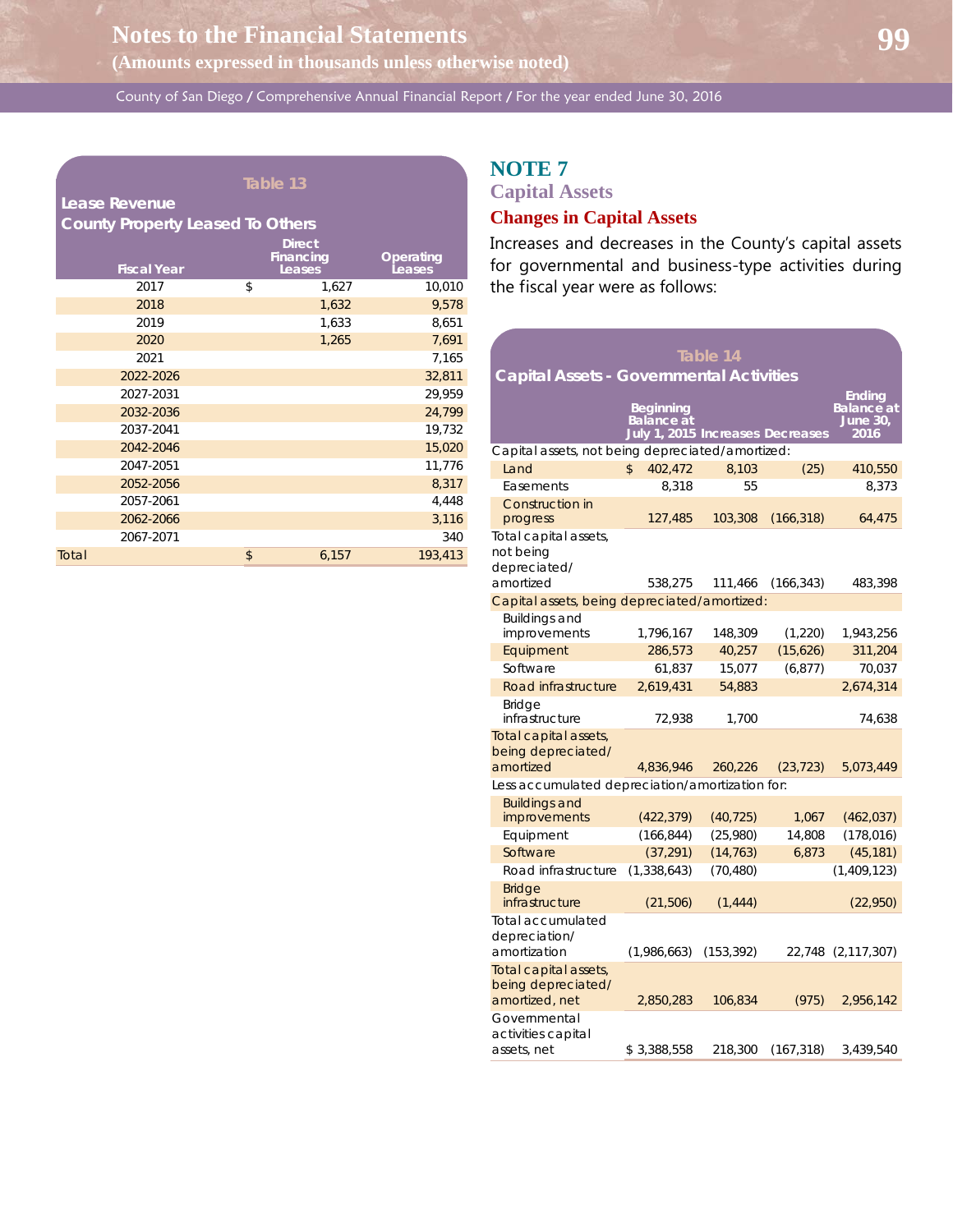County of San Diego / Comprehensive Annual Financial Report / For the year ended June 30, 2016

| Table 15                                               |                                        |                                                          |                |                            |                                                 |  |  |  |  |  |
|--------------------------------------------------------|----------------------------------------|----------------------------------------------------------|----------------|----------------------------|-------------------------------------------------|--|--|--|--|--|
| <b>Capital Assets - Business-type Activities</b>       |                                        |                                                          |                |                            |                                                 |  |  |  |  |  |
|                                                        |                                        | <b>Beginning</b><br><b>Balance</b><br>at July 1,<br>2015 |                | <b>Increases Decreases</b> | <b>Ending</b><br>Balance<br>at June<br>30, 2016 |  |  |  |  |  |
|                                                        | Capital assets, not being depreciated: |                                                          |                |                            |                                                 |  |  |  |  |  |
| Land                                                   | \$                                     | 11,593                                                   |                |                            | 11,593                                          |  |  |  |  |  |
| Construction in<br>progress                            |                                        | 7,528                                                    | 4,952          | (3, 232)                   | 9,248                                           |  |  |  |  |  |
| Total capital assets, not<br>being depreciated         |                                        | 19,121                                                   | 4,952          | (3, 232)                   | 20,841                                          |  |  |  |  |  |
| Capital assets, being depreciated:                     |                                        |                                                          |                |                            |                                                 |  |  |  |  |  |
| <b>Buildings and</b><br>improvements                   |                                        | 126,409                                                  | 3,229          |                            | 129,638                                         |  |  |  |  |  |
| Equipment                                              |                                        | 1.685                                                    | 388            | (61)                       | 2,012                                           |  |  |  |  |  |
| Software                                               |                                        |                                                          | 101            |                            | 101                                             |  |  |  |  |  |
| Road infrastructure                                    |                                        | 9,679                                                    |                |                            | 9,679                                           |  |  |  |  |  |
| Sewer infrastructure                                   |                                        | 99,091                                                   | $\overline{2}$ |                            | 99,093                                          |  |  |  |  |  |
| Total capital assets,<br>being depreciated             |                                        | 236,864                                                  | 3,720          | (61)                       | 240,523                                         |  |  |  |  |  |
| Less accumulated depreciation for:                     |                                        |                                                          |                |                            |                                                 |  |  |  |  |  |
| <b>Buildings and</b><br>improvements                   |                                        | (43, 462)                                                | (3, 551)       |                            | (47, 013)                                       |  |  |  |  |  |
| Equipment                                              |                                        | (994)                                                    | (84)           | 55                         | (1,023)                                         |  |  |  |  |  |
| Software                                               |                                        |                                                          | (3)            |                            | (3)                                             |  |  |  |  |  |
| <b>Road infrastructure</b>                             |                                        | (1,050)                                                  | (329)          |                            | (1, 379)                                        |  |  |  |  |  |
| Sewer infrastructure                                   |                                        | (42, 551)                                                | (1, 942)       |                            | (44, 493)                                       |  |  |  |  |  |
| <b>Total accumulated</b><br>depreciation               |                                        | (88,057)                                                 | (5,909)        | 55                         | (93, 911)                                       |  |  |  |  |  |
| Total capital assets,<br>being depreciated, net        |                                        | 148,807                                                  | (2, 189)       | (6)                        | 146,612                                         |  |  |  |  |  |
| <b>Business-type activities</b><br>capital assets, net | \$                                     | 167,928                                                  | 2,763          | (3, 238)                   | 167,453                                         |  |  |  |  |  |

# **Depreciation/Amortization**

Depreciation/amortization expense was charged to governmental activities and business-type activities as shown below.

| Table 16                                                                     |              |
|------------------------------------------------------------------------------|--------------|
| <b>Depreciation/Amortization Expense - Governmental</b><br><b>Activities</b> |              |
| General government                                                           | \$<br>15,337 |
| <b>Public protection</b>                                                     | 32.044       |
| Public ways and facilities                                                   | 71.415       |
| <b>Health and sanitation</b>                                                 | 7,715        |
| Public assistance                                                            | 3.522        |
| Education                                                                    | 1,850        |
| Recreation and cultural                                                      | 7.336        |
| Internal Service Funds                                                       | 14.173       |
| Total                                                                        | 153.392      |

| Table 17<br>Depreciation Expense - Business-type Activities |       |
|-------------------------------------------------------------|-------|
| Airport Fund                                                | 3.722 |
| <b>Jail Store Commissary Fund</b>                           |       |
| Sanitation District Fund                                    | 2.186 |
| Total                                                       | 5.909 |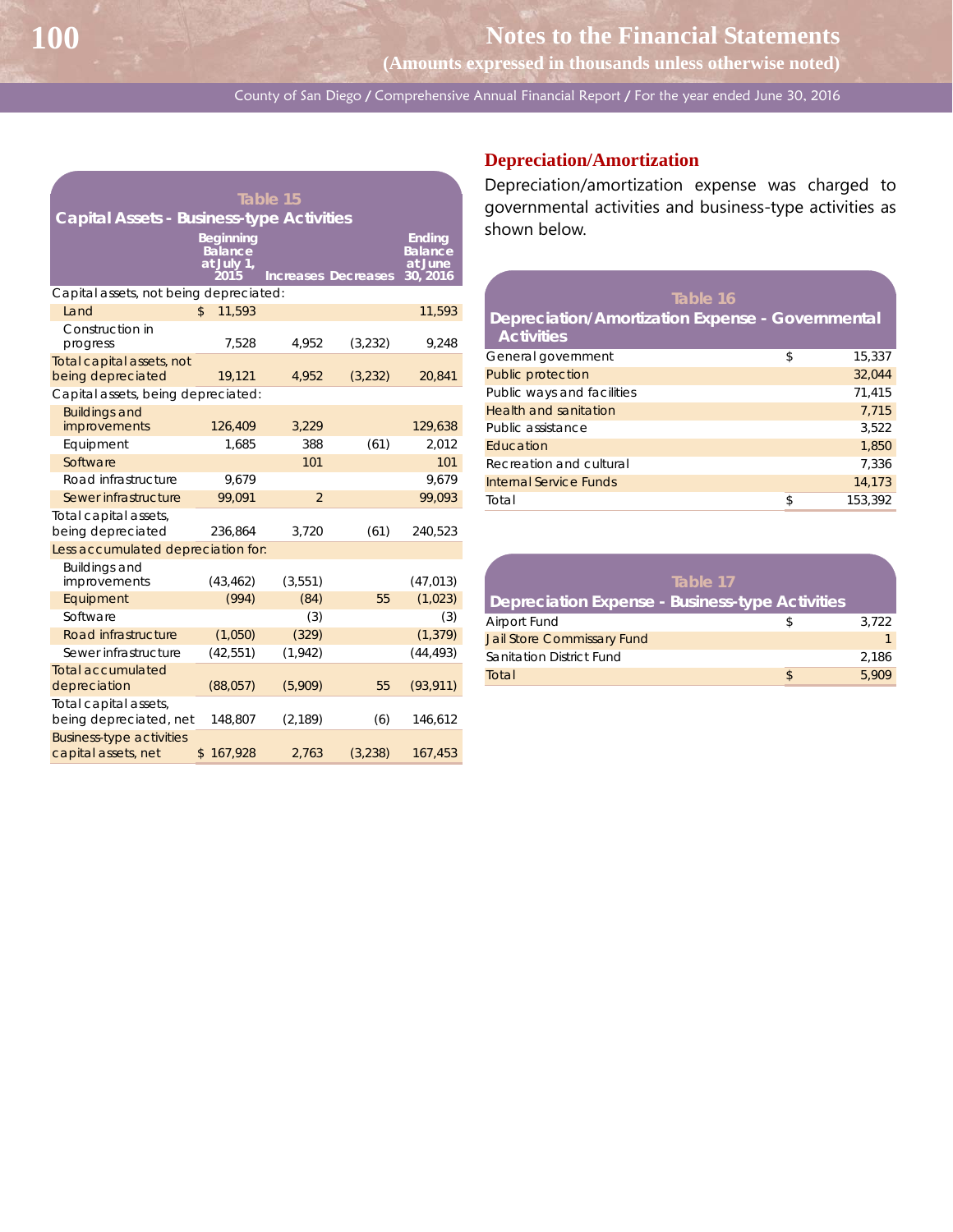**(Amounts expressed in thousands unless otherwise noted)**

County of San Diego / Comprehensive Annual Financial Report / For the year ended June 30, 2016

#### **Capital and Other Commitments**

Encumbrances represent commitments related to unperformed contracts for goods or services. Encumbrance accounting is used in the governmental funds. Encumbrances outstanding at year end do not constitute expenditures or liabilities because the commitments will be honored during the subsequent year or years. Encumbered amounts for specific purposes for which amounts have not been previously restricted, committed, or assigned are included within committed or assigned fund balance, as appropriate. At June 30, 2016, the County General Fund's outstanding encumbrances totaled \$359.806 million; the Public Safety Fund's outstanding encumbrances totaled \$3.288 million; and, Nonmajor governmental funds' outstanding encumbrances totaled \$38.230 million.

At June 30, 2016, major contracts entered into for structures and improvements and other commitments within governmental and business-type activities are noted in **Table 18**.

| Table 18                                                               |              |
|------------------------------------------------------------------------|--------------|
| <b>Capital Commitments</b>                                             |              |
| At June 30, 2016                                                       |              |
|                                                                        | Remaining    |
|                                                                        | Commitments  |
| <b>Governmental Activities</b>                                         |              |
| General Fund:                                                          |              |
| Development of Integrated Property Tax System                          | \$<br>14,179 |
| <b>Construction of Crime Lab</b>                                       | 11,694       |
| Construction of Las Colinas Detention and<br>Reentry Facility          | 6,728        |
| Development of Knowledge Integration Program<br>(KIP)                  | 6,699        |
| Improvements at East County Regional Center                            | 5,510        |
| <b>Construction of Imperial Beach Library</b>                          | 4,012        |
| Development of Telephone System for<br><b>Emergency Communications</b> | 2,550        |
| <b>Construction of Regional Communications</b><br>System               | 2,284        |
| Development of Re-entry Case Management<br>System                      | 1.312        |
| Subtotal                                                               | 54,968       |
| Nonmajor Governmental Funds:                                           |              |
| <b>Construction of Alpine Blvd</b>                                     | 3,780        |
| Flood Control Improvements at Woodside Ave.                            | 3,726        |
| Construction of Bear Valley Parkway Road                               | 3,472        |
| Construction of San Vicente Road                                       | 3,278        |
| Subtotal                                                               | 14,256       |
| Internal Service Funds:                                                |              |
| <b>Vehicle Acquisitions</b>                                            | 7,324        |
| Subtotal                                                               | 7,324        |
| <b>Governmental Activities Subtotal</b>                                | 76,548       |
| <b>Business-type Activities</b>                                        |              |
| <b>Enterprise Funds:</b>                                               |              |
| Improvements at Various Airports                                       | 1.843        |
| <b>Sanitation District Sewer Improvements</b>                          | 479          |
| <b>Business-Type Activities Subtotal</b>                               | 2,322        |
| Total                                                                  | \$<br>78,870 |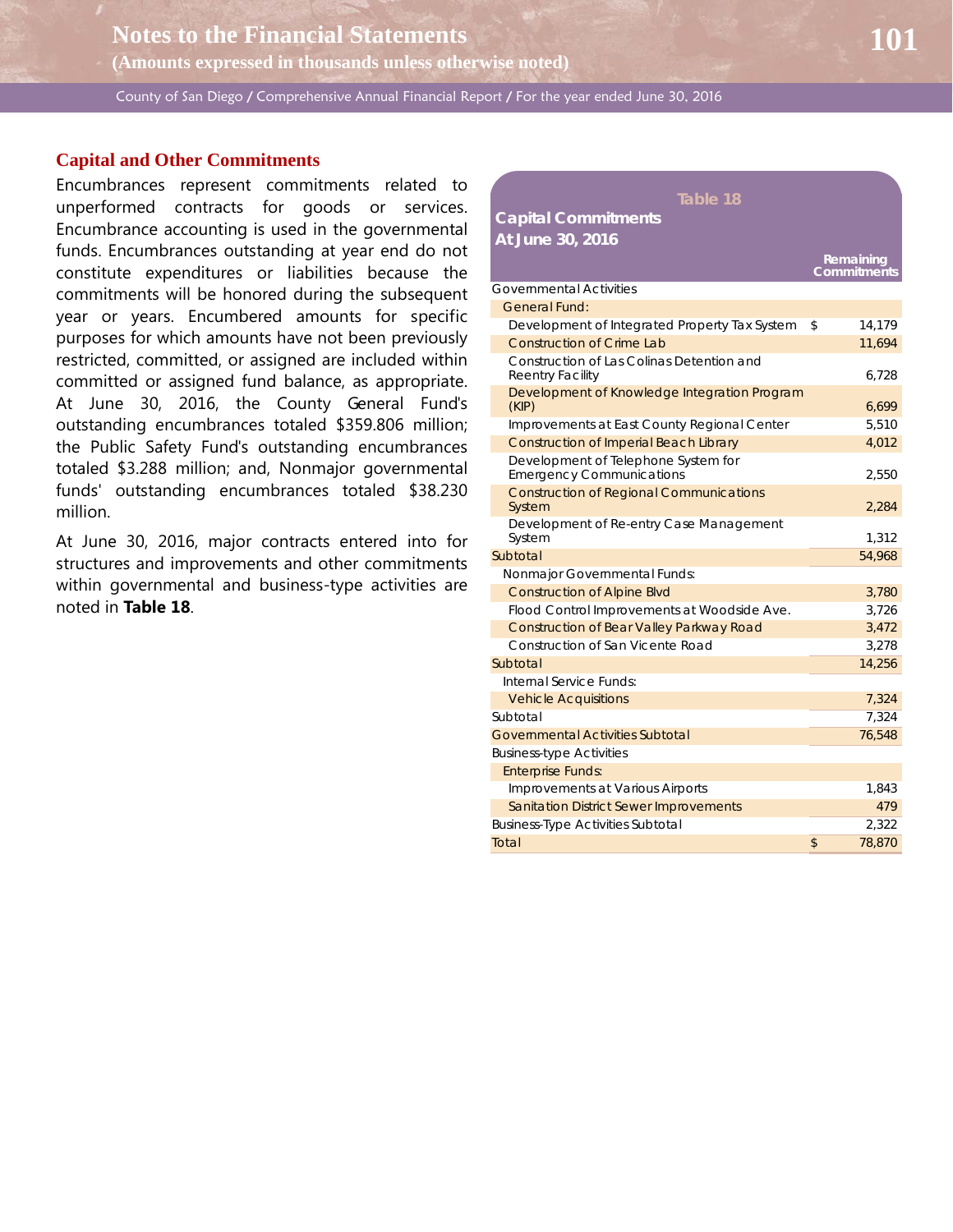County of San Diego / Comprehensive Annual Financial Report / For the year ended June 30, 2016

### **NOTE 8 Interfund Balances**

Interfund balances at fiscal year-end consisted of the following amounts:

|            | <b>Interfund Balances</b><br>At June 30, 2016 |               |                 |                                | Table 19 | <b>DUE FROM</b>                           |                               |                     |                                         |              |
|------------|-----------------------------------------------|---------------|-----------------|--------------------------------|----------|-------------------------------------------|-------------------------------|---------------------|-----------------------------------------|--------------|
|            |                                               |               | General<br>Fund | <b>Public</b><br><b>Safety</b> | Tobacco  | Nonmajor<br><b>Endowment Governmental</b> | Nonmajor<br><b>Enterprise</b> | Internal<br>Service | Private<br>Purpose<br><b>Trust Fund</b> | <b>Total</b> |
|            | General Fund                                  |               |                 | 36.311                         | 1.923    | 24.867                                    | 265                           | 5,103               | 1,035                                   | 69,504       |
|            | Nonmajor Governmental                         | $\mathcal{S}$ | 17.623          | 70                             |          | 3.780                                     | 225                           | 29                  | 591                                     | 22,318       |
|            | Nonmajor Enterprise                           |               | 223             |                                |          |                                           |                               |                     | 3.790                                   | 4,013        |
|            | <b>Internal Service</b>                       |               | 28,821          |                                |          | 1.283                                     | 89                            | 1,663               |                                         | 31,856       |
| <b>JUE</b> | Total                                         | \$            | 46,667          | 36,381                         | 1,923    | 29,930                                    | 579                           | 6.795               | 5,416                                   | 127,691      |

Descriptions of amounts not due to be repaid in the subsequent year are discussed below:

a) \$1.035 million is due to the General Fund from the County of San Diego Successor Agency Private Purpose Trust Fund (Upper San Diego River Project) as a result of a loan to provide funding for Project improvements.

b) \$3.790 million is due from the County of San Diego Successor Agency Private Purpose Trust Fund to the Airport Enterprise Fund as a result of a loan to fund airport projects.

c) \$591 thousand is due from the County of San Diego Successor Agency Private Purpose Trust Fund to the County Low and Moderate Income Housing Asset Fund as a result of the Airport Enterprise Fund transferring its twenty percent outstanding loan principal balance to the County Low and Moderate Income Housing Asset Fund mandated by California Health and Safety Code 34191.4.

For further discussion of the loans to the County of San Diego Successor Agency Private Purpose Trust Fund, refer to Note 31 to the financial statements, "County of San Diego Successor Agency Private Purpose Trust Fund for Assets of Former San Diego County Redevelopment Agency". Note that on the Statement of Net Position, the "Due from other funds" for the General Fund's \$1.035 million Upper San Diego River Project loan and the "Due from other funds" for the County Low and Moderate Income Housing Asset fund's \$591 thousand are included in the governmental activities' "Receivables, net". The "Due from other funds" for the \$3.790 million Airport Enterprise Fund's airport projects loan, is included in the business-type activities' "Receivables, net". See Note 5 to the financial statements, "Receivables."

All remaining balances resulted from the time lag between the dates that 1) interfund goods and services are provided or reimbursable expenditures occur; 2) transactions are recorded in the accounting system; and, 3) payments between funds are made.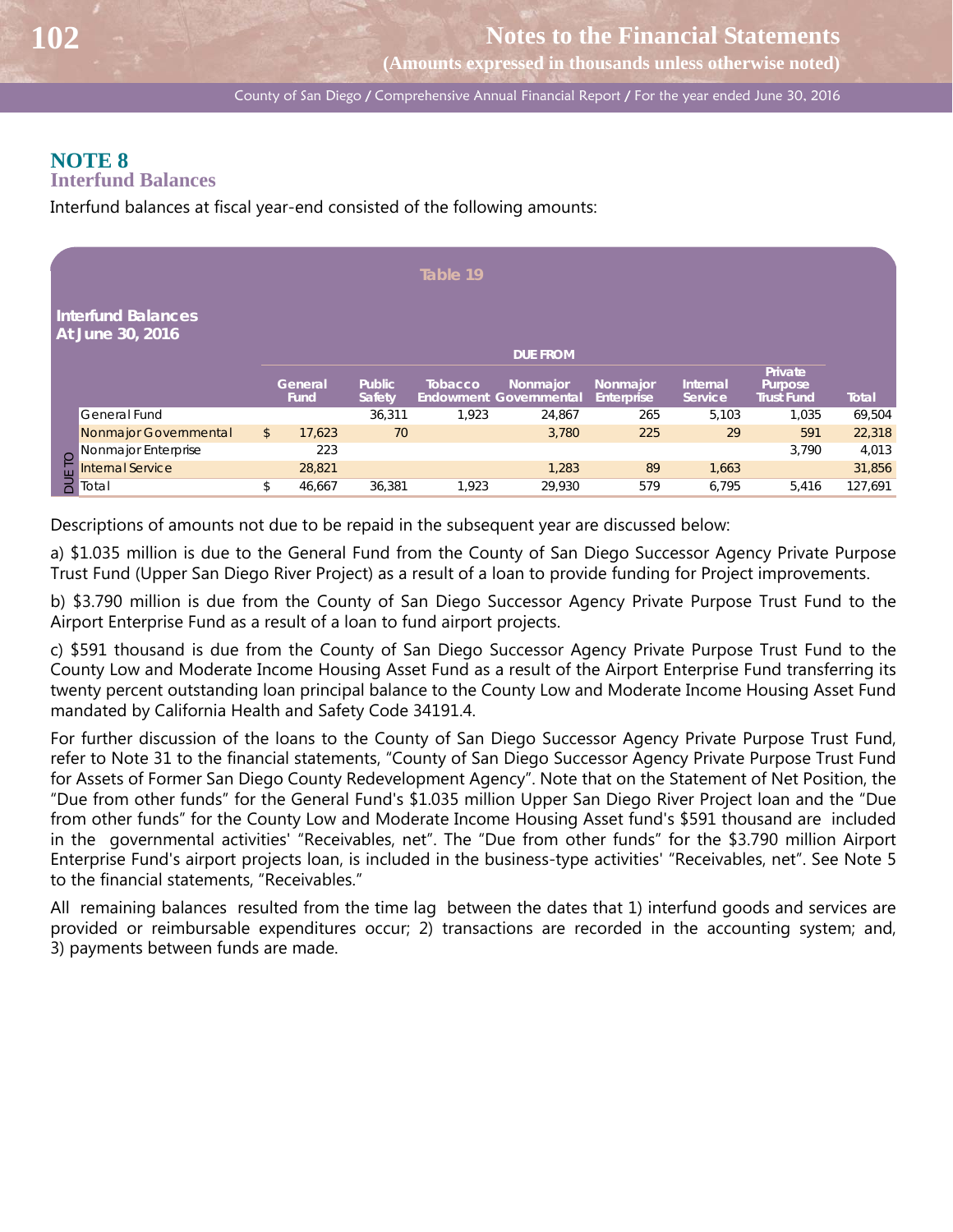County of San Diego / Comprehensive Annual Financial Report / For the year ended June 30, 2016 **(Amounts expressed in thousands unless otherwise noted)**

#### **NOTE 9 Interfund Transfers**

Interfund transfers at fiscal year-end consisted of the following amounts:

|                  | Table 20<br>Transfers In/Transfers Out |    |                      |                                   |                      |                          |                                      |                     |              |
|------------------|----------------------------------------|----|----------------------|-----------------------------------|----------------------|--------------------------|--------------------------------------|---------------------|--------------|
| At June 30, 2016 |                                        |    | <b>TRANSFERS OUT</b> |                                   |                      |                          |                                      |                     |              |
|                  |                                        |    |                      | <b>General Fund Public Safety</b> | Tobacco<br>Endowment | Nonmajor<br>Governmental | <b>Nonmaior</b><br><b>Enterprise</b> | Internal<br>Service | <b>Total</b> |
| $\overline{z}$   | General Fund                           |    |                      | 275.624                           | 6.646                | 13.724                   | 696                                  |                     | 296,690      |
| RS               | Nonmajor Governmental                  | \$ | 160,718              | 684                               |                      | 7.004                    | 3.377                                | 1.702               | 173,485      |
| <b>NSFE</b>      | Nonmajor Enterprise                    |    | 609                  |                                   |                      | 50                       |                                      |                     | 659          |
|                  | <b>Internal Service</b>                |    | 10.425               |                                   |                      | 1.000                    | 300                                  |                     | 11,725       |
| 匞                | Total                                  |    | 171.752              | 276.308                           | 6.646                | 21.778                   | 4.373                                | 1.702               | 482,559      |

In general, transfers are used to: (1) move revenues from the fund that statute or budget requires to collect them to the fund that statute or budget requires to expend them; (2) move receipts restricted to debt service from the funds collecting the receipts to the debt service fund as debt service payments become due; and, (3) use unrestricted revenues collected in the General Fund to finance programs accounted for in other funds in accordance with budgetary authorizations.

# **NOTE 10**

#### **Payables**

The County's payables at fiscal year-end are shown below for the General Fund, other governmental funds, internal service funds, enterprise funds, and the discrete component unit:

|                                    | Table 21       |                                               |       |                   |
|------------------------------------|----------------|-----------------------------------------------|-------|-------------------|
| Payables                           |                |                                               |       |                   |
| At June 30, 2016                   |                |                                               |       |                   |
|                                    | <b>Vendors</b> | Due to Other<br>Government<br><b>Agencies</b> | Other | Total<br>Payables |
| Governmental Activities:           |                |                                               |       |                   |
| <b>General Fund</b>                | \$109,659      | 21,002                                        | 4,970 | 135.631           |
| Other Governmental<br><b>Funds</b> | 22,037         | 1,250                                         | 333   | 23,620            |
| Internal Service Funds             | 37,817         | 501                                           | 1     | 38,319            |
| Total governmental<br>activities   | \$169,513      | 22.753                                        | 5.304 | 197.570           |
| <b>Business-type activities:</b>   |                |                                               |       |                   |
| Enterprise Funds                   | \$<br>1,920    | 6                                             |       | 1,926             |
| <b>Component Unit:</b>             |                |                                               |       |                   |
| First 5 Commission of San<br>Diego | \$<br>3,622    | 6,551                                         | 487   | 10,660            |
|                                    |                |                                               |       |                   |

# **NOTE 11**

# **Deferred Inflows of Resources: Unavailable Revenue**

| Table 22<br>Deferred Inflows of Resources - Non-pension              |    |                 |                                       |         |  |  |  |  |
|----------------------------------------------------------------------|----|-----------------|---------------------------------------|---------|--|--|--|--|
| At June 30, 2016                                                     |    |                 |                                       |         |  |  |  |  |
| Unavailable Revenue                                                  |    | General<br>Fund | Other<br>Governmental<br><b>Funds</b> | Total   |  |  |  |  |
| Unavailable revenue-<br>property and<br>miscellaneous local<br>taxes | \$ | 40.298          | 533                                   | 40,831  |  |  |  |  |
| Unavailable revenue-<br>aid from other<br>governmental agencies      |    | 31,841          | 19,191                                | 51,032  |  |  |  |  |
| Unavailable revenue-<br>charges for services                         |    | 2.708           | 3.563                                 | 6.271   |  |  |  |  |
| Unavailable revenue-<br>other                                        |    | 507             | 31,346                                | 31,853  |  |  |  |  |
| Total                                                                | \$ | 75,354          | 54.633                                | 129.987 |  |  |  |  |

A large portion of the Unavailable revenue - aid from other governmental agencies consists primarily of \$19.2 million of TransNet one-half cent sales tax revenue to be used for projects in the Road Fund, and \$27.7 million of California Senate Bill 90 (SB 90) revenues. In 1972, SB90 established a requirement that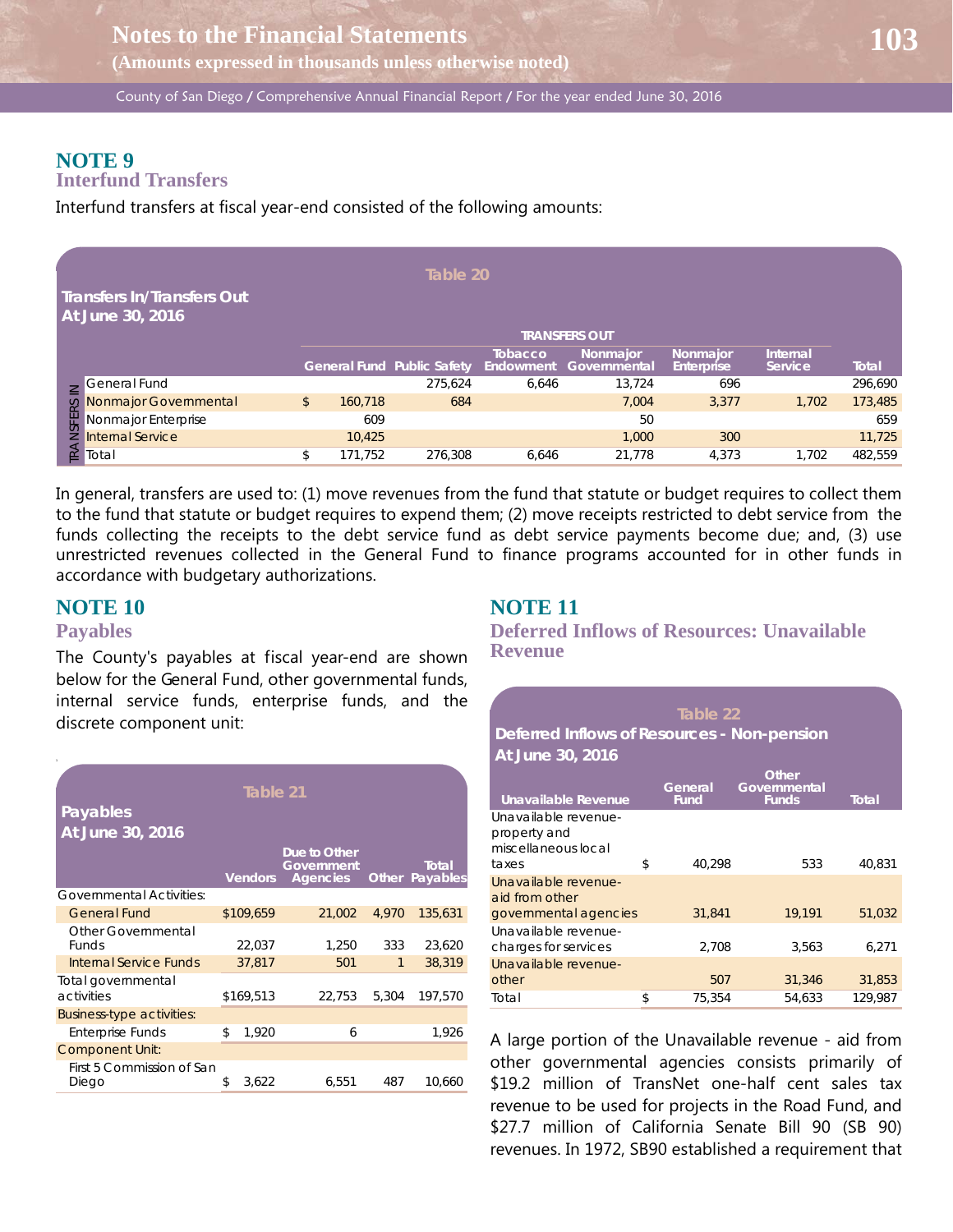County of San Diego / Comprehensive Annual Financial Report / For the year ended June 30, 2016

the State reimburse local government agencies for the costs of new programs or increased levels of service on programs mandated by the State. The remaining \$4.1 million represents various other unavailable aid from other governmental agencies revenues.

Of the \$31.9 million of Unavailable revenue - other, approximately \$13.2 million are tobacco settlement receivables, \$17.1 million are low and moderate income housing assistance receivables, approximately \$800 thousand is for interest receivable and \$800 thousand represents various other unavailable revenues.

# **NOTE 12 Lease Obligations**

# **Operating Leases Real Property**

The County has obligations under long-term operating lease agreements through fiscal year 2026 (**Table 23**). The County is the lessee under the terms of several non-cancelable operating leases for real property used to house certain County operations. The total rental expense for all real property leases for the year ended June 30, 2016 was approximately \$37.00 million, including \$26.63 million for non-cancelable leases.

The future minimum lease payments for these noncancelable leases are as follows:

| Table 23           |                                   |                               |  |  |  |  |  |  |
|--------------------|-----------------------------------|-------------------------------|--|--|--|--|--|--|
|                    | Lease Commitments - Real Property |                               |  |  |  |  |  |  |
| <b>Fiscal Year</b> |                                   | <b>Minimum Lease Payments</b> |  |  |  |  |  |  |
| 2017               | \$                                | 27.249                        |  |  |  |  |  |  |
| 2018               |                                   | 22,672                        |  |  |  |  |  |  |
| 2019               |                                   | 20,321                        |  |  |  |  |  |  |
| 2020               |                                   | 16,587                        |  |  |  |  |  |  |
| 2021               |                                   | 13,947                        |  |  |  |  |  |  |
| 2022-2026          |                                   | 36,096                        |  |  |  |  |  |  |
| Total              | ፍ                                 | 136,872                       |  |  |  |  |  |  |

### **Personal Property**

The County has also entered into operating leases for personal property, a large portion of which represents duplicating and heavy duty construction equipment. Many of these leases are subject to annual adjustment based upon negotiations. Management expects that in the normal course of business, leases that expire will

be renewed or replaced by other leases. Total rental expense for these operating leases for the year ended June 30, 2016, was approximately \$4.9 million.

# **Capital Lease Minimum Lease Payments**

Equipment has been leased from the Bowe Bell and Howell Company. The present value of the minimum lease obligation has been capitalized in the Facilities Management internal service fund statement of net position; and is reflected as a liability in those statements. The County assumes responsibility for all maintenance and repair of the equipment under the terms of the lease agreement. Future minimum lease payments under the capital lease are shown in **Table 24**.

| Table 24                                                            |        |     |
|---------------------------------------------------------------------|--------|-----|
| Capital Lease - Future Minimum Lease Payments<br><b>Fiscal Year</b> | Amount |     |
| 2017                                                                | \$     | 40  |
| 2018                                                                |        | 13  |
| Total minimum lease payments                                        |        | 53  |
| Less: Amount representing interest                                  |        | (2) |
| Net lease payments                                                  |        | 51  |

### **Book Value**

The book value of the equipment capital lease is as follows:

|                                                       |  | Table 25 |                             |                          |  |  |  |
|-------------------------------------------------------|--|----------|-----------------------------|--------------------------|--|--|--|
| <b>Capital Lease - Book Value</b><br>At June 30, 2016 |  |          |                             |                          |  |  |  |
| Capital Lease Property Original Cost                  |  |          | Accumulated<br>Amortization | <b>Net Book</b><br>Value |  |  |  |
| Equipment                                             |  | 310      | 266                         | 44                       |  |  |  |

The accumulated amortization of this equipment capital lease was \$266 thousand as of June 30, 2016. The current year's portion is included in the Internal Service Funds' depreciation/amortization of \$14.173 million in **Table 16**.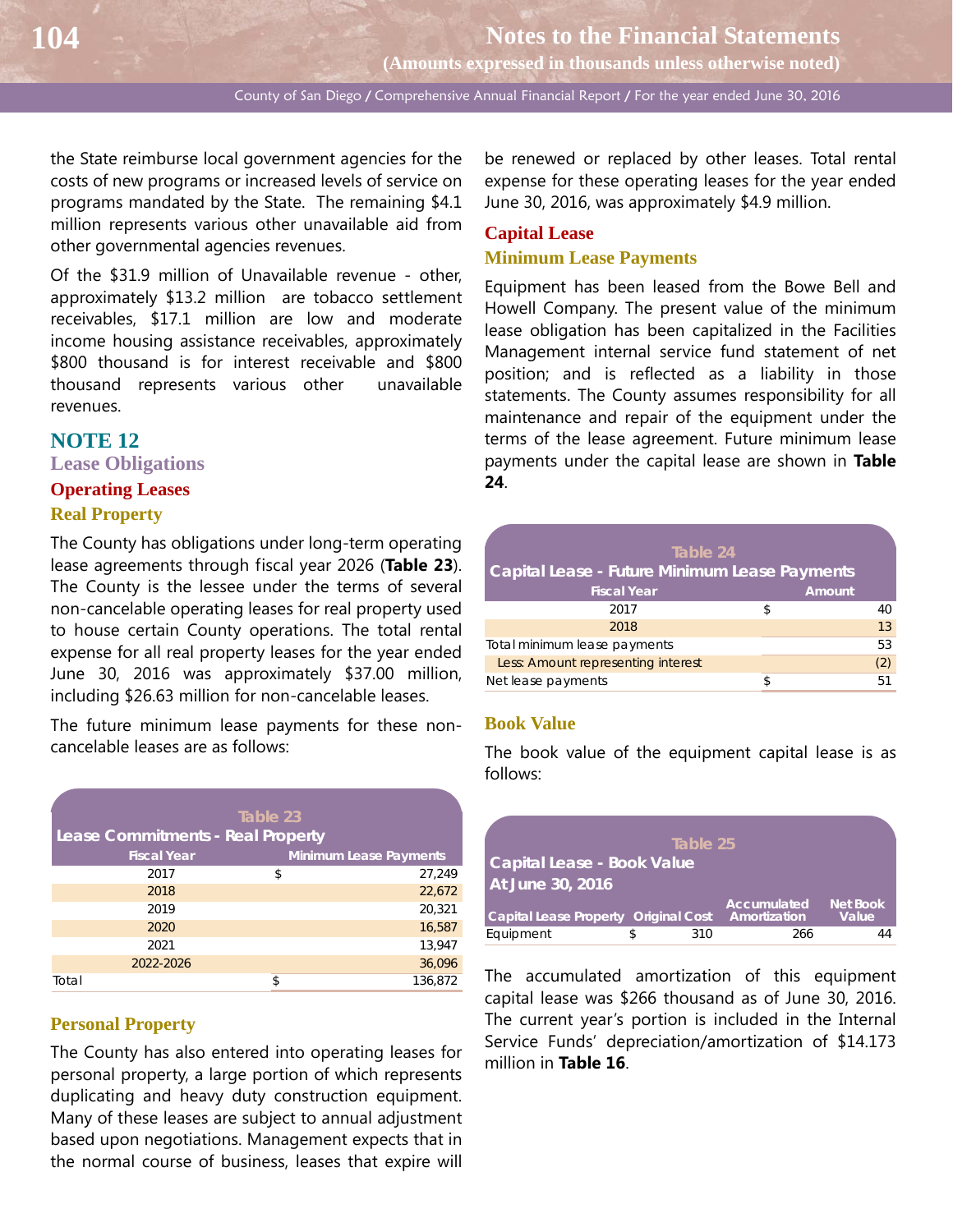**(Amounts expressed in thousands unless otherwise noted)**

County of San Diego / Comprehensive Annual Financial Report / For the year ended June 30, 2016

# **NOTE 13**

## **Long-Term Debt**

#### **Certificates of Participation (COPs) and Lease Revenue Bonds (LRBs)**

Certificates of Participation (COPs) and Lease Revenue Bonds (LRBs) provide funds for the acquisition and construction of major capital facilities and equipment. The repayment of these COPs and LRBs is secured by a lease structure where the borrowing entity, such as the County or the San Miguel Consolidated Fire Protection District (SMCFPD) (not a component unit of the County), leases certain properties to another entity, a lessor, which in turn leases the properties back to the County or the SMCFPD. These lessors are the San Diego County Capital Asset Leasing Corporation (SANCAL), and the San Diego Regional Building Authority (SDRBA); both blended component units of the County. (See discussion of Blended Component Units under Note 1 "Summary of Significant Accounting Policies".)

COPs and LRBs are secured by: a) (lease) base rental payments, for the use of certain facilities or equipment and b) encumbrances on the facilities. The leased premises are typically facilities or equipment purchased with proceeds of the COPs or LRBs. In the case of the County, the base rental payments are made primarily from the County General Fund to the SANCAL or SDRBA; in the case of the SDRBA's financing for the SMCFPD, base rental payments are made from SMCFPD to the SDRBA. Under lease terms, the County and the SMCFPD are required to make the necessary annual appropriations for lease payments, except to the extent those payments are eligible to be abated in accordance with the terms of the leases.

COPs and LRBs evidence a pro rata share in a specific pledged revenue stream of lease payments, and investors in the certificates or bonds are entitled to receive a share in these lease payments from a particular project. Lease payments are passed through the lessor to the investors. The lessor assigns the lease and lease payments to a trustee, which distributes the lease payments to the investors.

In March 2016 \$105.330 million of fixed rate lease revenue bonds titled, "San Diego Regional Building Authority Lease Revenue Refunding Bonds (County Operations Center), Series 2016A" (the 2016A Bonds) were executed and delivered pursuant to a Trust Agreement by and among a Trustee bank, the County, and the SDRBA. The 2016A Bonds were issued at fixed interest rates ranging from 3.00% to 5.00% with maturity dates ranging from October 15, 2016 to October 15, 2035.

The 2016A Bonds were issued with a premium of \$22.163 million. Bond proceeds of \$127.493 million along with \$12.481 million of funds held by the San Diego Regional Building Authority Lease Revenue Bonds (County Operations Center and Annex Redevelopment Project), Series 2009A (Series 2009A Bonds) Trustee (Trustee) were distributed as follows: 1) approximately \$135.014 million (consisting of new 2016A Bond proceeds and funds on hand with the Trustee) was transferred to an escrow agent to advance refund the entire \$120.215 million of outstanding Series 2009A Bonds; 2) \$4.178 million to fund a 2016A Bonds reserve fund; and, 3) approximately \$782 thousand was set aside to pay certain costs of issuance.

The \$135.014 million transfer referred to above was placed in an irrevocable trust with an escrow agent to provide for the payment of the remaining principal and interest due on the Series 2009A Bonds. As a result, the Series 2009A Bonds are considered legally defeased and the liability for those certificates has been removed from the government-wide statement of net position governmental activities' liabilities due within one year and due in more than one year. This advance refunding will result in reducing the County's principal and interest payments by \$19.791 million over the next 20 years to obtain an economic gain of \$17.189 million (i.e. difference between the present value of the debt service payments on the refunded debt and the refunding debt).

In November 2015, the County prepaid, in full, \$9.865 million County of San Diego Certificates of Participation (North and East County Justice Facilities Refunding) (the Series 2005 Certificates) issued in the amount of \$28.210 million. The source of funds used to prepay the Series 2005 Certificates was the County's General Fund. The prepayment will result in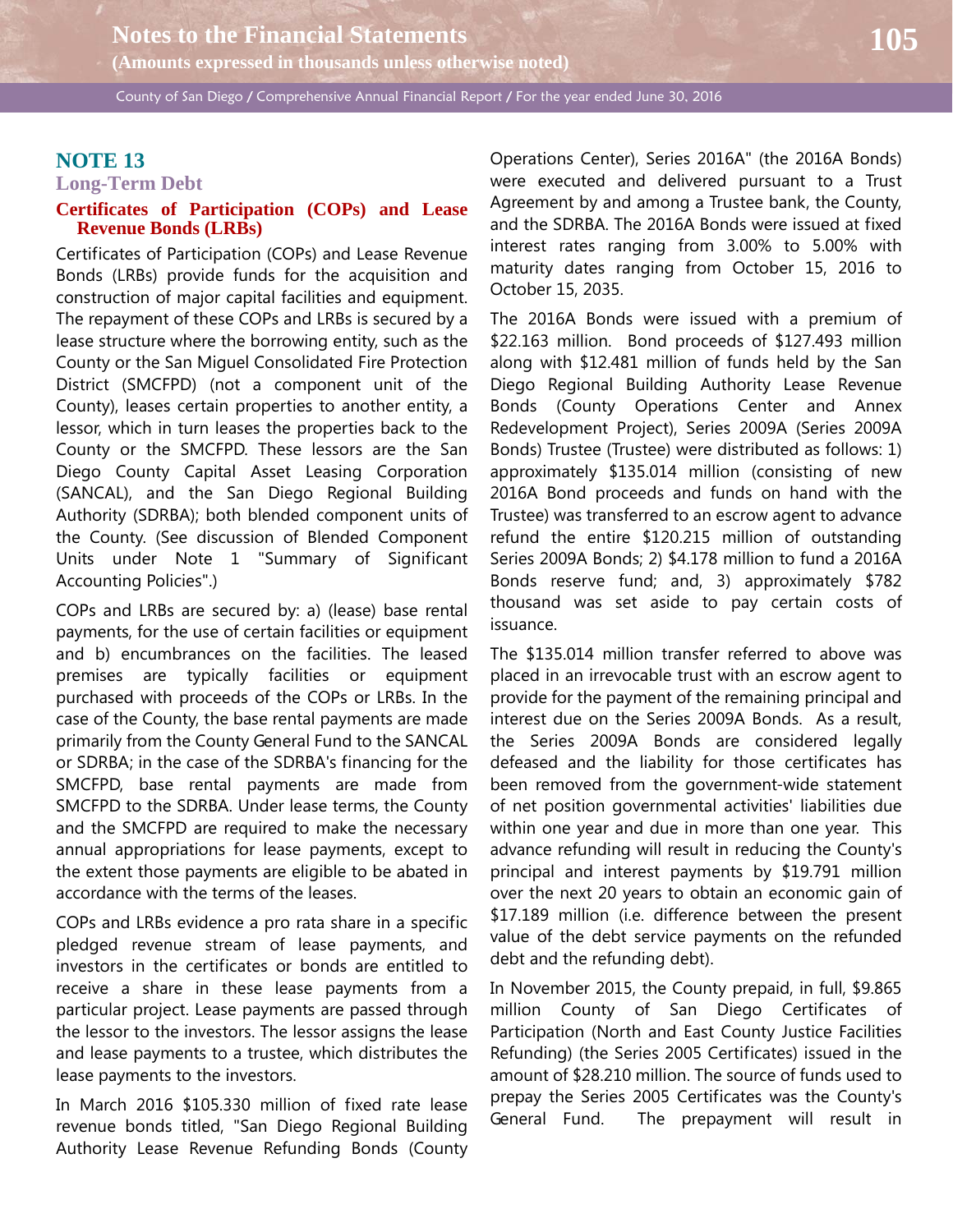approximately \$11.129 million in debt service cost savings - \$9.865 million in principal and \$1.264 million in interest.

Details of the COPs and LRBs outstanding at June 30, 2016 are as follows:

### **Table 26 Certificates of Participation (COP) and Lease Revenue Bonds (LRB)**

| <b>Issuance</b>                                                                                   | Original<br>Amount | <b>Interest</b><br>Rate | <b>Final</b><br><b>Maturity</b><br>Date | Outstanding<br><b>Balance</b> at<br><b>June 30,</b><br>2016 |
|---------------------------------------------------------------------------------------------------|--------------------|-------------------------|-----------------------------------------|-------------------------------------------------------------|
| 2003 San Miguel<br><b>Consolidated Fire</b><br><b>Protection District</b><br><b>Refunding LRB</b> | \$<br>10,005       | $2.00 -$<br>5.00%       | 2020                                    | 3,180                                                       |
| 2009 Justice Facilities<br>Refunding of 1997<br>Central Jail COP                                  | 48,300             | $2.00 -$<br>5.00%       | 2026                                    | 32,270                                                      |
| 2009 Justice Facilities<br>Refunding of 1998<br>Courthouse COP                                    | 32,640             | $2.00 -$<br>5.00%       | 2023                                    | 14,920                                                      |
| 2011 Metropolitan<br><b>Transit System Towers</b><br><b>Refunding COP</b>                         | 19,260             | $1.00 -$<br>5.00%       | 2020                                    | 8,670                                                       |
| 2011 CAC Waterfront<br>Park Project COP                                                           | 32,665             | $3.00 -$<br>5.125%      | 2042                                    | 30,265                                                      |
| 2012 Cedar-Kettner<br><b>Development Project</b><br>COP                                           | 29,335             | $2.00 -$<br>5.00%       | 2042                                    | 27,540                                                      |
| 2014 Edgemoor and<br><b>RCS Refunding COP</b><br>Series 2014A<br>(Edgemoor)                       | 91.675             | $2.00 -$<br>5.00%       | 2030                                    | 87,275                                                      |
| 2014 Edgemoor and<br><b>RCS Refunding COP</b><br>Series 2014B (RCS)<br>Taxable                    | 2,075              | $0.415 -$<br>1.920%     | 2019                                    | 1,560                                                       |
| 2016 County<br><b>Operations Center</b><br><b>Refunding LRB</b>                                   | 105,330            | $3.00 -$<br>5.00%       | 2036                                    | 105,330                                                     |
| Total                                                                                             | \$<br>371.285      |                         |                                         | 311,010                                                     |

Annual debt service requirements to maturity for COPs and Lease Revenue Bonds are as follows:

# **Table 27 Certificates of Participation and Lease Revenue Bonds - Debt Service Requirements to Maturity**

| <b>Fiscal Year</b>              | Principal     | <b>Interest</b>  | <b>Total</b> |
|---------------------------------|---------------|------------------|--------------|
| 2017                            | \$<br>17,390  | 14,282           | 31,672       |
| 2018                            | 18,735        | 13,194           | 31,929       |
| 2019                            | 18.665        | 12,381           | 31,046       |
| 2020                            | 17,535        | 11,671           | 29,206       |
| 2021                            | 16,040        | 10,910           | 26,950       |
| 2022-2026                       | 83,460        | 42,753           | 126,213      |
| 2027-2031                       | 70,170        | 23,791           | 93,961       |
| 2032-2036                       | 49,645        | 10,265           | 59,910       |
| 2037-2041                       | 15,775        | 2,707            | 18,482       |
| 2042                            | 3,595         | 95               | 3,690        |
| Subtotal                        | 311,010       | \$<br>142,049 \$ | 453,059      |
| Add:                            |               |                  |              |
| Unamortized issuance<br>premium | 40.321        |                  |              |
| Less:                           |               |                  |              |
| Unamortized discount            | (152)         |                  |              |
| Total                           | \$<br>351,179 |                  |              |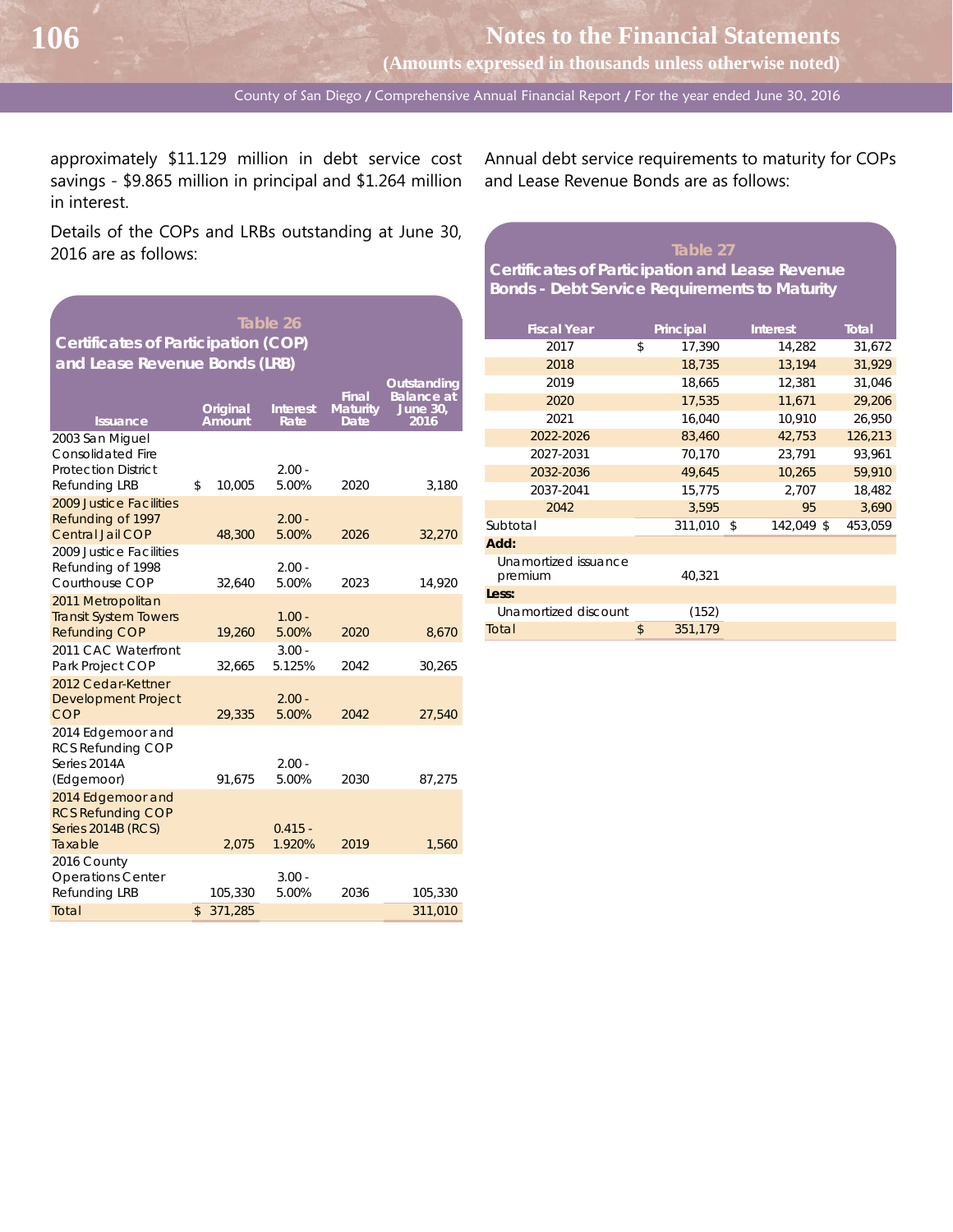### **Taxable Pension Obligation Bonds (POBs)**

Taxable Pension Obligation Bonds (POBs) are issued by the County to reduce its pension unfunded actuarial liability and to achieve interest rate savings by issuing bonds at interest rates which are less than the assumed rate of return earned on proceeds placed in the San Diego County Employees Retirement Association's (SDCERA) pension plan. POBs also have been issued to refund previously issued POB debt. Because current federal tax law restricts the investment of proceeds of tax-exempt bonds in higher-yielding taxable securities, POBs are issued on a taxable basis.

Details of POBs outstanding at June 30, 2016 are as follows:

| Table 28<br><b>Taxable Pension Obligation Bonds</b> |                    |                  |                                         |                                                             |  |  |  |  |  |
|-----------------------------------------------------|--------------------|------------------|-----------------------------------------|-------------------------------------------------------------|--|--|--|--|--|
| <b>Issuance</b>                                     | Original<br>Amount | Interest<br>Rate | <b>Final</b><br><b>Maturity</b><br>Date | Outstanding<br><b>Balance</b> at<br><b>June 30,</b><br>2016 |  |  |  |  |  |
|                                                     |                    | $3.28 -$         |                                         |                                                             |  |  |  |  |  |
| 2004 Series A                                       | 241.360<br>\$.     | 5.86%            | 2023                                    | 200.595                                                     |  |  |  |  |  |
| 2004 Series B1-2                                    | 147.825            | 5.91%            | 2025                                    | 147.825                                                     |  |  |  |  |  |
|                                                     |                    | $3.33 -$         |                                         |                                                             |  |  |  |  |  |
| 2008 Series A                                       | 343.515            | 6.03%            | 2027                                    | 301.440                                                     |  |  |  |  |  |
| Total                                               | 732,700<br>\$      |                  |                                         | 649.860                                                     |  |  |  |  |  |

Annual debt service requirements to maturity for POBs are shown below in **Table 29**.

| Table 29                                  |    |           |                 |              |  |  |  |  |
|-------------------------------------------|----|-----------|-----------------|--------------|--|--|--|--|
| <b>Taxable Pension Obligation Bonds -</b> |    |           |                 |              |  |  |  |  |
| Debt Service Requirements to Maturity     |    |           |                 |              |  |  |  |  |
| <b>Fiscal Year</b>                        |    | Principal | <b>Interest</b> | <b>Total</b> |  |  |  |  |
| 2017                                      | \$ | 44.340    | 36,065          | 80,405       |  |  |  |  |
| 2018                                      |    | 46,995    | 33,413          | 80,408       |  |  |  |  |
| 2019                                      |    | 49,760    | 30,585          | 80.345       |  |  |  |  |
| 2020                                      |    | 52,725    | 27.525          | 80,250       |  |  |  |  |
| 2021                                      |    | 55.915    | 24,265          | 80,180       |  |  |  |  |
| 2022-2026                                 |    | 334,975   | 64,541          | 399,516      |  |  |  |  |
| 2027                                      |    | 65.150    | 491             | 65,641       |  |  |  |  |
| Total                                     | \$ | 649.860   | 216.885         | 866.745      |  |  |  |  |

#### **Tobacco Settlement Asset-Backed Bonds (TSAB)**

TSAB are issued by the Tobacco Securitization Joint Powers Authority of Southern California (Authority) to securitize future revenue streams available to the County pursuant to the agreements described below.

A 1998 Master Settlement Agreement (MSA) was originally entered into by four cigarette manufacturers, 46 states and six other U.S. jurisdictions (Settling States) to provide state governments, including California, with compensation for smoking related medical costs and to help reduce smoking in the United States. There is no limit to the yearly settlement payments; they are perpetual. Also, a Memorandum of Understanding (MOU) and a supplemental agreement (ARIMOU) was agreed to by the State of California and all California counties and four California cities, granting those California municipalities the right to receive tobacco settlement allocation payments, (also known as Tobacco Settlement Revenues (TSRs)).

In fiscal year 2002, the Authority issued \$446.86 million 2001 Tobacco Settlement Asset-Backed Bonds (2001 Bonds), to fund the Authority's loan to the San Diego County Tobacco Asset Securitization Corporation (Corporation), pursuant to a loan agreement between the Authority and the Corporation. (Both entities are blended component units of the County.) According to the loan agreement, the Corporation has pledged, assigned and granted to the Authority, a first priority perfected security interest in all rights, title and interest of the Corporation, to the TSRs the Corporation purchased from the County. The Corporation used the net proceeds of the loan, \$411.913 million, to pay the County, in exchange for the County's transfer to the Corporation of all the County's rights, title and interest in the TSRs. Net proceeds have been placed in an endowment fund to fund healthcare-based programs pursuant to Board Policy E-14 and IRS regulations, and do not secure the repayment of the TSAB.

In May 2006, the Authority issued Series 2006 TSAB (2006 Bonds) in the amount of \$583.631 million to refund the outstanding principal of the original 2001 Bonds noted above and to loan an additional \$123.515 million to the Corporation. The proceeds were placed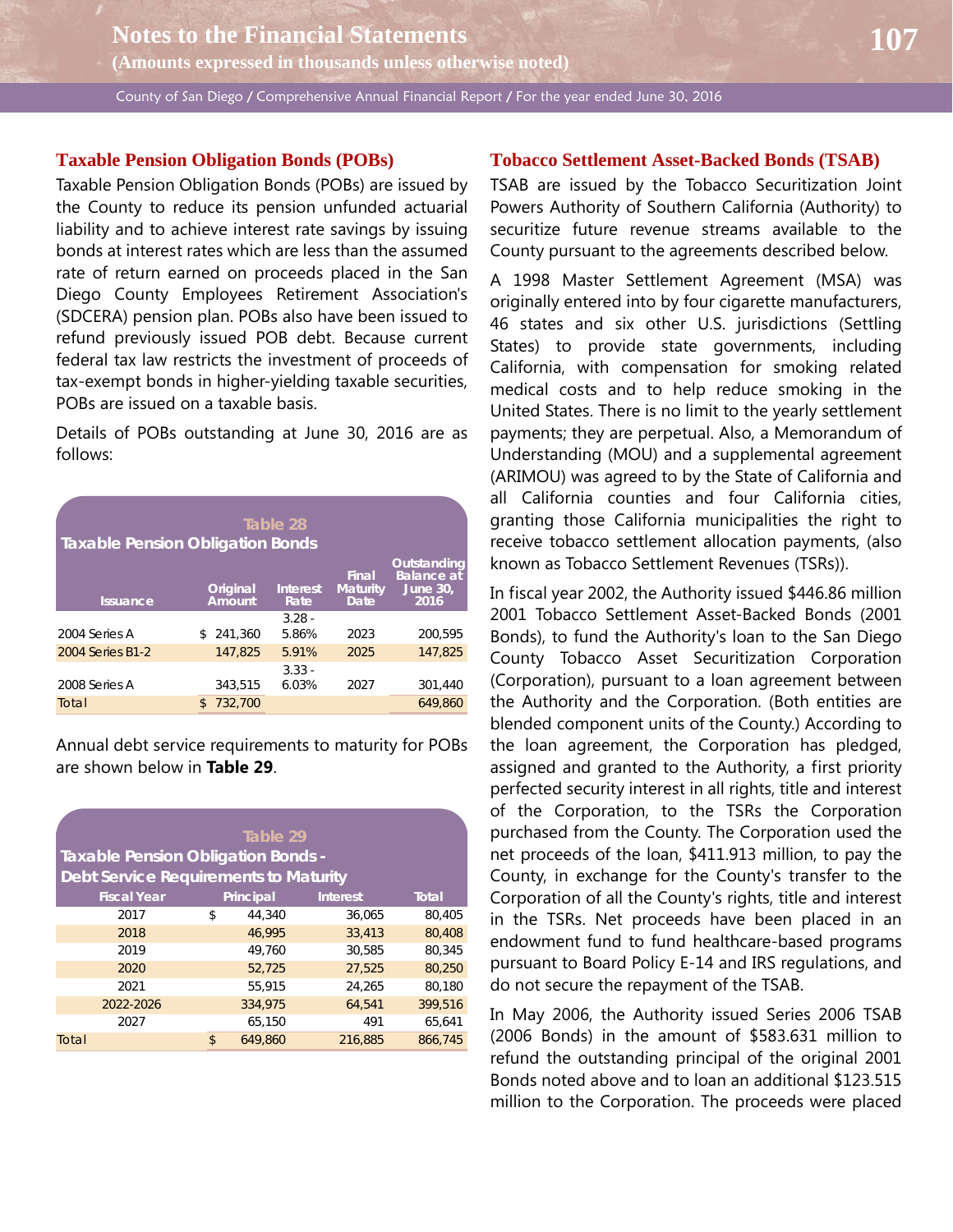County of San Diego / Comprehensive Annual Financial Report / For the year ended June 30, 2016

into the endowment fund for the aforementioned purposes. The 2006 Bonds are limited obligations of the Authority.

Through fiscal year 2013, the County used a debt service to maturity on the bonds incorporating an assumption of the ability to continue making turbo debt service payments. Based on that assumption, the 2006 Bonds were anticipated to reach final maturity in fiscal year 2036 based on receipts of future TSRs as projected in the May 2006 Global Insight Base Case analysis (Base Case) performed in conjunction with the issuance of the 2006 Bonds.

Under the terms of the bond indenture (Indenture), TSRs are pledged to the repayment of the TSAB. Accordingly, the bonds are payable solely from certain funds held under the Indenture, including TSRs and earnings on such funds (collections).

The minimum payments for the 2006 Bonds are based on the Indenture and the Series 2006 Supplement, both dated as of May 1, 2006. However, actual payments on the 2006 Bonds depend on the amount of TSRs received by the County. The amount of these TSRs is affected by cigarette consumption and the financial capability of the participating manufacturers. There are a number of risks associated with the amount of actual TSRs the County receives each year, including litigation affecting the participating manufacturers and possible bankruptcy as a result thereof, increased growth of non-participating manufacturer's market share, disputed payments setaside by the participating manufacturers into an escrow account, a decline in cigarette consumption materially beyond forecasted levels, reduction in investment earnings due to unforeseen market conditions, and other future adjustments to the calculation of the TSRs.

No assurance can be given that actual cigarette consumption in the United States during the term of the 2006 Bonds will be as assumed in the Base Case, or that the other assumptions underlying these Base Case assumptions, including that certain adjustments and offsets will not apply to payments due under the MSA, will be consistent with future events. If actual events deviate from one or more of the assumptions underlying the Base Case, the amount of TSRs available to make payments, including Turbo Redemption Payments will be affected. No assurance can be given that these structuring assumptions, upon which the projections of the 2006 Bond payments and Turbo Redemptions are based, will be realized.

Based on the information above and the ongoing under realization of TSRs, beginning in fiscal year 2014, the County decided to present the debt service to maturity for the 2006 Bonds assuming no further turbo payments are made besides those that have actually been made.

Details of 2006 Bonds outstanding at June 30, 2016 are as follows:

| Table 30<br><b>Tobacco Settlement Asset-Backed Bonds</b> |    |                    |                    |                                         |                                                      |  |  |  |  |
|----------------------------------------------------------|----|--------------------|--------------------|-----------------------------------------|------------------------------------------------------|--|--|--|--|
| <b>Issuance</b>                                          |    | Original<br>Amount | Interest<br>Rate   | <b>Final</b><br><b>Maturity</b><br>Date | Outstanding<br>Balance at<br><b>June 30,</b><br>2016 |  |  |  |  |
| Series 2006A Senior<br>Current Interest Bonds            | \$ | 534,610            | $4.75 -$<br>5.125% | $2025 -$<br>2046                        | 462,495                                              |  |  |  |  |
| Series 2006B CABs                                        |    | 19,770             | 6.25%              | 2046                                    | 231,820                                              |  |  |  |  |
| 2006B unaccreted<br>appreciation CABs                    |    |                    |                    |                                         | (195, 041)                                           |  |  |  |  |
| Series 2006C CABs                                        |    | 8.686              | 6.40%              | 2046                                    | 107,950                                              |  |  |  |  |
| 2006C unaccreted<br>appreciation CABs                    |    |                    |                    |                                         | (91, 553)                                            |  |  |  |  |
| Series 2006D CABs                                        |    | 20.565             | 7.10%              | 2046                                    | 335,105                                              |  |  |  |  |
| 2006D unaccreted<br>appreciation CABs                    |    |                    |                    |                                         | (293, 539)                                           |  |  |  |  |
| Total                                                    | \$ | 583,631            |                    |                                         | 557,237                                              |  |  |  |  |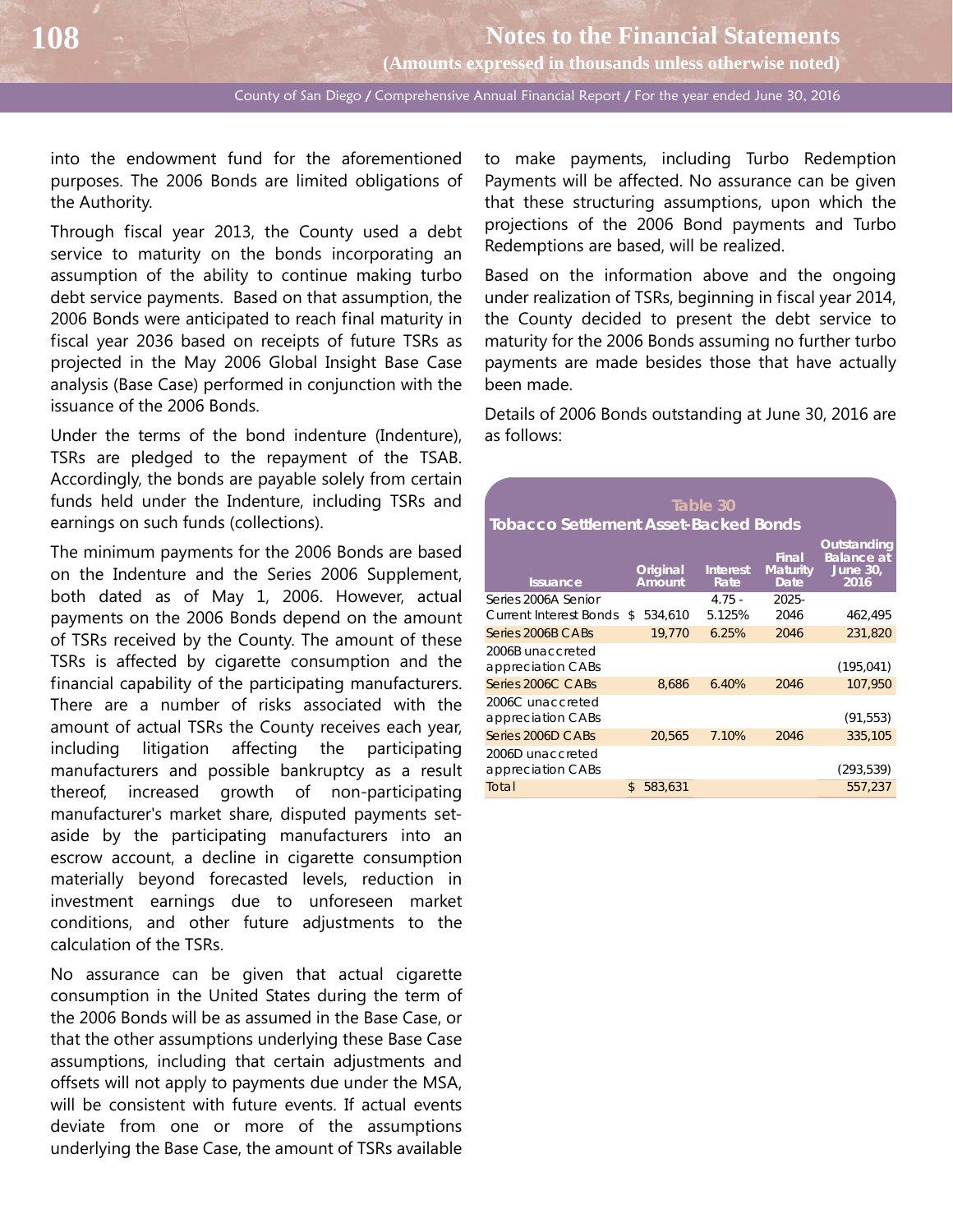Annual debt service requirements to maturity for 2006

Bonds are as follows:

|                                                      |                                       | Table 31     |                 |                 |  |  |  |  |  |  |
|------------------------------------------------------|---------------------------------------|--------------|-----------------|-----------------|--|--|--|--|--|--|
| <b>Tobacco Settlement Asset-Backed Bonds -</b>       |                                       |              |                 |                 |  |  |  |  |  |  |
|                                                      | Debt Service Requirements to Maturity |              |                 |                 |  |  |  |  |  |  |
| <b>Unaccreted</b>                                    |                                       |              |                 |                 |  |  |  |  |  |  |
| <b>Fiscal Year</b>                                   | Principal                             | Appreciation | <b>Interest</b> | <b>Total</b>    |  |  |  |  |  |  |
| 2017                                                 | \$                                    | 6.402        | 23,321          | 29,723          |  |  |  |  |  |  |
| 2018                                                 |                                       | 6,842        | 23,321          | 30,163          |  |  |  |  |  |  |
| 2019                                                 |                                       | 7.302        | 23.321          | 30.623          |  |  |  |  |  |  |
| 2020                                                 |                                       | 7,800        | 23,321          | 31,121          |  |  |  |  |  |  |
| 2021                                                 |                                       | 8.328        | 23.321          | 31.649          |  |  |  |  |  |  |
| 2022-2026                                            | 51,370                                | 50,933       | 111,906         | 214,209         |  |  |  |  |  |  |
| 2027-2031                                            | 67,715                                | 70,781       | 97,542          | 236,038         |  |  |  |  |  |  |
| 2032-2036                                            | 86.945                                | 98.384       | 78.707          | 264,036         |  |  |  |  |  |  |
| 2037-2041                                            | 111,895                               | 136,812      | 54,334          | 303,041         |  |  |  |  |  |  |
| 2042-2046                                            | 193.591                               | 186.549      | 22.369          | 402.509         |  |  |  |  |  |  |
| Subtotal                                             | 511,516 \$                            | 580,133      | \$481,463       | \$<br>1,573,112 |  |  |  |  |  |  |
| Add:                                                 |                                       |              |                 |                 |  |  |  |  |  |  |
| Accreted<br>appreciation<br>through June<br>30, 2016 | 45,721                                |              |                 |                 |  |  |  |  |  |  |
| Subtotal                                             | 557.237                               |              |                 |                 |  |  |  |  |  |  |
| Less:                                                |                                       |              |                 |                 |  |  |  |  |  |  |
| Unamortized<br>issuance<br>discount                  | (11, 127)                             |              |                 |                 |  |  |  |  |  |  |
| Total                                                | \$<br>546,110                         |              |                 |                 |  |  |  |  |  |  |

As shown in **Table 31**, the unpaid accreted appreciation of the 2006 Bonds as of June 30, 2016 was \$45,721, which will be paid in 2046.

Pledged revenue related to the 2006 Bonds for the year ended June 30, 2016 was as follows:

| <b>Tobacco Settlement Asset-Backed Bonds -</b><br><b>Pledged Revenues</b> |                                  | Table 32                                            |                           |                                       |
|---------------------------------------------------------------------------|----------------------------------|-----------------------------------------------------|---------------------------|---------------------------------------|
|                                                                           |                                  |                                                     |                           | <b>Fiscal Year 2016</b>               |
| <b>Debt Pledged</b>                                                       | Final<br><b>Maturity</b><br>Date | Pledged<br>Revenue To & Interest<br><b>Maturity</b> | Debt<br>Principal<br>Paid | Pledged<br>Revenue<br><b>Received</b> |
| Series 2006 Tobacco<br>Settlement Asset-<br>Backed Bonds                  | 2046                             | \$1.618.833\$                                       | 26.835 \$                 | 26.550                                |

### **Loans - Governmental Activities**

Loans for various governmental activities included a United States Department of Agriculture Farmers Home Administration loan for the construction of low income housing (Firebird Manor); a California Energy Commission (Comm) loan to fund various projects in County facilities to increase energy efficiency; a real property contract with the Whiting Family Trust titled Sheriff RCS - Ocotillo Wells for the purchase of one acre of property located in the Borrego Springs area to support the County's Regional Communications System (RCS); an Energy Conservation Assistance Act loan agreement with the California Energy Commission to fund energy savings measures consisting of 2,200 LED streetlight fixtures; and San Diego Gas & Electric (SDG&E) On Bill Financing (OBF) program loans used to fund energy efficiency and demand response projects at County-owned facilities.

In March 2014, the County entered into an Energy Conservation Assistance Act loan agreement with the California Energy Commission to borrow \$1.56 million for energy saving measures consisting of the previously mentioned 2,200 LED streetlight fixtures. Loan proceeds are disbursed on a reimbursement basis based on invoices submitted by the County for project expenditures. In fiscal year 2015 the County received \$732 thousand in proceeds. The project was completed in September 2015. Additional proceeds of \$690 thousand were received in fiscal year 2016 for a total loan of \$1.42 million. Semi-annual principal and interest payments will be made beginning in December 2016 in 18 equal installments at a fixed interest rate of 1.00%.

In November 2011, the County Board of Supervisors authorized the use of the previously mentioned San Diego Gas & Electric (SDG&E) On Bill Financing (OBF) program loans to fund energy efficiency and demand response projects. This program finances installations, modifications and upgrades, such as lighting retrofits and controls and mechanical system upgrades, with the goal of reducing utility costs. The financing is a zero percent interest loan which is repaid from energy savings generated by each San Diego Gas and Electric meter. The County received its first OBF loan in 2013. In fiscal year 2016 the County received \$1.28 million in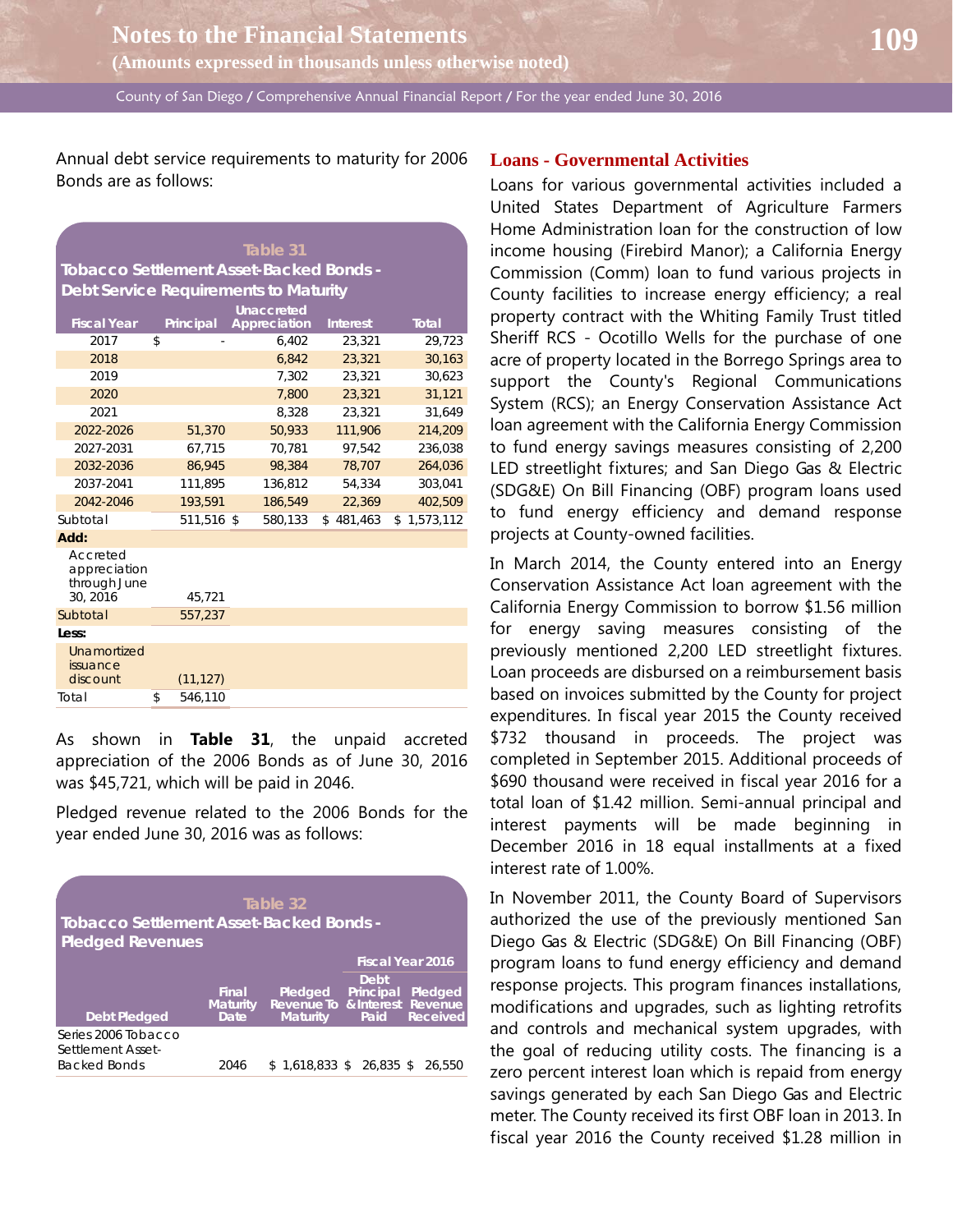County of San Diego / Comprehensive Annual Financial Report / For the year ended June 30, 2016

new OBF loans. As of June 30, 2016, fifteen OBF loans were outstanding, with remaining balances totaling \$1.97 million.

Details of loans outstanding at June 30, 2016 for governmental activities are as follows:

| Table 33<br><b>Loans - Governmental Activities</b> |        |                                                             |                                     |                                                 |  |
|----------------------------------------------------|--------|-------------------------------------------------------------|-------------------------------------|-------------------------------------------------|--|
|                                                    |        | Outstanding<br><b>Balance</b> at<br><b>June 30,</b><br>2016 |                                     |                                                 |  |
|                                                    |        |                                                             |                                     |                                                 |  |
| $\mathfrak{L}$                                     | 4,486  | 1.00%                                                       | 2028                                | 1,828                                           |  |
|                                                    | 1,422  | 1.00%                                                       | 2025                                | 1,422                                           |  |
|                                                    | 68     | 6.78%                                                       | 2026                                | 56                                              |  |
|                                                    | 5.976  |                                                             |                                     | 3,306                                           |  |
|                                                    |        |                                                             |                                     |                                                 |  |
|                                                    |        |                                                             |                                     |                                                 |  |
|                                                    | 2.565  | 4.50%                                                       | 2018                                | 745                                             |  |
|                                                    |        |                                                             |                                     |                                                 |  |
|                                                    |        |                                                             |                                     | 1.969                                           |  |
|                                                    | 5,650  |                                                             |                                     | 2,714                                           |  |
|                                                    |        |                                                             |                                     |                                                 |  |
| \$                                                 | 11.626 |                                                             |                                     | 6,020                                           |  |
|                                                    |        | Original<br>Amount<br>3.085                                 | <b>Interest</b><br>Rate<br>$0.00\%$ | <b>Final</b><br><b>Maturity</b><br>Date<br>2024 |  |

Annual debt service requirements to maturity for loans - governmental activities are as follows:

| Table 34                               |                |           |                 |              |  |  |  |  |
|----------------------------------------|----------------|-----------|-----------------|--------------|--|--|--|--|
| <b>Loans - Governmental Activities</b> |                |           |                 |              |  |  |  |  |
| Debt Service Requirements to Maturity  |                |           |                 |              |  |  |  |  |
| <b>Fiscal Year</b>                     |                | Principal | <b>Interest</b> | <b>Total</b> |  |  |  |  |
| 2017                                   | \$             | 1.356     | 68              | 1,424        |  |  |  |  |
| 2018                                   |                | 1,234     | 42              | 1,276        |  |  |  |  |
| 2019                                   |                | 586       | 26              | 612          |  |  |  |  |
| 2020                                   |                | 503       | 23              | 526          |  |  |  |  |
| 2021                                   |                | 475       | 20              | 495          |  |  |  |  |
| $2022 - 2026$                          |                | 1,568     | 53              | 1,621        |  |  |  |  |
| 2027 - 2028                            |                | 298       | 4               | 302          |  |  |  |  |
| Total                                  | $\mathfrak{F}$ | 6,020     | 236             | 6,256        |  |  |  |  |

#### **Loans - Business-type Activities**

Loans for business-type activities included California Department of Transportation loans for the construction of a sewer line and the installation of a control tower at the Ramona Airport.

Details of loans outstanding at June 30, 2016 for business-type activities are as follows:

| Loans - Business-type Activities                           |     | Table 35      |       |                                                           |                                                             |
|------------------------------------------------------------|-----|---------------|-------|-----------------------------------------------------------|-------------------------------------------------------------|
| Loan                                                       |     | <b>Amount</b> | Rate  | <b>Final</b><br><b>Original Interest Maturity</b><br>Date | Outstanding<br><b>Balance</b> at<br><b>June 30,</b><br>2016 |
| 2001 Airport Development<br>Loan - Ramona Sewer Line       | \$. | 2.388         | 5.63% | 2017                                                      | 114                                                         |
| 2001 Airport Development<br>Loan - Ramona Control<br>Tower |     | 1.196         | 5.63% | 2017                                                      | 57                                                          |
| Total                                                      | \$  | 3.584         |       |                                                           | 171                                                         |

Annual debt service requirements to maturity for loans - business-type activities are as follows:

|       |                                       | Table 36  |                 |       |
|-------|---------------------------------------|-----------|-----------------|-------|
|       | Loans - Business-type Activities      |           |                 |       |
|       | Debt Service Requirements to Maturity |           |                 |       |
|       | <b>Fiscal Year</b>                    | Principal | <b>Interest</b> | Total |
|       | 2017                                  | 171       | 10              | 181   |
| Total |                                       | 171       | 10              | 181   |

### **Prior Year Defeasance of Long-Term Debt**

In September, 2014, the County defeased the outstanding County of San Diego Certificates of Participation (2005 Edgemoor Project and 1996 Regional Communication System Refunding) and County of San Diego Certificates of Participation (2006 Edgemoor Completion Project) Certificates of Participation (together, the Prior COPs) by placing proceeds of refunding certificates of participation, along with monies from the original issue, in an irrevocable trust to provide for all future debt service payments on the Prior COPs. Accordingly, the trust account assets and the liabilities for the defeased obligations were not included in the County's financial statements. The Prior COPs were completely paid off in February, 2016 and no Prior COPs remain outstanding.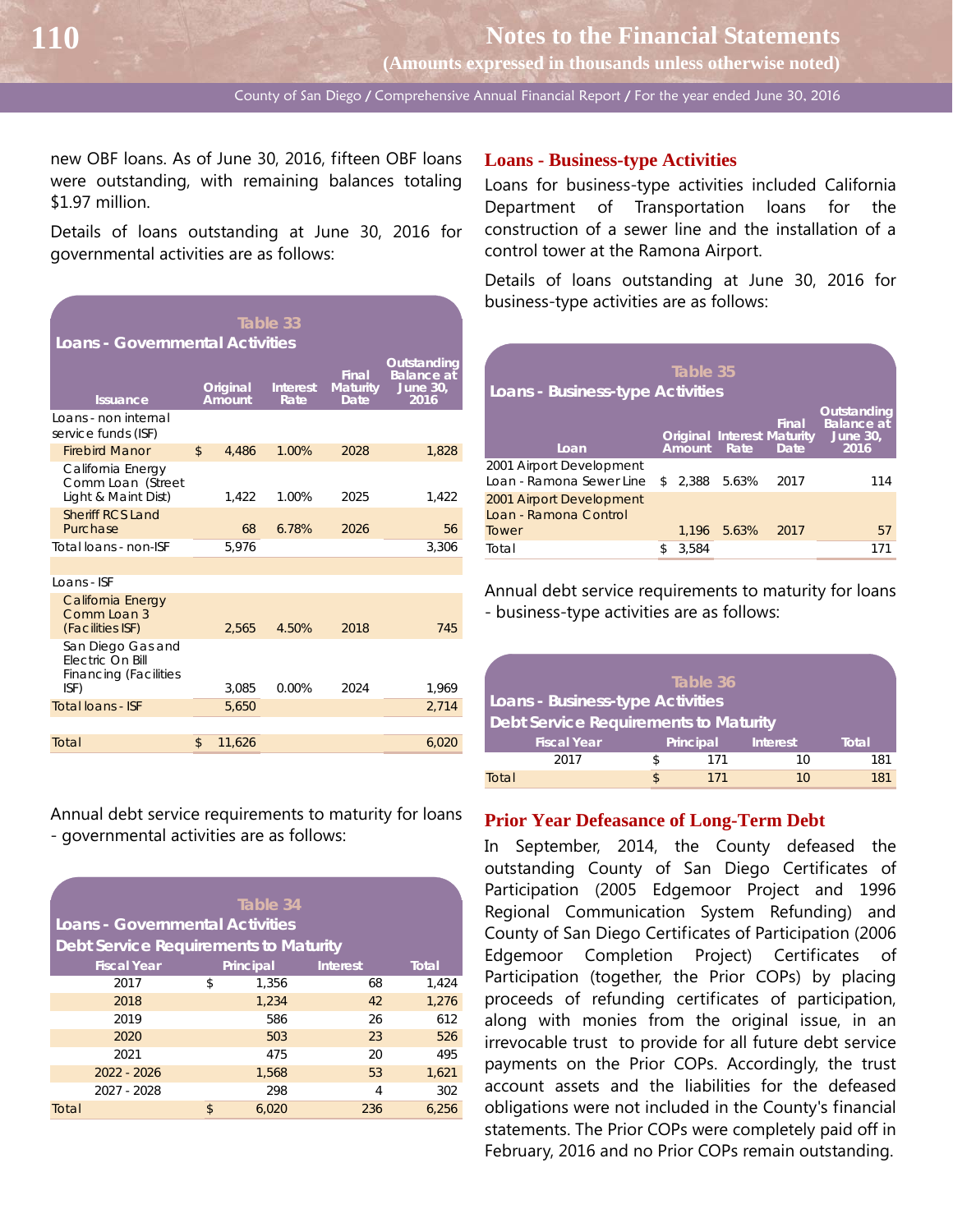County of San Diego / Comprehensive Annual Financial Report / For the year ended June 30, 2016

In March, 2016 the County defeased the San Diego Regional Building Authority Lease Revenue Bonds (County Operations Center and Annex Redevelopment Project) Series 2009A (2009A LRBs) by placing proceeds of the refunding bonds, along with monies from the original issue, in an irrevocable trust to provide for all future debt service payments on the 2009A LRBs. Accordingly, the trust account assets and the liabilities for the defeased obligations are not included in the County's financial statements. At June 30, 2016, \$120.215 million of the 2009A LRBs were legally defeased and remain outstanding.

#### **Arbitrage**

In compliance with the Tax Reform Act of 1986 and subsequent U.S. Treasury Regulations, the County performed arbitrage rebate calculations via a third party to determine probable amounts due to the Federal government. At June 30, 2016, the probable arbitrage rebate was zero.

### **NOTE 14**

### **Changes in Long-Term Liabilities**

Long-term liability activities for the year ended June 30, 2016 were as follows:

| <b>Changes in Long-Term Liabilities</b>                  |                |                                   | Table 37         |                   |                                    |                                    |                          |
|----------------------------------------------------------|----------------|-----------------------------------|------------------|-------------------|------------------------------------|------------------------------------|--------------------------|
|                                                          |                | <b>Beginning</b>                  |                  |                   |                                    | <b>Ending</b>                      | <b>Amounts Due</b>       |
|                                                          |                | <b>Balance</b> at<br>July 1, 2015 | <b>Additions</b> | <b>Reductions</b> | <b>Accreted</b><br><b>Interest</b> | <b>Balance</b> at<br>June 30, 2016 | <b>WithinOne</b><br>Year |
| <b>Governmental Activities:</b>                          |                |                                   |                  |                   |                                    |                                    |                          |
| COPs, bonds & loans                                      |                |                                   |                  |                   |                                    |                                    |                          |
| Certificates of participation and lease revenue<br>bonds | \$             | 355,565                           | 105,330          | (149, 885)        |                                    | 311,010                            | 17,390                   |
| Taxable pension obligation bonds                         |                | 692,338                           |                  | (42, 625)         | 147                                | 649,860                            | 44,340                   |
| Tobacco settlement asset-backed bonds                    |                | 554,594                           |                  | (3, 355)          | 5,998                              | 557,237                            |                          |
| Loans - non-internal service funds                       |                | 2,765                             | 690              | (149)             |                                    | 3,306                              | 289                      |
| Loans - internal service funds (ISF)                     |                | 2,423                             | 1,283            | (992)             |                                    | 2,714                              | 1,067                    |
| Unamortized issuance premiums                            |                | 21,548                            | 22,163           | (3,390)           |                                    | 40,321                             | 2,839                    |
| Unamortized issuance discounts                           |                | (11, 869)                         |                  | 590               |                                    | (11, 279)                          | (590)                    |
| Total COPs, bonds & loans                                | $\mathfrak{L}$ | 1,617,364                         | 129,466          | (199, 806)        | 6,145                              | 1,553,169                          | 65,335                   |
|                                                          |                |                                   |                  |                   |                                    |                                    |                          |
| Other long-term liabilities:                             |                |                                   |                  |                   |                                    |                                    |                          |
| Capital Leases - ISF                                     | \$             | 84                                |                  | (33)              |                                    | 51                                 | 38                       |
| Claims and judgments - ISF                               |                | 204,783                           | 42,706           | (33,994)          |                                    | 213,495                            | 43,545                   |
| Compensated absences - non-ISF                           |                | 97.182                            | 71,662           | (68, 954)         |                                    | 99,890                             | 42,726                   |
| Compensated absences - ISF                               |                | 2,305                             | 1,789            | (1, 719)          |                                    | 2,375                              | 978                      |
| Landfill postclosure                                     |                | 18,340                            | 6,360            |                   |                                    | 24,700                             | 823                      |
| Pollution remediation                                    |                | 1,563                             | 2,149            | (147)             |                                    | 3,565                              | 1,015                    |
| Total Other long-term liabilities                        | \$             | 324.257                           | 124,666          | (104, 847)        |                                    | 344,076                            | 89,125                   |
| <b>Total Governmental Activities</b>                     | $\mathsf{\$}$  | 1,941,621                         | 254,132          | (304, 653)        | 6,145                              | 1,897,245                          | 154,460                  |
|                                                          |                |                                   |                  |                   |                                    |                                    |                          |
| <b>Business-type activities:</b>                         |                |                                   |                  |                   |                                    |                                    |                          |
| Loans                                                    | \$             | 475                               |                  | (304)             |                                    | 171                                | 171                      |
| <b>Compensated absences</b>                              |                | 439                               | 366              | (389)             |                                    | 416                                | 172                      |
| <b>Total Business-type Activities</b>                    | \$             | 914                               | 366              | (693)             |                                    | 587                                | 343                      |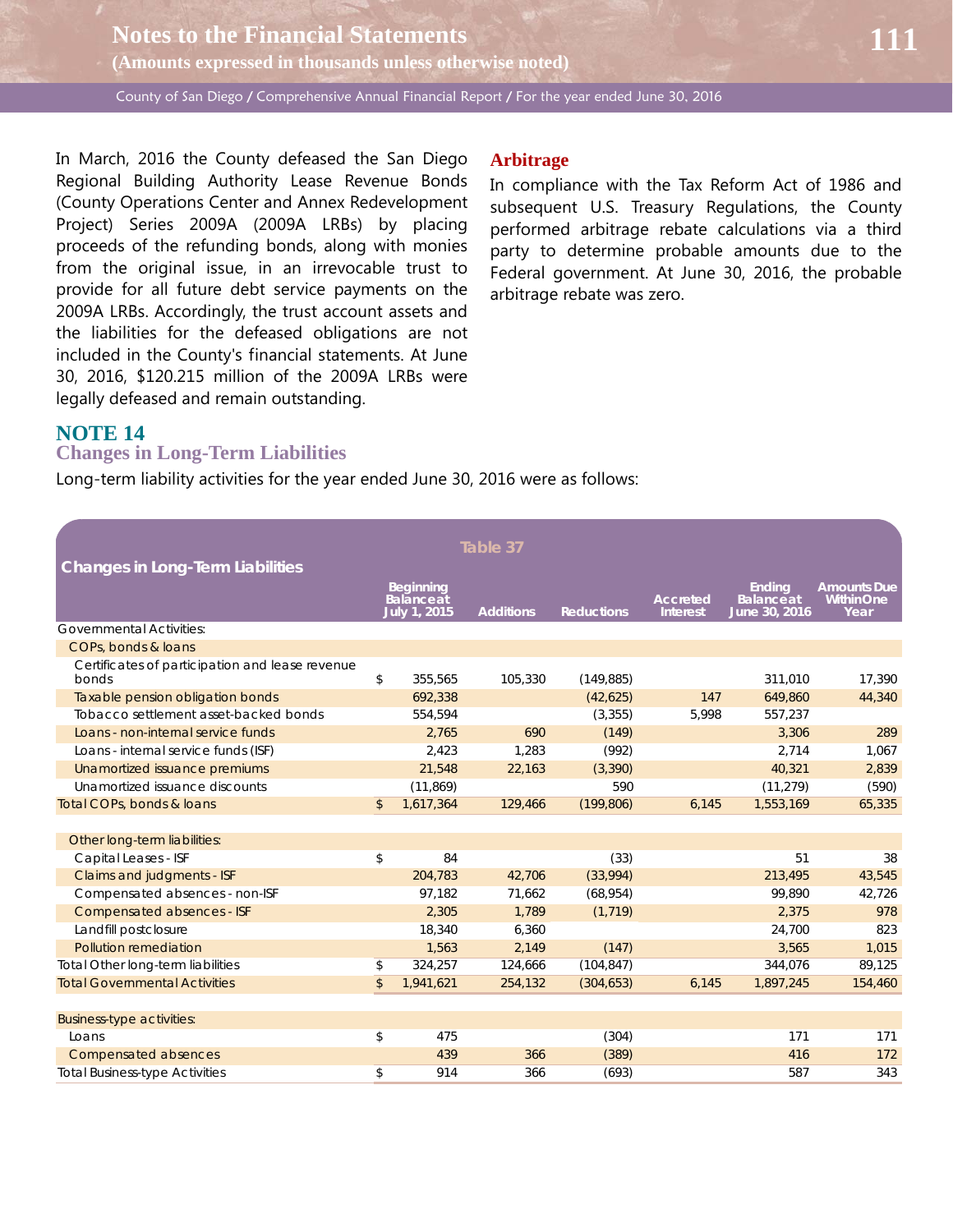County of San Diego / Comprehensive Annual Financial Report / For the year ended June 30, 2016

# **NOTE 15**

# **Funds Used to Liquidate Liabilities**

The following funds presented in **Table 38** below have typically been used to liquidate other long-term obligations in prior years:

|                               | Table 38                                                                                                                                                                                                                                                                                                   |
|-------------------------------|------------------------------------------------------------------------------------------------------------------------------------------------------------------------------------------------------------------------------------------------------------------------------------------------------------|
| <b>Liquidated Liabilities</b> |                                                                                                                                                                                                                                                                                                            |
| Liability                     | Fund(s) Used to Liquidate in Prior Years                                                                                                                                                                                                                                                                   |
| Claims &<br>Judgments         | Internal Service Funds - Employee Benefits Fund<br>and Public Liability Insurance Fund                                                                                                                                                                                                                     |
| Compensated<br>Absences       | General Fund; Special Revenue Funds - Road, Air<br>Pollution, County Library, Inactive Wastesites and<br><b>Other Special Revenue Funds: Internal Service</b><br><b>Funds - Facilities Management, Fleet Services and</b><br>Purchasing; and, Enterprise Funds - Airport and<br><b>Sanitation District</b> |
| Landfill<br>Postclosure       | Special Revenue Funds - Inactive Wastesites                                                                                                                                                                                                                                                                |
| Pollution<br>Remediation      | General Fund, Special Revenue Funds - Inactive<br>Wastesites, Road Fund                                                                                                                                                                                                                                    |

# **NOTE 16 Conduit Debt Obligations**

From time to time, the County has issued tax-exempt conduit debt under the authority of Chapter 7 of Part 5 of Division 3 of the Health and Safety Code of the State of California on behalf of qualified borrowers to provide financial assistance for projects deemed to be of public interest.

Conduit debt consisted of the following: a) six certificates of participation (COPs) for the acquisition, construction, capital improvement and equipping of various facilities and b) one mortgage revenue bond for the construction and permanent financing of a multi-family residential rental project located in the County to be partially occupied by persons of low or moderate incomes. Conduit debt is secured by the property that is financed and is payable from the respective COPs' base rentals and underlying payments on mortgage loans. Upon repayment of the debt, ownership of the acquired facilities transfers to the private-sector entity served by the debt issuance.

The County is not obligated in any manner for repayment of this debt. Accordingly, the debt is not reported as liabilities in the accompanying financial statements.

As of June 30, 2016, the aggregate conduit debt principal amount outstanding was \$115.334 million.

# **NOTE 17 Landfill Site Postclosure Care Costs**

State laws and regulations require the placement of final covers on all landfill sites that stopped accepting solid waste after October 9, 1991 and the performance of certain maintenance and monitoring functions at these sites for a minimum of 30 years after closure. Closure and postclosure care costs are paid near or after the date a landfill stops accepting waste. The San Marcos Landfill is the sole waste disposal site owned by the County that is subject to these regulations. It was operational and accepted solid waste from 1979 until March 11, 1997. Formal closure of this landfill spanned from July 2004 through March 2007. Post closure maintenance began March 22, 2007.

The projected landfill postclosure care liability at June 30, 2016 for the San Marcos Landfill was \$24.700 million. This estimated amount is based on what it would cost to perform all postclosure care in calendar year 2016 dollars and is subject to change annually as a result of such factors including but not limited to: inflation; deflation; advancements in technology; and amendments to laws and regulations.

In addition to the above, state regulations require that landfill closure and postclosure maintenance costs be fully funded at the time of closure, unless a landfill owner/operator can demonstrate financial responsibility towards these activities by using other approved financial assurance alternatives. A pledge of revenue is one of various alternatives allowed to fund estimated postclosure costs. Under this alternative, the Board of Supervisors, on February 3, 1998, approved Minute Order No. 5 "Postclosure Maintenance Funding for the San Marcos Landfill", wherein the County entered into a pledge of revenue agreement with the California Integrated Waste Management Board (CIWMB). Pursuant to Resolution No. 98-24, adopted under Minute Order No. 5, the Board directed that the amount of pledged revenue shall be equal to \$790 thousand per year for the 30 year period of postclosure maintenance commencing upon completion of the final closure of the San Marcos Landfill. The pledged amount is a promise of existing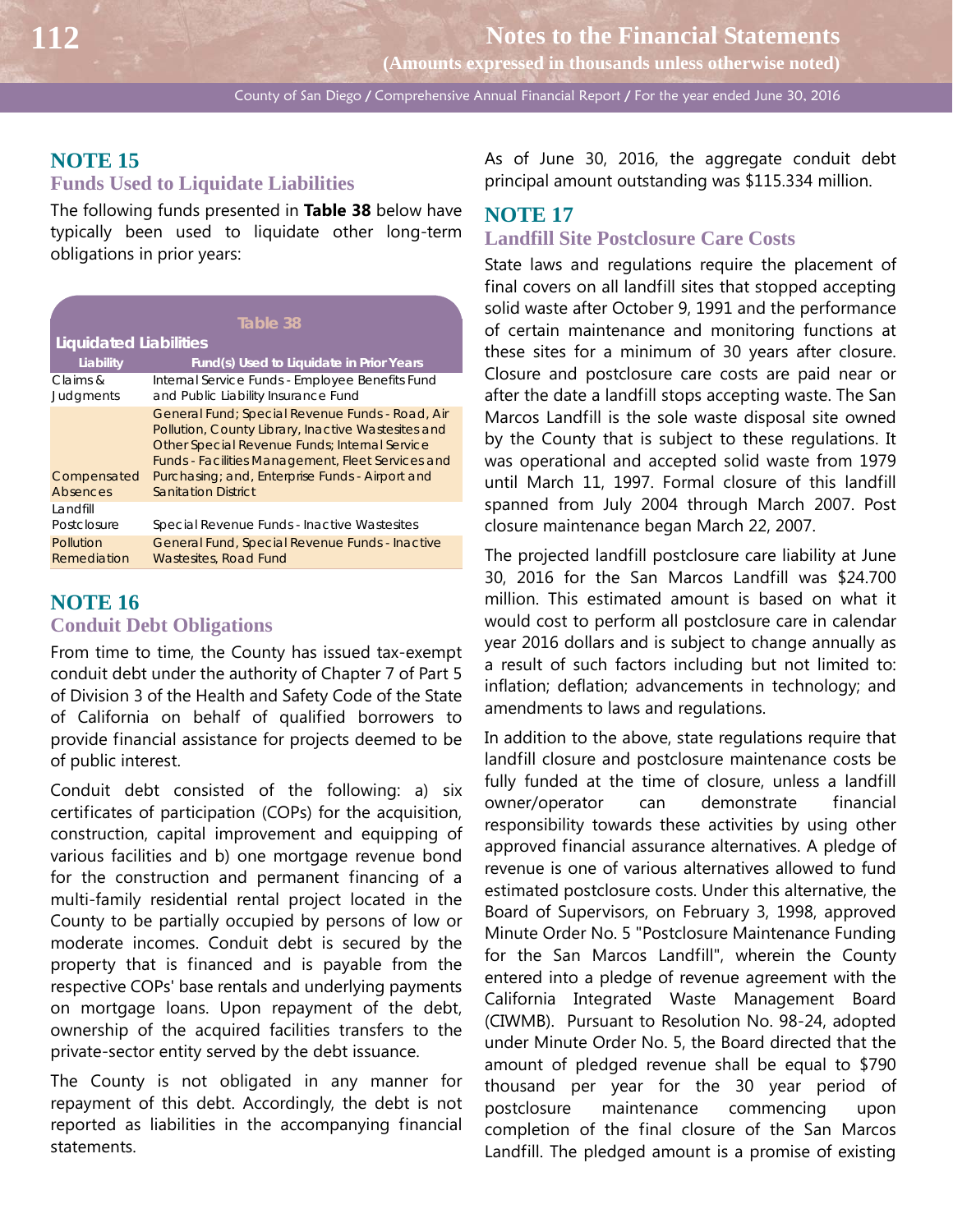funds rather than future revenues and may increase or decrease to match any adjustment to identified cost estimates that are mutually agreed to by the County and CalRecycle (formerly the CIWMB).

Beginning July 1, 2011, CalRecycle, in accordance with Title 27, Division 2, Subdivision 1, Chapter 6 of the California Code of Regulations, requires owners and operators of all disposal facilities operating after July 1, 1991 to provide additional financial assurance for corrective action based on the highest amount of either a water release corrective action or a non-water release corrective action, on or before the date of the first permit review.

The County determined that a non-water release corrective action would have the highest cost impact to the landfill and on January 27, 2016 the Board of Supervisors approved Minute Order No. 4 "Adopt a Resolution for Financial Assurance for Corrective Actions of the San Marcos Landfill and Authorize Submission of a Pledge of Revenue for Corrective Action Program at San Marcos Landfill." Pursuant to Resolution No. 16-011, adopted under Minute Order No. 4, the County entered into a pledge of revenue agreement to assure that adequate funds are available to carry out the Corrective Action Program 95-112 of the San Marcos Landfill. The pledge of revenue for corrective action costs is \$1.153 million per year for the 30-year period and may increase or decrease to match any adjustment to the identified cost estimate mutually agreed to by the County and CalRecycle (adjusted to \$1.165 million in fiscal year 2016). This pledged revenue will remain in the Environmental Trust Fund as a contingency until such time that corrective action costs are incurred.

Regulations governing solid waste management are promulgated by government agencies on the federal and state levels. These regulations address the design, construction, operation, maintenance, closure and postclosure maintenance of various types of facilities; acceptable and prohibited waste types; and inspection, permitting, environmental monitoring and solid waste recycling requirements. Regulations at both the state and federal levels could impose retroactive liability, particularly with respect to cleanup activities relating to any landfill site ever operated by the County, whether or not owned by the County. Thus, the County has potential liability with respect to every landfill ever owned, operated, contracted to be operated, or into which the County disposed waste. Compliance with these regulations may be costly, and, as more stringent standards are developed to protect the environment, these costs could increase.

## **NOTE 18**

### **Pollution Remediation**

Governmental Accounting Standards Board Statement No. 49, *Accounting and Financial Reporting for Pollution Remediation Obligations*, establishes accounting and reporting guidelines for the recognition and measurement of pollution remediation obligations (liabilities).

The County is involved in several remediation actions to clean up pollution sites within its boundaries. These matters generally coincide with the County's ownership of land, buildings and infrastructure assets. In some cases, regulatory agencies (e.g., California Regional Water Quality Control Board) notified the County of the need for remedial action. In addition, the County conducts its own environmental monitoring and this activity identifies pollution sites and matters requiring further investigation and possible remediation. Once the County is aware of these conditions, it commences monitoring, assessment, testing, and/or cleanup activities, and recognizes pollution remediation obligations when estimates can reasonably be determined.

The types of pollution that have been identified include leaking underground storage tanks, water, groundwater and soil contamination, and excessive levels of other contaminants. Remediation efforts include developing remediation and feasibility studies, source identification studies, site testing, sampling and analysis, ground water cleanup, removal of storage tanks and other hazardous materials.

As of June 30, 2016, the County's estimated pollution remediation obligations totaled \$3.565 million. These obligations were all associated with the County's government-wide governmental activities. The estimated liabilities were determined by project managers and/or consultants, based on historical cost information for projects of the same type, size and complexity and measured at their current value or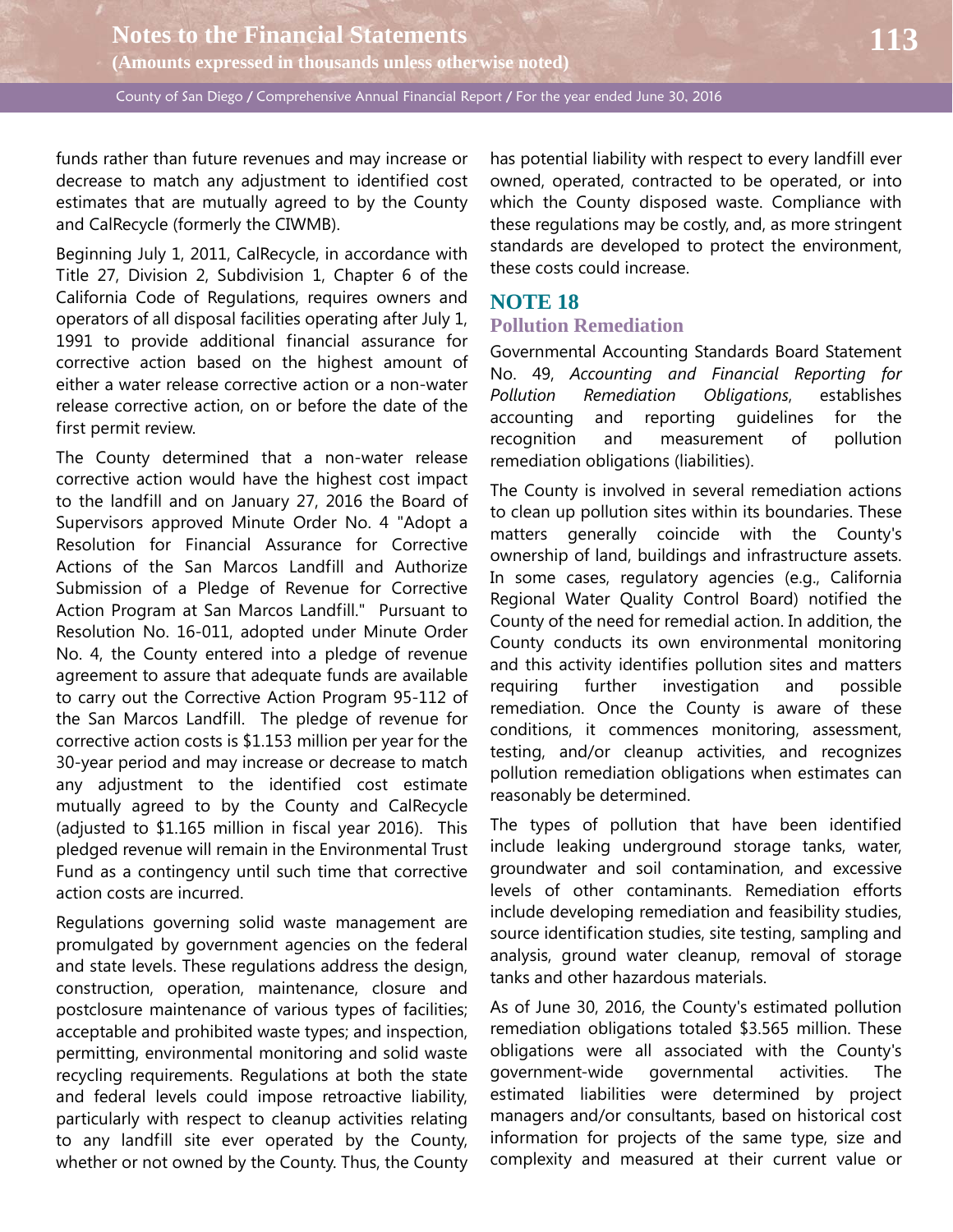County of San Diego / Comprehensive Annual Financial Report / For the year ended June 30, 2016

current quotes from outside service providers. In subsequent periods, the County will adjust estimated obligations when new information indicates that such changes are required, including technology and changes in applicable laws or regulations. The County owns a 70-acre parcel that currently consists of vacant, mowed land, a temporary asphalt parking lot, and a small plant preserve. Organochlorine pesticide chlordane, metals, hydrocarbons, and toluene were detected at various concentrations in the soil samples collected. Engineering design of redevelopment and infrastructure of the site is in progress, and therefore, the range of the pollution remediation obligation is not reasonably estimable. Upon finalization of the construction plans, a soil and sediment management plan will be implemented to manage above ground debris; and the following: hydrocarbon and toluene impacted sediment; metals within stained soil; and, abandonment or protection of the onsite irrigation and groundwater monitoring wells. At this time, the County has determined there are no estimated recoveries reducing the obligations.

# **NOTE 19**

## **Fund Balance Policy - General Fund**

In Fiscal Year 2016, the Board of Supervisors adopted San Diego Code of Administrative Ordinance No. 10400 (N.S.), "An Ordinance Amending the San Diego Code of Administrative Ordinances Article VII Section 113 Relating To The Maintenance And Restoration of Fund Balances and Reserves in the General Fund", thereby adding Sections 113.1, "Fund Balances and Reserves" and 113.2, "Restoration of Fund Balances and Reserves". The additional language serves to codify guidelines regarding the maintenance and restoration of fund balance and reserves including appropriations for budget stabilization levels that will help to protect the fiscal health and stability of the County. These sections include:

*Fund Balance Committed for Unforeseen Catastrophic Events:* The amount of fund balance committed to unforeseen catastrophic events shall be 5% of the total amount of budgeted general purpose revenue. This commitment is governed by Government Code Sections 29085-29806, and may only be used for legally declared emergencies as defined in Government Code Section 29127. This commitment is reported on the General Fund's Balance Sheet.

*General Fund Minimum Fund Balance:* This fund balance shall be 10% of the total amount of budgeted general purpose revenue, and is the minimum level of unassigned fund balance in the General Fund. To the extent that fund balance is available in excess of that amount, the Chief Administrative Officer (CAO) may recommend the appropriation or commitment of the available balance for one-time purposes in the CAO Recommended Operational Plan or as an agenda item for a regularly scheduled meeting of the Board. In fiscal year 2010 the County Board of Supervisors took action to set aside \$100 million of the General Fund's fund balance for future economic uncertainty. This amount is included in the Unassigned fund balance classification on the General Fund's Balance Sheet.

*Other Commitments and Assignments of Fund Balance:* These shall not be approved if they would result in the amount of General Fund unassigned fund balance falling below the targeted level, with the exception of fund balance commitments established because of restrictions on the use of certain revenues. Additionally, from time to time fund balance may be committed or assigned by the Board; and, as per action taken by the Board of Supervisors on November 5, 2013, Fund Balance may be assigned by the Chief Administrative Officer for specific purposes.

*Restoration of Fund Balances and Reserves:* In the event that the fund balance Commitment for Unforeseen Catastrophic Events, or the General Fund Minimum unassigned fund balance falls below the established levels, the Chief Administrative Officer shall present a plan to the Board for restoration of those targeted levels. The plan shall restore balances to targeted levels within two fiscal years.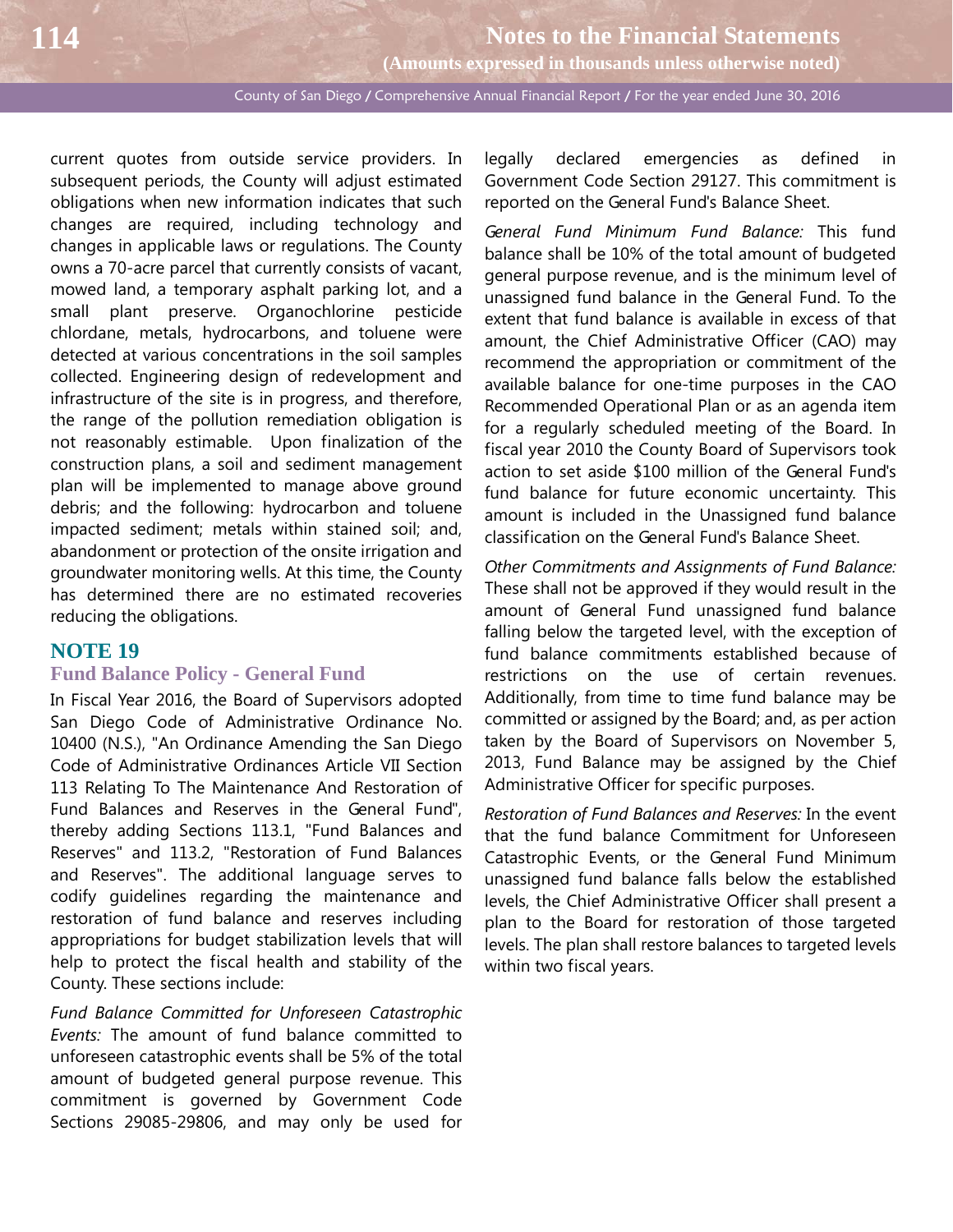**115**

**(Amounts expressed in thousands unless otherwise noted)**

County of San Diego / Comprehensive Annual Financial Report / For the year ended June 30, 2016

# **NOTE 20**

# **Fund Balances Restricted for Laws or Regulations of Other Governments: Fund Purpose**

At June 30, 2016, the fund balances restricted for laws or regulations of other governments: fund purpose are presented in **Table 39** as follows:

|                                                                                     | Table 39                                                                                                                                                                                                                                                 |               |
|-------------------------------------------------------------------------------------|----------------------------------------------------------------------------------------------------------------------------------------------------------------------------------------------------------------------------------------------------------|---------------|
| Fund Balances Restricted for Laws or Regulations of Other Governments: Fund Purpose |                                                                                                                                                                                                                                                          |               |
| At June 30, 2016                                                                    |                                                                                                                                                                                                                                                          |               |
| <b>Fund Type:</b>                                                                   | Purpose                                                                                                                                                                                                                                                  | Amount        |
| Nonmajor Funds                                                                      |                                                                                                                                                                                                                                                          |               |
| <b>Special Revenue Funds</b>                                                        |                                                                                                                                                                                                                                                          |               |
| Air Pollution Fund                                                                  | Air pollution activities                                                                                                                                                                                                                                 | \$<br>20,225  |
| Asset Forfeiture Program Fund                                                       | Law enforcement                                                                                                                                                                                                                                          | 9,208         |
| County Library Fund                                                                 | Library services                                                                                                                                                                                                                                         | 11,047        |
| County Low and Moderate Income Housing Asset<br>Fund                                | County housing activities                                                                                                                                                                                                                                | 83            |
| <b>County Service District Funds</b>                                                | Road, park lighting maintenance, fire protection and ambulance<br>services                                                                                                                                                                               | 24,595        |
| <b>Edgemoor Development Fund</b>                                                    | Edgemoor development                                                                                                                                                                                                                                     | 4,156         |
| Harmony Grove Community Facilities District Fund                                    | Maintenance and operation of parks and recreation services, fire<br>protection services, emergency response, street improvements,<br>street lighting, and flood control services                                                                         | 50            |
| In Home Supportive Services Public Authority Fund                                   | In home supportive services                                                                                                                                                                                                                              | 90            |
| Inmate Welfare Fund                                                                 | Benefit, education, and welfare of jail inmates                                                                                                                                                                                                          | 14,763        |
| <b>Lighting Maintenance District Fund</b>                                           | Street and road lighting maintenance                                                                                                                                                                                                                     | 1,383         |
| Other Special Revenue Funds                                                         | Retracement or remonument surveys, improvements for grazing<br>lands, wildlife propagation and aviation purposes capital<br>improvements and repairs, contracts administration, data<br>collection, analysis and reporting, and responding to complaints | 1,447         |
|                                                                                     | regarding trash and trash haulers in unincorporated areas<br>Developing new or rehabilitating existing neighborhood or                                                                                                                                   |               |
| <b>Park Land Dedication Fund</b>                                                    | community park or recreational facilities                                                                                                                                                                                                                | 14,858        |
| Total Nonmajor Funds (Special Revenue Funds)                                        |                                                                                                                                                                                                                                                          | \$<br>101.905 |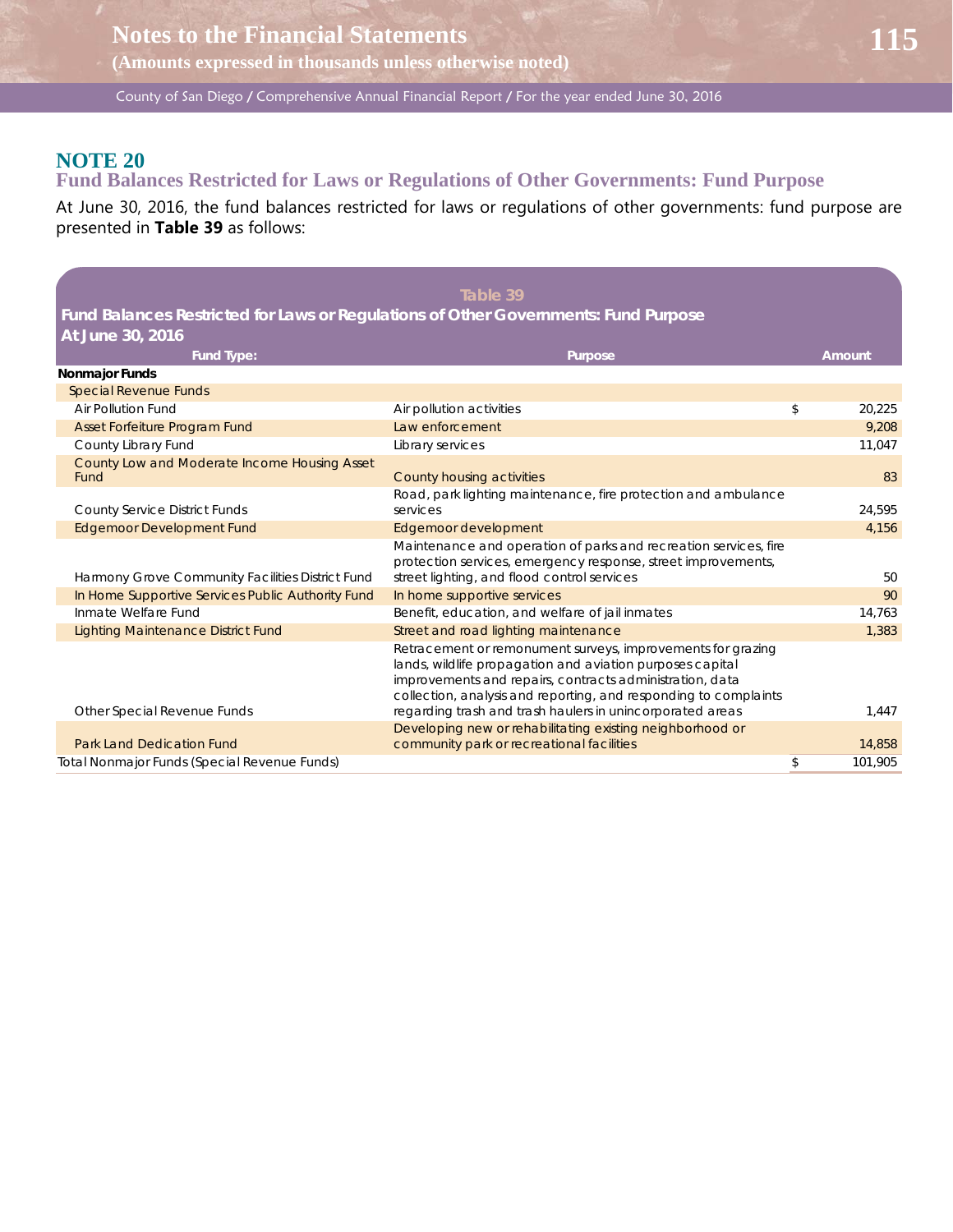**(Amounts expressed in thousands unless otherwise noted)**

County of San Diego / Comprehensive Annual Financial Report / For the year ended June 30, 2016

# **NOTE 21**

**Major Fund**

# **Fund Balances Restricted for Laws or Regulations of Other Governments: Other Purposes**

At June 30, 2016, the fund balances restricted for laws or regulations of other governments: other purposes are presented in **Table 40** as follows:

#### **Table 40**

### **Fund Balances Restricted for Laws or Regulations of Other Governments: Other Purposes At June 30, 2016**

| <b>Majurrunu</b>                                                                                               |            |        |
|----------------------------------------------------------------------------------------------------------------|------------|--------|
| <b>General Fund</b>                                                                                            |            |        |
| Vector control                                                                                                 | \$         | 12,808 |
| Teeter tax loss                                                                                                |            | 8,532  |
| Fingerprinting equipment purchase and operation                                                                |            | 7,905  |
| Sheriff automated warrant system                                                                               |            | 4,528  |
| Real estate fraud prosecution                                                                                  |            | 4,342  |
| Emergency medical services, various construction costs                                                         |            | 4,209  |
| Parole revocation hearings                                                                                     |            | 4,119  |
| Public Defender defense of indigent cases                                                                      |            | 3,849  |
| Mental health                                                                                                  |            | 3,412  |
| Parks and Recreation land acquisition, improvements, stewardship and other activities                          |            | 2,769  |
| Domestic violence and child abuse prevention                                                                   |            | 2,333  |
| Sheriff vehicle maintenance and replacement                                                                    |            | 1,902  |
| Sheriff law enforcement                                                                                        |            | 1.652  |
| Projects, programs and services that benefit Crest -Dehesa - Harbison Canyon - Granite Hills sub-region        |            | 1,540  |
| Probation Department activities                                                                                |            | 1,538  |
| Probation community transition unit activities                                                                 |            | 1,443  |
| Improvement, maintenance and operation of the Waterfront Park                                                  |            | 693    |
| Administration, operation and conservation of trails, paths or other facilities for off-highway motor vehicles |            | 549    |
| Acquisition, rehabilitation, construction and financing of courtrooms, courtroom buildings or court facilities |            | 271    |
| Equipment replacement/system enhancement Caller ID Remote Access Network                                       |            | 110    |
| Social services child safety education                                                                         |            | 91     |
| <b>Total General Fund</b>                                                                                      | $\sqrt{2}$ | 68,595 |
|                                                                                                                |            |        |
| <b>Nonmajor Funds</b>                                                                                          |            |        |
| Special Revenue Funds                                                                                          |            |        |
| <b>Flood Control District Fund</b>                                                                             |            |        |
| Flood control future drainage improvements                                                                     | \$         | 14.258 |

| Tibod control ruture dramage improvements                                                   | 14.ZJU          |
|---------------------------------------------------------------------------------------------|-----------------|
| Housing Authority - Other Fund                                                              |                 |
| Disaster related administration                                                             | 44              |
| Housing repairs and improvements                                                            | 32 <sup>2</sup> |
| <b>Total Nonmajor Special Revenue Funds</b>                                                 | 14.334          |
| <b>Total Nonmajor Funds</b>                                                                 | 14,334          |
| Total Fund Balances Restricted for Laws or Regulations of Other Governments: Other Purposes | 82.929          |
|                                                                                             |                 |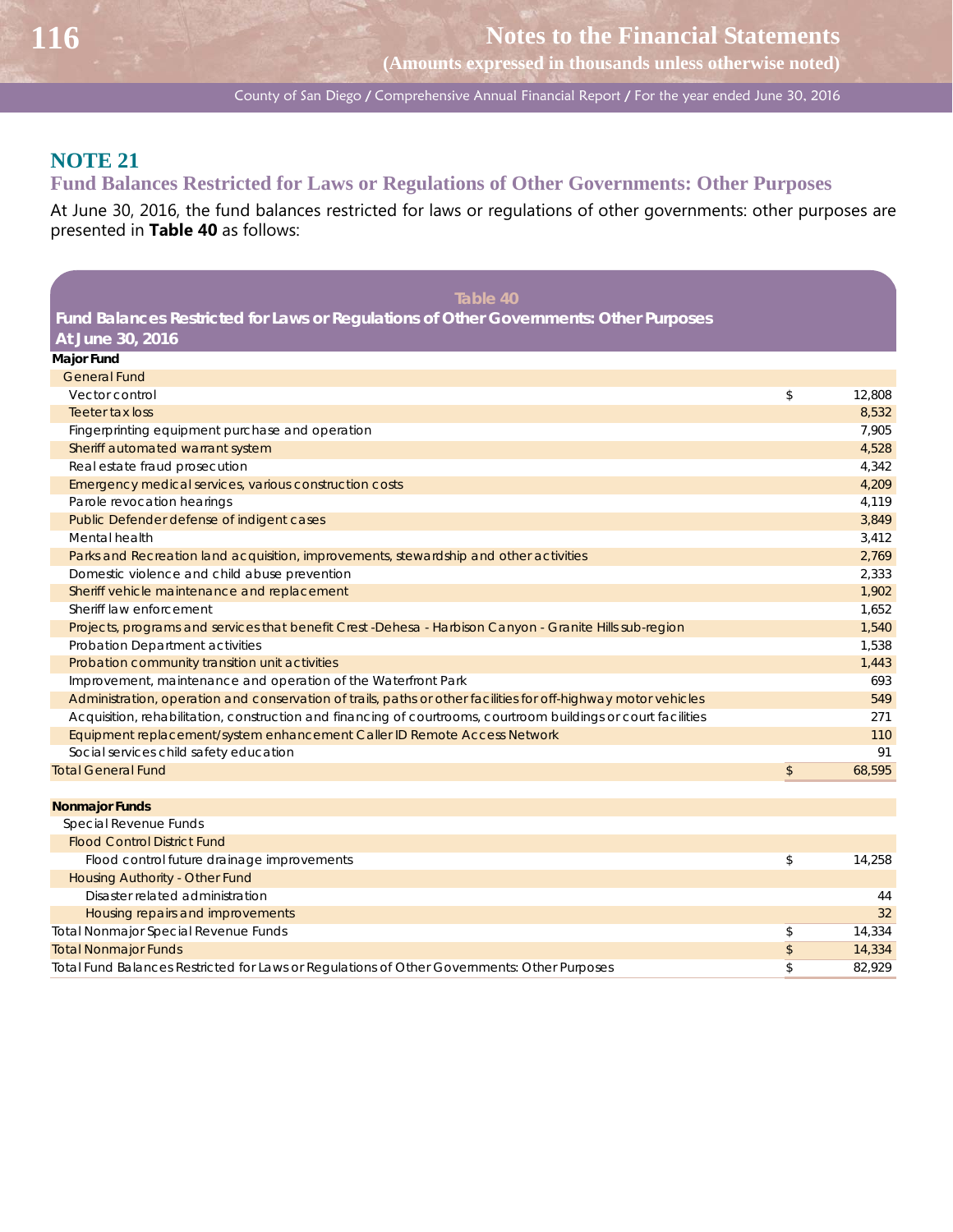**(Amounts expressed in thousands unless otherwise noted)**

County of San Diego / Comprehensive Annual Financial Report / For the year ended June 30, 2016

# **NOTE 22**

# **Fund Balances Committed to Other Purposes**

At June 30, 2016, the fund balances committed to other purposes are presented in **Table 41** as follows:

**Table 41**

## **Fund Balances Committed To Other Purposes At June 30, 2016**

| <b>Major Fund</b>                                                     |              |
|-----------------------------------------------------------------------|--------------|
| <b>General Fund</b>                                                   |              |
| Regional communication system infrastructure<br>enhancements          | \$<br>15,817 |
| Health based programs reducing adult/youth<br>smoking                 | 8,244        |
| San Diego Fire Authority equipment replacement                        | 2,333        |
| Parks and Recreation land acquisition                                 | 1,494        |
| Department of Planning and Development<br>Services activities         | 1,437        |
| Sheriff's Department future capital expenditures                      | 1,399        |
| Department of Environmental Health services                           | 1,277        |
| Sheriff's Department helicopter replacement                           | 667          |
| Management of conduit financing programs                              | 589          |
| Registrar of Voters equipment acquisition                             | 445          |
| Assessor/Recorder/County Clerk services                               | 111          |
| South County Shelter capital improvements                             | 78           |
| Capital projects or major maintenance projects                        | 30           |
| Future purchase of agricultural conservation<br>easements             | 21           |
| Parks and Recreation turf replacement<br>Sweetwater Valley            | 14           |
| Capital Improvement                                                   | 12           |
| Senior Volunteer Patrols Program in the<br>unincorporated communities | 9            |
| Clerk of the Board services                                           | 5            |
| <b>Total General Fund</b>                                             | \$<br>33.982 |

# **NOTE 23**

# **Fund Balances Assigned to Other Purposes**

At June 30, 2016, the fund balances assigned to other purposes are presented in **Table 42** as follows:

| Table 42                                        |
|-------------------------------------------------|
| <b>Fund Balances Assigned to Other Purposes</b> |
| At June 30, 2016                                |

| Major Fund                                                                        |              |
|-----------------------------------------------------------------------------------|--------------|
| <b>General Fund</b>                                                               |              |
| Law enforcement, detention, legal and other<br>protection services                | \$<br>20,627 |
| Health, mental health and social services                                         | 18,068       |
| Operations, maintenance and debt service for<br>Cedar Kettner and Waterfront Park | 14,278       |
| Planning, land use, agriculture, watershed and<br>other public services           | 7,447        |
| Park and recreation services                                                      | 4,676        |
| <b>Assessor/Recorder/County Clerk services</b>                                    | 1,924        |
| Treasurer-Tax Collector services                                                  | 1.243        |
| <b>Registrar of Voters services</b>                                               | 1,240        |
| Fire protection                                                                   | 995          |
| Maintenance                                                                       | 556          |
| Animal Services                                                                   | 217          |
| <b>Total General Fund</b>                                                         | \$<br>71,271 |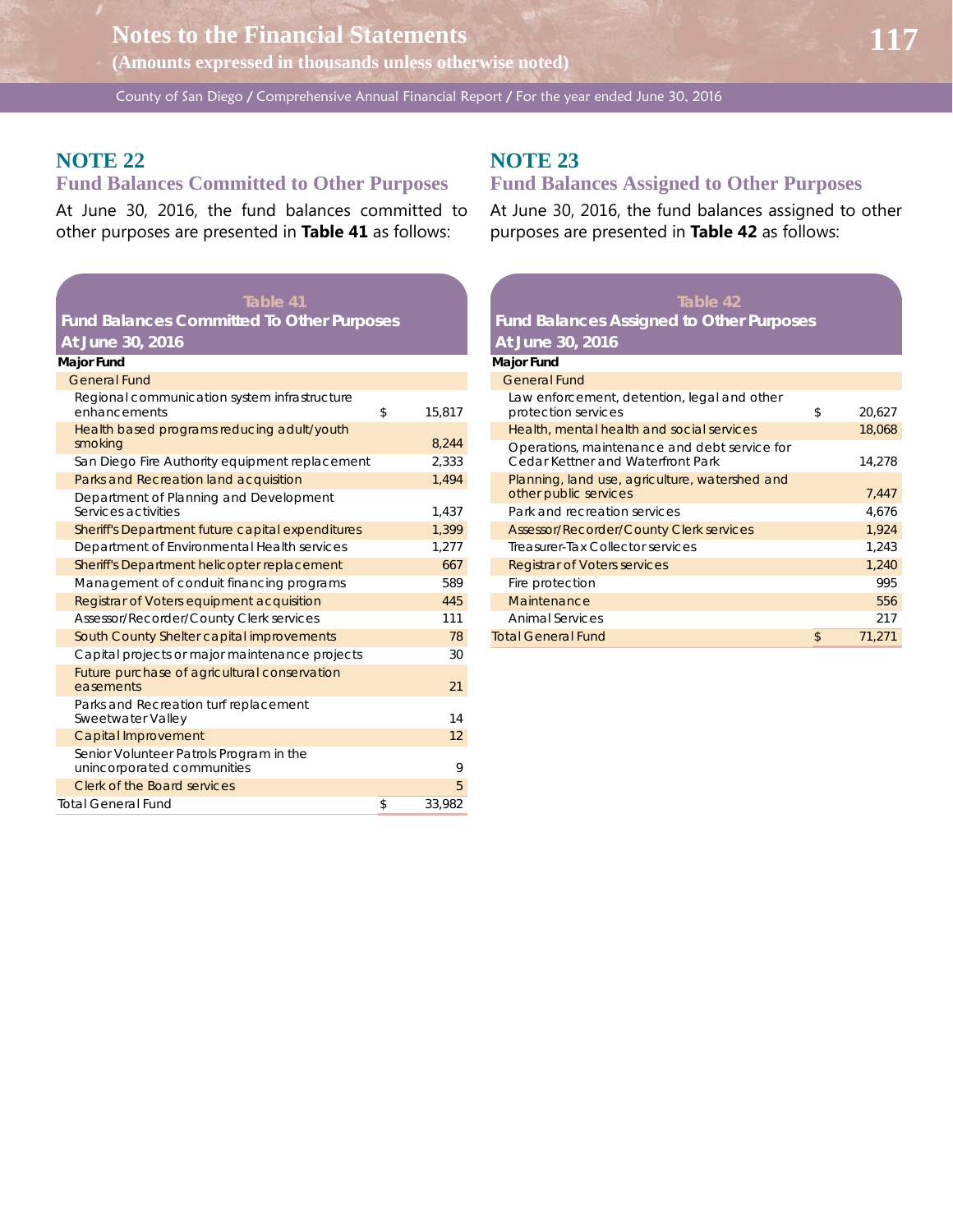**(Amounts expressed in thousands unless otherwise noted)**

County of San Diego / Comprehensive Annual Financial Report / For the year ended June 30, 2016

# **NOTE 24 Net Position Restricted for Laws or Regulations of Other Governments: Other Purposes**

At June 30, 2016, the net position restricted for laws or regulations of other governments: other purposes is presented in **Table 43** as follows:

| Table 43                                                                                                              |                        |
|-----------------------------------------------------------------------------------------------------------------------|------------------------|
|                                                                                                                       |                        |
| Net Position Restricted for Laws or Regulations of Other Governments: Other Purposes                                  |                        |
| At June 30, 2016                                                                                                      |                        |
| Developing new or rehabilitating existing neighborhood or community park or recreational facilities                   | \$<br>14,858<br>14.763 |
| Benefit, education, and welfare of jail inmates<br>Library services                                                   | 11,047                 |
| Law enforcement                                                                                                       | 9,208                  |
| Fingerprinting equipment purchase and operation                                                                       | 7.905                  |
| Sheriff automated warrant system                                                                                      | 4,528                  |
| Real estate fraud prosecution                                                                                         | 4,342                  |
| Emergency medical services, various construction costs                                                                | 4,209                  |
| Edgemoor development                                                                                                  | 4,156                  |
| Parole revocation hearings                                                                                            | 4,119                  |
| Public Defender defense of indigent cases                                                                             | 3.849                  |
| Parks and Recreation land acquisition, improvements, stewardship and other activities                                 | 2,769                  |
| Domestic violence and child abuse prevention                                                                          | 2,333                  |
| Sheriff vehicle maintenance and replacement                                                                           | 1,902                  |
| Sheriff law enforcement                                                                                               | 1,652                  |
| Projects, programs and services that benefit Crest - Dehesa - Harbison Canyon - Granite Hills sub-region              | 1,540                  |
| Probation Department activities                                                                                       | 1,538                  |
| Retracement or remonument surveys, improvements for grazing lands, wildlife propagation and aviation purposes capital |                        |
| improvements and repairs, contracts administration, data collection, analysis and reporting, and responding to        |                        |
| complaints regarding trash and trash haulers in unincorporated areas                                                  | 1,447                  |
| Probation community transition unit activities                                                                        | 1,443<br>1,383         |
| Street and road lighting maintenance<br>Improvement, maintenance and operation of the Waterfront Park                 | 693                    |
| Administration, operation and conservation of trails, paths or other facilities for off-highway motor vehicles        | 549                    |
| Acquisition, rehabilitation, construction and financing of courtrooms, courtroom buildings or court facilities        | 271                    |
| Equipment replacement/system enhancement Caller ID Remote Access Network                                              | 110                    |
| Social services child safety education                                                                                | 91                     |
| In home supportive services                                                                                           | 90                     |
| Housing activities                                                                                                    | 83                     |
| Disaster related administration                                                                                       | 44                     |
| Housing repairs and improvements                                                                                      | 32                     |
| Total Net Position Restricted for Laws or Regulations of Other Governments: Other Purposes                            | \$<br>100,954          |
|                                                                                                                       |                        |

# **NOTE 25**

### **Risk Management**

The County operates a Risk Management Program, whereby it is self-insured for general liability (California Government Code Section 990), malpractice (California Government Code Section 990.9), automobile liability (California Vehicle Code Section 16020(b)(4)) and primary workers' compensation (California Code of Regulations, Title 8, Section 15203.4). The County purchases insurance coverage for all risk property

losses, cyber liability, excess workers' compensation, government crime insurance, including employee dishonesty and faithful performance, aviation commercial general liability, and aircraft hull and liability insurance. Settlements in the areas covered have not exceeded insurance coverage for each of the past three fiscal years.

The County's Employee Benefits and Public Liability Insurance Internal Service Funds (ISF) are used to report all of its uninsured risk management activities.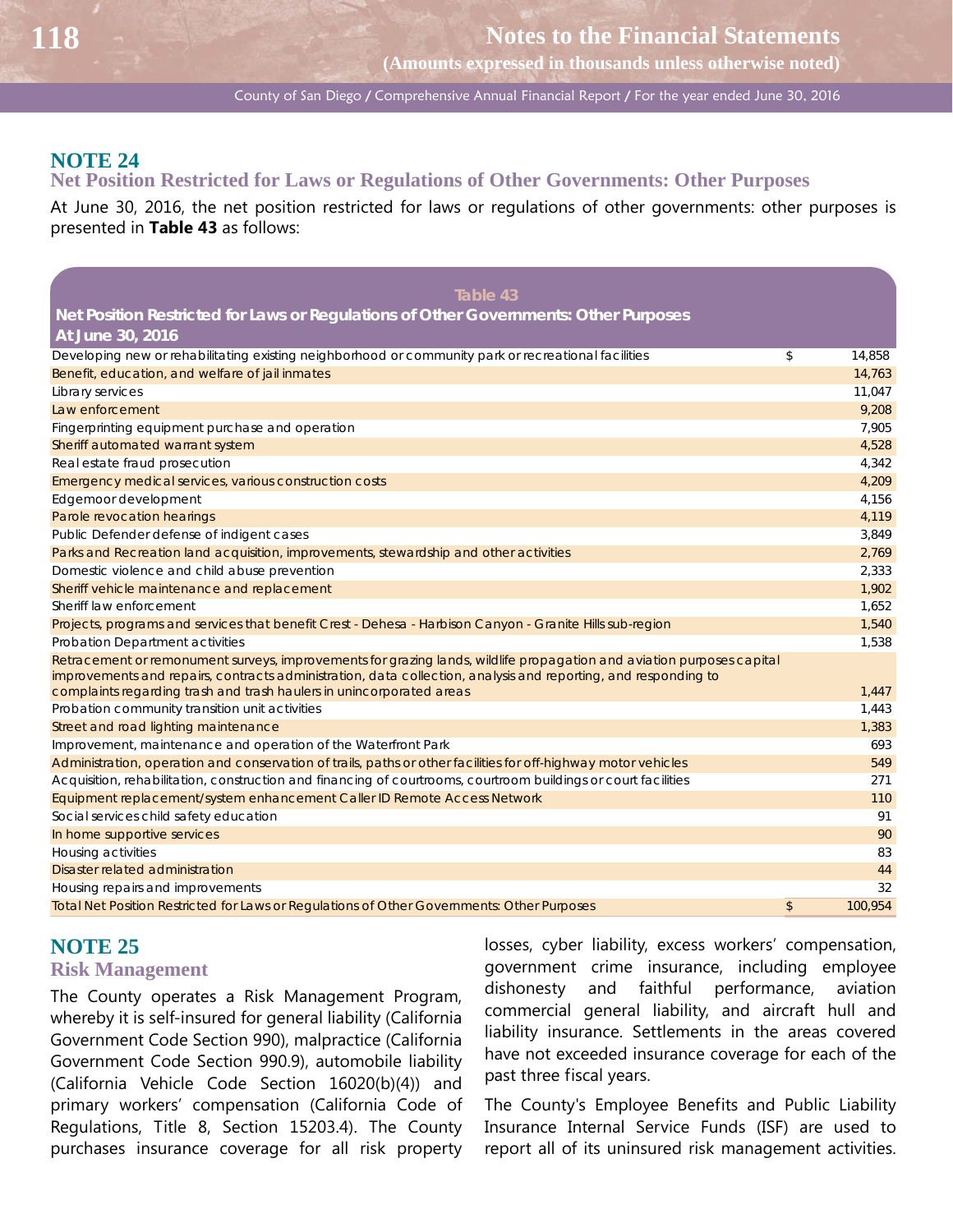Risk management liabilities are reported when it is probable that a loss has occurred and the amount of that loss can be reasonably estimated. Actuarial evaluations were obtained which determine estimates of known and projected public liability and workers compensation claim liabilities. These evaluations include estimates for claims incurred but not reported; allocated and unallocated loss adjustment expenses; and amounts for incremental claim adjustment expenses related to specific claims and other claim adjustment expenses regardless of whether allocated to specific claims.

At June 30, 2016, these liabilities discounted for anticipated investment return (public liability of 1% and workers' compensation of 2.5%), totaled \$213.5 million, including \$38.2 million in public liability and \$175.3 million in workers' compensation. Changes in the balances of claim liabilities for fiscal years 2016 and 2015 are shown in **Table 44**.

|                                                | Table 44 |           |           |
|------------------------------------------------|----------|-----------|-----------|
| Risk Management - Changes in Claim Liabilities |          |           |           |
|                                                |          | 2016      | 2015      |
| <b>Employee Benefits Fund</b>                  |          |           |           |
| Unpaid claims, July 1                          | \$       | 166,876   | 153,811   |
| Incurred claims                                |          | 31,942    | 36,487    |
| Claim payments                                 |          | (23, 486) | (23, 422) |
| Unpaid claims, June 30                         | \$       | 175,332   | 166,876   |
|                                                |          |           |           |
| <b>Public Liability Insurance Fund</b>         |          |           |           |
| Unpaid claims, July 1                          | \$       | 37,907    | 30,852    |
| Incurred claims                                |          | 10,764    | 16,911    |
| Claim payments                                 |          | (10, 508) | (9,856)   |
| Unpaid claims, June 30                         | \$       | 38,163    | 37,907    |
|                                                |          |           |           |

# **NOTE 26**

**Contingencies**

### **Litigation**

As of June 30, 2016, the County has no potential liability that could result if unfavorable final decisions are rendered in numerous lawsuits to which the County is a named defendant.

#### **Housing Authority - Low and Moderate Income Housing Asset Fund**

Pursuant to Health and Safety Code (HSC) 34176 (b), the City of Santee elected to transfer the housing functions of the Successor Agency to the Community Development Commission of the City of Santee (Santee Successor Agency), to the County of San Diego Housing Authority (Housing Authority). Documents identifying the assets elected to be transferred were received by the Housing Authority on March 21, 2014. On May 21, 2014, the Board of Commissioners of the Housing Authority authorized acceptance of the Santee Successor Agency assets contingent on: 1. Santee Successor Agency providing the case files for each of the listed assets; and 2. Santee Successor Agency remitting the housing administrative allowance as required by law. To date, Santee Successor Agency has complied with item number 1 and has been remitting the housing administrative allowance due to date. However, full acceptance will not occur until the full amount as required by law is satisfied.

#### **Unrecorded Leave Benefits**

County employees have unrecorded accumulated benefits of approximately \$197.5 million in sick leave, holiday and compensatory time. With the exception of sick leave for eligible employees, these benefits are not payable to employees upon termination and are normally liquidated at year end or as employees elect to use their benefits per Civil Service rules and regulations. Accumulated vacation, sick leave, and compensatory time-off for which employees are eligible for payment upon separation have been recorded as liabilities in the appropriate proprietary funds and the statement of net position.

#### **Federal and State Programs**

Amounts received or receivable from grantor agencies are subject to audit and adjustment by grantor agencies, principally the federal government. Any disallowed claims, including amounts already collected, may constitute a liability of the applicable funds. The amount, if any, of expenditures that may be disallowed by the grantor cannot be determined at this time, although the County expects such amounts, if any, to be immaterial.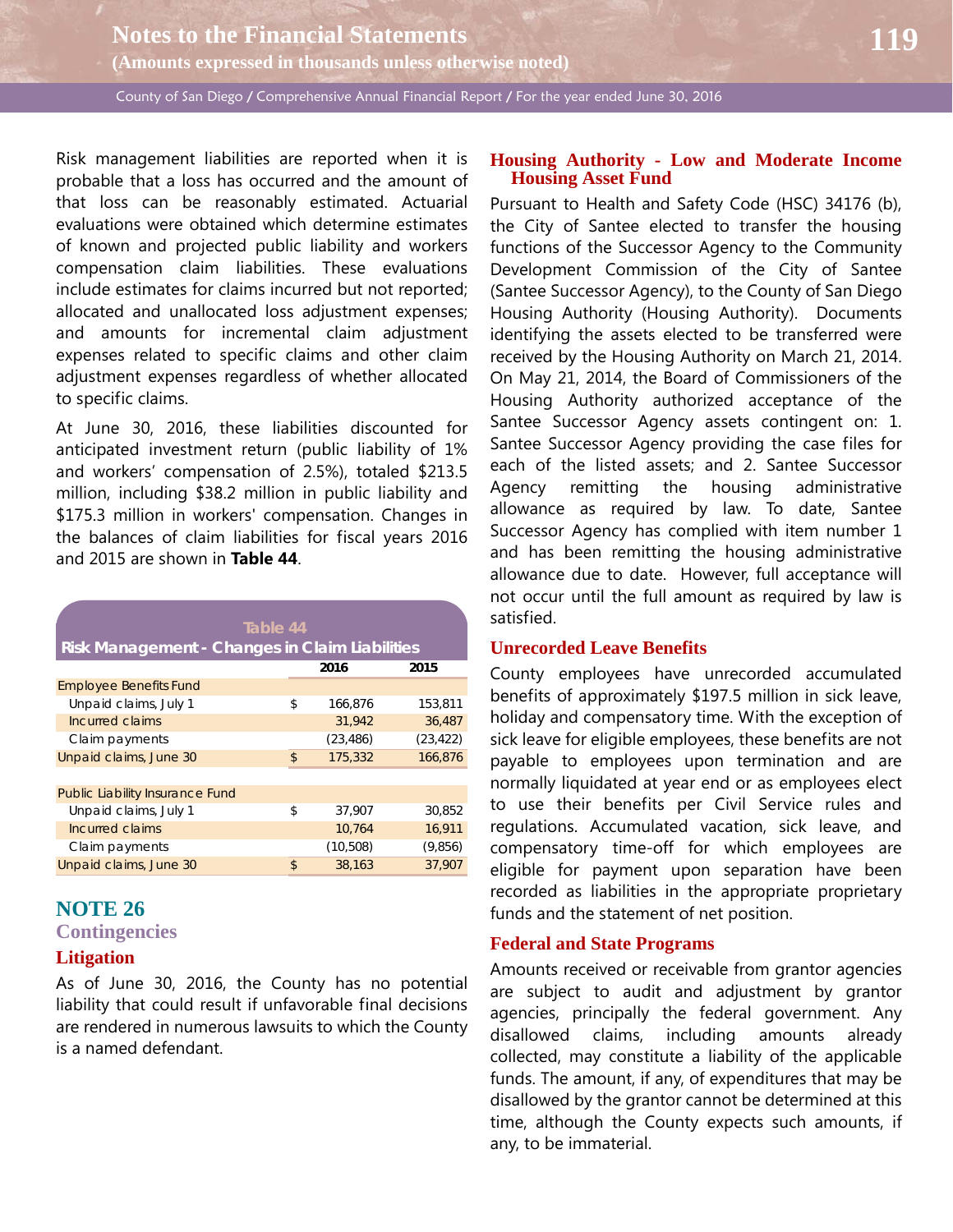County of San Diego / Comprehensive Annual Financial Report / For the year ended June 30, 2016

# **NOTE 27**

#### **Joint Ventures**

The San Diego Geographic Information Source (SanGIS) was created in July 1997 as a joint powers agreement between the City of San Diego and the County of San Diego. SanGIS objectives are to create and maintain a geographic information system; marketing and licensing compiled digital geographic data and software; providing technical services; and publishing geographic and land related information for the City and the County, other public agencies, and the private sector. It is governed by a Board of Directors consisting of one voting member from the City of San Diego and one from the County of San Diego. SanGIS relies mostly on an annual budget of \$1.3 million contributed primarily by the City and the County to supplement its operating revenues. In its latest report, SanGIS reported a decrease in net position of \$8.5 thousand and ending net position of \$237 thousand for the fiscal year ended June 30, 2015. The financial report may be obtained by writing to SanGIS at 5510 Overland Ave., Suite 230, San Diego CA 92123 or by calling (858) 874-7000 or by E-mail at webmaster@sangis.org.

The County is a participant with 18 incorporated cities to operate the Unified San Diego County Emergency Services Organization for the purpose of providing regional planning and mutual assistance in the event of an emergency or disaster in the region. The organization is governed by the Unified Disaster Council (UDC) with the San Diego County Board of Supervisors, who serves as Chair of the Council, and a representative from each of the 18 incorporated cities. The County of San Diego Office of Emergency Services (OES) serves as staff to the UDC. OES is a liaison between the incorporated cities, the California Governor's Office of Emergency Services, the Federal Emergency Management Agency, as well as nongovernmental agencies such as the American Red Cross. A contractual agreement requires that the cities and the County provide the total required funding each year; one half from the cities and the other half from the County. In its latest report, the organization reported a decrease in net position of \$73 thousand and ending net position of \$138 thousand for the fiscal year ended June 30, 2015. Separate financial

statements may be obtained from the Office of Emergency Services, 5580 Overland Ave., Suite 100, San Diego CA 92123 or by calling (858) 565-3490 or by E-mail at oes@sdcounty.ca.gov.

The San Diego Workforce Partnership (Partnership) funds job training programs to meet current and future workforce needs of employers in San Diego County. Two boards provide oversight and funding direction: The Consortium Policy Board and the Workforce Development Board (WDB). As a joint powers authority, the Consortium Policy Board is a community partnership of the City and County of San Diego. Members include two County Board of Supervisors, two San Diego City Council members, and a representative of the United Way of San Diego. The Consortium Policy Board appoints members to, and receives recommendations from, the WDB. The two boards collaborate on funding decisions and programmatic priority. For the year ended June 30, 2015, the Partnership reported an increase in net position of \$42 thousand and ending net position of \$423 thousand. Complete financial reports may be obtained by writing to the San Diego Workforce Partnership, 3910 University Ave., Suite 400, San Diego CA 92105 or by calling (619) 228-2900 or by E-mail at contact@workforce.org

In November 2011, the County of San Diego, which oversees the San Diego County Fire Authority, agreed to be a participant in the Heartland Fire Training Authority effective July 1, 2012. The Authority includes 10 other member agencies and was formed for the purposes of jointly equipping, maintaining, operating, and staffing to provide training of fire-fighting and emergency response personnel to member agencies. It is governed by a Commission comprised of elected officials from each member jurisdiction, along with a Board of Fire Chiefs which includes each respective Fire Chief. The annual budget is derived from fees paid by participating agencies. Funds are also generated from the contract agencies, the rental of the facility to other public safety agencies, and from the delivery of College Fire Science classes. In its latest report, Heartland Fire Training Authority reported an increase in net position of \$185 thousand and ending net position of \$715 thousand for the fiscal year ended June 30, 2015. The financial report may be obtained by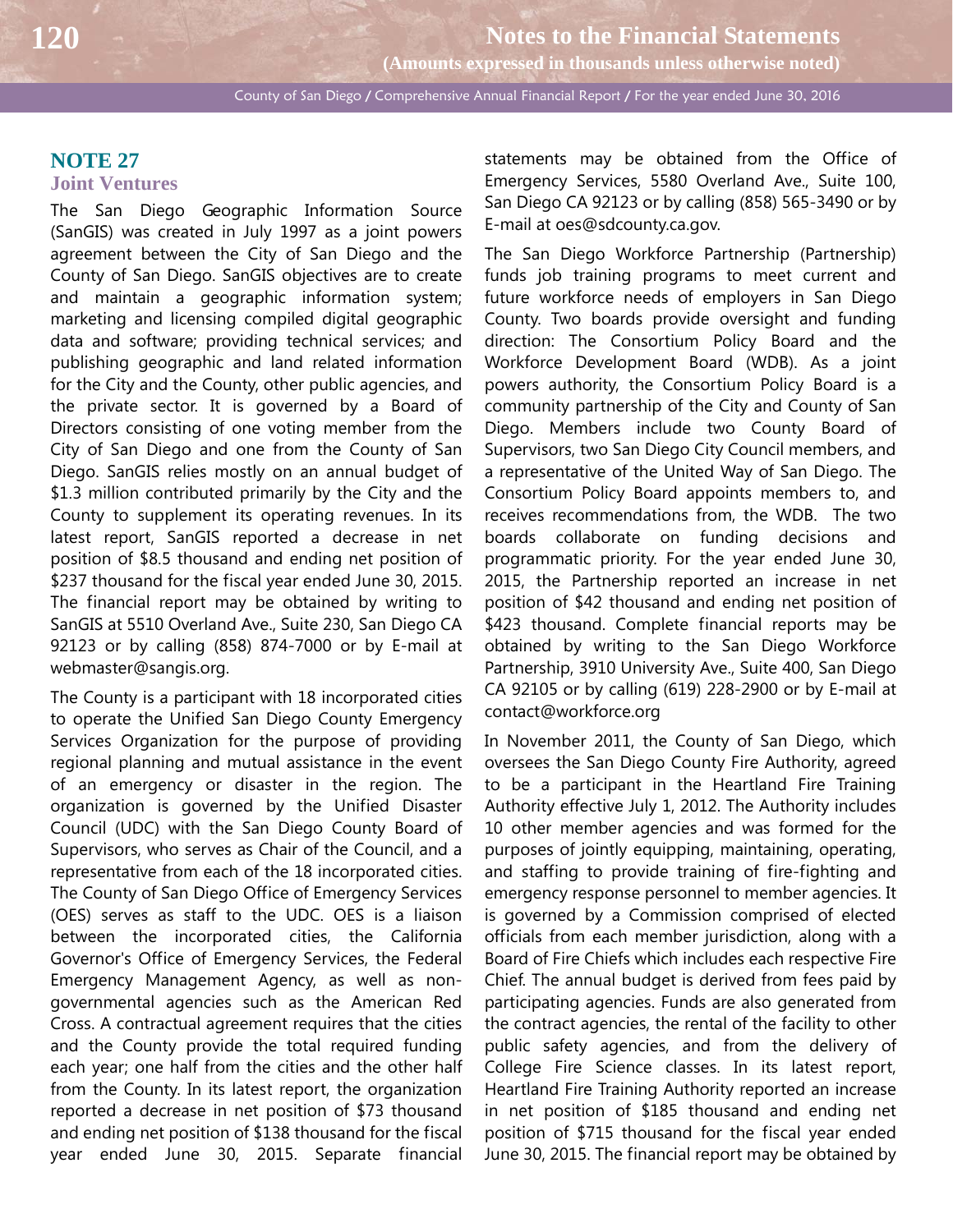writing to Heartland Fire Training Authority at 1301 North Marshall Ave., El Cajon CA 92020 or by calling

### **NOTE 28**

(619) 441-1693.

**Pension and Retiree Health Plans** 

#### **Pension Plan**

#### **Plan Description**

The County contributes to the San Diego County Employees Retirement Association pension plan (SDCERA-PP or the Plan), a cost-sharing, multipleemployer, defined benefit pension plan that is administered by the Board of Retirement of the San Diego County Employees Retirement Association (SDCERA), a public employee retirement system established by the County of San Diego (County) on July 1, 1939. SDCERA is an independent governmental entity separate and distinct from the County of San Diego. The SDCERA-PP provides retirement, disability, death and survivor benefits for its employees under the County Employees Retirement Law of 1937 (Government Code Section 31450 et.seq.), the "Retirement Act".

The management of SDCERA is vested with the Board of Retirement. The Board consists of nine members and two alternates made up of member-elected representatives, Board of Supervisors-appointed representatives and the County Treasurer-Tax Collector who is elected by the general public and a member of the Board of Retirement by law. All members of the Board of Retirement serve terms of three years except for the County Treasurer-Tax Collector whose term runs concurrent with his term as County Treasurer.

#### **Plan Membership**

The participating employers in the SDCERA-PP consist of the County of San Diego; Superior Court of California - County of San Diego; San Dieguito River Valley Joint Powers Authority; Local Agency Formation Commission; and, the San Diego County Office of Education.

All employees of the County of San Diego and the other aforementioned participating employers working in a permanent position at least 20 hours each week are members of the SDCERA. Membership begins with the first biweekly payroll period in the month following employment. Members are vested after accruing five years of service credit.

At June 30, 2015 SDCERA-PP membership totaled 40,116, consisting of the following: Retired members or beneficiaries currently receiving benefits - 17,186, Vested terminated members entitled to, but not yet receiving benefits - 5,274; and Active members - 17,656.

There are separate retirement plans (types of membership) - General and Safety, under the SDCERA-PP. Safety membership is extended to those involved in active law enforcement or who otherwise qualify for Safety membership including court service officers and probation officers. All other employees are classified as General members.

The SDCERA-PP has four Tiers. Any new employee who becomes a member on or after January 1, 2013 is placed into Tier C and is subject to the provisions of California Public Employees' Pension Reform Act of 2013 (PEPRA), California Government Code Section 7522 et seq. and Assembly Bill (AB) 197. Tier C is the current open plan for all new General and Safety employees; Tiers I, A, and B are generally closed to new entrants but have active members. On March 8, 2002, an additional Tier, Tier II, was eliminated for General and Safety members. Tier A was established for active General members and all non-retired Safety members. All active General members were converted to Tier A unless they elected to opt out during the one-time opt-out period that ended March 7, 2002. When Tier II was eliminated, all deferred General, Tier II members and active members who elected to opt out of Tier A were converted to Tier I. Both Tier I and Tier II are closed to new entrants.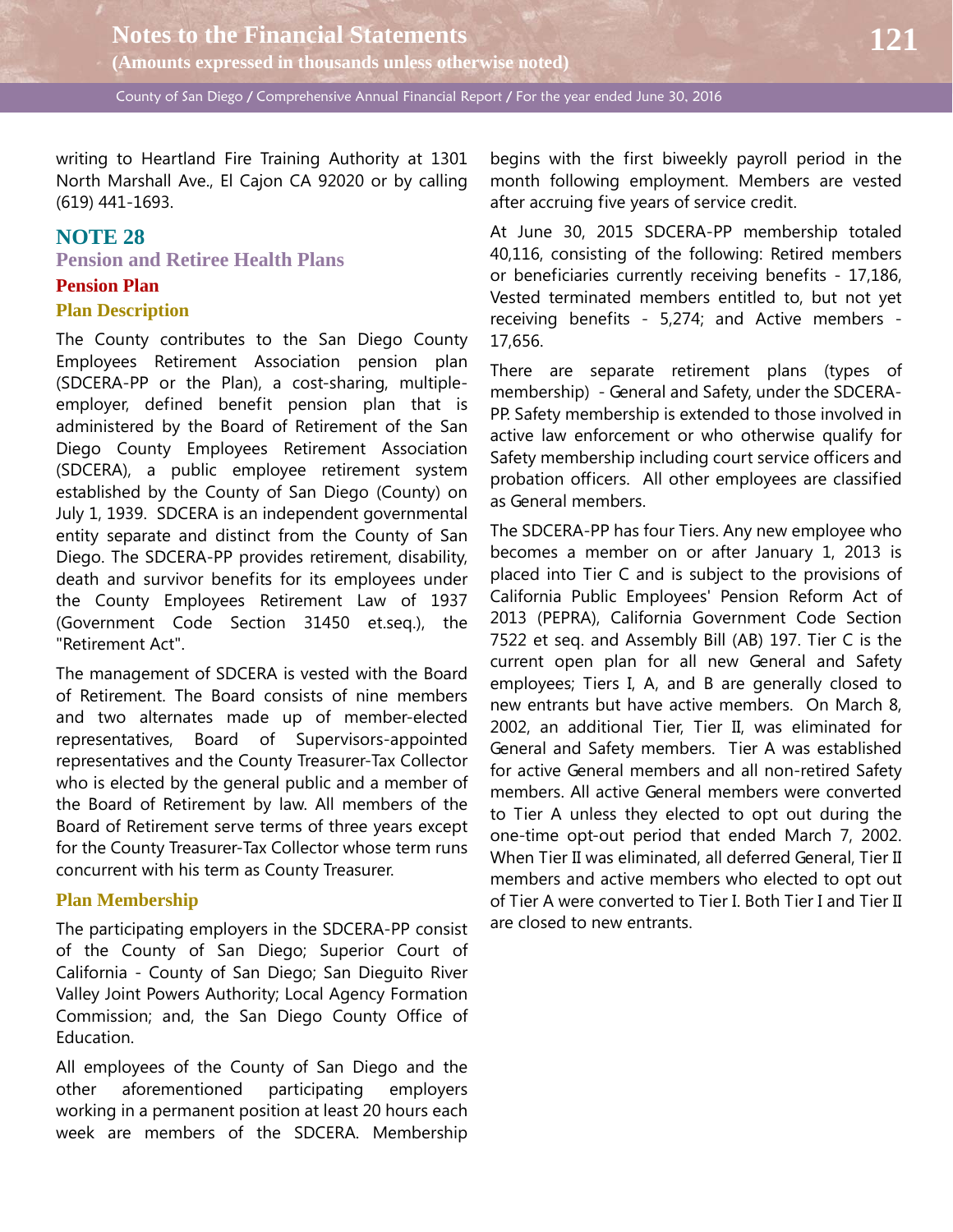County of San Diego / Comprehensive Annual Financial Report / For the year ended June 30, 2016

#### **Benefits Provided**

The tiers and their basic provisions are listed in the following table:

| Table 45                                                                                                                                                                                                                             |                   |                                                      |                                    |                                             |  |  |  |
|--------------------------------------------------------------------------------------------------------------------------------------------------------------------------------------------------------------------------------------|-------------------|------------------------------------------------------|------------------------------------|---------------------------------------------|--|--|--|
| <b>SDCERA - PP Tiers and Basic Provisions</b>                                                                                                                                                                                        |                   |                                                      |                                    |                                             |  |  |  |
| <b>Tier Name</b>                                                                                                                                                                                                                     | Governing<br>Code | <b>Membership</b><br><b>Effective</b><br><b>Date</b> | <b>Basic</b><br><b>Provisions</b>  | <b>Final</b><br>Average<br>Salary<br>Period |  |  |  |
| General Tier I                                                                                                                                                                                                                       | §31676.12         | Before<br>March 8,<br>2002(1)                        | 2.62% at 62:<br>maximum<br>3% COLA | Highest 1<br>- year                         |  |  |  |
| <b>General Tier A</b>                                                                                                                                                                                                                | §31676.17         | March 8.<br>2002 to<br>August 27,<br>2009            | 3.0% at 60;<br>maximum<br>3% COLA  | Highest 1<br>- year                         |  |  |  |
| <b>General Tier B</b>                                                                                                                                                                                                                | §31676.12         | August 28,<br>2009 to<br>December<br>31, 2012        | 2.62% at 62:<br>maximum<br>2% COLA | Highest 3<br>- year                         |  |  |  |
| <b>General Tier C</b>                                                                                                                                                                                                                | \$7522.20(a)      | January 1,<br>2013                                   | 2.5% at 67:<br>maximum<br>3% COLA  | Highest 3<br>- year                         |  |  |  |
| Safety Tier A                                                                                                                                                                                                                        | §31664.1          | <b>Before</b><br>August 28,<br>2009                  | 3% at 50;<br>maximum<br>2% COLA    | Highest 1<br>- year                         |  |  |  |
| Safety Tier B                                                                                                                                                                                                                        | §31664.2          | August 28,<br>2009 to<br>December<br>31, 2012        | 3% at 55:<br>maximum<br>2% COLA    | <b>Highest 3</b><br>- year                  |  |  |  |
| Safety Tier C                                                                                                                                                                                                                        | §7522.25(d)       | January 1,<br>2013                                   | 2.7% at 57:<br>maximum<br>2% COLA  | Highest 3<br>- year                         |  |  |  |
| (1) All general members with membership dates before March 8,<br>2002 who made a specific and irrevocable election to opt out of<br>General Tier A. This also included those General Members in<br>deferred status on March 8, 2002. |                   |                                                      |                                    |                                             |  |  |  |

General members enrolled in Tier 1, A or B are eligible to retire once they attain the age of 70 regardless of service or at age 50 (55 for Tier B) and have acquired 10 or more years of retirement service credit. A General member in Tier 1, A or B with 30 years of service is eligible to retire regardless of age. General members enrolled in General Tier C are eligible to retire once they have attained the age of 55, and have acquired five years of retirement service credit.

Safety members enrolled in Tier A or B are eligible to retire once they attain the age of 70 regardless of service or at age 50 and have acquired 10 or more years of retirement service credit. A Safety member in Tier A or B with 20 years of service is eligible to retire regardless of age. Safety members enrolled in Safety

Tier C are eligible to retire once they have attained the age of 50, and have acquired five years of retirement service credit.

The retirement benefit the member will receive is based upon age at retirement, final average compensation, years of retirement service credit and retirement plan and tier.

For members enrolled in Tier 1, A or B, the maximum monthly retirement allowance is 100% of final compensation. The California Public Employees' Pension Reform Act (PEPRA), limits the amounts of compensation that can be used to calculate the retirement benefit for Tier C to 100% of the 2013 Social Security taxable wage base limit for General Members and 120% for Safety Members. These amounts will be adjusted with price inflation starting in 2014.

The member may elect an unmodified retirement allowance, or choose an optional retirement allowance. The unmodified retirement allowance provides the highest monthly benefit and a 60% continuance to an eligible surviving spouse or domestic partner. An eligible surviving spouse or domestic partner is one married to or registered with the member one year prior to the effective retirement date. Certain surviving spouse or domestic partners may also be eligible if marriage or domestic partnership was at least two years prior to the date of death and the surviving spouse or domestic partner has attained age 55. There are four optional retirement allowances the member may choose. Each of the optional retirement allowances requires a reduction in the unmodified retirement allowance in order to allow the member the ability to provide certain benefits to a surviving spouse, domestic partner, or named beneficiary having an insurable interest in the life of the member.

The County Employees Retirement Law of 1937 (Government Code Section 31450 et seq.) assigns the County Board of Supervisors the authority to establish and amend benefit provisions.

In addition to the aforementioned retirement, disability, death and survivor benefits, SDCERA provides an annual cost-of-living benefit to all retirees. The cost-of-living adjustment (COLA), based upon the Consumer Price Index for the San Diego County Area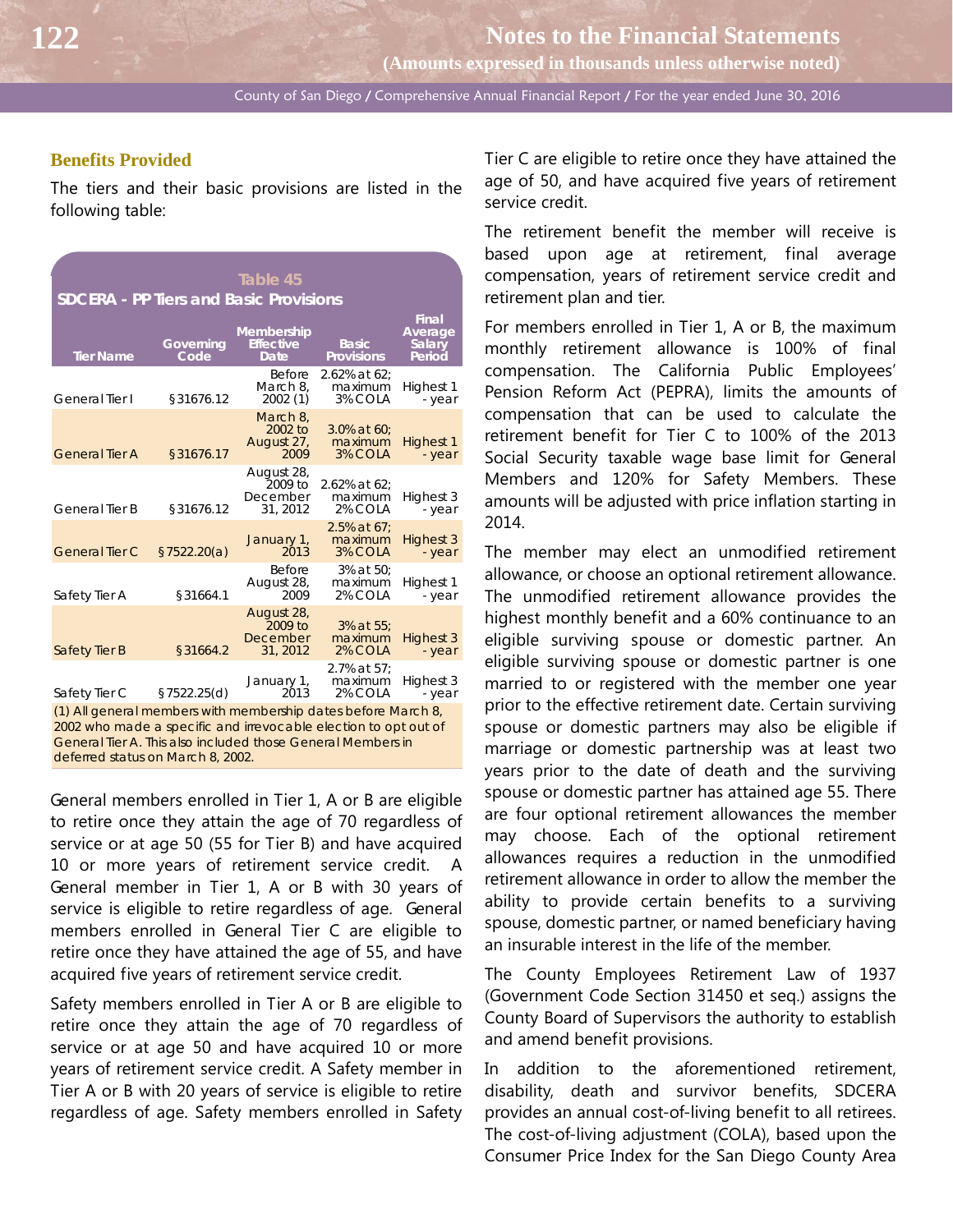(with 1982-84 as the base period), are capped at 3.0% for Tier 1 and Tier A; and capped at 2.0% for Tier B and Tier C. The County Employees Retirement Law of 1937 (Government Code Section 31450 et seq.) assigns the SDCERA Board of Retirement authority to approve retiree members and beneficiaries cost-of-living increases.

#### **Contributions**

SDCERA-PP is a contributory plan, meaning both the member and the employer pay contributions into the system; membership and contributions are mandatory. All members are required to make contributions to SDCERA regardless of the retirement plan or tier in which they are included. The average member contribution rate as of June 30, 2016 for 2015-2016 was 8.96% of compensation, (not adjusted for employer pick-up of employee contributions).

The County of San Diego and the other participating agencies contribute to the retirement plan based upon actuarially determined contribution rates adopted by the Board of Retirement. Employer contribution rates are adopted annually based upon recommendations received from SDCERA's actuary after the completion of the annual actuarial valuation. The average employer contribution rate as of June 30, 2016 for 2015-2016 was 33.49% (not adjusted for pick-up) of compensation.

The Retirement Act requires that County and member contributions be actuarially determined to provide a specific level of benefit. California Government Code Section 31454 (Section 31454) requires the Board of Supervisors to adjust the rates of the San Diego County employer and employee retirement contributions in accordance with the recommendations of the Board of Retirement of SDCERA (SDCERA Board). Section 31454 allows the Board of Supervisors to set (amend) the rate to a higher rate than that recommended by the SDCERA Board, but cannot fix the rate lower than the recommended rate. Contribution rates are expressed as a percentage of covered payroll and member rates vary according to age at entry, benefit tier level and certain negotiated contracts that provide for the County to pay a portion of members' contributions.

Contributions to the Plan from the County were \$354,524 for the year ended June 30, 2016.

Employer and employee contribution rates and active members for the General and Safety plans are as follows:

| Table 46<br><b>Employer/Employee Contribution Rates and Active</b><br><b>Members by Tier</b> |                                          |                                                 |                       |  |  |  |
|----------------------------------------------------------------------------------------------|------------------------------------------|-------------------------------------------------|-----------------------|--|--|--|
|                                                                                              | <b>Employer</b><br>Contribution<br>Rates | <b>Employee</b><br>Contribution<br><b>Rates</b> | <b>Active Members</b> |  |  |  |
| General Tier I                                                                               | 33.05%                                   | 7.53 - 14.74%                                   | 34                    |  |  |  |
| <b>General Tier A</b>                                                                        | 33.05%                                   | $9.11 - 16.35%$                                 | 9.683                 |  |  |  |
| <b>General Tier B</b>                                                                        | 33.05%                                   | $6.41 - 12.94%$                                 | 1.678                 |  |  |  |
| <b>General Tier C</b>                                                                        | 26.91%                                   | 8.03%                                           | 2.635                 |  |  |  |
| Safety Tier A                                                                                | 42.84%                                   | 12.91 - 19.08%                                  | 2.570                 |  |  |  |
| Safety Tier B                                                                                | 42.84%                                   | $10.15 - 15.25%$                                | 495                   |  |  |  |
| Safety Tier C                                                                                | 35.66%                                   | 13.81%                                          | 561                   |  |  |  |

SDCERA issues a publicly available financial report that includes financial statements and required supplementary information for the SDCERA-PP. The financial report may be obtained by writing to San Diego County Employees Retirement Association, 2275 Rio Bonito Way, Suite 200, San Diego, California 92108-1685 or by calling (619) 515-6800.

## **Pension Liabilities, Pension Expense, and Deferred Outflows of Resources and Deferred Inflows of Resources Related to Pensions**

At June 30, 2016, the County reported a liability of \$2,593,395 for its proportionate share of the collective Net Pension Liability (NPL). The NPL was measured as of June 30, 2015 and was determined by rolling forward the Total Pension Liability (TPL) as of the June 30, 2014 actuarial valuation date. The NPL is equal to the difference between the TPL and the Plan's Fiduciary Net Position. The Plan's Fiduciary Net Position is equal to the market value of Plan assets (excluding the Health Insurance Allowance Reserve).

Pension amounts, including the County's proportionate share of the NPL, are determined separately for the General and Safety membership classes based on their benefit provisions, actuarial experience, receipts and expenses. The total pension liability for each membership class was calculated based on the participants in and benefits provided for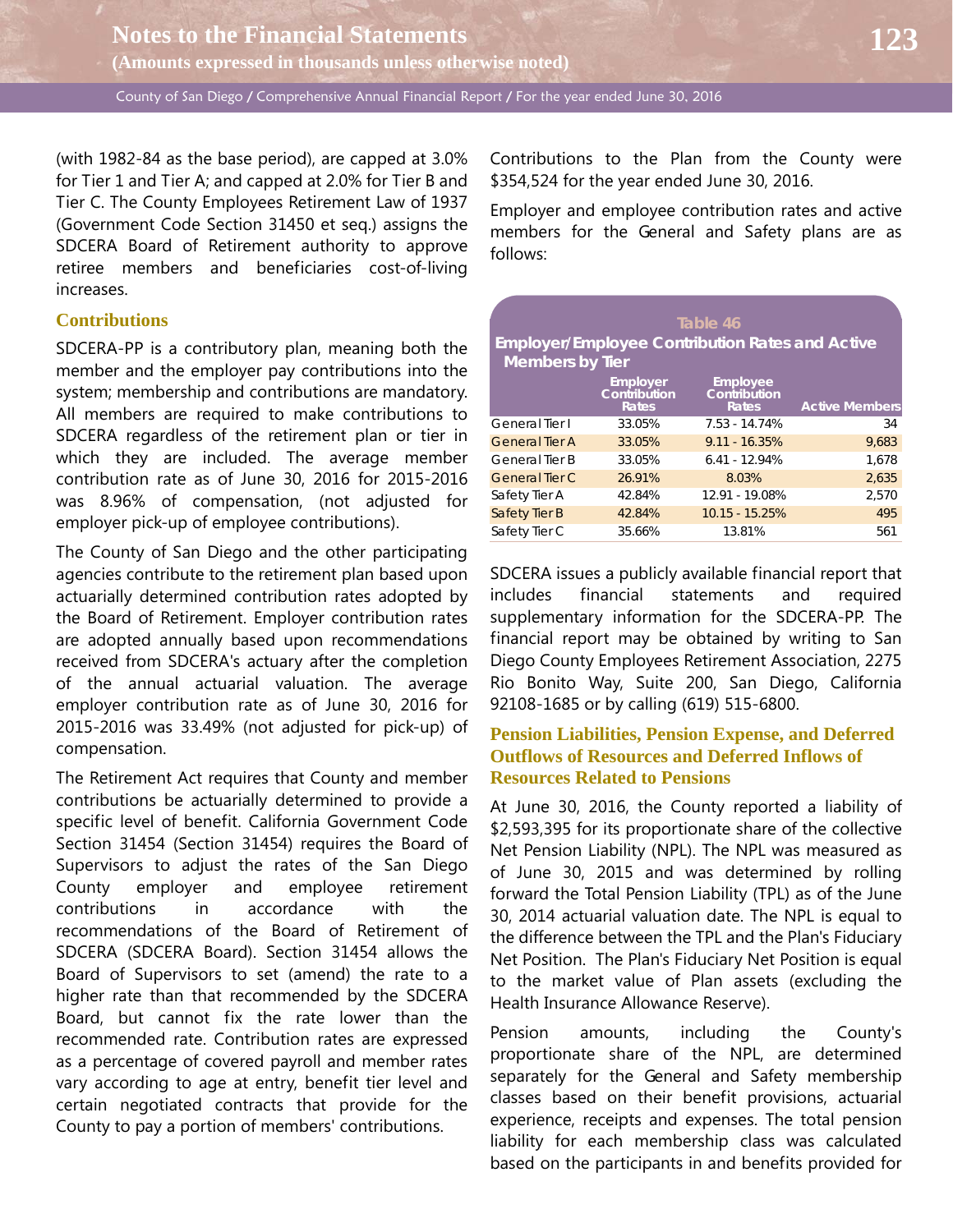the respective membership class, and the SDCERA-PP fiduciary net position was determined in proportion to the valuation value of assets for each membership class. San Diego County is the sole active employer in the Safety membership class that made contributions in fiscal year 2015; therefore 100% of the NPL for the Safety membership class is allocated to San Diego County.

For the County's General membership class, actual or statutorily required contributions for the fiscal year ended June 30, 2015 were used as the basis for determining the proportion of pension amounts, including the NPL. The ratio of the County's General member contributions to the total SDCERA-PP General member contributions for all participating employers is multiplied by the SDCERA-PP total General member NPL to determine the County's proportionate share of the General membership class NPL. The County's total proportionate share is the combination of the County's Safety and General member class proportions.

At June 30, 2015, the County's proportionate share of the net pension liability was approximately 92.827%, (General 90.119%, Safety 100%), which was an increase of approximately 0.535% from its proportion measured as of June 30, 2014.

For the year ended June 30, 2016, the County recognized pension expense of \$315,697.

At June 30, 2016, the County reported deferred outflows of resources and deferred inflows of resources related to pension from the following sources:

|                                                                                           | Table 47 |                                          |                                         |  |  |  |  |
|-------------------------------------------------------------------------------------------|----------|------------------------------------------|-----------------------------------------|--|--|--|--|
| <b>Pension Deferred Outflows/Inflows</b>                                                  |          |                                          |                                         |  |  |  |  |
|                                                                                           |          | <b>Deferred Outflows</b><br>of Resources | <b>Deferred Inflows</b><br>of Resources |  |  |  |  |
| Changes in proportionate<br>share of contributions                                        | \$       | 18,945                                   |                                         |  |  |  |  |
| Changes of assumptions or<br>other inputs                                                 |          | 229,711                                  |                                         |  |  |  |  |
| Contributions to the pension<br>plan subsequent to the<br>measurement date                |          | 354,524                                  |                                         |  |  |  |  |
| Difference between expected<br>and actual experience in the<br>total pension liability    |          | 5,765                                    | 196,767                                 |  |  |  |  |
| Net difference between<br>projected and actual<br>earnings on pension plan<br>investments |          | 112,323                                  |                                         |  |  |  |  |
|                                                                                           | \$       | 721.268                                  | 196,767                                 |  |  |  |  |

Deferred outflows of resources and deferred inflows of resources noted above represent the unamortized portion of changes to net position liability to be recognized in future periods in a systematic and rational manner.

Projected earnings on pension investments are recognized as a component of pension expense. The net difference between projected and actual earnings on pension plan investments is reported as a deferred outflow of resources or deferred inflow of resources and amortized as a component of pension expense on a closed basis over a five-year period, beginning with the period in which they are incurred.

Changes in proportionate share of contributions, changes of assumptions and other inputs, and differences between expected and actual experience in the total pension liability, are amortized over the average of the expected remaining service lives (service lives) of all employees that are provided with pensions through the SDCERA-PP and are recorded as a component of pension expense, beginning with the period in which they are incurred. The service lives' amortization period was 4.91 years for deferrals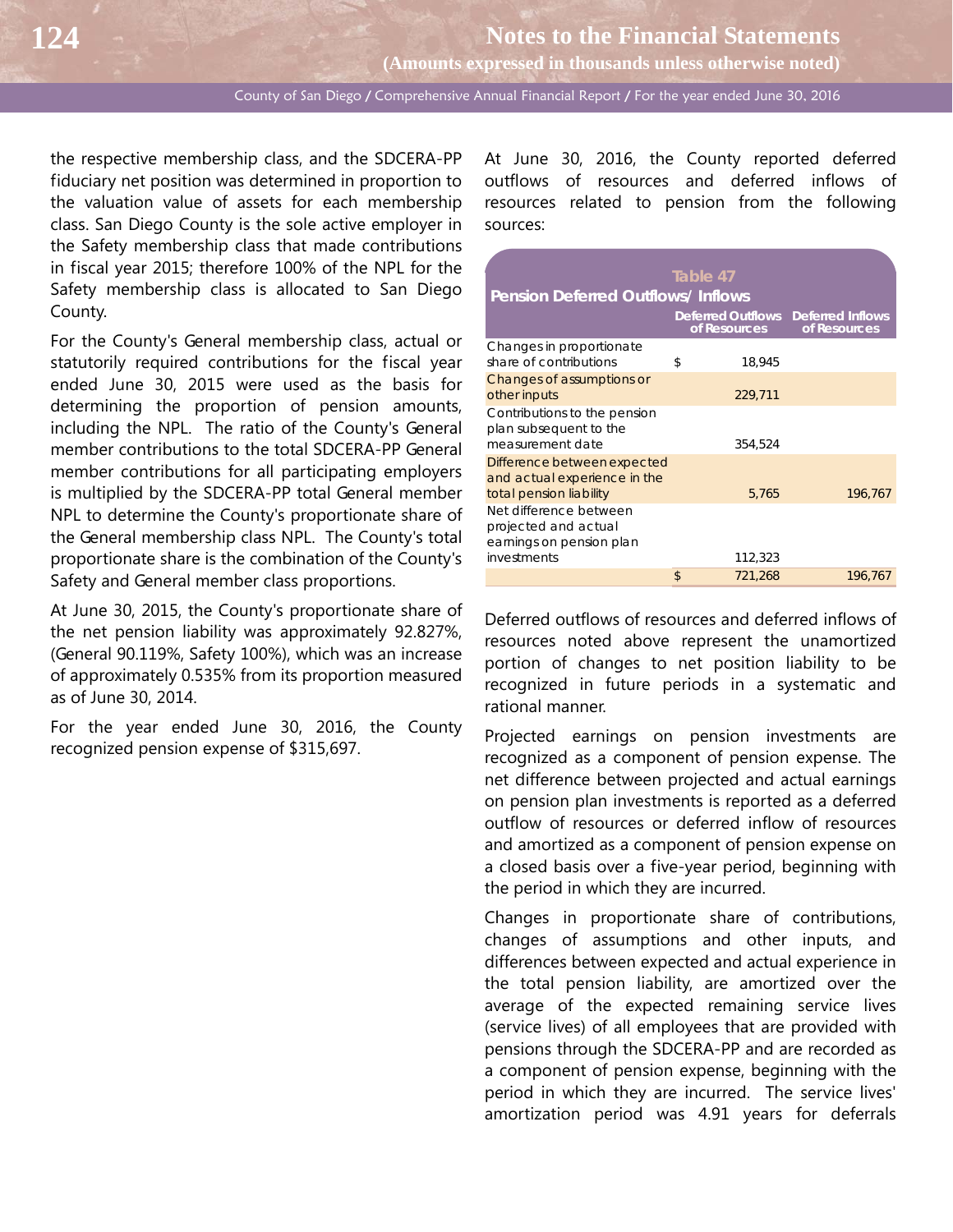incurred in fiscal year 2014-2015 and 4.80 years for deferrals that originated in the prior period, fiscal year 2013-2014.

\$354,524 reported as deferred outflows of resources related to pensions resulting from County contributions subsequent to the measurement date will be recognized as a reduction of the net pension liability in the year ended June 30, 2017.

Other amounts reported as deferred outflows of resources and deferred inflows of resources related to pensions will be recognized in pension expense as follows:

|                            | Table 48 |               |
|----------------------------|----------|---------------|
| <b>Pension Expense</b>     |          |               |
| <b>Year Ending June 30</b> |          | <b>Amount</b> |
| 2017                       | \$       | 9,432         |
| 2018                       |          | 9,432         |
| 2019                       |          | 15,862        |
| 2020                       |          | 135,251       |
| Total                      | \$       | 169,977       |

# **Actuarial Assumptions**

Total Pension Liability represents the portion of the actuarial present value of projected benefit payments attributable to past periods of employee service. The significant actuarial assumptions used to measure the total pension liability as of June 30, 2014 are shown in the following table:

| <b>Actuarial Assumptions</b>  | Table 49                                                                                        |
|-------------------------------|-------------------------------------------------------------------------------------------------|
| Inflation                     | 3.00%                                                                                           |
| Salary increases              | General: 4.50% to 9.75% and<br>Safety: 4.75% to 11.75% vary by<br>service, including inflation. |
| Discount rate                 | 7.50%, net pension plan<br>investment expense, including<br>inflation                           |
| Cost-of-living adjustment     | Maximum of 3% for TIER I, II and A<br>Maximum 2% for TIFR B and C                               |
| Date of last experience study | July 1, 2009 through June 30,<br>2012                                                           |

Mortality rates for General members are based on the RP-2000 mortality table projected with Scale AA to 2017 with a two-year age setback for males and a oneyear age setback for females. For Safety members, the same mortality table is used with a one-year setback for males and no age setback for females. For members with a disability retirement, there is a six-year age set forward on post-retirement mortality for General members and a three-year age setback for Safety members.

The allocation of investment assets within the SDCERA portfolio is approved by the Board of Retirement. Plan assets are managed on a total return basis with a longterm objective of achieving the assumed rate of return.

The long-term expected rate of return on pension plan investments (7.50 percent) was determined using a building-block method in which expected future real rates of return (expected returns, net of inflation) are developed for each major asset class. These returns are combined to produce the long-term expected rate of return by weighing the expected future real rates of return by the target asset allocation percentage and by adding expected inflation and deducting expected investment expenses. The target allocation and projected arithmetic real rates of return for each major asset class, after deducting inflation, but before investment expenses, used in the derivation of the long-term expected investment rate of return assumptions are summarized in the following table:

#### **Table 50**

**Target Allocation and Projected Arithmetic Real Rates of Return for each Asset Class**

|                               |                          | Long-Term<br><b>Expected Real</b><br>Rate of Return |
|-------------------------------|--------------------------|-----------------------------------------------------|
| <b>Asset Class</b>            | <b>Target Allocation</b> |                                                     |
| Global Equity (U.S. and Non - |                          |                                                     |
| U.S. Developed)               | 20%                      | 6.37%                                               |
| <b>Emerging Market Equity</b> | 5%                       | 8.42%                                               |
| <b>High Yield Bonds</b>       | 5%                       | 3.30%                                               |
| <b>TIPS</b>                   | 5%                       | 0.48%                                               |
| <b>Emerging Market Debt</b>   | 10%                      | 4.36%                                               |
| U.S. Treasuries               | 40%                      | 0.59%                                               |
| Real Estate                   | 10%                      | 4.87%                                               |
| Natural Resources and Other   |                          |                                                     |
| <b>Real Assets</b>            | 10%                      | 6.49%                                               |
| Hedge Funds - Macro           | 10%                      | 6.89%                                               |
| Hedge Funds - Relative Value  | 10%                      | 3.20%                                               |
| Private Equity                | 10%                      | 10.83%                                              |
| Total (1)                     | 135%                     |                                                     |

(1) The total portfolio asset allocation is greater than 100% to reflect the portfolio's leveraged asset allocation.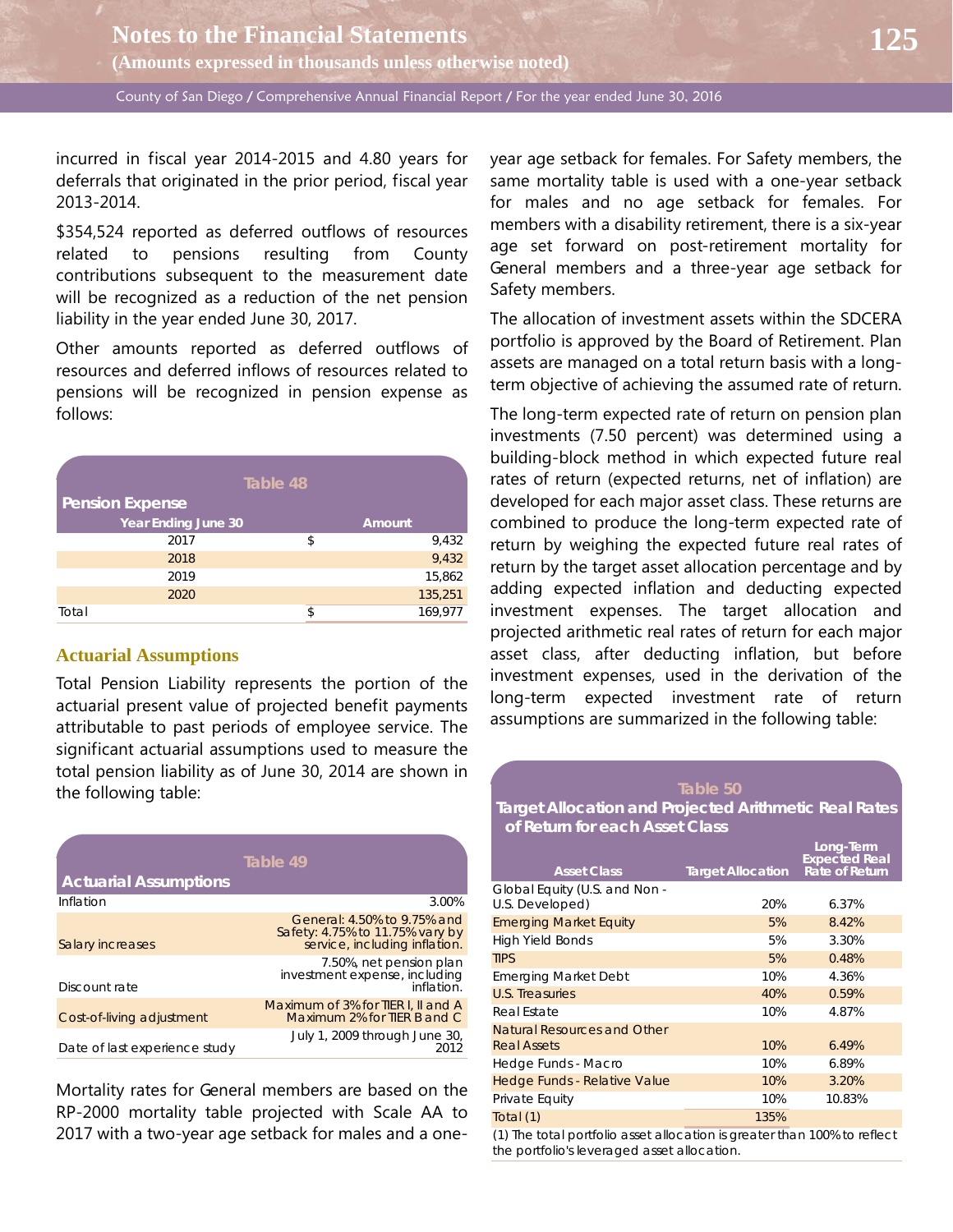County of San Diego / Comprehensive Annual Financial Report / For the year ended June 30, 2016

#### **Discount Rate**

The discount rate used to measure the Total Pension Liability was 7.50% as of June 30, 2015. The projection of cash flows used to determine the discount rate assumed SDCERA-PP member contributions will be made at the current contribution rates and that employer contributions will be made at rates equal to the actuarially determined contribution rates. For this purpose, only employer contributions that are intended to fund benefits for current SDCERA-PP members and their beneficiaries are included. Projected employer contributions that are intended to fund the service costs for future SDCERA-PP members and their beneficiaries, as well as projected contributions from future SDCERA-PP members, are not included. Based on those assumptions, the SDCERA-PP's fiduciary net position was projected to be available to make all projected future benefit payments for current SDCERA-PP members. Therefore, the long-term expected rate of return on SDCERA-PP investments was applied to all periods of projected benefit payments to determine the Total Pension Liability as of June 30, 2015.

# **Sensitivity of the County's Proportionate Share of the Net Pension Liability to the Changes in the Discount Rate**

The following table presents the County's proportionate share of the Net Pension Liability as of June 30, 2015, calculated using the discount rate of 7.50%, as well as what the County's proportionate share of the Net Pension Liability would be if it were calculated using a discount rate that is 1-percentagepoint lower (6.50%) or 1-percentage-point higher (8.50%) than the current rate:

| Table 51<br>County's Share of Net Pension Liability Discount Rate<br>Sensitivity |    |                                        |  |                                              |                                        |
|----------------------------------------------------------------------------------|----|----------------------------------------|--|----------------------------------------------|----------------------------------------|
|                                                                                  |    | $1\%$<br><b>Decrease</b><br>$(6.50\%)$ |  | Current<br><b>DiscountRate</b><br>$(7.50\%)$ | $1\%$<br><b>Increase</b><br>$(8.50\%)$ |
| County's proportionate<br>share of the net pension<br>plan liability             | \$ | 4.206.092                              |  |                                              | \$ 2.593.395 \$ 1.259.464              |

#### **SDCERA-PP Fiduciary Net Position**

Detailed information about the SDCERA-PP fiduciary net position is available in the aforementioned SDCERA publicly available financial report.

## **Retiree Health Plan**

#### **Plan Description**

Effective July 1, 2007, the County commenced contributing to the SDCERA retiree health plan, (SDCERA-RHP) a cost-sharing multiple-employer defined benefit health plan administered by SDCERA. The Retirement Act assigns the authority to establish and amend health allowance benefits to the SDCERA Board of Retirement. The retiree health plan provides a non-taxable health insurance allowance to Tier I and Tier II retirees. Health insurance allowances range from \$200 per month for members with at least 10 years SDCERA credit, to \$400 per month for members with 20 or more years of SDCERA service credit. (See note below regarding SDCERA Financial Report information.)

#### **Funding Policy**

The SDCERA-RHP was established and is administered as an Internal Revenue Code Section 401(h) account within the defined benefit pension plan under the authority granted by the Retirement Act to the SDCERA Board of Retirement. The SDCERA-RHP is funded by employer contributions that are based on an actuarially determined 20 year level dollar amortization schedule. The health insurance allowance is not a vested benefit and may be reduced or discontinued at any time by the SDCERA Board of Retirement. Additionally, the total amount of employer contributions are limited by the provisions of 401(h).

CoSD's employer contributions to SDCERA-RHP for the three years ended June 30, 2016, were the following:

| Table 52                                        |    |                                             |                              |                                            |  |  |  |
|-------------------------------------------------|----|---------------------------------------------|------------------------------|--------------------------------------------|--|--|--|
| <b>CoSD Employer Contributions - SDCERA-RHP</b> |    |                                             |                              |                                            |  |  |  |
| <b>Fiscal Year Ended</b><br>June 30             |    | Annual<br>Required<br>Contribution<br>(ARC) | <b>Contributions</b><br>Made | Percentage of<br><b>ARC</b><br>Contributed |  |  |  |
| 2016                                            | \$ | 18.125 \$                                   | 18,125                       | 100.0%                                     |  |  |  |
| 2015                                            |    | 19.444                                      | 19.444                       | 100.0%                                     |  |  |  |
| 2014                                            |    | 18.548                                      | 18.548                       | 100.0%                                     |  |  |  |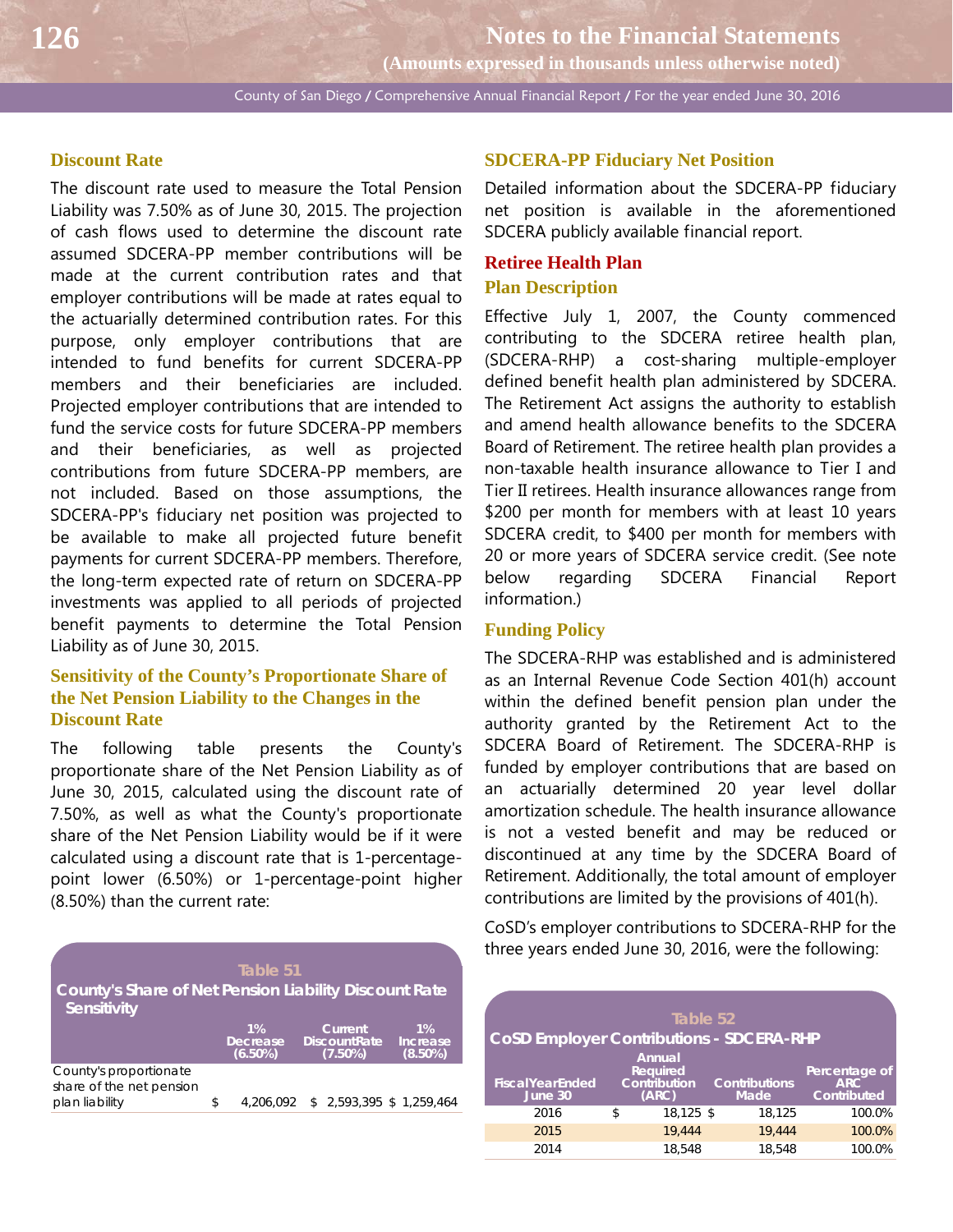#### **SDCERA Financial Report**

SDCERA issues a publicly available financial report that includes financial statements and required supplementary information for the SDCERA-RHP. The financial report may be obtained by writing to San Diego County Employees Retirement Association, 2275 Rio Bonito Way, Suite 200, San Diego, California 92108-1685 or by calling (619) 515-6800.

# **NOTE 29**

## **Fund Deficit**

| Table 53                      |                 |
|-------------------------------|-----------------|
| <b>Fund Deficit</b>           |                 |
| At June 30, 2016              |                 |
| Internal Service Fund:        |                 |
| <b>Employee Benefits Fund</b> | \$<br>(38, 400) |
| Facilities Management Fund    | (20, 721)       |
| <b>Purchasing Fund</b>        | (64             |

The Employee Benefits Fund deficit of \$38.4 million, (a decrease of \$4.2 million from the 2014-2015 fund deficit of \$42.6 million) resulted primarily from the accrual of the estimated liability and costs associated with the reported and unreported workers' compensation claims as prepared by an actuary for the reporting period ending June 30, 2016. The liability increased to \$175.3 million from the prior year's estimate of \$166.9 million. The County will continue to reduce the deficit through increased premium rate charges to County departments by \$5 million per year in excess of projected operating expenses beginning in fiscal year 2015-2016 for a 10 year period.

The Facilities Management Fund and Purchasing Fund deficits of approximately \$20.7 million and \$64 thousand, respectively, resulted from adjustments attributed to reporting the County's proportionate share of the SDCERA-PP net pension liability.

## **NOTE 30**

### **County of San Diego Successor Agency Private Purpose Trust Fund for Assets of Former San Diego County Redevelopment Agency**

On December 29, 2011, the California Supreme Court upheld Assembly Bill x1 26 ("the Bill") that provided for the dissolution of all redevelopment agencies in the State of California. This action impacted the reporting

entity of the County that previously had reported the San Diego County Redevelopment Agency (SDCRA) as a blended component unit.

The Bill provided that upon dissolution of a redevelopment agency, either the County or another unit of local government would agree to serve as the "successor agency" to hold the assets until they are distributed to other units of state and local government. On January 24, 2012, via Minute Order 14, the County Board of Supervisors designated the County as the successor agency to the SDCRA; in accordance with the Bill.

Subject to the control of an established oversight board, remaining assets can only be used to pay enforceable obligations in existence at the date of dissolution (including the completion of any unfinished projects that were subject to legally enforceable contractual commitments).

In future fiscal years, successor agencies will continue to only be allocated revenue in the amount that is necessary to pay the estimated annual installment payments on enforceable obligations of the former redevelopment agency until all enforceable obligations of the prior redevelopment agency have been paid in full and all assets have been liquidated.

In accordance with the timeline set forth in the Bill (as modified by the California Supreme Court on December 29, 2011) all redevelopment agencies in the State of California were dissolved and ceased to operate as a legal entity as of February 1, 2012.

After the date of dissolution, as allowed in the Bill, the County elected to retain the housing assets and functions previously performed by the former SDCRA. These assets and activities are accounted for in the County Low and Moderate Income Housing Asset Fund and are reported in the County's governmental fund financial statements. The remaining assets, liabilities, and activities of the dissolved SDCRA are reported in the County of San Diego Successor Agency Private Purpose Trust Fund (fiduciary fund) financial statements of the County.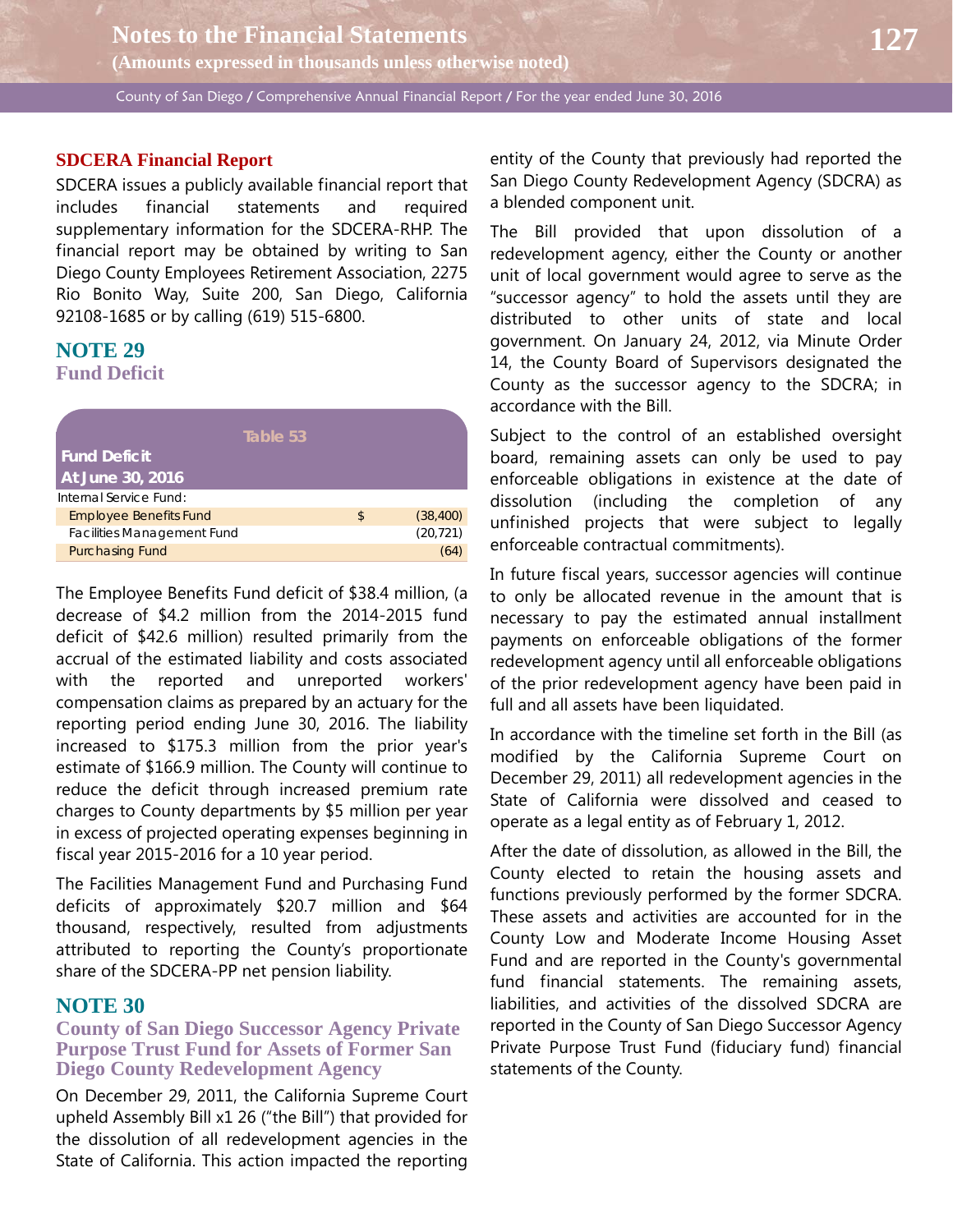County of San Diego / Comprehensive Annual Financial Report / For the year ended June 30, 2016

#### **Due To Other Funds**

The County of San Diego Successor Agency Private Purpose Trust Fund's "Due To Other Funds" consists of outstanding loans owed to the General Fund for the Upper San Diego River Project (\$1.035 million), to the Airport Enterprise Fund (AEF) for the Airport Projects (\$3.790 million) and to the County Low and Moderate Income Housing Asset Fund (CLMIHAF) (\$591 thousand). The loans were originally made from the General Fund and AEF to the former San Diego County Redevelopment Agency (SDCRA) but were transferred to the County of San Diego Successor Agency Private Purpose Trust Fund upon dissolution of the SDCRA on February 1, 2012. Additionally, in fiscal year 2016, twenty percent of the then outstanding amount owed to the AEF was transferred from the AEF to the CLMIHAF, as mandated by California Health and Safety Code 34191.4. As of June 30, 2016, the interest earned on the General Fund loan accrues on the average quarterly outstanding balance, at a rate equal to the average County earned investment rate as determined by the County Treasurer. Interest earned on the AEF and CLMIHAF loans accrue at the rate mandated by Health and Safety Code 34191.4. Under California Assembly Bills ABx1 26 and AB 1484, it is expected that the County Successor Agency will pay principal and interest on the loans outstanding when funds are available for this purpose. The timing and total amount of any repayment is subject to applicable law.

## **NOTE 31**

### **San Diego County Redevelopment Agency (SDCRA) Revenue Refunding Bonds**

In December 2005, the San Diego County Redevelopment Agency (SDCRA) issued \$16 million Revenue Refunding Bonds Series 2005A that mature in fiscal year 2033. The SDCRA has pledged property tax increment revenues generated within the Gillespie Field Project Area to pay for the bonds. Gillespie Field Airport revenues may also be used to fund debt service payments if there are insufficient property tax increment revenues to cover a particular fiscal year's debt service requirement. Bonds are also payable from funds held under the indenture, including earnings on such funds. Pursuant to California Assembly Bill ABx1

26, the responsibility for the payment of this debt was transferred to the County of San Diego Successor Agency Private Purpose Trust Fund.

SDCRA revenue refunding bonds outstanding at June 30, 2016 were the following:

|                    | Table 54<br><b>SDCRA Revenue Refunding Bonds</b> |                    |                         |                                         |                                                             |  |  |  |  |  |
|--------------------|--------------------------------------------------|--------------------|-------------------------|-----------------------------------------|-------------------------------------------------------------|--|--|--|--|--|
| <b>Issuance</b>    |                                                  | Original<br>Amount | <b>Interest</b><br>Rate | <b>Final</b><br><b>Maturity</b><br>Date | Outstanding<br><b>Balance</b> at<br><b>June 30,</b><br>2016 |  |  |  |  |  |
| Revenue Refunding  |                                                  |                    | $3.65 -$                |                                         |                                                             |  |  |  |  |  |
| Bonds Series 2005A | \$                                               | 16.000             | 5.75%                   | 2033                                    | 12,210                                                      |  |  |  |  |  |
| Total              | \$                                               | 16,000             |                         |                                         | 12,210                                                      |  |  |  |  |  |

Annual debt service requirements to maturity for SDCRA bonds are as follows:

| Table 55                               |                |           |                  |              |  |  |  |  |  |  |
|----------------------------------------|----------------|-----------|------------------|--------------|--|--|--|--|--|--|
| <b>SDCRA Revenue Refunding Bonds -</b> |                |           |                  |              |  |  |  |  |  |  |
| Debt Service Requirements to Maturity  |                |           |                  |              |  |  |  |  |  |  |
| <b>Fiscal Year</b>                     |                | Principal | <b>Interest</b>  | <b>Total</b> |  |  |  |  |  |  |
| 2017                                   | \$             | 475       | 662              | 1,137        |  |  |  |  |  |  |
| 2018                                   |                | 500       | 637              | 1,137        |  |  |  |  |  |  |
| 2019                                   |                | 525       | 611              | 1,136        |  |  |  |  |  |  |
| 2020                                   |                | 555       | 583              | 1,138        |  |  |  |  |  |  |
| 2021                                   |                | 580       | 553              | 1,133        |  |  |  |  |  |  |
| 2022-2026                              |                | 3,405     | 2,247            | 5,652        |  |  |  |  |  |  |
| 2027-2031                              |                | 4,475     | 1,138            | 5,613        |  |  |  |  |  |  |
| 2032-2033                              |                | 1,695     | 91               | 1,786        |  |  |  |  |  |  |
| Total                                  |                | 12,210    | \$<br>$6,522$ \$ | 18,732       |  |  |  |  |  |  |
| Less:                                  |                |           |                  |              |  |  |  |  |  |  |
| Unamortized issuance<br>discount       |                | (27)      |                  |              |  |  |  |  |  |  |
| Total                                  | $\mathfrak{L}$ | 12.183    |                  |              |  |  |  |  |  |  |

SDCRA pledged revenue for the year ended June 30, 2016 was as follows:

|                                                         | Table 56                                |    |                                                 |  |                                                 |  |                            |  |
|---------------------------------------------------------|-----------------------------------------|----|-------------------------------------------------|--|-------------------------------------------------|--|----------------------------|--|
| <b>SDCRA Revenue Refunding Bonds - Pledged Revenues</b> |                                         |    |                                                 |  |                                                 |  |                            |  |
|                                                         | <b>Fiscal Year 2016</b>                 |    |                                                 |  |                                                 |  |                            |  |
| <b>Debt Pledged</b>                                     | <b>Final</b><br><b>Maturity</b><br>Date |    | Pledged<br><b>Revenue</b><br><b>To Maturity</b> |  | Debt<br>Principal<br>& Interest Revenue<br>Paid |  | Pledged<br><b>Received</b> |  |
| Revenue Refunding<br>Bonds Series 2005A                 | 2033                                    | \$ | 18.732 \$                                       |  | $1.142$ \$                                      |  | 1.142                      |  |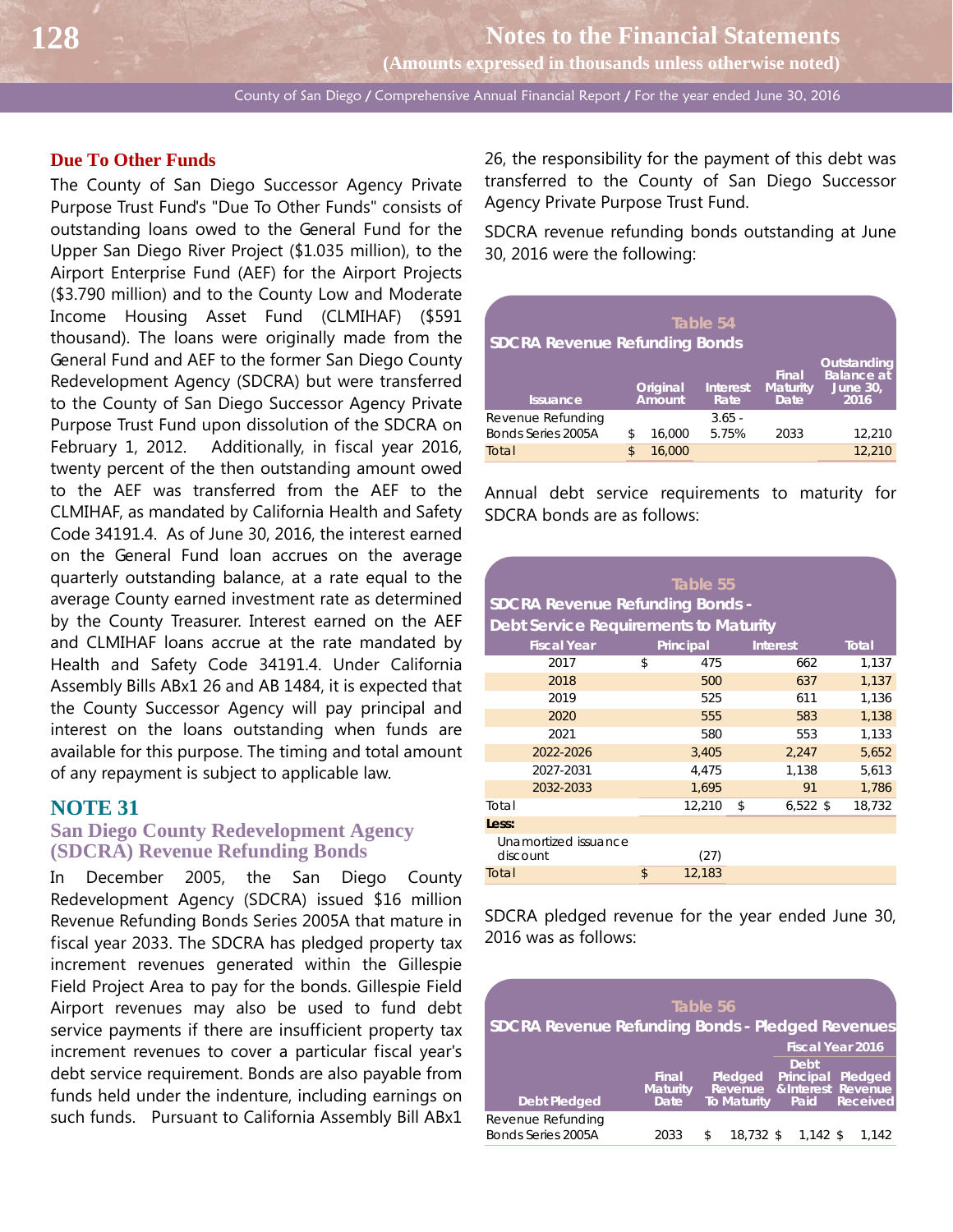**(Amounts expressed in thousands unless otherwise noted)**

County of San Diego / Comprehensive Annual Financial Report / For the year ended June 30, 2016

#### **Changes in Long-Term Liabilities**

Long-term liability activities for the year ended June 30, 2016 were as follows:

| Table 57<br><b>SDCRA Changes in Long-Term Liabilities</b> |  |                                                       |                  |                   |                                           |                                              |  |  |
|-----------------------------------------------------------|--|-------------------------------------------------------|------------------|-------------------|-------------------------------------------|----------------------------------------------|--|--|
|                                                           |  | <b>Beginning</b><br><b>Balance</b> at<br>July 1, 2015 | <b>Additions</b> | <b>Reductions</b> | <b>Ending Balance</b><br>at June 30, 2016 | <b>Amounts Due</b><br><b>Within One Year</b> |  |  |
| Revenue Refunding Bonds Series 2005A                      |  | 12.665                                                |                  | (455)             | 12.210                                    | 475                                          |  |  |
| Unamortized issuance discounts                            |  | (29)                                                  |                  | $\mathcal{D}$     | (27)                                      | (2)                                          |  |  |
| Total                                                     |  | 12.636                                                |                  | (453)             | 12.183                                    | 473                                          |  |  |

# **NOTE 32**

## **New Governmental Accounting Standards**

#### **Implementation Status**

In February 2015, the GASB issued **Statement No. 72,** *Fair Value Measurement and Application.* This Statement addresses accounting and financial reporting issues related to fair value measurements. The definition of fair value is the price that would be received to sell an asset or paid to transfer a liability in an orderly transaction between market participants at the measurement date. This Statement provides guidance for determining a fair value measurement for financial reporting purposes. This Statement also provides guidance for applying fair value to certain investments and disclosures related to all fair value measurements.

Fair value is described as an exit price. Fair value measurements assume a transaction takes place in a government's principal market, or a government's most advantageous market in the absence of a principal market. The fair value also should be measured assuming that general market participants would act in their economic best interest. Fair value should not be adjusted for transaction costs.

This Statement requires a government to use valuation techniques that are appropriate under the circumstances and for which sufficient data are available to measure fair value. The techniques should be consistent with one or more of the following approaches: the market approach, the cost approach, or the income approach. The market approach uses prices and other relevant information generated by market transactions involving identical or comparable assets, liabilities, or a group of assets and liabilities. The cost approach reflects the amount that would be required to replace the present service capacity of an asset. The income approach converts future amounts (such as cash flows or income and expenses) to a single current (discounted) amount. Valuation techniques should be applied consistently, though a change may be appropriate in certain circumstances. Valuation techniques maximize the use of relevant observable inputs and minimize the use of unobservable inputs.

This Statement establishes a hierarchy of inputs to valuation techniques used to measure fair value. That hierarchy has three levels. Level 1 inputs are quoted prices (unadjusted) in active markets for identical assets or liabilities. Level 2 inputs are inputs-other than quoted prices-included within Level 1 that are observable for the asset or liability, either directly or indirectly. Finally, Level 3 inputs are unobservable inputs, such as management's assumption of the default rate among underlying mortgages of a mortgage-backed security.

This Statement requires additional analysis of fair value if the volume or level of activity for an asset or liability has significantly decreased. It also requires identification of transactions that are not orderly. Quoted prices provided by third parties are permitted, as long as a government determines that those quoted prices are developed in accordance with the provisions of this Statement.

This Statement generally requires investments to be measured at fair value. An investment is defined as a security or other asset that (a) a government holds primarily for the purpose of income or profit and (b) has a present service capacity based solely on its ability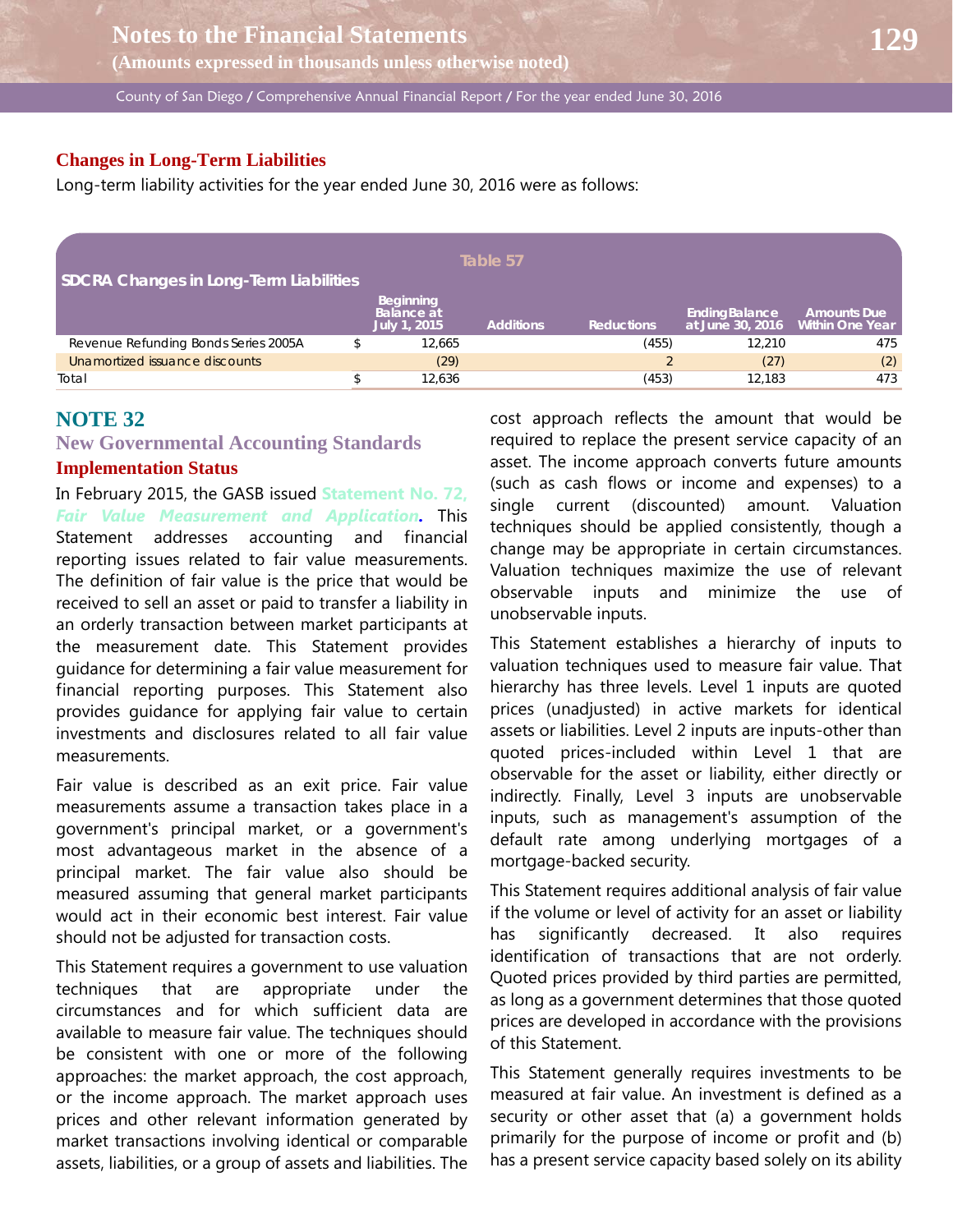County of San Diego / Comprehensive Annual Financial Report / For the year ended June 30, 2016

to generate cash or to be sold to generate cash. Investments not measured at fair value continue to include, for example, money market investments, 2a7 like external investment pools, investments in life insurance contracts, common stock meeting the criteria for applying the equity method, unallocated insurance contracts, and synthetic guaranteed investment contracts. A government is permitted in certain circumstances to establish the fair value of an investment that does not have a readily determinable fair value by using the net asset value per share (or its equivalent) of the investment.

This Statement requires measurement at acquisition value (an entry price) for donated capital assets, donated works of art, historical treasures, and similar assets and capital assets received in a service concession arrangement. These assets were previously required to be measured at fair value.

### *The County has implemented this Statement for the current fiscal year.*

In June 2015, the GASB issued **Statement No. 73,** *Accounting and Financial Reporting for Pensions and Related Assets That Are Not Within The Scope of GASB Statement 68, and Amendments to Certain Provisions of GASB Statements 67 and 68.* The objective of this Statement is to improve the usefulness of information about pensions included in the general purpose external financial reports of state and local governments for making decisions and assessing accountability.

This Statement establishes requirements for defined benefit pensions that are not within the scope of Statement No. 68, *Accounting and Financial Reporting for Pensions*, as well as for the assets accumulated for purposes of providing those pensions. It also amends certain provisions of Statement No. 67, *Financial Reporting for Pension Plans*, and Statement 68 for pension plans and pensions that are within their respective scopes.

The requirements of this Statement extend the approach to accounting and financial reporting established in Statement 68 to all pensions, with modifications as necessary to reflect that for accounting and financial reporting purposes, any assets accumulated for pensions that are provided

through pension plans that are not administered through trusts that meet the criteria specified in Statement 68 should not be considered pension plan assets. It also requires that information similar to that required by Statement 68 be included in notes to financial statements and required supplementary information by all similarly situated employers and nonemployer contributing entities.

This Statement also clarifies the application of certain provisions of Statements 67 and 68 with regard to the following issues: 1. Information that is required to be presented as notes to the 10-year schedules of required supplementary information about investment-related factors that significantly affect trends in the amounts reported; 2. Accounting and financial reporting for separately financed specific liabilities of individual employers and nonemployer contributing entities for defined benefit pensions; and, 3. Timing of employer recognition of revenue for the support of nonemployer contributing entities not in a special funding situation.

*The County has no accumulated ending balances for assets accumulated for purposes of providing those pensions and consequently this portion of this Statement is not currently applicable. The County also did not have any investment-related factors that significantly affect trends in the amounts reported, did not incur any separately financed specific liabilities, and did not support nonemployer contributing entities; consequently this portion of this Statement is not currently applicable.*

In June 2015, the GASB issued **Statement No. 76,** *The Hierarchy of Generally Accepted Accounting Principles for State and Local Governments.* The objective of this Statement is to identify, in the context of the current governmental financial reporting environment, the hierarchy of generally accepted accounting principles (GAAP). The "GAAP hierarchy" consists of the sources of accounting principles used to prepare financial statements of state and local governmental entities in conformity with GAAP and the framework for selecting those principles. This Statement reduces the GAAP hierarchy to two categories of authoritative GAAP and addresses the use of authoritative and nonauthoritative literature in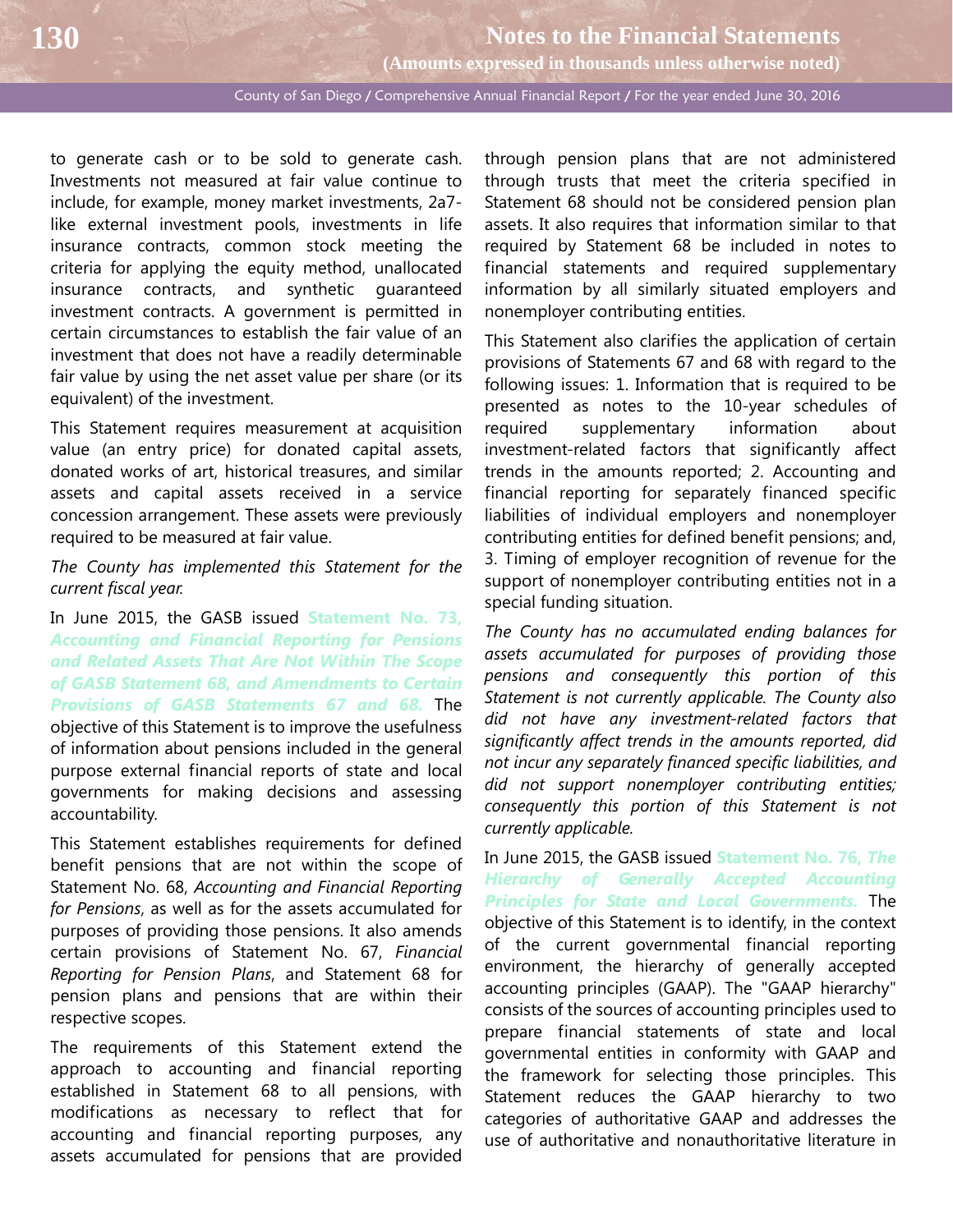**131**

County of San Diego / Comprehensive Annual Financial Report / For the year ended June 30, 2016

the event that the accounting treatment for a transaction or other event is not specified within a source of authoritative GAAP.

This Statement supersedes Statement No. 55, *The Hierarchy of Generally Accepted Accounting Principles for State and Local Governments*.

### *The County has implemented this Statement for the current fiscal year.*

In December 2015, the GASB issued **Statement No. 79,** *Certain External Investment Pools and Pool Participants*. This Statement addresses accounting and financial reporting for certain external investment pools and pool participants. Specifically, it establishes criteria for an external investment pool to qualify for making the election to measure all of its investments at amortized cost for financial reporting purposes. An external investment pool qualifies for that reporting if it meets all of the applicable criteria established in this Statement. The specific criteria address (1) how the external investment pool transacts with participants; (2) requirements for portfolio maturity, quality, diversification, and liquidity; and (3) calculation and requirements of a shadow price. Significant noncompliance prevents the external investment pool from measuring all of its investments at amortized cost for financial reporting purposes. Professional judgment is required to determine if instances of noncompliance with the criteria established by this Statement during the reporting period, individually or in the aggregate, were significant.

If an external investment pool does not meet the criteria established by this Statement, that pool should apply the provisions in paragraph 16 of Statement No. 31, Accounting and Financial Reporting for Certain Investments and for External Investment Pools, as amended. If an external investment pool does not meet the criteria in this Statement, the pool's participants should measure their investments in that pool at fair value, as provided in paragraph 11 of Statement 31, as amended.

*The requirements of this portion of the Statement do not currently impact the County, consequently this portion of this Statement is not currently applicable.* 

In March 2016, the GASB issued **Statement No. 82,** *Pension Issues-an amendment of GASB Statements No. 67, No. 68, and No. 73*. The objective of this Statement is to address certain issues that have been raised with respect to Statements No. 67, *Financial Reporting for Pension Plans*, No. 68, *Accounting and Financial Reporting for Pensions*, and No. 73, *Accounting and Financial Reporting for Pensions and Related Assets That Are Not within the Scope of GASB Statement 68, and Amendments to Certain Provisions of GASB Statements 67 and 68*. Specifically, this Statement addresses issues regarding (1) the presentation of payroll-related measures in required supplementary information, (2) the selection of assumptions and the treatment of deviations from the guidance in an Actuarial Standard of Practice for financial reporting purposes, and (3) the classification of payments made by employers to satisfy employee (plan member) contribution requirements.

Prior to the issuance of this Statement, Statements 67 and 68 required presentation of covered-employee payroll, which is the payroll of employees that are provided with pensions through the pension plan, and ratios that use that measure, in schedules of required supplementary information. This Statement amends Statements 67 and 68 to instead require the presentation of covered payroll, defined as the payroll on which contributions to a pension plan are based, and ratios that use that measure.

This Statement clarifies that a deviation, as the term is used in Actuarial Standards of Practice issued by the Actuarial Standards Board, from the guidance in an Actuarial Standard of Practice is not considered to be in conformity with the requirements of Statement 67, Statement 68, or Statement 73 for the selection of assumptions used in determining the total pension liability and related measures.

This Statement clarifies that payments that are made by an employer to satisfy contribution requirements that are identified by the pension plan terms as plan member contribution requirements should be classified as plan member contributions for purposes of Statement 67 and as employee contributions for purposes of Statement 68. It also requires that an employer's expense and expenditures for those amounts be recognized in the period for which the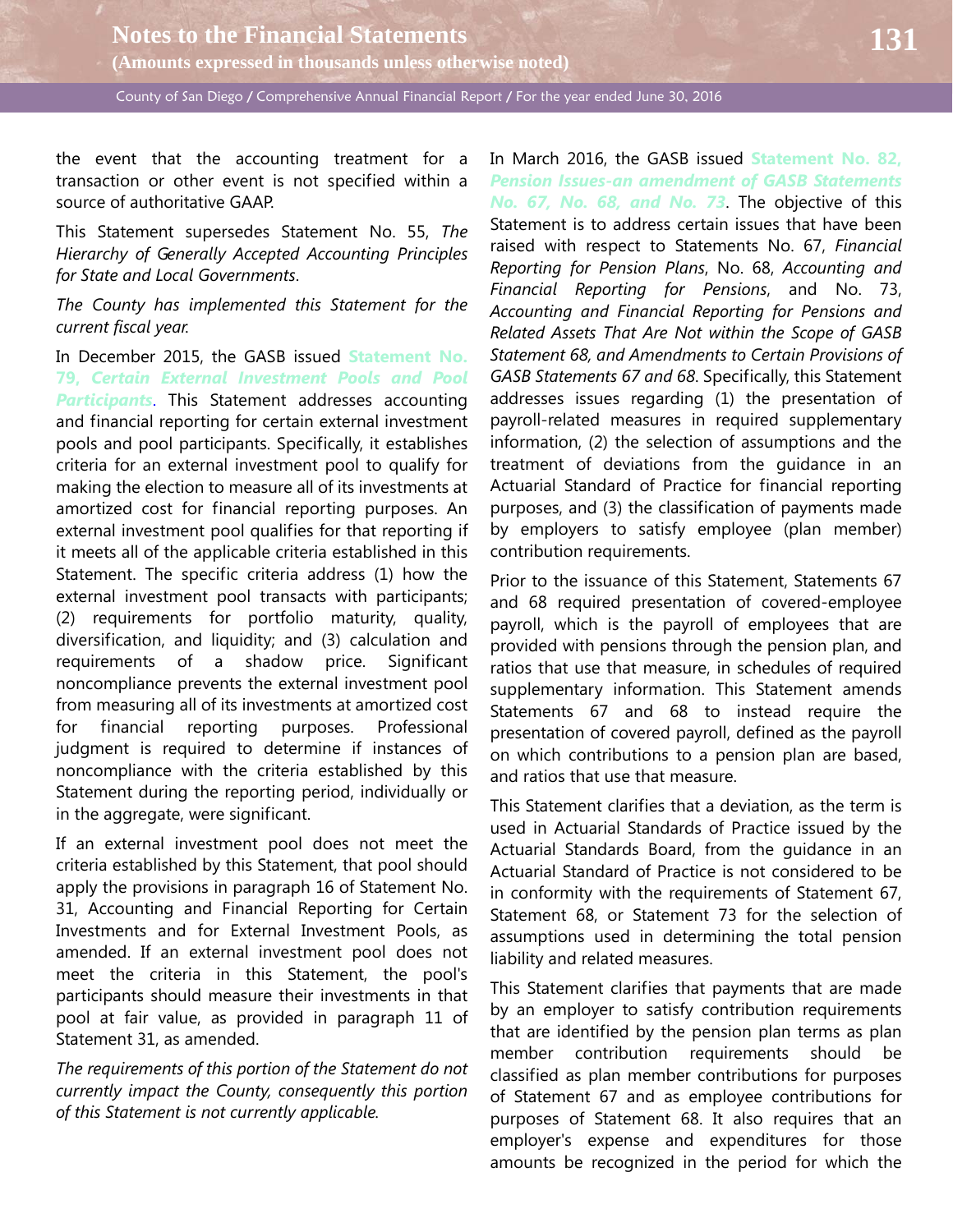County of San Diego / Comprehensive Annual Financial Report / For the year ended June 30, 2016

contribution is assessed and classified in the same manner as the employer classifies similar compensation other than pensions (for example, as salaries and wages or as fringe benefits).

*The County early implemented the portions of this Statement pertaining to presentation of payroll-related measures in required supplementary information and the classification of payments made by employers to satify employee (plan member) contribution requirements, in the current fiscal year.* 

#### **Under Analysis**

The County is currently analyzing its accounting practices to determine the potential impact on the financial statements for the following GASB Statements:

In June 2015, the GASB issued **Statement No. 73,** *Accounting and Financial Reporting for Pensions and Related Assets That Are Not Within The Scope of GASB Statement 68, and Amendments to Certain Provisions of GASB Statements 67 and 68.* The objective of this Statement is to improve the usefulness of information about pensions included in the general purpose external financial reports of state and local governments for making decisions and assessing accountability.

This Statement establishes requirements for defined benefit pensions that are not within the scope of Statement No. 68, *Accounting and Financial Reporting for Pensions*.

*The requirements of this Statement that address accounting and financial reporting by employers and governmental nonemployer contributing entities for pensions that are not within the scope of Statement 68 are effective for financial statements for fiscal years beginning after June 15, 2016.*

In June 2015, the GASB issued **Statement No. 74,** *Financial Reporting for Postemployment Benefit Plans Other Than Pension Plans.* The objective of this Statement is to improve the usefulness of information about postemployment benefits other than pensions (other postemployment benefits or OPEB) included in the general purpose external

financial reports of state and local governmental OPEB plans for making decisions and assessing accountability.

This Statement replaces Statements No. 43, *Financial Reporting for Postemployment Benefit Plans Other Than Pension Plans*, as amended, and No. 57, *OPEB Measurements by Agent Employers and Agent Multiple-Employer Plans*. It also includes requirements for defined contribution OPEB plans that replace the requirements for those OPEB plans in Statement No. 25, F*inancial Reporting for Defined Benefit Pension Plans and Note Disclosures for Defined Contribution Plans*, as amended, Statement 43, and Statement No. 50, *Pension Disclosures*.

Statement No. 75, *Accounting and Financial Reporting for Postemployment Benefits Other Than Pensions*, establishes new accounting and financial reporting requirements for governments whose employees are provided with OPEB, as well as for certain nonemployer governments that have a legal obligation to provide financial support for OPEB provided to the employees of other entities.

The scope of this Statement includes OPEB plansdefined benefit and defined contributionadministered through trusts that meet the following criteria: 1. Contributions from employers and nonemployer contributing entities to the OPEB plan and earnings on those contributions are irrevocable; 2. OPEB plan assets are dedicated to providing OPEB to plan members in accordance with the benefit terms; and, 3. OPEB plan assets are legally protected from the creditors of employers, nonemployer contributing entities, and the OPEB plan administrator. If the plan is a defined benefit OPEB plan, plan assets also are legally protected from creditors of the plan members.

This Statement also includes requirements to address financial reporting for assets accumulated for purposes of providing defined benefit OPEB through OPEB plans that are not administered through trusts that meet the specified criteria.

For defined benefit OPEB plans that are administered through trusts that meet the specified criteria, this Statement requires two financial statements - a statement of fiduciary net position and a statement of changes in fiduciary net position.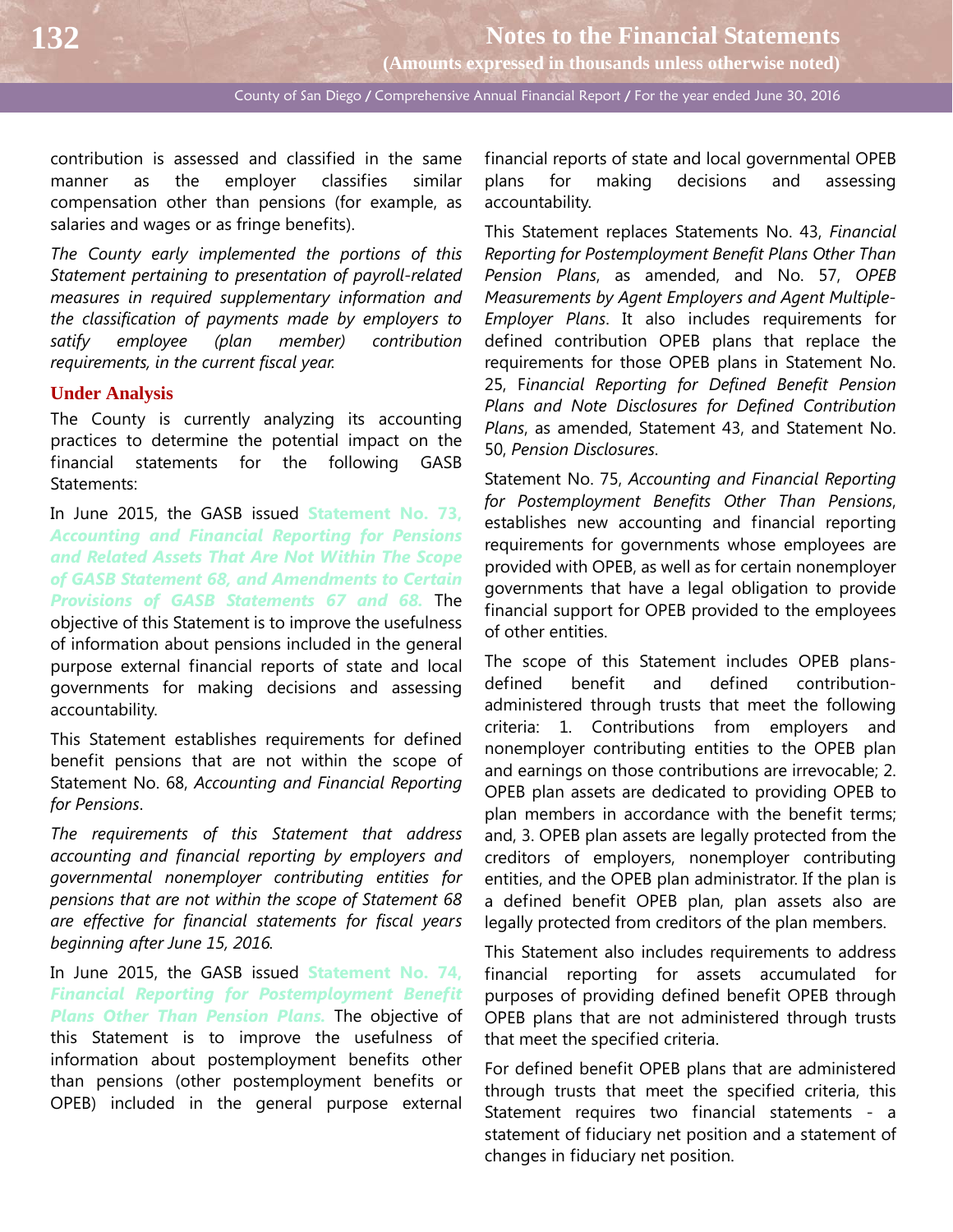## *This Statement is effective for financial statements for fiscal years beginning after June 15, 2016.*

In June 2015, the GASB issued **Statement No. 75,** *Accounting and Financial Reporting for Postemployment Benefits Other Than Pensions.* The primary objective of this Statement is to improve accounting and financial reporting by state and local governments for postemployment benefits other than pensions (other postemployment benefits or OPEB). It also improves information provided by state and local governmental employers about financial support for OPEB that is provided by other entities.

This Statement replaces the requirements of Statements No. 45, A*ccounting and Financial Reporting by Employers for Postemployment Benefits Other Than Pensions*, as amended, and No. 57, *OPEB Measurements by Agent Employers and Agent Multiple-Employer Plans*, for OPEB. Statement No. 74, *Financial Reporting for Postemployment Benefit Plans Other Than Pension Plans*, establishes new accounting and financial reporting requirements for OPEB plans.

The scope of this Statement addresses accounting and financial reporting for OPEB that is provided to the employees of state and local governmental employers. This Statement establishes standards for recognizing and measuring liabilities, deferred outflows of resources, deferred inflows of resources, and expense/ expenditures. For defined benefit OPEB, this Statement identifies the methods and assumptions that are required to be used to project benefit payments, discount projected benefit payments to their actuarial present value, and attribute that present value to periods of employee service. Note disclosure and required supplementary information requirements about defined benefit OPEB also are addressed.

In addition, this Statement details the recognition and disclosure requirements for employers with payables to defined benefit OPEB plans that are administered through trusts that meet the specified criteria and for employers whose employees are provided with defined contribution OPEB. This Statement also addresses certain circumstances in which a nonemployer entity provides financial support for OPEB of employees of another entity.

In this Statement, distinctions are made regarding the particular requirements depending upon whether the OPEB plans through which the benefits are provided are administered through trusts that meet the following criteria: 1. Contributions from employers and nonemployer contributing entities to the OPEB plan and earnings on those contributions are irrevocable; 2. OPEB plan assets are dedicated to providing OPEB to plan members in accordance with the benefit terms; and, 3. OPEB plan assets are legally protected from the creditors of employers, nonemployer contributing entities, the OPEB plan administrator, and the plan members.

For OPEB that is administered through a trust that meets the specified criteria, requirements differ based on the number of employers whose employees are provided with OPEB through the OPEB plan and whether OPEB obligations and OPEB plan assets are shared by the employers. Employers are classified in one of the following categories for purposes of this Statement: 1. Single employers are those whose employees are provided with defined benefit OPEB through single-employer OPEB plans-OPEB plans in which OPEB is provided to the employees of only one employer (as defined in this Statement); 2. Agent employers are those whose employees are provided with defined benefit OPEB through agent multipleemployer OPEB plans-OPEB plans in which plan assets are pooled for investment purposes but separate accounts are maintained for each individual employer so that each employer's share of the pooled assets is legally available to pay the benefits of only its employees; and, 3. Cost-sharing employers are those whose employees are provided with defined benefit OPEB through cost-sharing multiple-employer OPEB plans-OPEB plans in which the OPEB obligations to the employees of more than one employer are pooled and plan assets can be used to pay the benefits of the employees of any employer that provides OPEB through the OPEB plan.

This Statement requires the liability of employers and nonemployer contributing entities to employees for defined benefit OPEB (net OPEB liability) to be measured as the portion of the present value of projected benefit payments to be provided to current active and inactive employees that is attributed to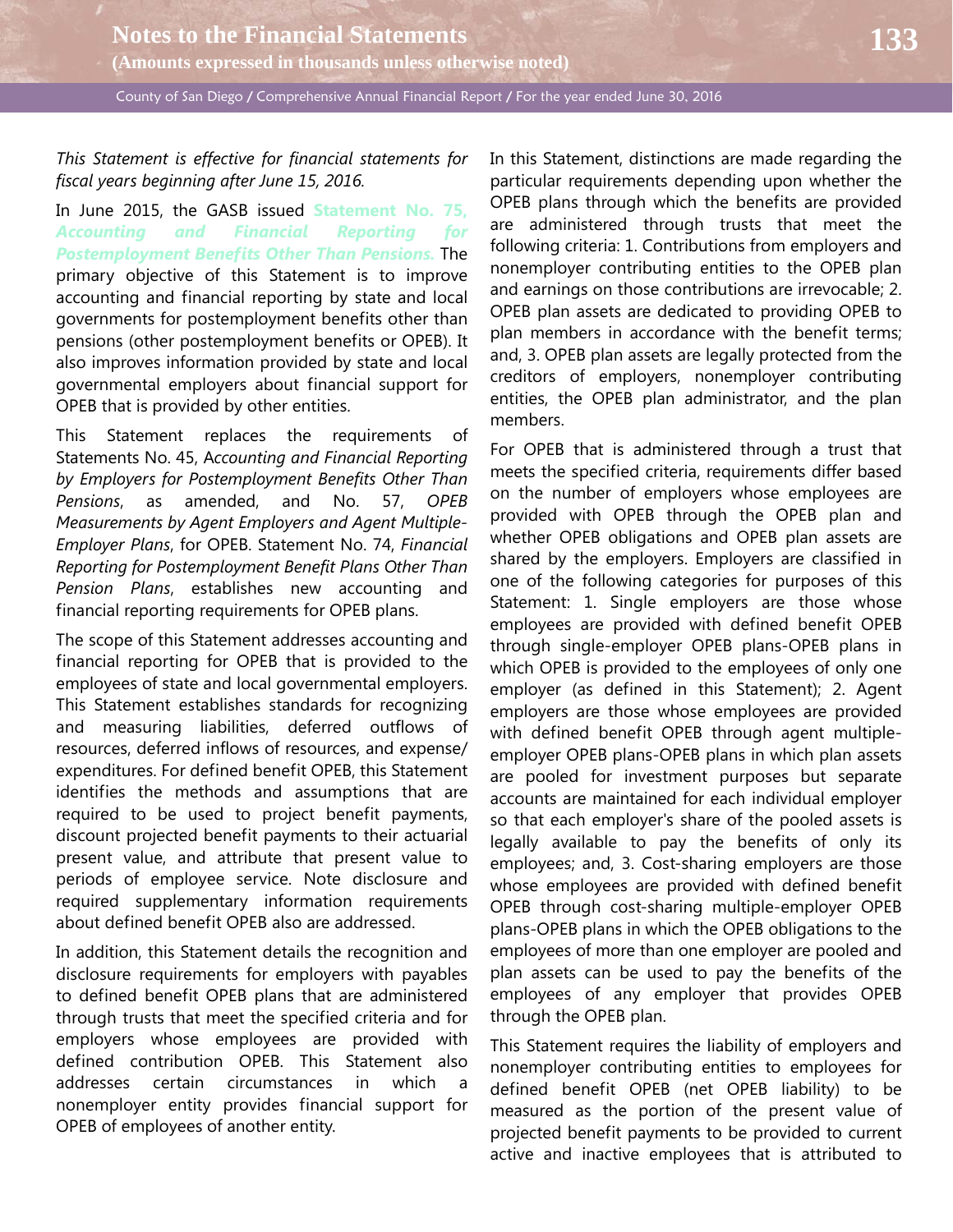County of San Diego / Comprehensive Annual Financial Report / For the year ended June 30, 2016

those employees' past periods of service (total OPEB liability), less the amount of the OPEB plan's fiduciary net position.

This Statement requires that projections of benefit payments incorporate the effects of projected salary changes (if the OPEB formula incorporates future compensation levels) and service credits (if the OPEB formula incorporates periods of service), as well as projected automatic postemployment benefit changes, including automatic cost-of-livingadjustments (COLAs). The effects of ad hoc postemployment benefit changes (including ad hoc COLAs), if they are considered to be substantively automatic, also are required to be included in the projections. This Statement also requires that projections of benefit payments include certain taxes or other assessments expected to be imposed on the benefit payments.

This Statement requires that the actuarial present value of projected benefit payments be attributed to periods of employee service using the entry age actuarial cost method with each period's service cost determined as a level percentage of pay. The actuarial present value is required to be attributed for each employee individually, from the first period in which the employee provides service under the benefit terms, through the period in which the employee exits active service.

For cost-sharing employers, in financial statements prepared using the economic resources measurement focus and accrual basis of accounting, a cost-sharing employer that does not have a special funding situation is required to recognize a liability for its proportionate share of the net OPEB liability (of all employers for benefits provided through the OPEB plan)-the collective net OPEB liability. An employer's proportion is required to be determined on a basis that is consistent with the manner in which contributions to the OPEB plan are determined. The use of the employer's projected long-term contribution effort as compared to the total projected long-term contribution effort of all employers as the basis for determining an employer's proportion is encouraged.

A cost-sharing employer is required to recognize OPEB expense and report deferred outflows of resources and deferred inflows of resources related to OPEB for its proportionate shares of collective OPEB expense and collective deferred outflows of resources and deferred inflows of resources related to OPEB.

In addition, the effects of (1) a change in the employer's proportion of the collective net OPEB liability and (2) differences during the measurement period between certain of the employer's contributions and its proportionate share of the total of certain contributions from employers included in the collective net OPEB liability are required to be determined.

This Statement requires that notes to financial statements of cost-sharing employers include descriptive information about the OPEB plans through which the OPEB is provided. Cost-sharing employers are required to identify the discount rate and assumptions made in the measurement of their proportionate shares of net OPEB liabilities, similar to the disclosures about those items that should be made by single and agent employers. Cost-sharing employers, like single and agent employers, also are required to disclose information about how their contributions to the OPEB plan are determined.

This Statement requires cost-sharing employers to present in required supplementary information 10 year schedules containing (1) the net OPEB liability and certain related ratios and (2) if applicable, information about statutorily or contractually required contributions, contributions to the OPEB plan, and related ratios.

For employers that provide insured benefits-defined benefit OPEB through an arrangement whereby premiums are paid or other payments are made to an insurance company while employees are in active service, in return for which the insurance company unconditionally undertakes an obligation to pay the OPEB of those employees-this Statement requires recognition of OPEB expense/expenditures equal to the amount of premiums or other payments required in accordance with their agreement with the insurance company. In addition to the amount of OPEB expense/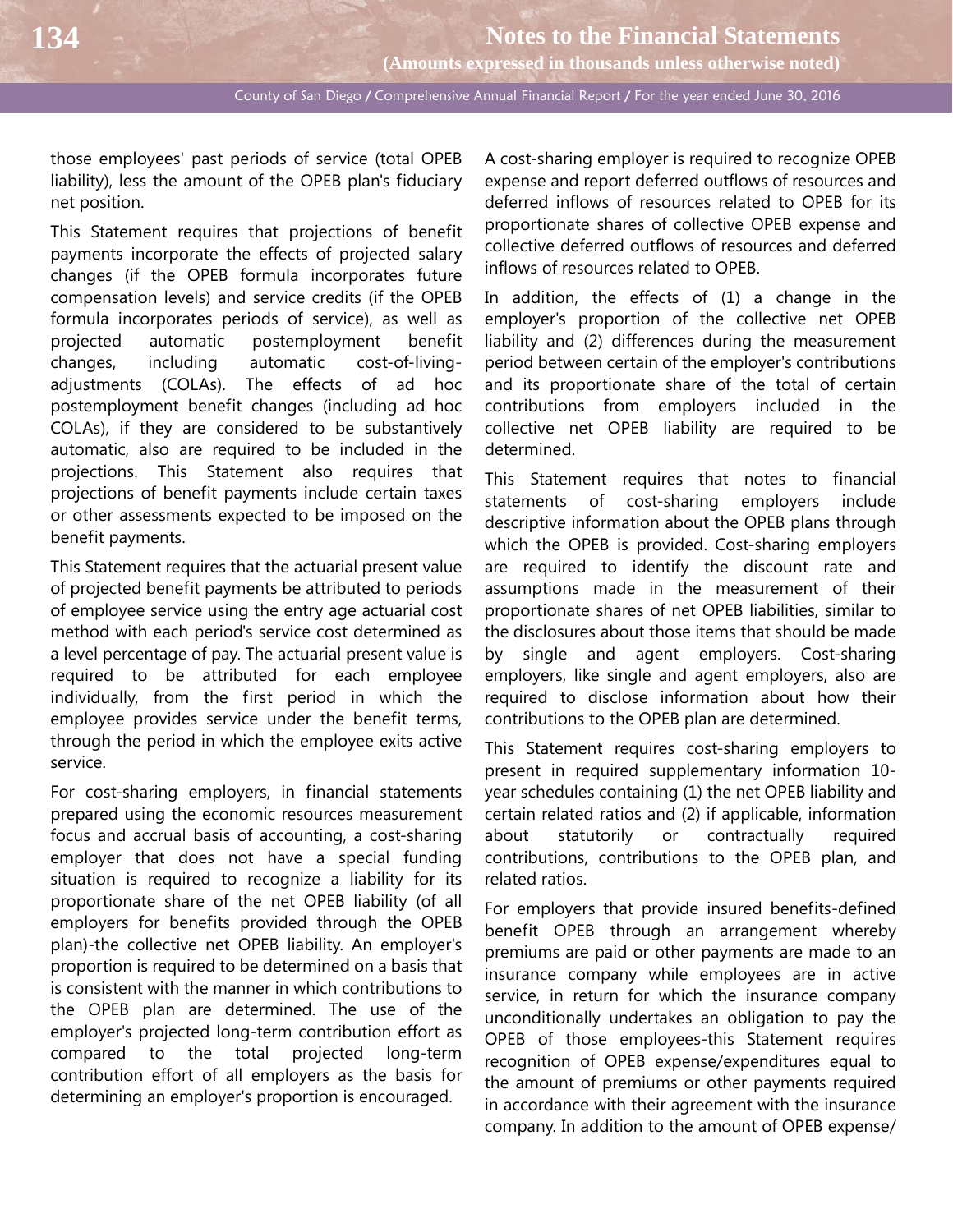expenditures recognized in the current period, a brief description of the benefits provided through the arrangement is required to be disclosed.

For defined benefit OPEB, other than insured benefits, that are provided through OPEB plans that are not administered through trusts that meet the specified criteria, this Statement requires an approach to measurement of OPEB liabilities, OPEB expense, and deferred outflows of resources and deferred inflows of resources related to OPEB parallel to that which is required for OPEB provided through OPEB plans that are administered through trusts that meet the specified criteria. Similar note disclosures and required supplementary information are required to be presented. However, the requirements incorporate modifications to reflect the absence of OPEB plan assets for financial reporting purposes.

## *This Statement is effective for fiscal years beginning after June 15, 2017*.

In August 2015, the GASB issued **Statement No. 77,** *Tax Abatement Disclosures.* Financial statements prepared by state and local governments in conformity with generally accepted accounting principles provide citizens and taxpayers, legislative and oversight bodies, municipal bond analysts, and others with information they need to evaluate the financial health of governments, make decisions, and assess accountability. This information is intended, among other things, to assist these users of financial statements in assessing: 1. whether a government's current-year revenues were sufficient to pay for current-year services (known as interperiod equity); 2. whether a government complied with finance-related legal and contractual obligations; 3. where a government's financial resources come from and how it uses them; and, 4. a government's financial position and economic condition and how they have changed over time.

Financial statement users need information about certain limitations on a government's ability to raise resources. This includes limitations on revenue-raising capacity resulting from government programs that use tax abatements to induce behavior by individuals and entities that is beneficial to the government or its citizens. Tax abatements are widely used by state and local governments, particularly to encourage economic development. For financial reporting purposes, this Statement defines a tax abatement as resulting from an agreement between a government and an individual or entity in which the government promises to forgo tax revenues and the individual or entity promises to subsequently take a specific action that contributes to economic development or otherwise benefits the government or its citizens.

Although many governments offer tax abatements and provide information to the public about them, they do not always provide the information necessary to assess how tax abatements affect their financial position and results of operations, including their ability to raise resources in the future. This Statement requires disclosure of tax abatement information about a reporting government's own tax abatement agreements and those that are entered into by other governments and that reduce the reporting government's tax revenues.

This Statement requires governments that enter into tax abatement agreements to disclose the following information about the agreements: 1. Brief descriptive information, such as the tax being abated, the authority under which tax abatements are provided, eligibility criteria, the mechanism by which taxes are abated, provisions for recapturing abated taxes, and the types of commitments made by tax abatement recipients; 2. The gross dollar amount of taxes abated during the period; and, 3. Commitments made by a government, other than to abate taxes, as part of a tax abatement agreement.

Governments should organize those disclosures by major tax abatement program and may disclose information for individual tax abatement agreements within those programs.

Tax abatement agreements of other governments should be organized by the government that entered into the tax abatement agreement and the specific tax being abated. Governments may disclose information for individual tax abatement agreements of other governments within the specific tax being abated. For those tax abatement agreements, a reporting government should disclose: 1. The names of the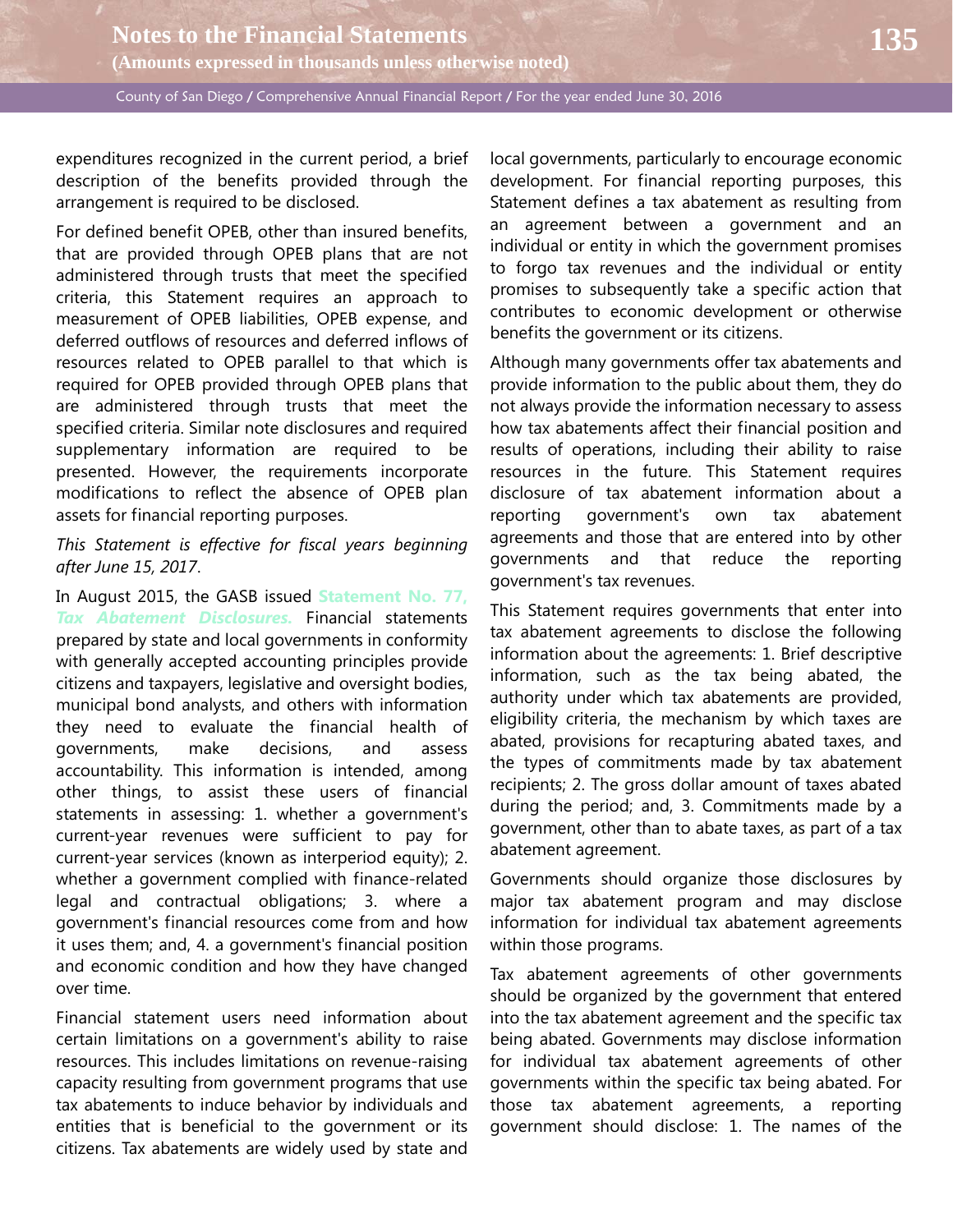County of San Diego / Comprehensive Annual Financial Report / For the year ended June 30, 2016

governments that entered into the agreements; 2. The specific taxes being abated; and, 3. The gross dollar amount of taxes abated during the period.

*The requirements of this Statement are effective for financial statements for periods beginning after December 15, 2015.*

In December 2015, the GASB issued **Statement No. 78,** *Pensions Provided through Certain Multiple-Employer Defined Benefit Pension Plans.* The objective of this Statement is to address a practice issue regarding the scope and applicability of Statement No. 68, *Accounting and Financial Reporting for Pensions*. This issue is associated with pensions provided through certain multiple-employer defined benefit pension plans and to state or local governmental employers whose employees are provided with such pensions.

This Statement amends the scope and applicability of Statement 68 to exclude pensions provided to employees of state or local governmental employers through a cost-sharing multiple-employer defined benefit pension plan that (1) is not a state or local governmental pension plan, (2) is used to provide defined benefit pensions both to employees of state or local governmental employers and to employees of employers that are not state or local governmental employers, and (3) has no predominant state or local governmental employer (either individually or collectively with other state or local governmental employers that provide pensions through the pension plan). This Statement establishes requirements for recognition and measurement of pension expense, expenditures, and liabilities; note disclosures; and required supplementary information for pensions that have the characteristics described above.

# *The requirements of this Statement are effective for reporting periods beginning after December 15, 2015.*

In December 2015, the GASB issued **Statement No. 79,** *Certain External Investment Pools and Pool Participants.* This Statement addresses accounting and financial reporting for certain external investment pools and pool participants. Specifically, it establishes criteria for an external investment pool to qualify for making the election to measure all of its investments at

amortized cost for financial reporting purposes. An external investment pool qualifies for that reporting if it meets all of the applicable criteria established in this Statement. The specific criteria address (1) how the external investment pool transacts with participants; (2) requirements for portfolio maturity, quality, diversification, and liquidity; and (3) calculation and requirements of a shadow price.

The provisions related to portfolio quality and custodial credit risk, effective for reporting periods beginning after December 15, 2015, are as follows: (1) a security should be acquired only if denominated in U.S. dollars and has a credit rating within the highest category if rated by a nationally recognized statistical rating organization or determined equivalent if unrated; (2) securities held by a qualifying external investment pool should not be exposed to custodial risk; (3) the credit quality of a deposit should be evaluated in terms of either the credit quality of the depository institution or the exposure of the deposit to custodial credit risk; (4) the credit quality of a repurchase agreement should be evaluated in terms of the credit quality of the counterparty or its parent and the underlying collateral; and, (5) a repurchase agreement should be collateralized fully.

The provisions related to shadow pricing, effective for reporting periods beginning after December 15, 2015, are as follows: a qualifying external investment pool should calculate its shadow price at a minimum on a monthly basis. The monthly calculation of the shadow price should occur no earlier than five business days prior to and no later than the end of the month. At each calculation date, that shadow price should not deviate by more than one half of 1 percent from the net asset value per share calculated using total investments measured at amortized cost.

*The requirements of this Statement for certain provisions on portfolio quality, custodial credit risk, and shadow pricing are effective for reporting periods beginning after December 15, 2015.* 

In January 2016, the GASB issued **Statement No. 80,** *Blending Requirements for Certain Component Units-an amendment of GASB Statement No. 14***.** The objective of this Statement is to improve financial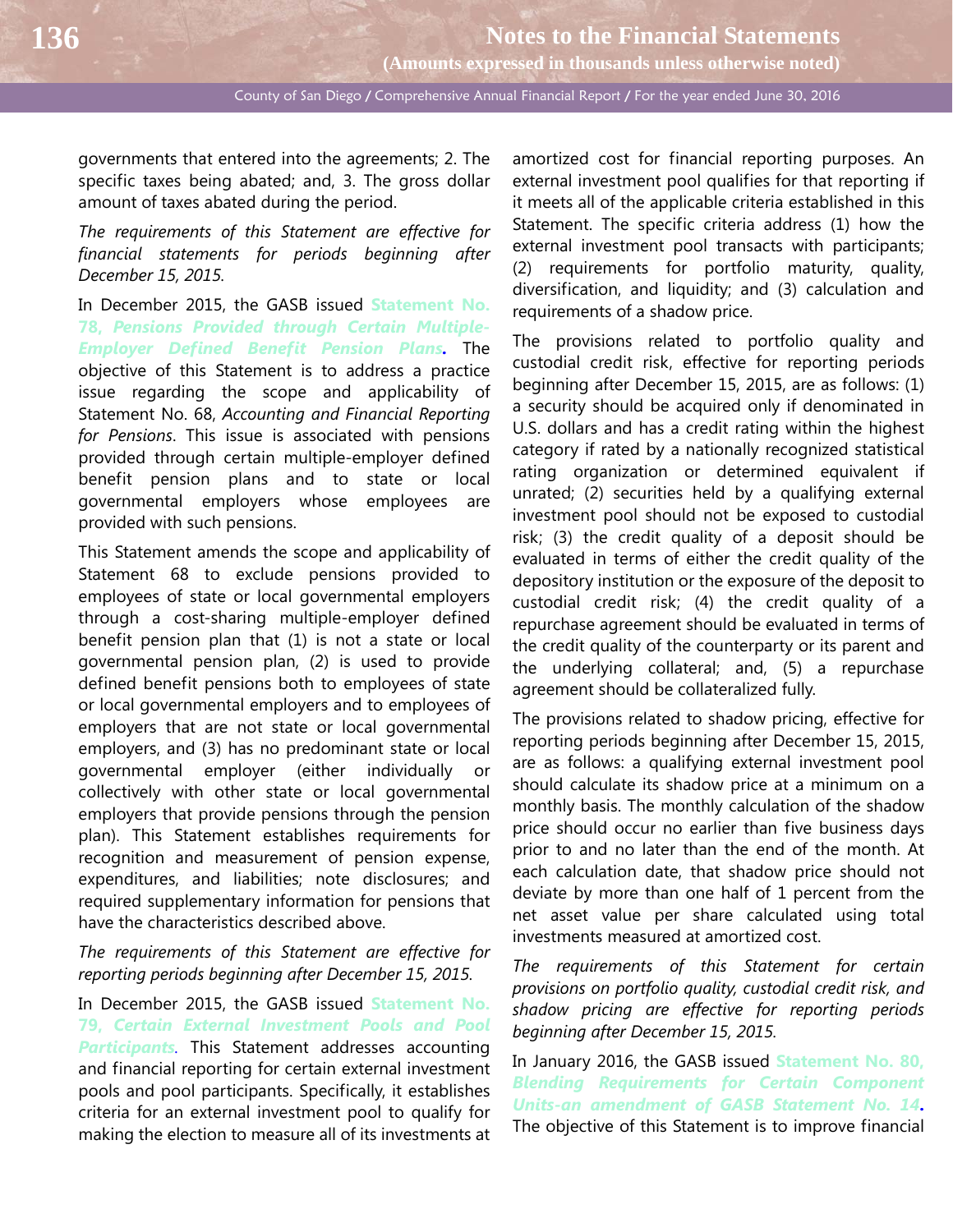County of San Diego / Comprehensive Annual Financial Report / For the year ended June 30, 2016

reporting by clarifying the financial statement presentation requirements for certain component units.

This Statement amends the blending requirements for the financial statement presentation of component units of all state and local governments. The additional criterion requires blending of a component unit incorporated as a not-for-profit corporation in which the primary government is the sole corporate member. The additional criterion does not apply to component units included in the financial reporting entity pursuant to the provisions of Statement No. 39, *Determining Whether Certain Organizations Are Component Units*.

*The requirements of this Statement are effective for reporting periods beginning after June 15, 2016.* 

In March 2016, the GASB issued **Statement No. 81,** *Irrevocable Split-Interest Agreements***.** The objective of this Statement is to improve accounting and financial reporting for irrevocable split-interest agreements by providing recognition and measurement guidance for situations in which a government is a beneficiary of the agreement.

This Statement requires that a government that receives resources pursuant to an irrevocable splitinterest agreement recognize assets, liabilities, and deferred inflows of resources at the inception of the agreement. Furthermore, this Statement requires that a government recognize assets representing its beneficial interests in irrevocable split-interest agreements that are administered by a third party, if the government controls the present service capacity of the beneficial interests. This Statement requires that a government recognize revenue when the resources become applicable to the reporting period.

*The requirements of this Statement are effective for financial statements for periods beginning after December 15, 2016, and should be applied retroactively.*

In March 2016, the GASB issued **Statement No. 82,** *Pension Issues-an amendment of GASB Statements No. 67, No. 68, and No. 73*. The objective of this Statement is to address certain issues that have been raised with respect to Statements No. 67, *Financial Reporting for Pension Plans*, No. 68, *Accounting and* *Financial Reporting for Pensions*, and No. 73, *Accounting and Financial Reporting for Pensions and Related Assets That Are Not within the Scope of GASB Statement 68, and Amendments to Certain Provisions of GASB Statements 67 and 68*. Specifically, this Statement addresses issues regarding (1) the presentation of payroll-related measures in required supplementary information, (2) the selection of assumptions and the treatment of deviations from the guidance in an Actuarial Standard of Practice for financial reporting purposes, and (3) the classification of payments made by employers to satisfy employee (plan member) contribution requirements.

Prior to the issuance of this Statement, Statements 67 and 68 required presentation of covered-employee payroll, which is the payroll of employees that are provided with pensions through the pension plan, and ratios that use that measure, in schedules of required supplementary information. This Statement amends Statements 67 and 68 to instead require the presentation of covered payroll, defined as the payroll on which contributions to a pension plan are based, and ratios that use that measure.

This Statement clarifies that a deviation, as the term is used in Actuarial Standards of Practice issued by the Actuarial Standards Board, from the guidance in an Actuarial Standard of Practice is not considered to be in conformity with the requirements of Statement 67, Statement 68, or Statement 73 for the selection of assumptions used in determining the total pension liability and related measures.

This Statement clarifies that payments that are made by an employer to satisfy contribution requirements that are identified by the pension plan terms as plan member contribution requirements should be classified as plan member contributions for purposes of Statement 67 and as employee contributions for purposes of Statement 68. It also requires that an employer's expense and expenditures for those amounts be recognized in the period for which the contribution is assessed and classified in the same manner as the employer classifies similar compensation other than pensions (for example, as salaries and wages or as fringe benefits).